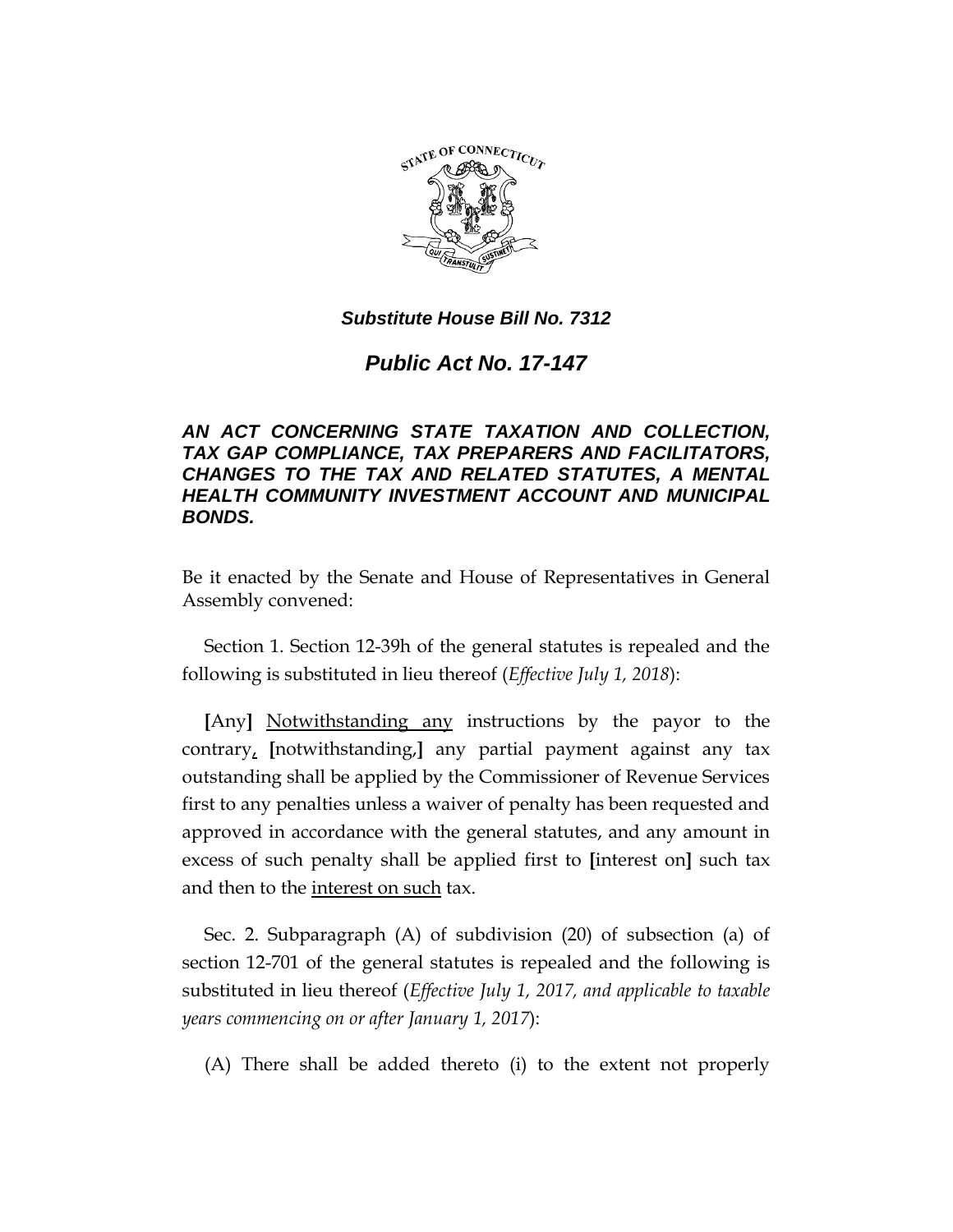includable in gross income for federal income tax purposes, any interest income from obligations issued by or on behalf of any state, political subdivision thereof, or public instrumentality, state or local authority, district or similar public entity, exclusive of such income from obligations issued by or on behalf of the state of Connecticut, any political subdivision thereof, or public instrumentality, state or local authority, district or similar public entity created under the laws of the state of Connecticut and exclusive of any such income with respect to which taxation by any state is prohibited by federal law, (ii) any exempt-interest dividends, as defined in Section 852(b)(5) of the Internal Revenue Code, exclusive of such exempt-interest dividends derived from obligations issued by or on behalf of the state of Connecticut, any political subdivision thereof, or public instrumentality, state or local authority, district or similar public entity created under the laws of the state of Connecticut and exclusive of such exempt-interest dividends derived from obligations, the income with respect to which taxation by any state is prohibited by federal law, (iii) any interest or dividend income on obligations or securities of any authority, commission or instrumentality of the United States which federal law exempts from federal income tax but does not exempt from state income taxes, (iv) to the extent included in gross income for federal income tax purposes for the taxable year, the total taxable amount of a lump sum distribution for the taxable year deductible from such gross income in calculating federal adjusted gross income, (v) to the extent properly includable in determining the net gain or loss from the sale or other disposition of capital assets for federal income tax purposes, any loss from the sale or exchange of obligations issued by or on behalf of the state of Connecticut, any political subdivision thereof, or public instrumentality, state or local authority, district or similar public entity created under the laws of the state of Connecticut, in the income year such loss was recognized, (vi) to the extent deductible in determining federal adjusted gross income, any income taxes imposed by this state, (vii) to the extent deductible in

*Public Act No. 17-147 2 of 119*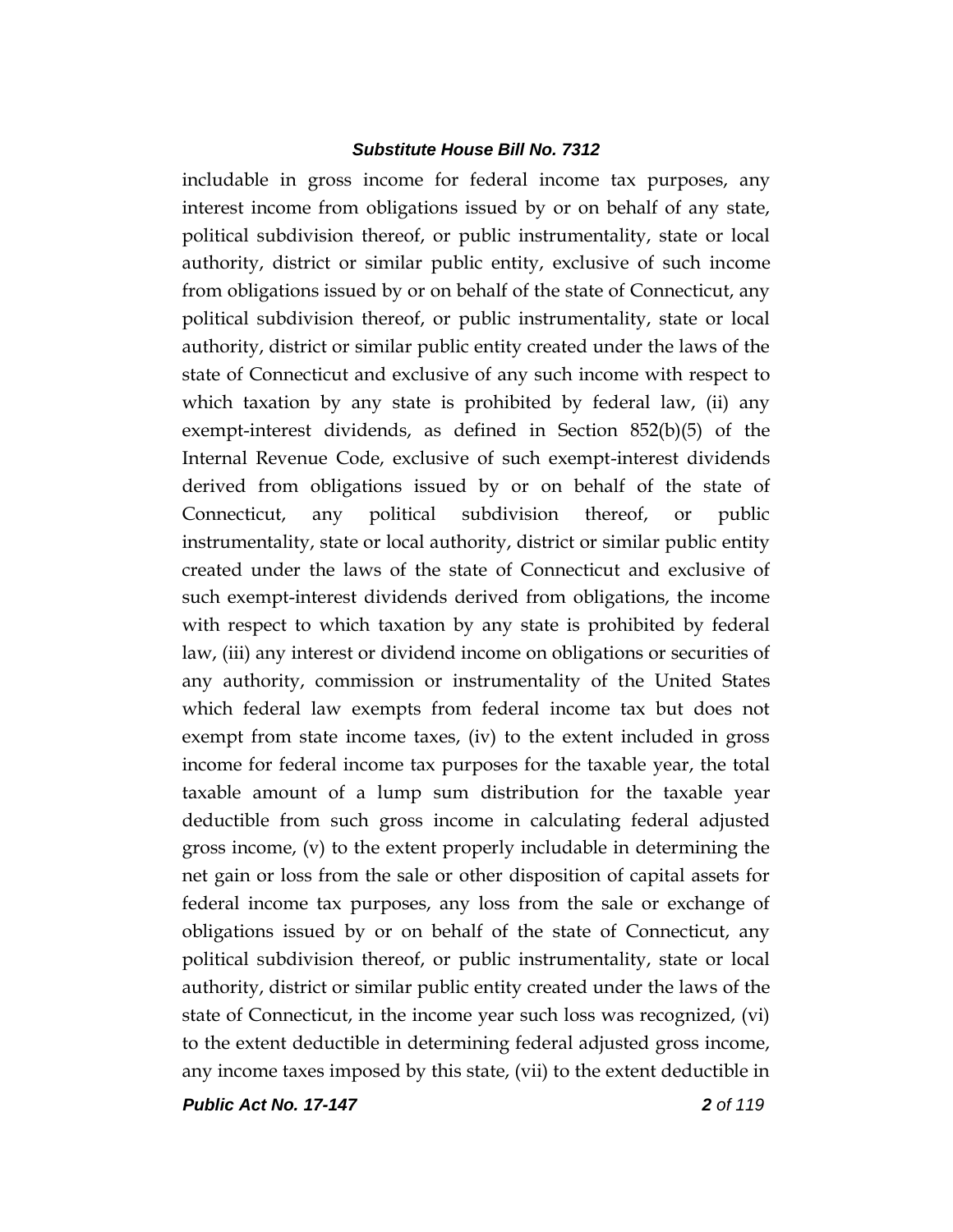determining federal adjusted gross income, any interest on indebtedness incurred or continued to purchase or carry obligations or securities the interest on which is exempt from tax under this chapter, (viii) expenses paid or incurred during the taxable year for the production or collection of income which is exempt from taxation under this chapter or the management, conservation or maintenance of property held for the production of such income, and the amortizable bond premium for the taxable year on any bond the interest on which is exempt from tax under this chapter to the extent that such expenses and premiums are deductible in determining federal adjusted gross income, (ix) for property placed in service after September 10, 2001, but prior to September 11, 2004, in taxable years ending after September 10, 2001, any additional allowance for depreciation under subsection (k) of Section 168 of the Internal Revenue Code, as provided by Section 101 of the Job Creation and Worker Assistance Act of 2002, to the extent deductible in determining federal adjusted gross income, (x) to the extent deductible in determining federal adjusted gross income, the deduction allowable as qualified domestic production activities income, pursuant to Section 199 of the Internal Revenue Code, (xi) to the extent not properly includable in gross income for federal income tax purposes for the taxable year, any income from the discharge of indebtedness, in taxable years ending after December 31, 2008, in connection with any reacquisition, after December 31, 2008, and before January 1, 2011, of an applicable debt instrument or instruments, as those terms are defined in Section 108 of the Internal Revenue Code, as amended by Section 1231 of the American Recovery and Reinvestment Act of 2009, the inclusion of which income in federal gross income for the taxable year is deferred, as provided by said Section 1231, **[**and**]** (xii) to the extent not properly includable in gross income for federal income tax purposes, an amount equal to (I) any distribution from a manufacturing reinvestment account not used in accordance with subdivision (3) of subsection (c) of section 32-9zz to the extent that a contribution to such account was subtracted from federal adjusted

*Public Act No. 17-147 3 of 119*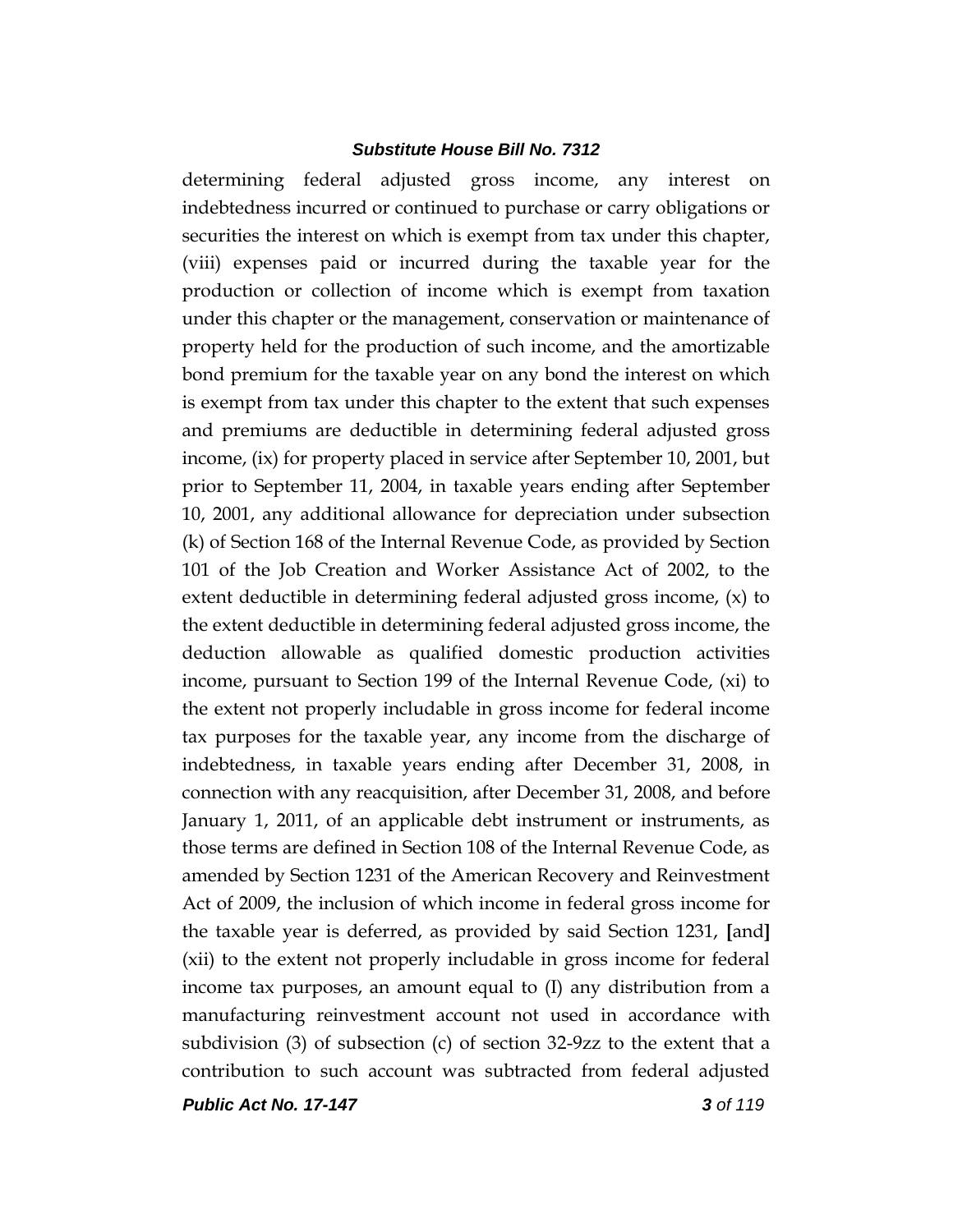gross income pursuant to clause (xix) of subparagraph (B) of this subdivision in computing Connecticut adjusted gross income for the current or a preceding taxable year, and (II) any return of money from a manufacturing reinvestment account pursuant to subsection (d) of section 32-9zz to the extent that a contribution to such account was subtracted from federal adjusted gross income pursuant to clause (xix) of subparagraph (B) of this subdivision in computing Connecticut adjusted gross income for the current or a preceding taxable year, and (xiii) to the extent not properly includable in gross income for federal income tax purposes, an amount equal to any compensation required to be recognized under Section 457A of the Internal Revenue Code that is attributable to services performed within this state.

Sec. 3. Subsection (c) of section 12-409 of the general statutes is repealed and the following is substituted in lieu thereof (*Effective October 1, 2017*):

(c) At the time of making an initial application for a permit, the applicant shall pay to the Commissioner of Revenue Services a permit fee of one hundred dollars for each permit. **[**Any permit issued on or after July 1, 1985, but prior to October 1, 2003, shall expire biennially on the anniversary date of the issuance of such permit unless renewed in accordance with such procedure and application form as prescribed by the commissioner.**]** Any permit issued on or after October 1, 2003, but prior to October 1, 2017, shall expire on the fifth anniversary date of the issuance of such permit unless renewed in accordance with such procedure and application form as prescribed by the commissioner. Any permit issued on or after October 1, 2017, shall expire biennially on the anniversary date of the issuance of such permit unless renewed in accordance with such procedure and application form as prescribed by the commissioner.

Sec. 4. Section 12-414 of the general statutes is repealed and the following is substituted in lieu thereof (*Effective January 1, 2018*):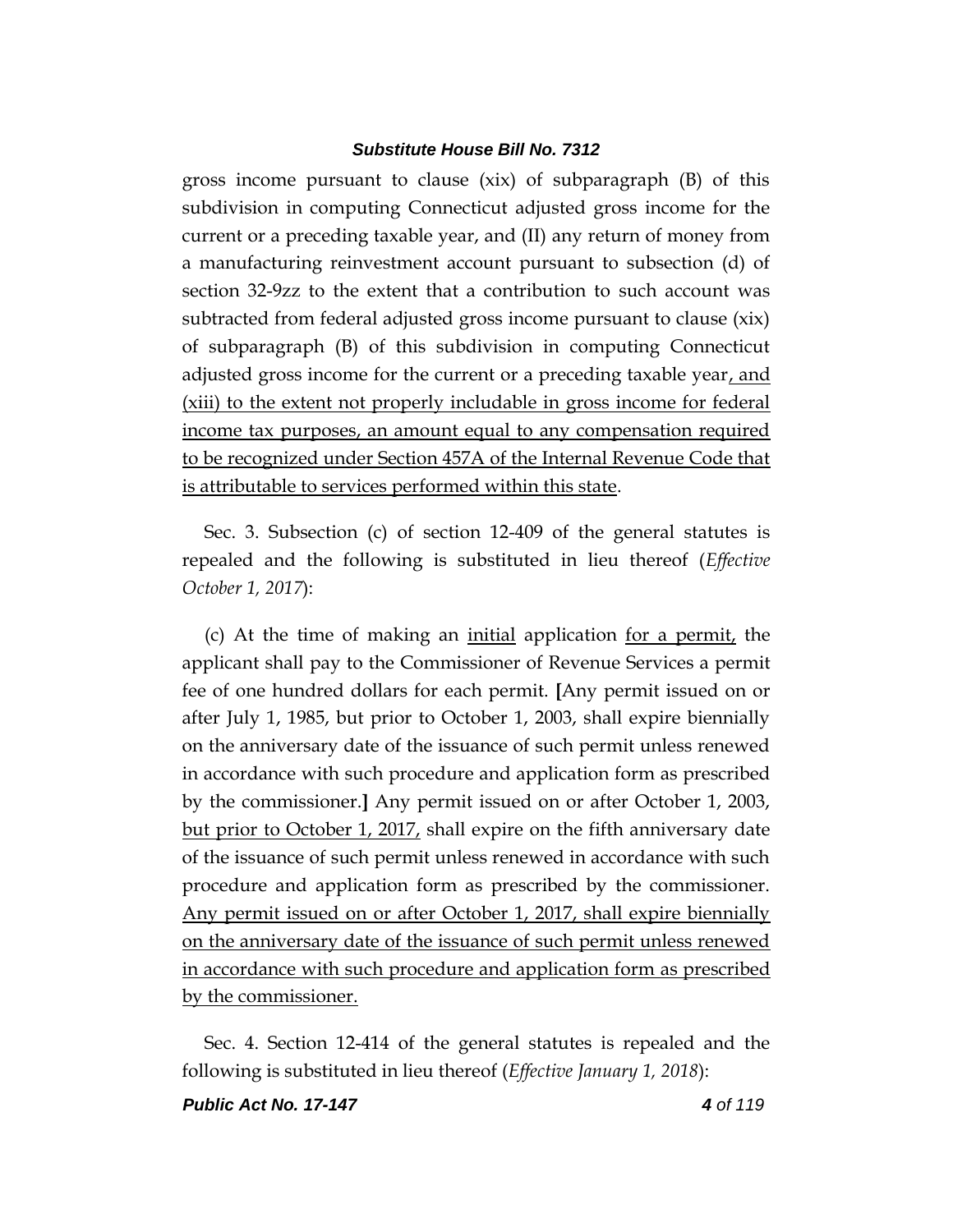(a) The taxes imposed **[**by**]** under this chapter are due and payable to the commissioner monthly on or before the last day of the month next succeeding each monthly period, except that  $(1)$  every person whose total tax liability for the twelve-month period ending on the preceding June thirtieth was less than one thousand dollars shall remit tax on an annual basis, (2) every person whose total tax liability for the twelve-month period ending on the preceding June thirtieth was one thousand dollars or more but less than four thousand dollars shall remit tax on a quarterly basis, and **[**(2)**]** (3) every person described in subdivision (2) of subsection (e) of this section shall remit tax as prescribed by the commissioner under said subdivision (2). **[**"Quarterly"**]** For purposes of this section, "quarterly" means a period of three calendar months commencing on the first day of January, April, July or October of each year or, if any seller commences business on a date other than the first day of January, April, July or October, a period beginning on the date of commencement of business and ending on March thirty-first, June thirtieth, September thirtieth or December thirty-first, respectively.

(b)  $(1)$  On or before the last day of the month following each monthly or quarterly period, as the case may be, or on the date or dates prescribed by the commissioner under subsection (e) of this section, a return for the preceding period shall be filed with the commissioner in such form as the commissioner may prescribe. Each person obligated to remit tax on an annual basis under subdivision (1) of subsection (a) of this section shall file an annual return on or before January thirty-first that reports sales for the previous calendar year.

(2) For purposes of the sales tax, a return shall be filed by every seller. For purposes of the use tax, a return shall be filed by every retailer engaged in business in the state and by every person purchasing services or tangible personal property, the storage, acceptance, consumption or other use of which is subject to the use tax,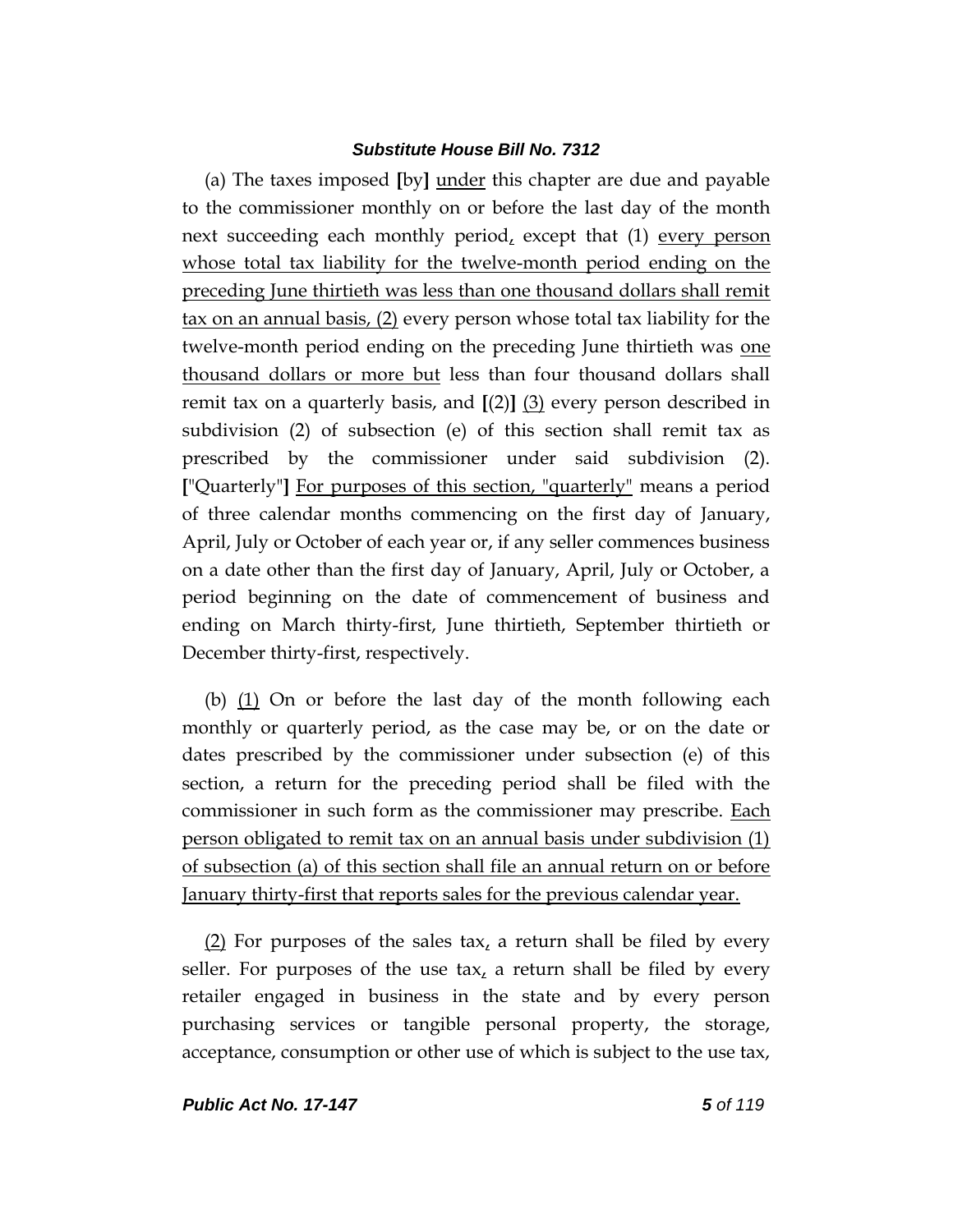who has not paid the use tax due a retailer required to collect the tax, except that every person making such purchases for personal use or consumption in this state, and not for use or consumption in carrying on a trade, occupation, business or profession, need file only one use tax return covering purchases during a calendar year. Such return shall be filed and the tax due thereon paid on or before the fifteenth day of the fourth month succeeding the end of the calendar year for which such return is filed. Returns shall be signed by the person required to file the return or by his or her authorized agent but need not be verified by oath, provided a return required to be filed by a corporation shall be signed by an officer of such corporation.

(c) For purposes of the sales tax, the return shall show the gross receipts of the seller during the preceding reporting period. For purposes of the use tax,  $(1)$  in case of a return filed by a retailer, the return shall show the total sales price of the services or property sold by the retailer, the storage, acceptance, consumption or other use of which became subject to the use tax during the preceding reporting period, **[**;**]** and (2) in case of a return filed by a purchaser, the return shall show the total sales price of the service or property purchased by the purchaser, the storage, acceptance, consumption or other use of which became subject to the use tax during the preceding reporting period. The return shall also show the amount of the taxes for the period covered by the return in such manner as the commissioner may require and such other information as the commissioner deems necessary for the proper administration of this chapter. The Commissioner of Revenue Services is authorized in his or her discretion, for purposes of expediency, to permit returns to be filed in an alternative form wherein the person filing the return may elect to report his or her gross receipts, including the tax reimbursement to be collected as provided for in this section, as a part of such gross receipts or to report his or her gross receipts exclusive of the tax collected in such cases where the gross receipts from sales have been segregated

*Public Act No. 17-147 6 of 119*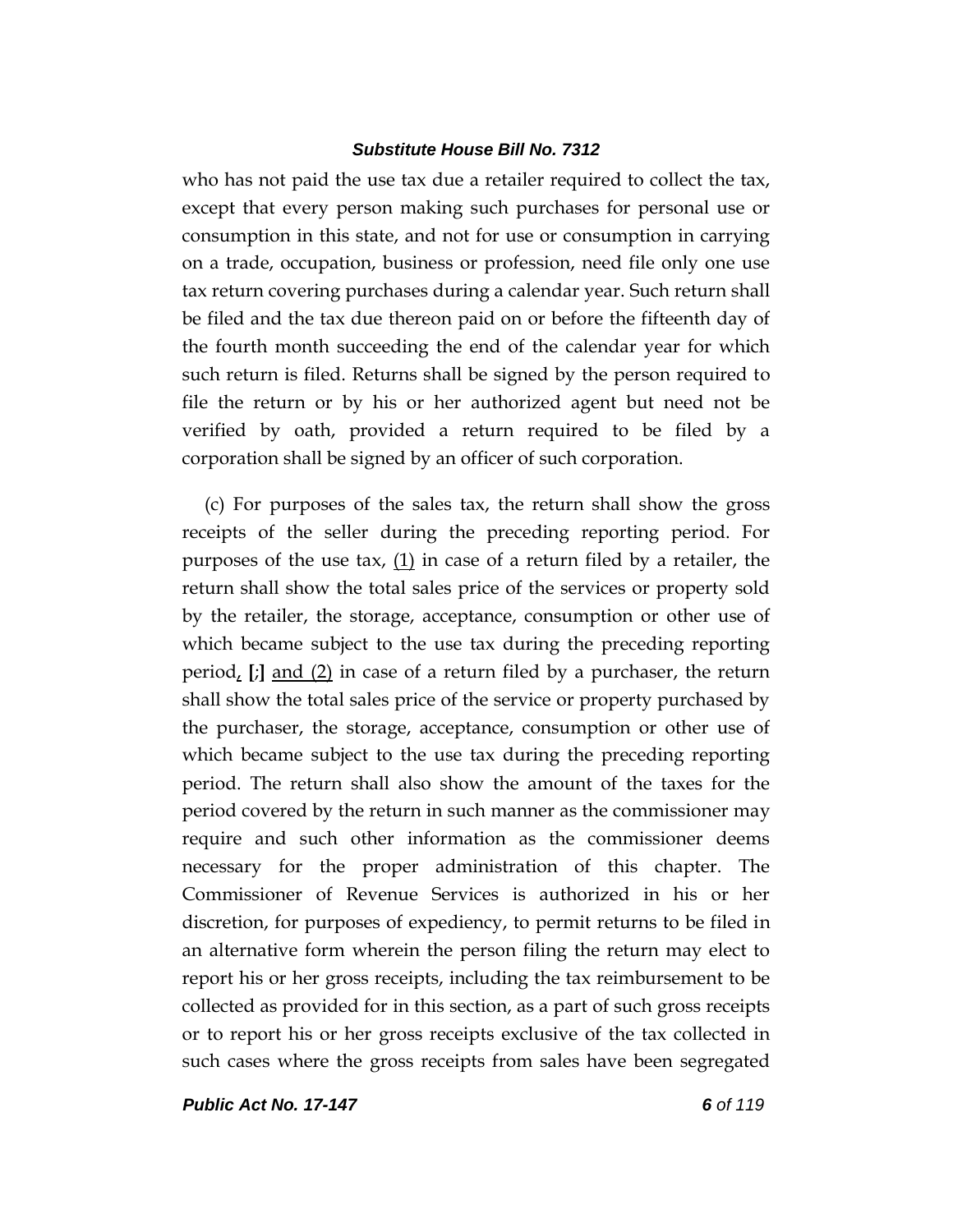from tax collections. In the case of the former, the percentage of such tax-included gross receipts that may be considered to be the gross receipts from sales exclusive of the taxes collected thereon shall be computed by dividing the numeral one by the sum of the rate of tax provided in section 12-408, amended by this act, expressed as a decimal, and the numeral one.

(d) Returns, together with the amount of the tax due thereon, shall be filed with the Commissioner of Revenue Services.

(e) (1) The commissioner, if he or she deems it necessary in order to **[**insure**]** ensure payment to or facilitate the collection by the state of the amount of taxes, may permit or require returns and payment of the amount of taxes for other than monthly or quarterly periods.

(2) (A) For purposes of this subdivision,  $(i)$  "weekly period" means the seven-day period beginning on a Saturday and ending the following Friday, (ii) "financial institution" has the same meaning as provided in section 36a-41, (iii) "certified service provider" means any service provider certified by the Streamlined Sales Tax Governing Board, Incorporated, and (iv) "account" means a transaction account in the form of a deposit or share account from which the depositor is permitted to make transfers or withdrawals by negotiable or transferable instrument, payment orders of withdrawal, electronic transfers or other similar mechanisms for the purpose of making payments or transfers to third parties. "Account" includes demand deposit accounts, checking accounts, negotiable order of withdrawal accounts and share draft accounts.

(B) The commissioner may require any person who is delinquent, as described in section 12-7a, as amended by this act, to remit the tax collected during a weekly period on a weekly basis. Any person who is required to remit tax for a weekly period shall remit such tax to the commissioner on or before the Wednesday next succeeding the weekly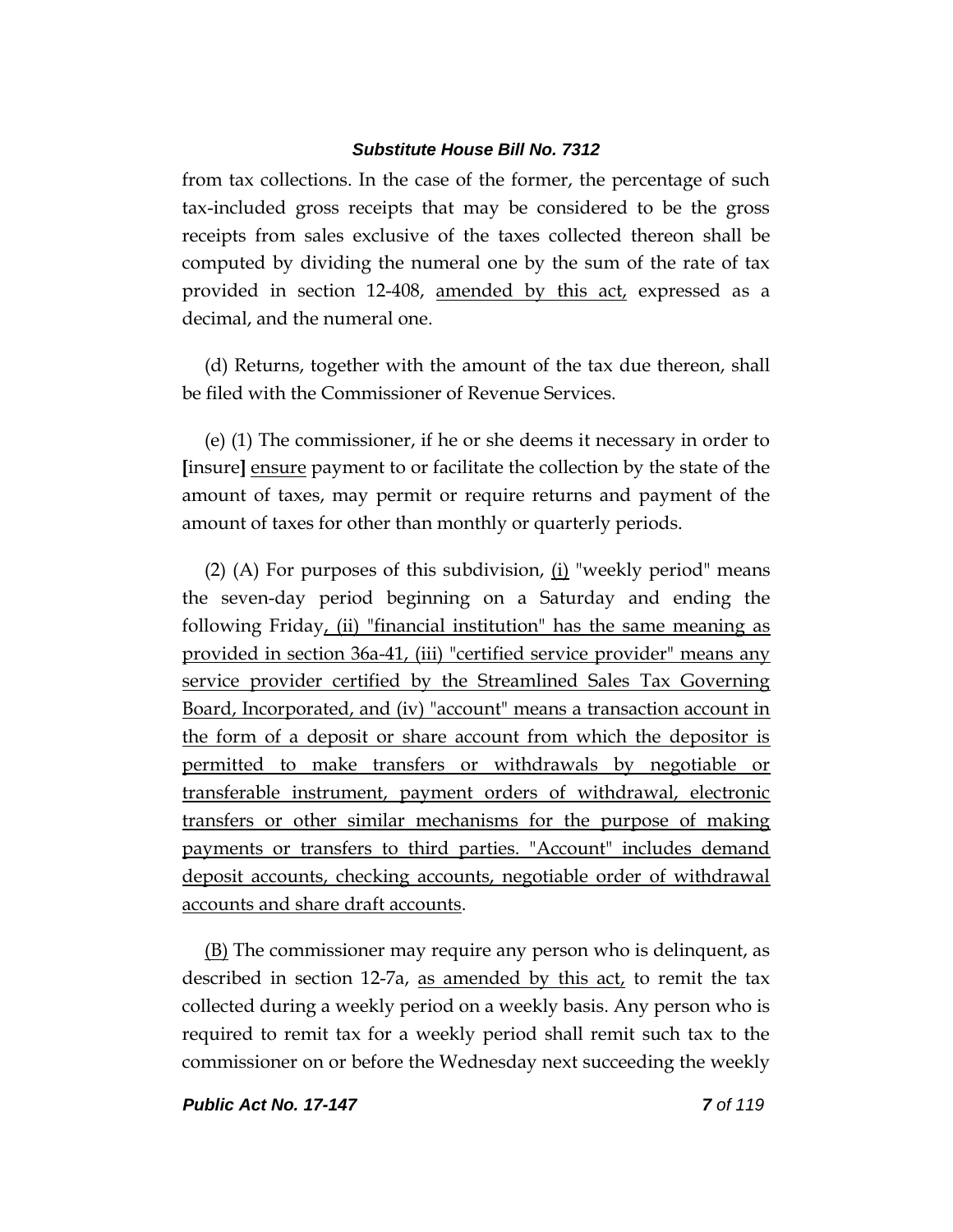period and shall do so in the manner and method prescribed **[**by the commissioner**]** in subparagraph (C) of this subdivision.

(C) The requirement to remit tax on a weekly basis shall not alter a person's obligation to file monthly or quarterly returns, as the case may be, as provided in subsection (b) of this section. To the extent that the end of one month and the beginning of the following month may fall within the same weekly period, each person required by the commissioner to remit tax under **[**this**]** subparagraph (B) of this subdivision shall report all of the tax collected and remitted during such weekly period, regardless of the month, along with the corresponding gross receipts, on the return covering the monthly period that ended during such weekly period. Each person obligated to file monthly or quarterly returns shall file such returns electronically with the Department of Revenue Services and shall make each weekly remittance by electronic funds transfer, in accordance with the provisions of chapter 228g.

**[**(B)**]** (D) The commissioner shall send a written notice, in accordance with the provisions of section 12-2f, informing each person required to remit tax on a weekly basis pursuant to this subdivision of such requirement. **[**Any person so required shall remit tax on a weekly basis for a period of one year commencing from the date set forth in such notice. Such notice shall also contain information regarding the manner and method of such remittal.**]** Such notice shall include (i) a statement that such person is required to establish a separate account as set forth in subparagraph (E) of this subdivision unless such person elects to remit tax through a certified service provider as set forth in subparagraph (F) of this subdivision, (ii) a form for such person to make such election, and (iii) a list of all certified service providers and the contact information for each such provider. A person making such election shall return the form to the commissioner not later than two business days after receipt of the form. If a person does not make such

*Public Act No. 17-147 8 of 119*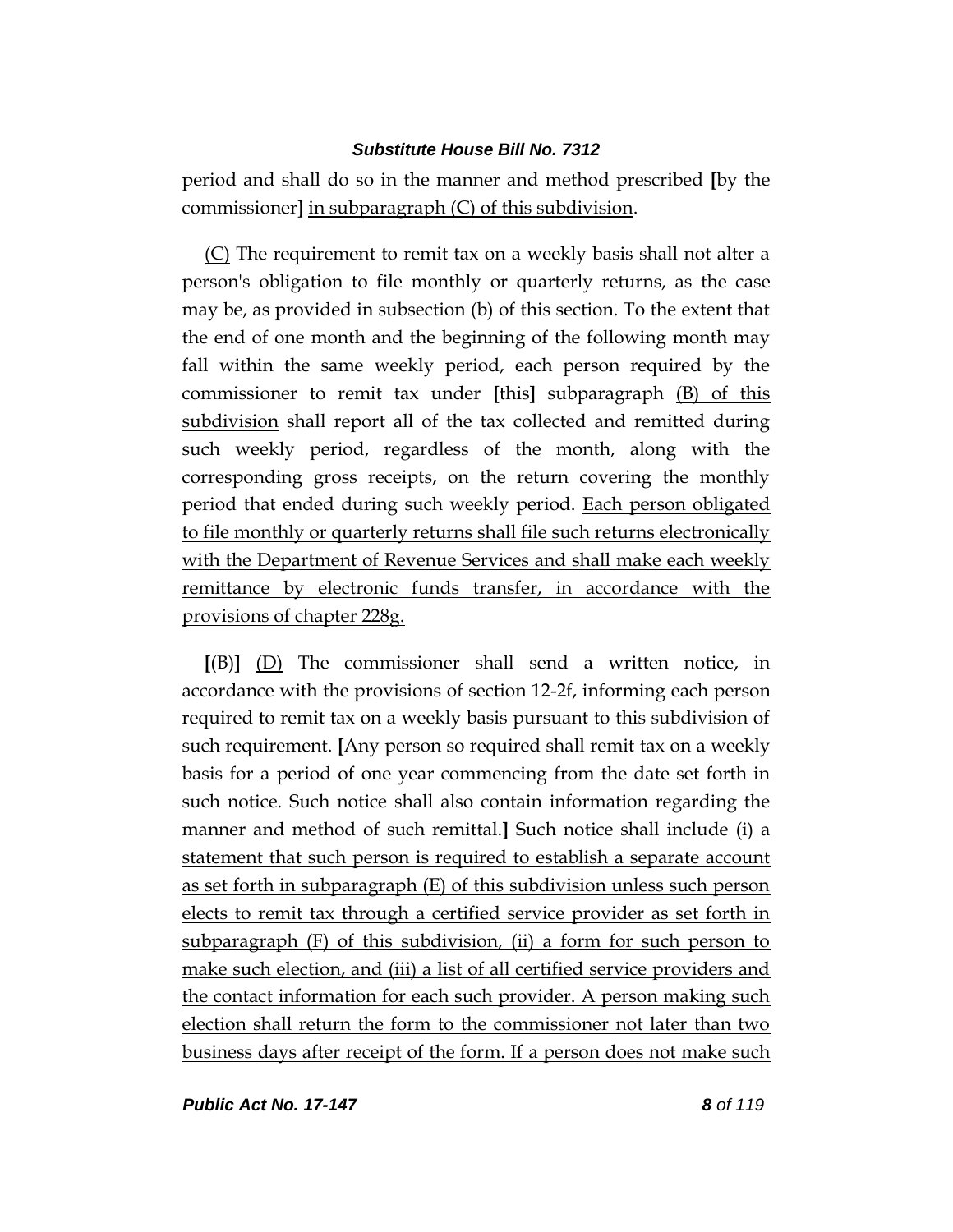election or fails to return the form in the time period prescribed under this subparagraph, such person shall establish a separate account and make deposits into such account, in accordance with the provisions of subparagraph (E) of this subdivision. The election of a certified service provider or the determination that a person is required to establish a separate account shall be irrevocable and shall remain in effect until the commissioner notifies such person that, based on evidence of twelve months of continuous compliance, such person is no longer subject to the requirements of this subsection, except that the commissioner may provide such notice prior to the end of such period of compliance. The commissioner may authorize a certified service provider to retain a portion of each amount of sales tax remitted by such certified service provider on behalf of a person pursuant to this subparagraph, provided such retained portion shall not exceed the actual cost charged by the certified service provider to such person for the services provided pursuant to this subparagraph.

(E) (i) Each person who elects or is otherwise required to establish an account under subparagraph (D) of this subdivision shall, not later than thirty days after receiving the notice under said subparagraph, establish such account with a financial institution. Such account shall be separate from any other account of such person and shall be established under the designation, "(name of person required to establish such account), Trustee, Special Fund in Trust for the State of Connecticut, Department of Revenue Services, Under Section 12-408 of the Connecticut General Statutes". Such person shall (I) provide to the commissioner, upon request, the name of the financial institution where such account was established, the account number of such account and any other account-related information that the commissioner may require, and (II) provide, as trustee, written consent to the financial institution for the disclosure of account-related information to the commissioner pursuant to this subdivision. Such written consent shall constitute authorization for the disclosure of

*Public Act No. 17-147 9 of 119*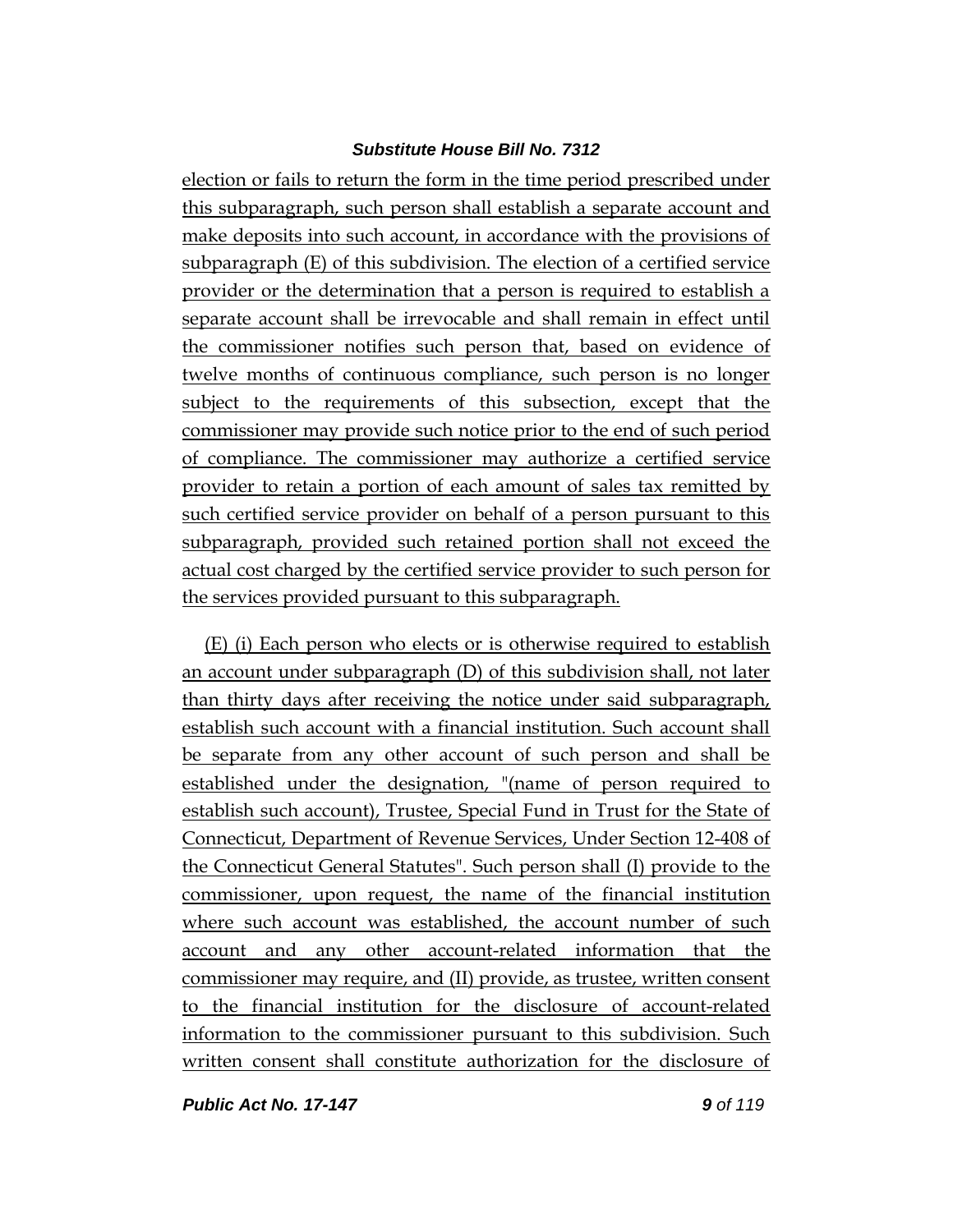financial records under section 36a-42. For the purposes of this subparagraph, "account-related information" includes account balance information and information identifying the dates and amounts of debits and credits to such account, and may include such other nonpublic personal information pertaining to such account the commissioner may require.

(ii) Upon the establishment of such account, such person shall deposit into such account the tax collected or received by such person, not later than two business days after such collection or receipt. The taxes deposited in such account shall constitute a fund in trust for the state of Connecticut and deemed to be the property of the state, payable only to the Department of Revenue Services, and no liens shall be placed on the taxes deposited in such account. No other funds shall be deposited into such account for any reason except for maintenance of the account.

(iii) If, without the prior authorization of the commissioner, a person withdraws funds from such account for any purpose other than to remit tax due to the commissioner, such person shall be guilty of larceny, as defined in section 53a-119. Each unauthorized withdrawal shall constitute a separate offense.

(iv) The commissioner may request at any time from a financial institution account-related information pertaining to any account established pursuant to clause (i) of this subparagraph that is maintained by such institution. The commissioner shall identify, in consultation with representatives from the banking industry, acceptable methods for the provision of such account-related information.

(F) If a person elects under subparagraph (D) of this subdivision to remit tax through a certified service provider, such person shall, not later than thirty days after making such election, contract with a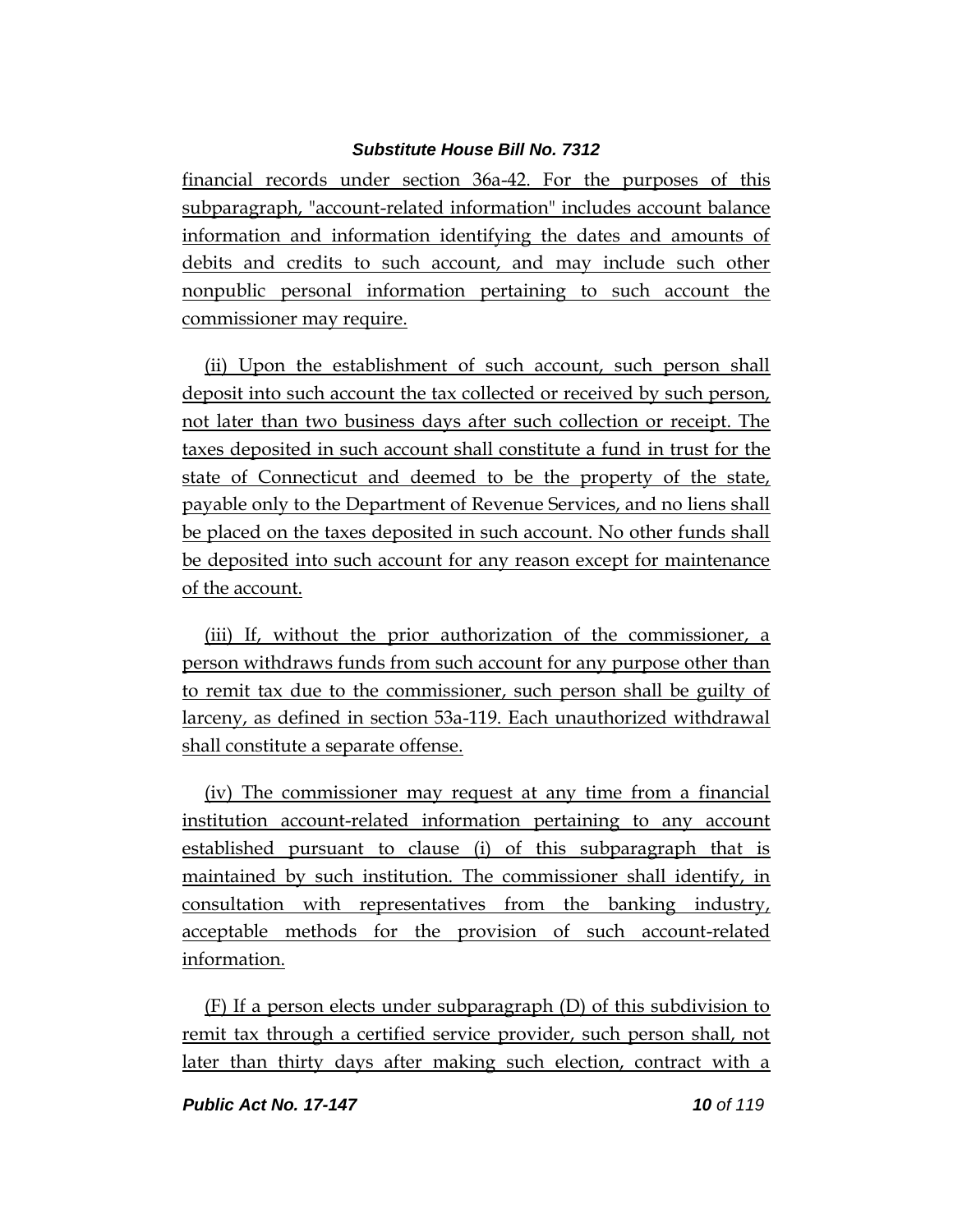certified service provider and begin remitting tax through such provider. Such person shall provide to the commissioner, upon request, a copy of the executed contract, a written authorization for the commissioner to contact the certified service provider regarding such person and any other information with respect to the arrangement between such person and such provider that the commissioner may require. Each certified service provider remitting tax on behalf of any person required to remit tax for a weekly period shall do so in the manner and method prescribed in subparagraph (C) of this subdivision.

(G) (i) If any person who elects or is otherwise required to establish an account under subparagraph (D) of this subdivision fails to remit tax as provided in this subdivision and the commissioner determines that collection of such tax will be jeopardized by delay, the commissioner may serve notice on the financial institution where such account was established and order the payment of such tax from such account. The commissioner shall determine, in consultation with representatives from the banking industry, acceptable methods for the provision of such notice. Upon receipt of such notice, the financial institution shall remove from such account before such institution's midnight deadline, as defined in section 42a-4-104, the available funds in such account or the amount of the tax ordered paid by the commissioner, whichever is less. Any funds so removed by the financial institution shall be paid to the commissioner not later than two business days after such midnight deadline and such payment shall be applied toward the amount of tax due to the commissioner from such person. The commissioner shall not order payment from such account of any penalty or interest that may be owed by such person in connection with such tax. Such penalty or interest may be collected by the commissioner in accordance with the provisions of section 12-35, as amended by this act, and chapter 906.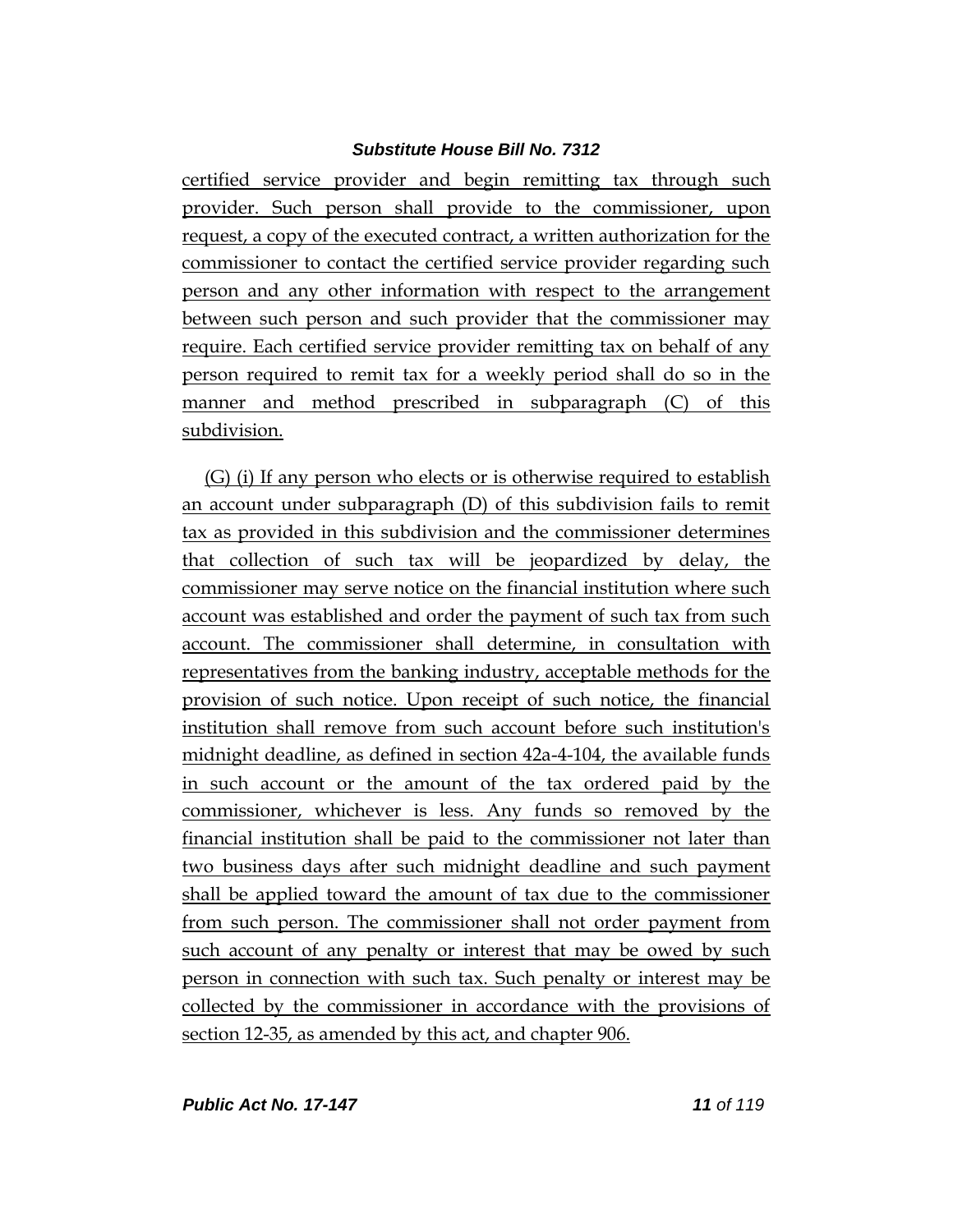(ii) If the financial institution fails or refuses to pay to the commissioner the amount required under clause (i) of this subparagraph, the Attorney General may, upon request by the commissioner, bring an action in the superior court for the judicial district of Hartford to compel the financial institution to pay such amount.

(iii) Contemporaneously with the service of notice on the financial institution, the commissioner shall provide a written notice to the person who established the account pursuant to subparagraph (E)(i) of this subdivision of such person's right to file a claim with the commissioner if such account contains funds other than such taxes that constitute the property of the state. Such notice shall be provided in person, left at the person's dwelling or usual place of business, sent by first-class mail to such person's last-known address or sent by electronic mail or facsimile machine to such person. Such person shall have ten business days after receipt of such notice to file such claim on a form prescribed by the commissioner. Failure to file a claim within the time period prescribed shall constitute a waiver of any demand against the state.

(iv) Not later than ten business days after receipt of a claim filed pursuant to clause (iii) of this subparagraph, the commissioner shall determine whether such claim is valid. If the commissioner determines the claim is valid, the commissioner shall return to such person only those funds that are not the property of the state and such funds shall not be subject to offset by the state. If the commissioner determines the claim is not valid in whole or in part, the commissioner shall provide written notice of denial to such person.

(v) Not later than five business days after the date of mailing of a notice of denial, such person may file with the commissioner a written protest of the denial, setting forth the grounds on which the protest is based. If a protest is filed, the commissioner shall, not later than ten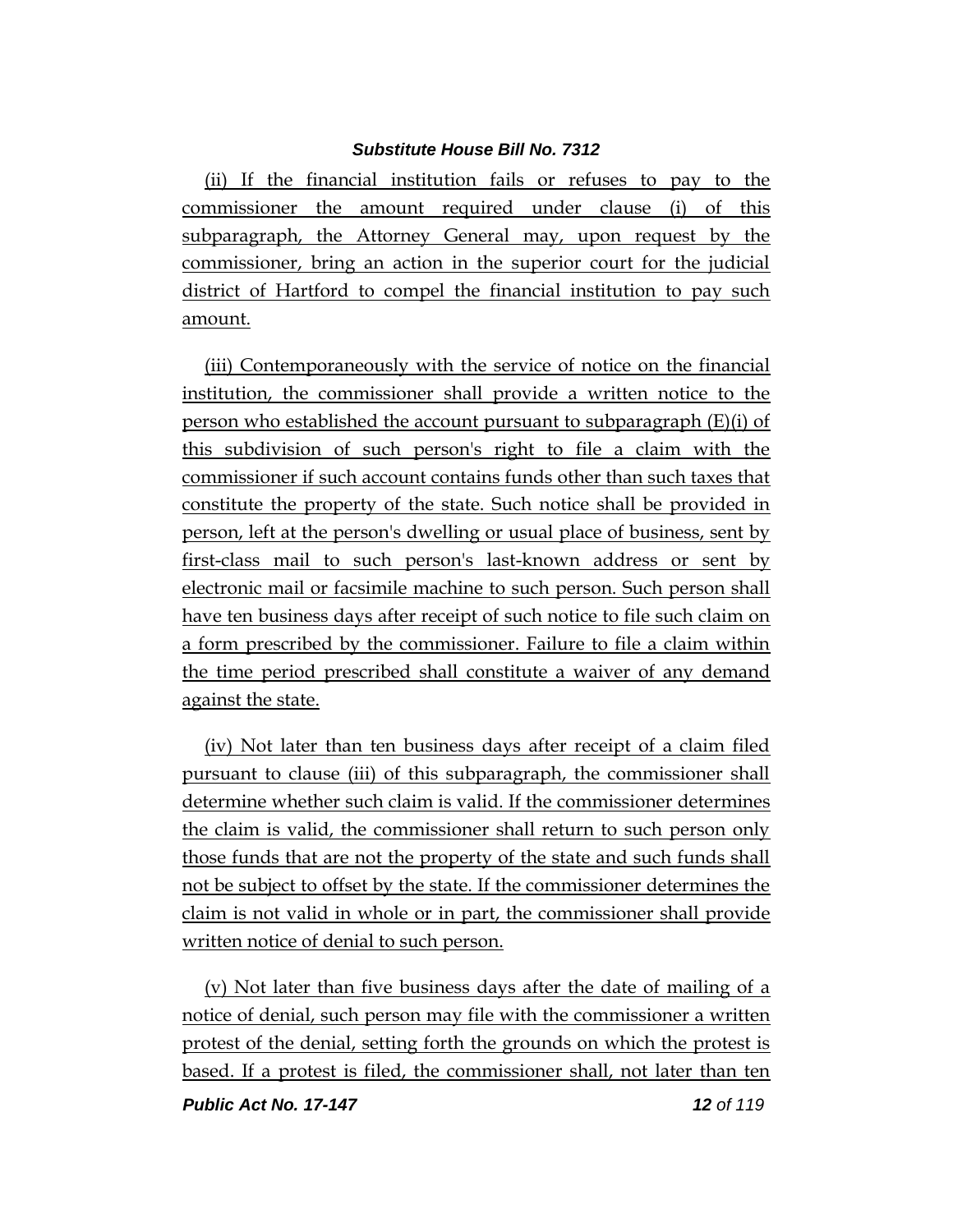business days after receipt of such protest, reconsider the denial. The commissioner shall provide written notice to such person of the commissioner's determination of reconsideration, setting forth briefly the commissioner's findings of fact and the basis for the commissioner's decision in each case decided adversely in whole or in part to such person.

(vi) Any person aggrieved by a determination of the commissioner under this subsection may appeal to the superior court for the judicial district of New Britain, in accordance with the provisions of section 4- 183. Such appeal shall not constitute an appeal from the Commissioner of Revenue Services for purposes of section 4-186.

(vii) Nothing in this subdivision shall affect the rights afforded to a financial institution with respect to uncollected funds that are credited to an account established pursuant to subparagraph (E) of this subdivision, including the right to remove funds as a charge-back to recover uncollected funds.

**[**(C)**]** (H) (i) Any person who fails to remit tax as provided in this subdivision shall be subject to all penalties imposed under this chapter, including revocation of such person's permit.

(ii) Any penalty imposed under this subdivision shall not be subject to waiver.

(3) (A) Nothing in this subsection shall affect the rights afforded under chapter 219 to persons subject to the provisions of this subsection, including the ability to file a claim for refund under section 12-425.

(B) Except as otherwise provided, no action taken by the commissioner under this subsection shall constitute collection actions for purposes of section 12-35, as amended by this act, or chapter 906.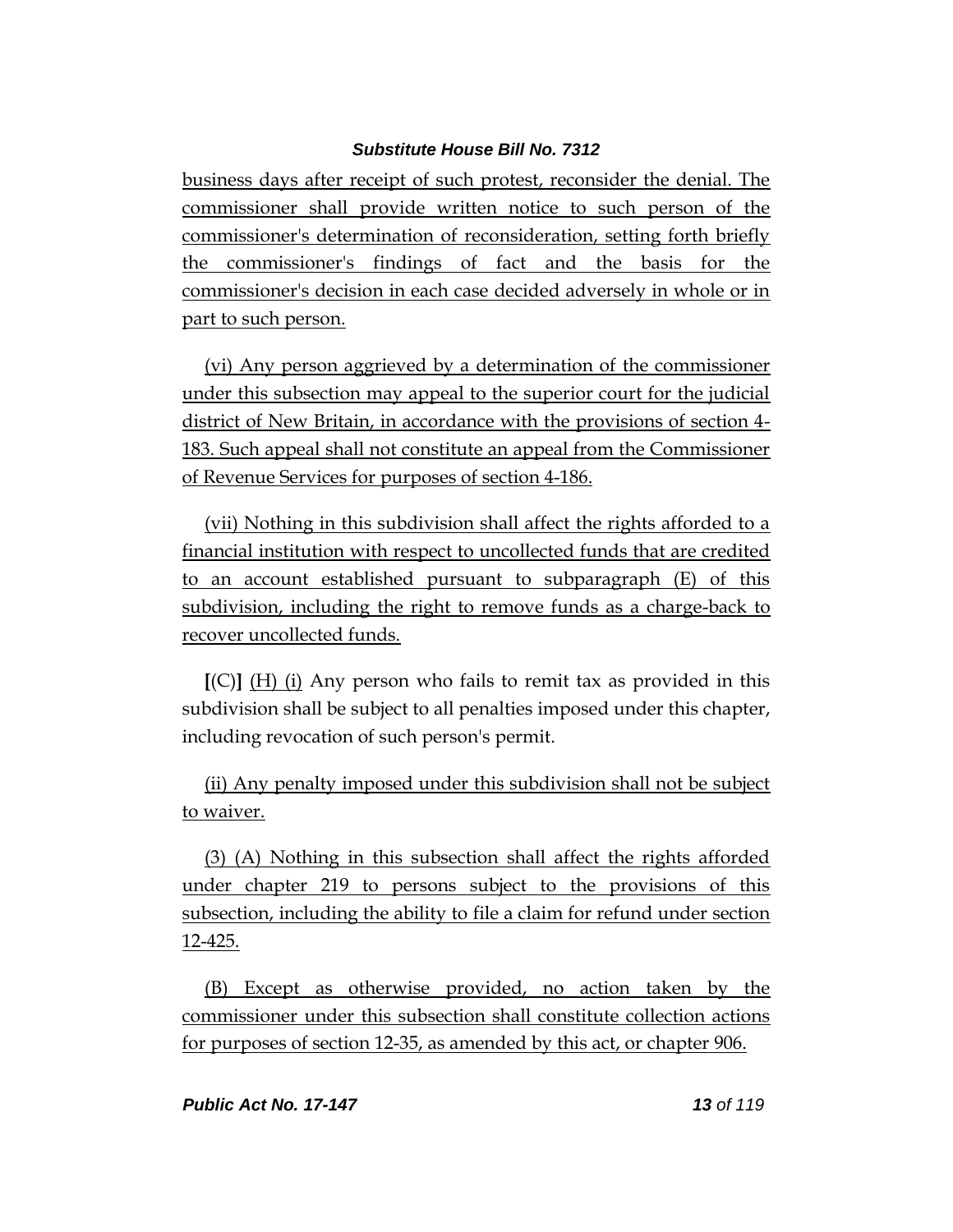(f) Except for returns and payments required to be made under subdivision (2) of subsection (e) of this section, the commissioner for good cause may extend the time for making any return and paying any amount required to be paid under this chapter, if a written request therefor is filed with the commissioner together with a tentative return which must be accompanied by a payment of the tax, which shall be estimated in such tentative return, on or before the last day for filing the return. Any person to whom an extension is granted shall pay, in addition to the tax, interest at the rate of one per cent per month or fraction thereof from the date on which the tax would have been due without the extension until the date of payment.

Sec. 5. Section 12-707 of the general statutes is repealed and the following is substituted in lieu thereof (*Effective October 1, 2017*):

(a) (1) Each employer required to deduct and withhold tax under this chapter from the wages of employees shall be liable for such tax and shall file a withholding return as prescribed by the Commissioner of Revenue Services and pay over to the commissioner, or to a depositary designated by the commissioner, the taxes so required to be deducted and withheld at the times specified in subsection (b) of this section.

(2) Each payer **[**of nonpayroll amounts**]** shall deduct and withhold tax under this chapter from the nonpayroll amounts of payees, shall be liable for such tax **[**,**]** and shall file a withholding return as prescribed by the commissioner and pay over to the commissioner, or to a depository designated by the commissioner, the taxes so required to be deducted and withheld at the times specified in subsection (b) of this section.

(b) (1) (A) With respect to the tax required to be deducted and withheld under this chapter from wages paid during any calendar year beginning on or after January 1, 2005, and in accordance with an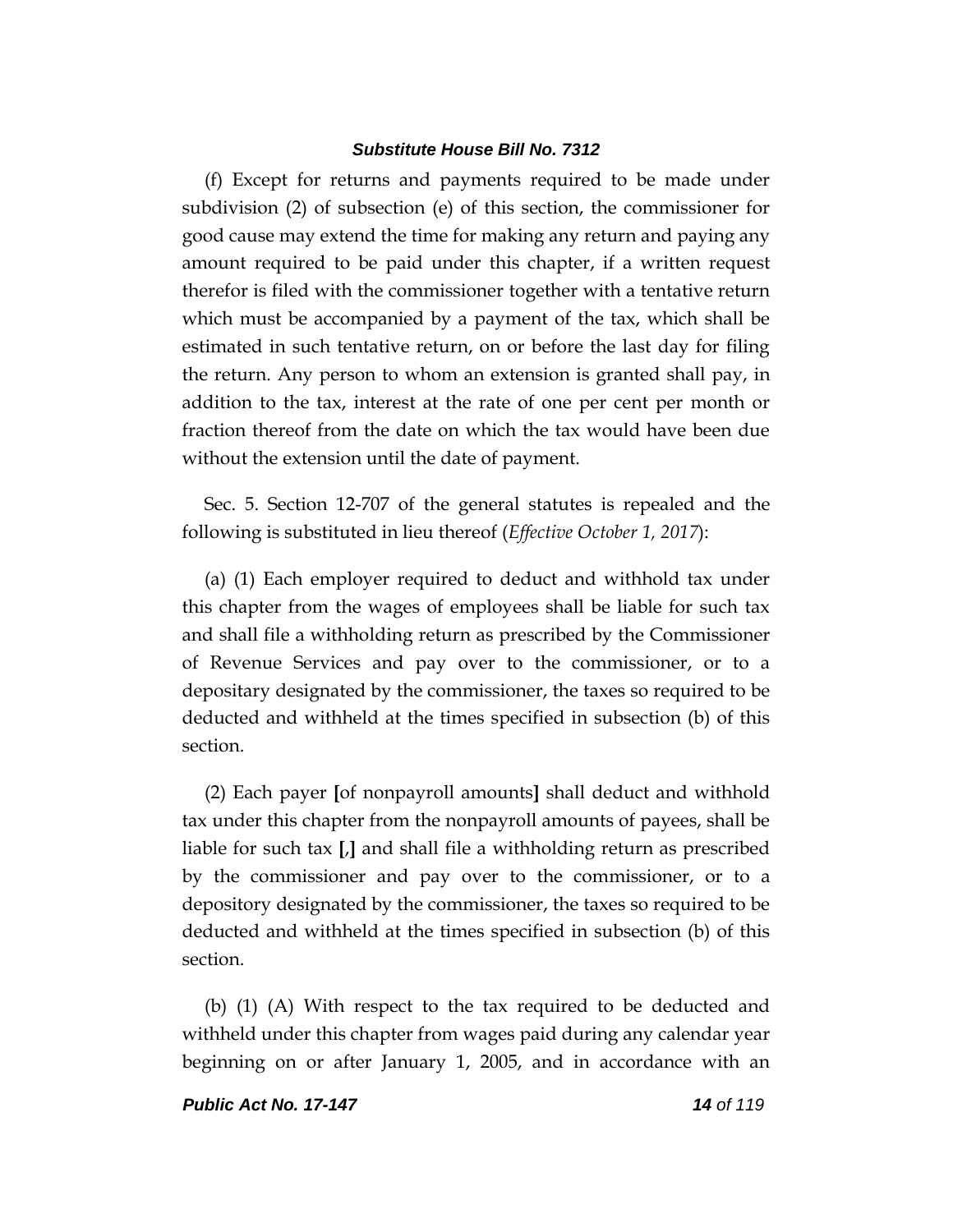annual determination described in subdivision (2) of this subsection, each employer shall be either a weekly remitter, monthly remitter or quarterly remitter for the calendar year. If an employer is a weekly remitter, the employer shall pay over to the commissioner the tax required to be deducted and withheld under this chapter in accordance with subdivision (3) of this subsection. If an employer is a monthly remitter, the employer shall pay over to the commissioner the tax required to be deducted and withheld under this chapter in accordance with subdivision (4) of this subsection. If an employer is a quarterly remitter, the employer shall pay over to the commissioner the tax required to be deducted and withheld under this chapter in accordance with subdivision (5) of this subsection. Notwithstanding any provision of this subsection, if an employer is a household employer, the employer shall pay over to the commissioner the tax required to be deducted and withheld under this chapter in accordance with subdivision (6) of this subsection.

(B) With respect to the tax required to be deducted and withheld under this chapter from nonpayroll amounts paid during any calendar year beginning on or after January 1, 2005, and in accordance with an annual determination described in subdivision (2) of this subsection, each payer shall be either a weekly remitter, monthly remitter or quarterly remitter for the calendar year. If a payer is a weekly remitter, the payer shall pay over to the commissioner the tax required to be deducted and withheld under this chapter in accordance with subdivision (3) of this subsection. If a payer is a monthly remitter, the payer shall pay over to the commissioner the tax required to be deducted and withheld under this chapter in accordance with subdivision (4) of this subsection. If a payer is a quarterly remitter, the payer shall pay over to the commissioner the tax required to be deducted and withheld under this chapter in accordance with subdivision (5) of this subsection.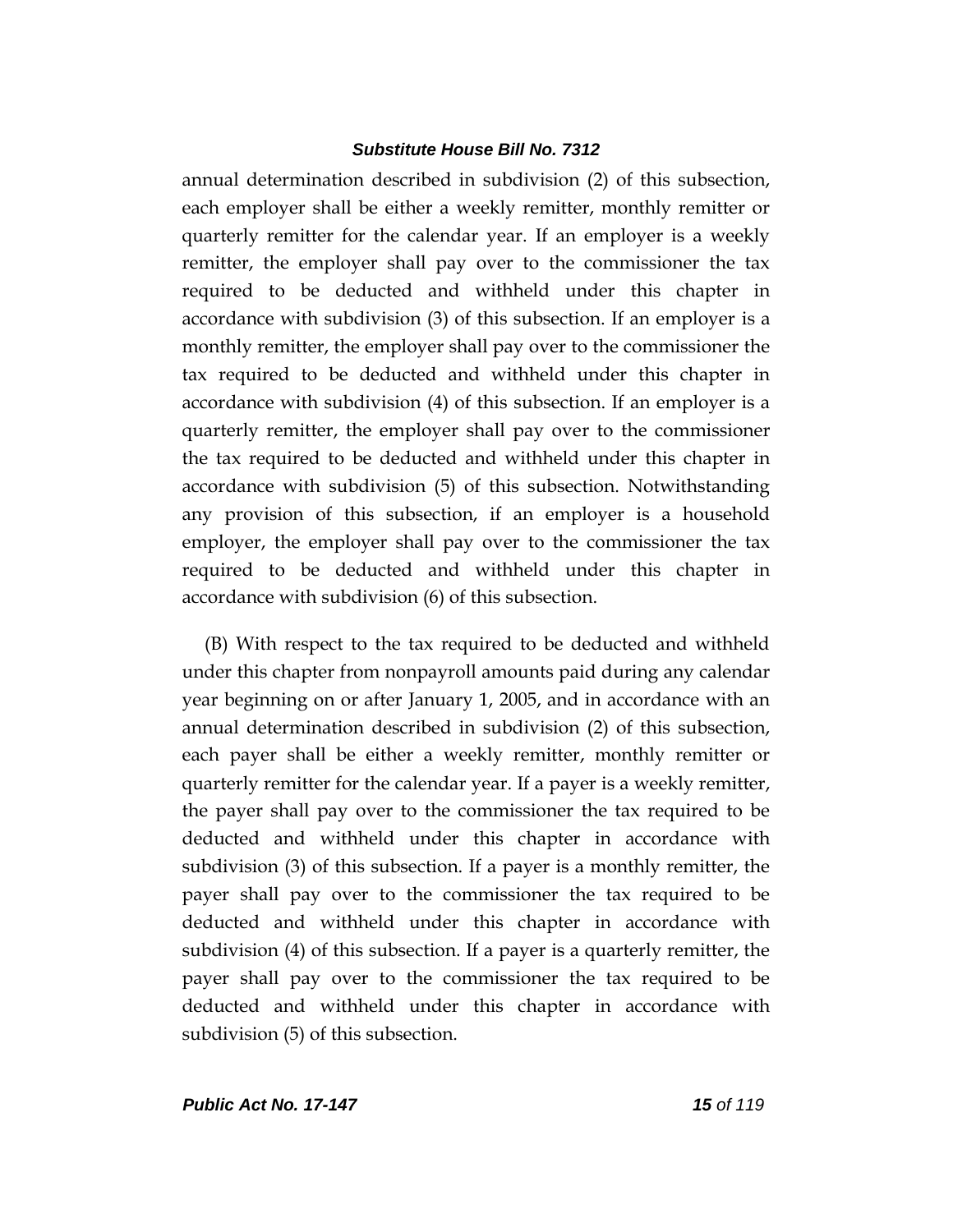(2) (A) The annual determination for an employer required to deduct and withhold tax under this chapter shall be based on the employer's reported liability for the tax required to be deducted and withheld under this chapter during the twelve-month look-back period, provided, if any employer fails timely to file one or more required withholding tax returns for the four quarterly periods within the twelve-month look-back period, the commissioner may base the annual determination for the employer on any information available to the commissioner. If an employer's reported liability for the tax required to be deducted and withheld under this chapter during the twelve-month look-back period was more than ten thousand dollars, the employer is a weekly remitter for the calendar year next succeeding such twelve-month period. If an employer's reported liability for the tax required to be deducted and withheld under this chapter during the twelve-month look-back period was more than two thousand dollars but not more than ten thousand dollars, the employer is a monthly remitter for the calendar year next succeeding such twelve-month period. If an employer's reported liability for the tax required to be deducted and withheld under this chapter during the twelve-month look-back period was two thousand dollars or less, the employer is a quarterly remitter for the calendar year next succeeding such twelve-month period. Notwithstanding any provision of this section, if an employer is a seasonal employer, the annual determination shall be based on the seasonal employer's reported liability for the tax required to be deducted and withheld under this chapter during the twelve-month look-back period multiplied by a fraction, the numerator of which is four, and the denominator of which is the number of quarterly periods during such twelve-month period that the employer paid wages to employees.

(B) The annual determination for a payer required to deduct and withhold tax under this chapter shall be based on the payer's reported liability for the tax required to be deducted and withheld under this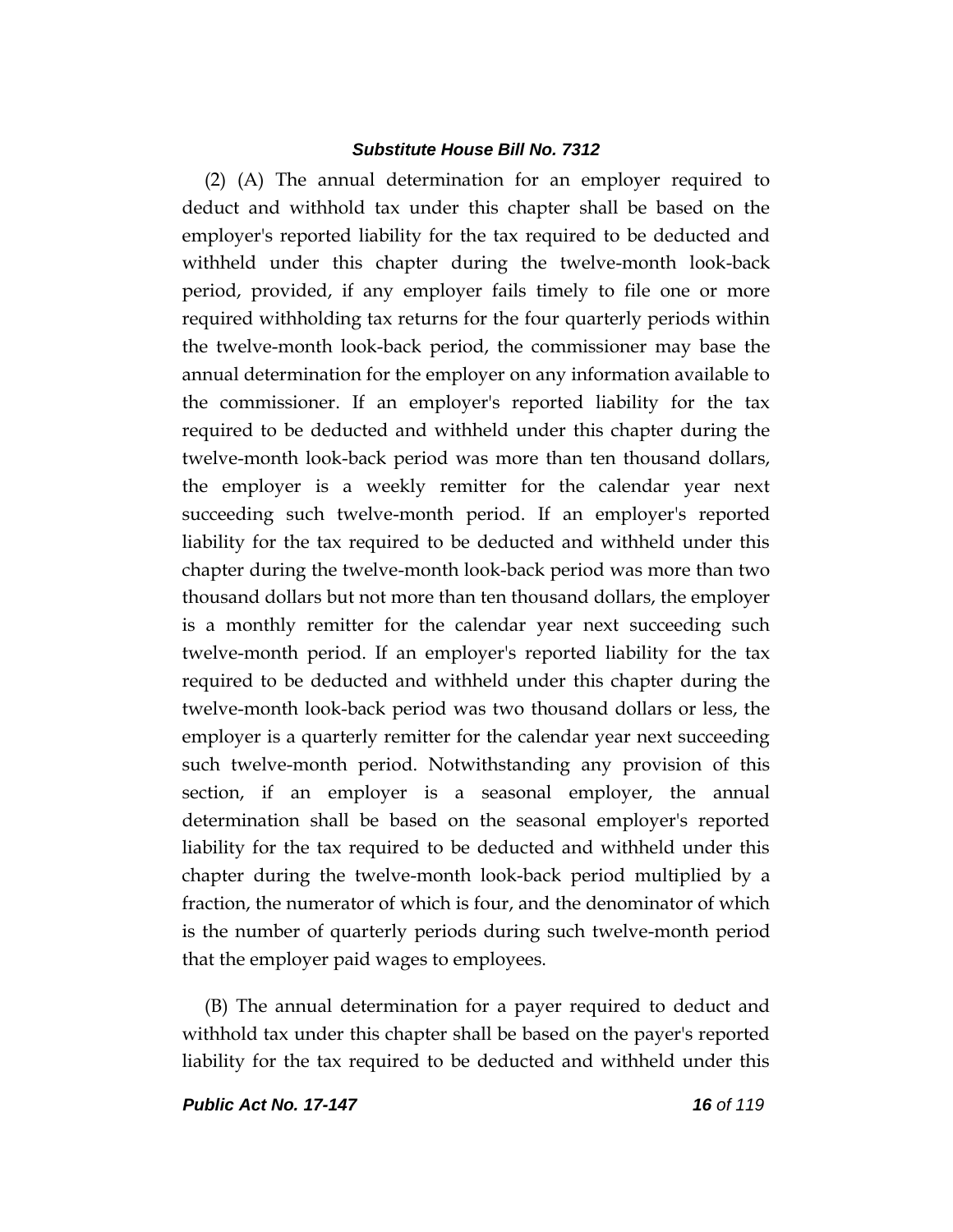chapter during the look-back calendar year, provided, if any payer fails timely to file the required withholding tax return for the look-back calendar year, the commissioner may base the annual determination for the payer on any information available to the commissioner. If a payer's reported liability for the tax required to be deducted and withheld under this chapter during the look-back calendar year was more than ten thousand dollars, the payer is a weekly remitter for the calendar year for which the annual determination is being made. If a payer's reported liability for the tax required to be deducted and withheld under this chapter during the look-back calendar year was more than two thousand dollars but not more than ten thousand dollars, the payer is a monthly remitter for the calendar year for which the annual determination is being made. If a payer's reported liability for the tax required to be deducted and withheld under this chapter during the look-back calendar year was two thousand dollars or less, the payer is a quarterly remitter for the calendar year for which the annual determination is being made.

(3) (A) An employer that is a weekly remitter shall pay over to the department the tax required to be deducted and withheld from wages under this chapter on or before the Wednesday next succeeding the weekly period during which the wages from which the tax was required to be deducted and withheld were paid to employees.

(B) A payer that is a weekly remitter shall pay over to the department the tax required to be deducted and withheld from nonpayroll amounts under this chapter on or before the Wednesday next succeeding the weekly period during which the nonpayroll amounts from which the tax was required to be deducted and withheld were paid to payees.

(4) (A) An employer that is a monthly remitter shall pay over to the department the tax required to be deducted and withheld from wages under this chapter on or before the fifteenth day of the month next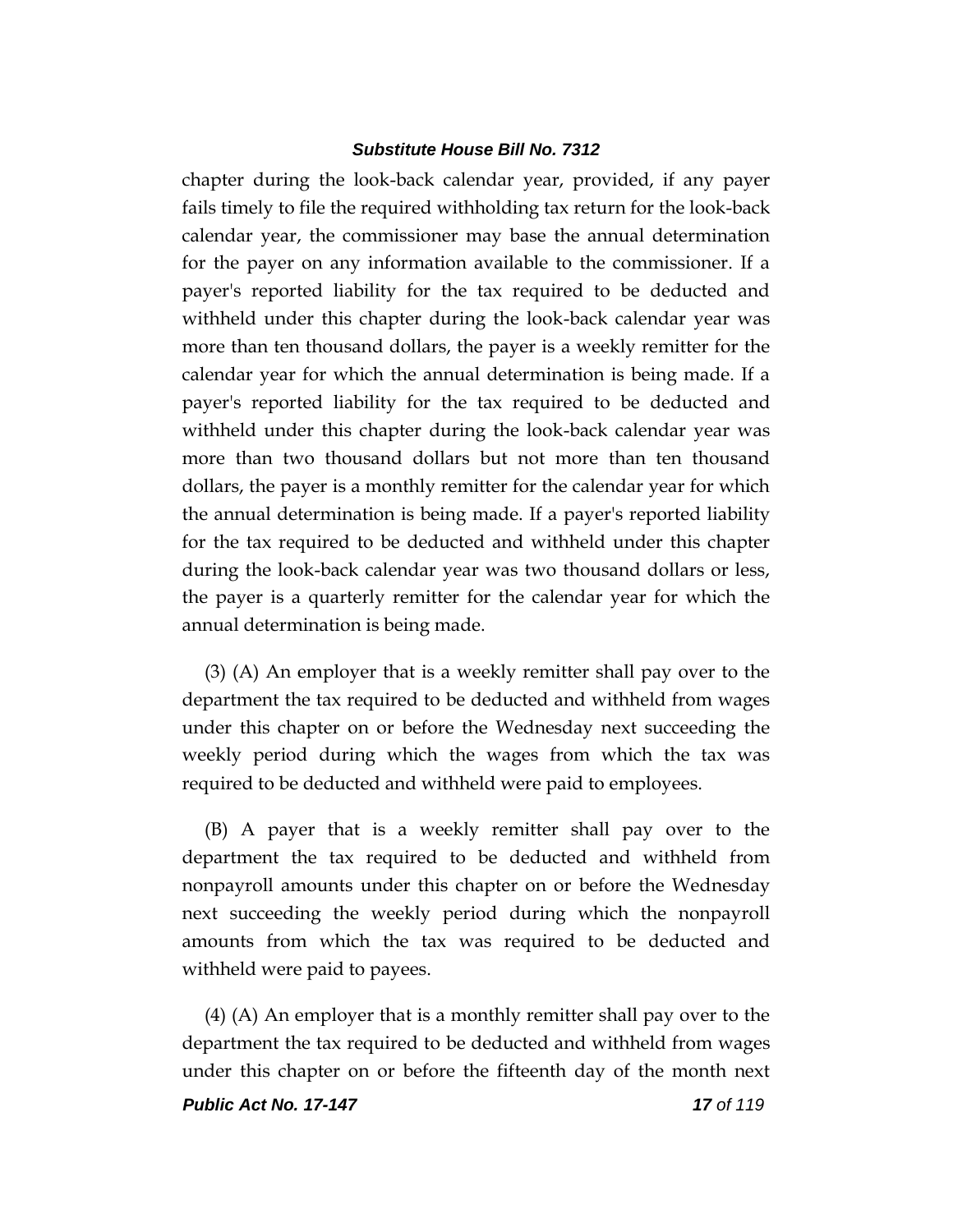succeeding the month during which the wages from which the tax was required to be deducted and withheld were paid to employees.

(B) A payer that is a monthly remitter shall pay over to the department the tax required to be deducted and withheld from nonpayroll amounts under this chapter on or before the fifteenth day of the month next succeeding the month during which the nonpayroll amounts from which the tax was required to be deducted and withheld were paid to payees.

(5) (A) An employer that is a quarterly remitter shall pay over to the department the tax required to be deducted and withheld from wages under this chapter on or before the last day of the month next succeeding the quarterly period during which the wages from which the tax was required to be deducted and withheld were paid to employees.

(B) A payer that is a quarterly remitter shall pay over to the department the tax required to be deducted and withheld from nonpayroll amounts under this chapter on or before the last day of the month next succeeding the quarterly period during which the nonpayroll amounts from which the tax was required to be deducted and withheld were paid to payees.

(6) An employer that is a household employer shall pay over to the department the tax required to be deducted and withheld under this chapter on or before the April fifteenth next succeeding the calendar year during which the wages from which the tax was required to be deducted and withheld were paid to household employees.

(c) In the case of an overpayment of tax under this chapter by an employer, refund or credit shall be made to the employer only to the extent that the amount of such overpayment was not deducted and withheld by the employer.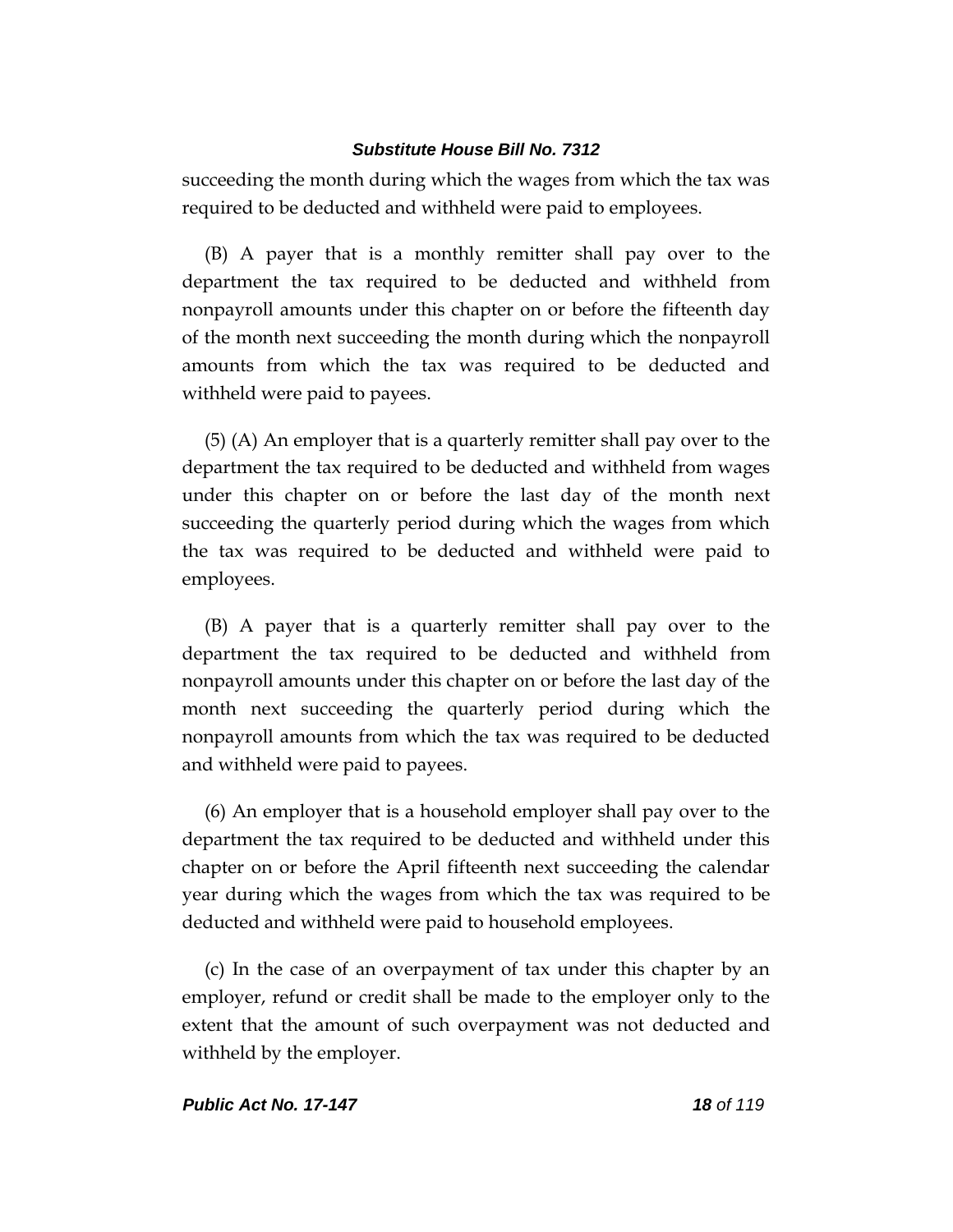(d) The amount of tax required to be deducted and withheld and paid over to the commissioner under this chapter, when so deducted and withheld, shall be held to be a special fund in trust for the state. No employee or other person shall have any right of action against the employer **[**in**]** with respect to any moneys deducted and withheld from wages and paid over to the commissioner in compliance or in intended compliance with this chapter.

(e) (1) If an employer required to deduct and withhold tax under this chapter from the wages of employees and to pay over to the commissioner the taxes so required to be deducted and withheld sells out the employer's business or stock of goods or quits the employer's business, such employer's successors or assigns shall withhold a sufficient portion of the purchase price to cover the amount of such taxes, and any interest and penalties thereon, due and unpaid, as of the time of such sale or quitting of the business, until the employer produces a receipt from the commissioner showing that the taxes, interest and penalties have been paid or a certificate indicating that no such taxes are due.

(2) If the purchaser of a business or stock of goods fails to withhold a portion of the purchase price as required, the purchaser shall be personally liable for the payment of the amount required to be withheld by the purchaser, to the extent of the purchase price, valued in money. Not later than sixty days after the latest of the dates specified in subdivision (3) of this subsection, the commissioner shall either issue a certificate indicating that no taxes are due or mail notice to the purchaser in the manner provided in section 12-728 of the amount that must be paid as a condition of issuing the certificate. Failure of the commissioner to mail the notice shall release the purchaser from any further obligation to withhold a portion of the purchase price as provided in this subsection. The period within which the obligation of the successor may be enforced shall begin when the

*Public Act No. 17-147 19 of 119*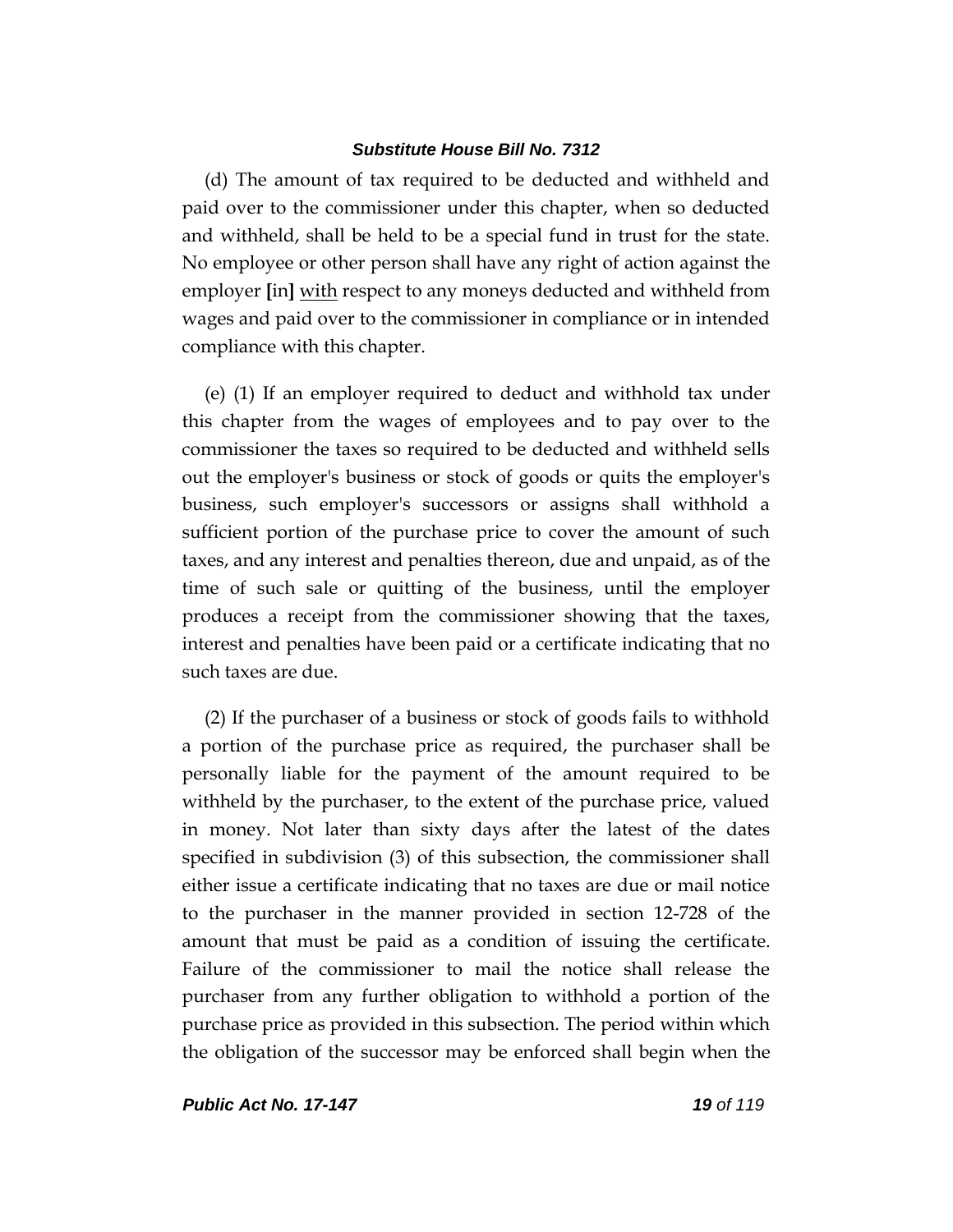employer sells out the employer's business or stock of goods or quits the employer's business or when the assessment against the employer becomes final, whichever event occurs later.

(3) For purposes of subdivision (2) of this subsection, the latest of the following dates shall apply:

(A) The date that the commissioner receives a written request from the purchaser for a certificate;

(B) The date of the sale or quitting of the business; or

(C) The date that the employer's records are made available to the commissioner for audit.

(f) (1) Whenever any employer or payer required to deduct and withhold tax under this chapter (A) owes such taxes, which taxes have been finally due and payable for a period of ninety days or longer and for which any administrative or judicial remedies, or both, have been exhausted or have lapsed, or (B) has failed to file one or more withholding tax returns required under this chapter, the commissioner may require any employer or payer to deposit with the commissioner such security as the commissioner determines necessary, provided the amount of such security shall not be greater than six times the employer's or payer's estimated liability for the prior twelve-month period or the employer's or payer's liability for the next twelve-month period, determined in such manner as the commissioner deems proper. The commissioner may increase or decrease the amount of the security, subject to the limitations in this subsection.

(2) The commissioner may sell the security at public auction if it becomes necessary to do so to recover any tax or amount required to be collected or any interest or penalty due. Notice of such sale may be served personally or by mail upon the person that deposited the security. If the notice is served by mail, it shall be made in the manner

*Public Act No. 17-147 20 of 119*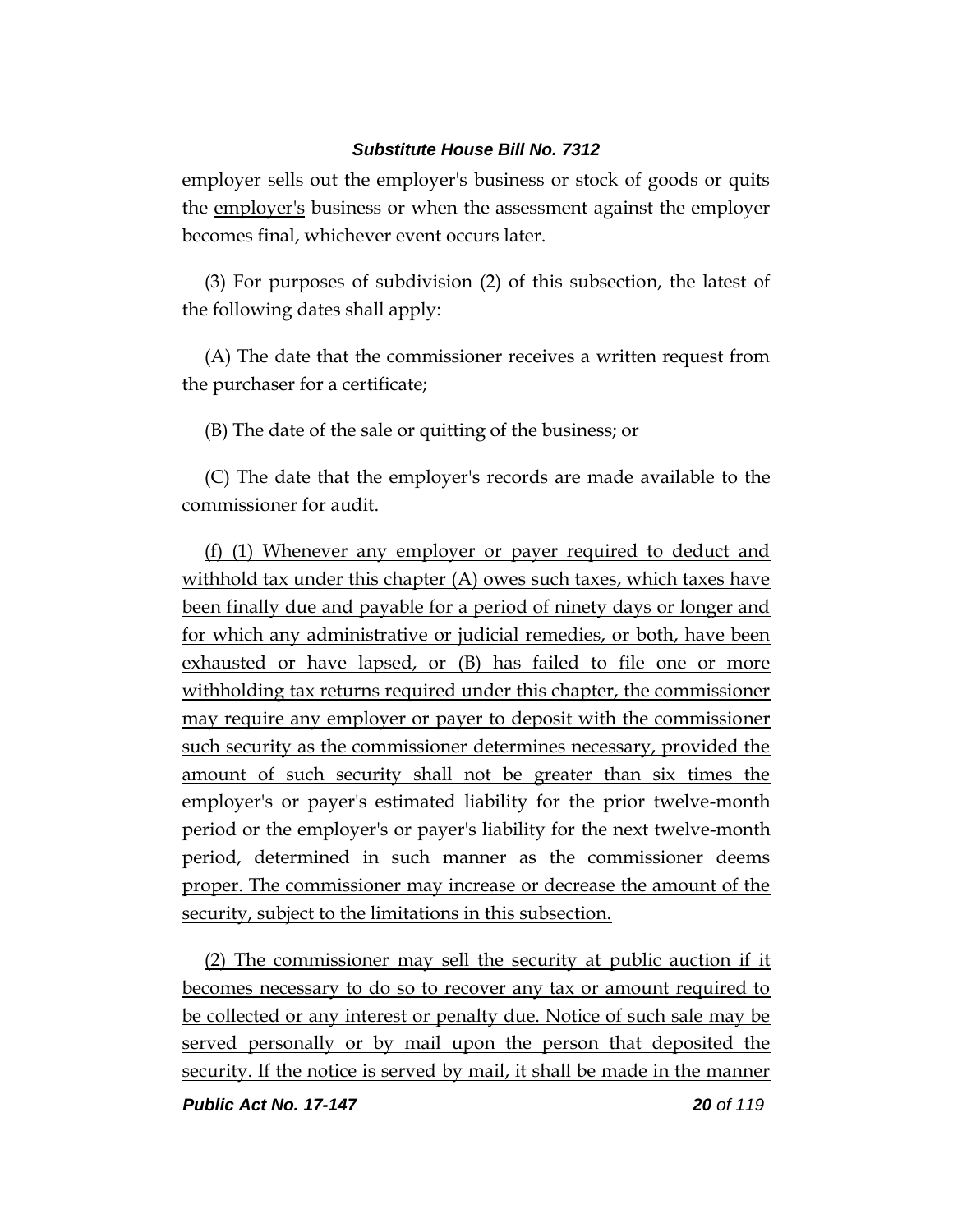prescribed for service of notice of a deficiency assessment and shall be addressed to such person at the person's address as it appears in the commissioner's records. Upon any sale, any surplus above the amounts due shall be returned to the person that deposited the security.

**[**(f)**]** (g) As used in this section:

(1) "Employer" means an employer, as defined in Section 3401 of the Internal Revenue Code;

(2) "Payer" means a person making a payment of nonpayroll amounts to one or more payees;

(3) "Payee" means a person receiving a payment of nonpayroll amounts from a payer;

(4) "Nonpayroll amounts" includes (A) gambling winnings, other than Connecticut lottery winnings, that are paid to a resident, or to a person receiving payment on behalf of a resident, and that are subject to federal income tax withholding; (B) Connecticut lottery winnings that are required to be reported by the Connecticut Lottery Corporation to the Internal Revenue Service, whether or not subject to federal income tax withholding, whether paid to a resident, nonresident or a part-year resident, and whether paid to an individual, trust or estate; (C) pension and annuity distributions, where the recipient is a resident individual and has requested that tax be deducted and withheld under this chapter; (D) military retired pay, where the payee is a resident individual and has requested that tax be deducted and withheld under this chapter; (E) unemployment compensation, where the recipient has requested that tax be deducted and withheld under this chapter; and (F) payments made to an athlete or entertainer, where the payments are not wages for federal income tax withholding purposes and where the commissioner requires the

*Public Act No. 17-147 21 of 119*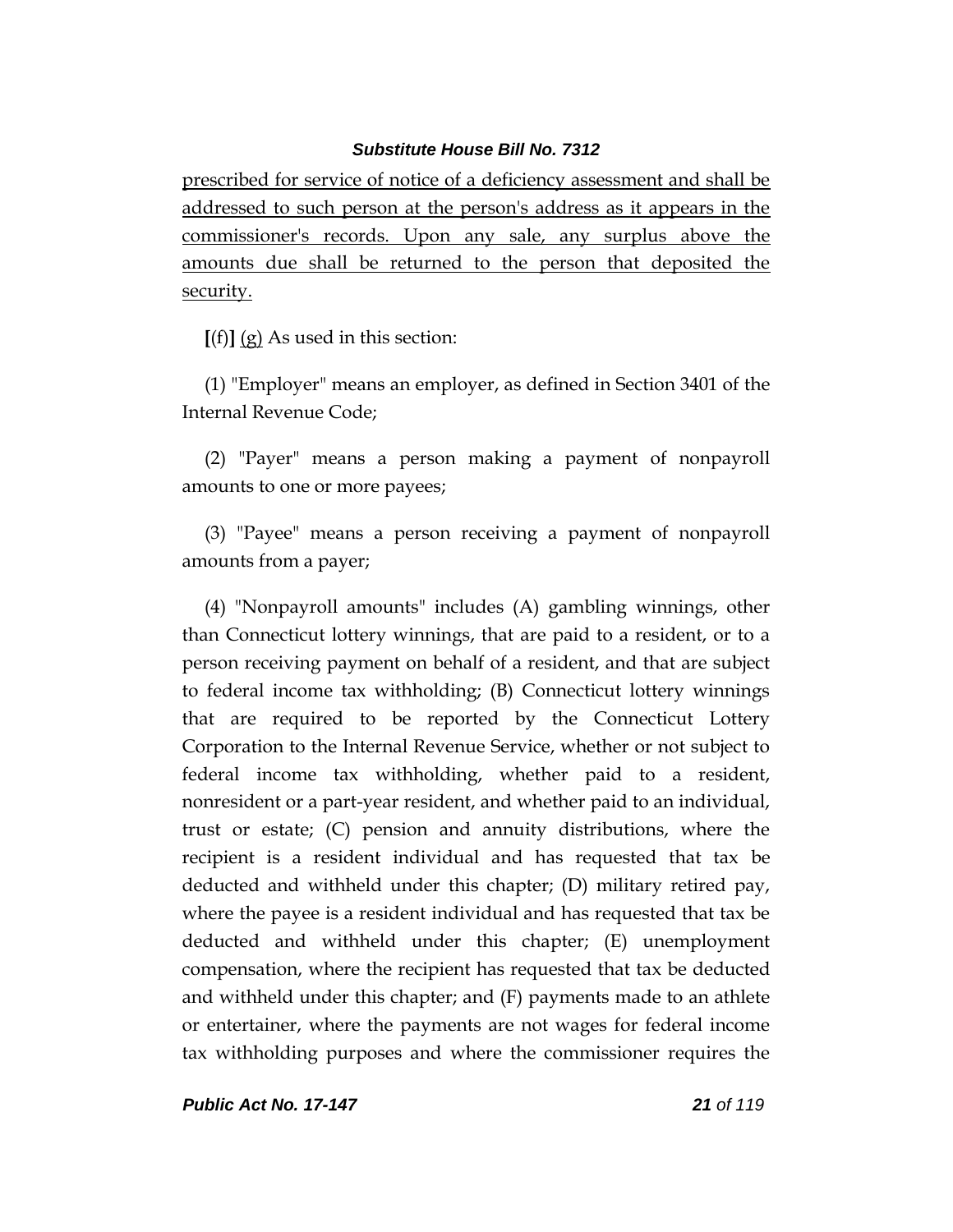payer to deduct and withhold tax under this chapter;

(5) "Reported liability" means, in the case of an employer, the liability for the tax required to be deducted and withheld under this chapter, as shown on the employer's withholding tax returns for the four quarterly periods within the twelve-month look-back period, and, in the case of a payer, the liability for the tax required to be deducted and withheld under this chapter, as shown on the payer's withholding tax return for the look-back calendar year;

(6) "Twelve-month look-back period" means the twelve-month period that ended on the June thirtieth next preceding the calendar year for which the annual determination for an employer is made by the commissioner;

(7) "Look-back calendar year" means the calendar year preceding by two years the calendar year for which the annual determination for a payer is made by the commissioner;

(8) "Seasonal employer" means an employer that regularly in the same one or more quarterly periods of each calendar year pays no wages to employees;

(9) "Household employee" means an employee whose services of a household nature in or about a private home of an employer constitute domestic service in a private home of the employer, as the phrase is used in Section  $3121(a)(7)$  of the Internal Revenue Code or in regulations adopted thereunder;

(10) "Household employer" means an employer of a household employee;

(11) "Weekly period" means the seven-day period beginning on a Saturday and ending on the following Friday; and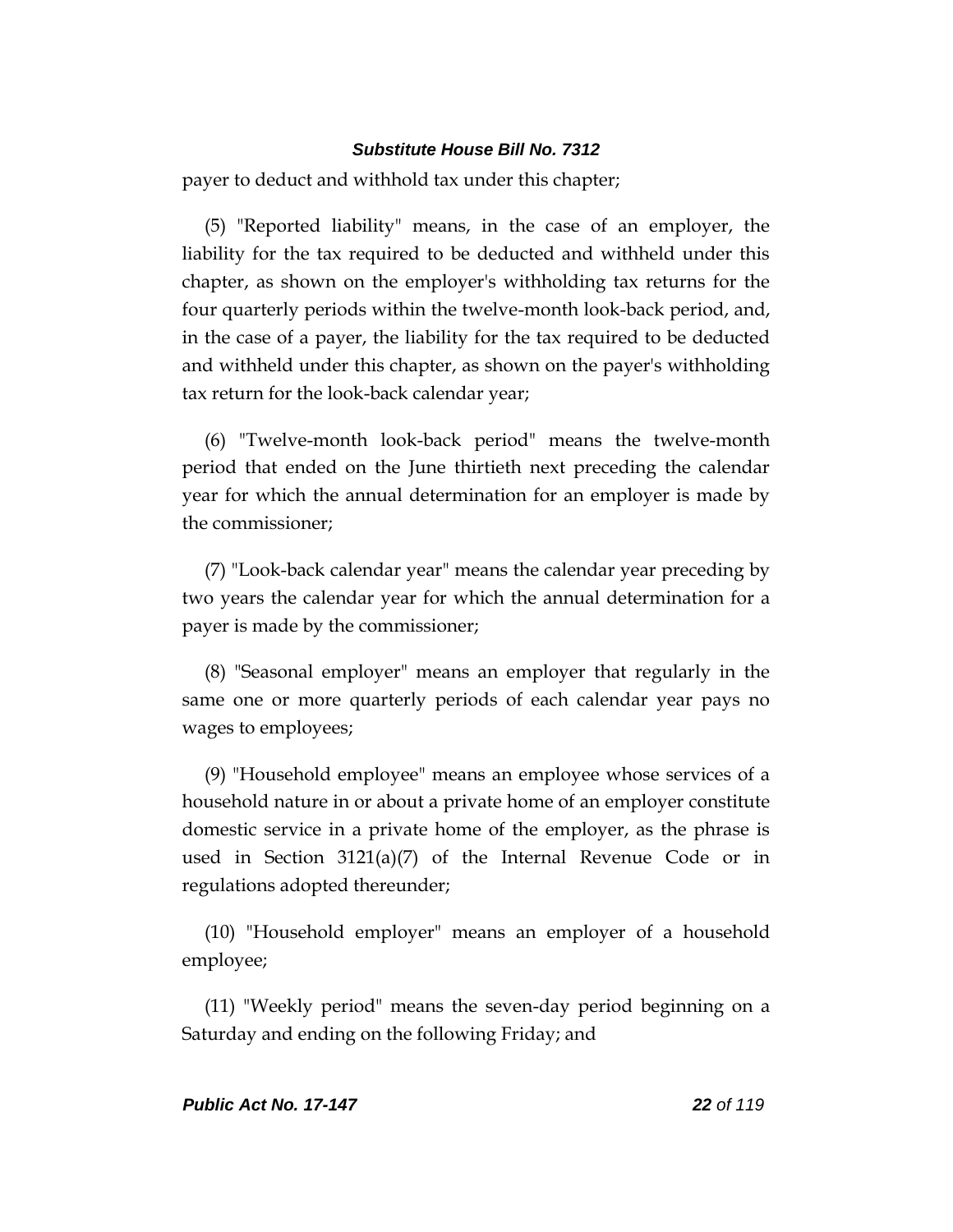(12) "Quarterly period" means the period of three full months beginning on the first day of January, April, July or October.

Sec. 6. Section 12-705 of the general statutes is repealed and the following is substituted in lieu thereof (*Effective January 1, 2018*):

(a) (1) Each employer, as defined in section 12-707, as amended by this act, maintaining an office or transacting business within this state and making payment of any wages taxable under this chapter to a resident or nonresident individual shall deduct and withhold from such wages for each payroll period a tax computed in such manner as to result, so far as practicable, in withholding from the employee's wages during each calendar year an amount substantially equivalent to the tax reasonably estimated to be due from the employee under this chapter with respect to the amount of such wages during the calendar year. The method of determining the amount to be withheld shall be prescribed by regulations of the Commissioner of Revenue Services adopted in accordance with chapter 54.

(2) Each payer, as defined in section 12-707, as amended by this act, of pension or annuity distributions, including distributions from an employer pension, an annuity, a profit-sharing plan, a stock bonus, a deferred compensation plan, an individual retirement arrangement, an endowment or a life insurance contract, that (A) maintains an office or transacts business within this state, and (B) makes payment of any amounts taxable under this chapter to a resident individual, shall deduct and withhold from the taxable portion of any such distribution a tax computed in such manner as to result, so far as practicable, in withholding from the distributions paid during each calendar year an amount substantially equivalent to the tax reasonably estimated to be due from the payee, as defined in section 12-707, as amended by this act, under this chapter with respect to such distributions during the calendar year. The method of determining the amount to be withheld shall be the same as the method used by employers with respect to the

*Public Act No. 17-147 23 of 119*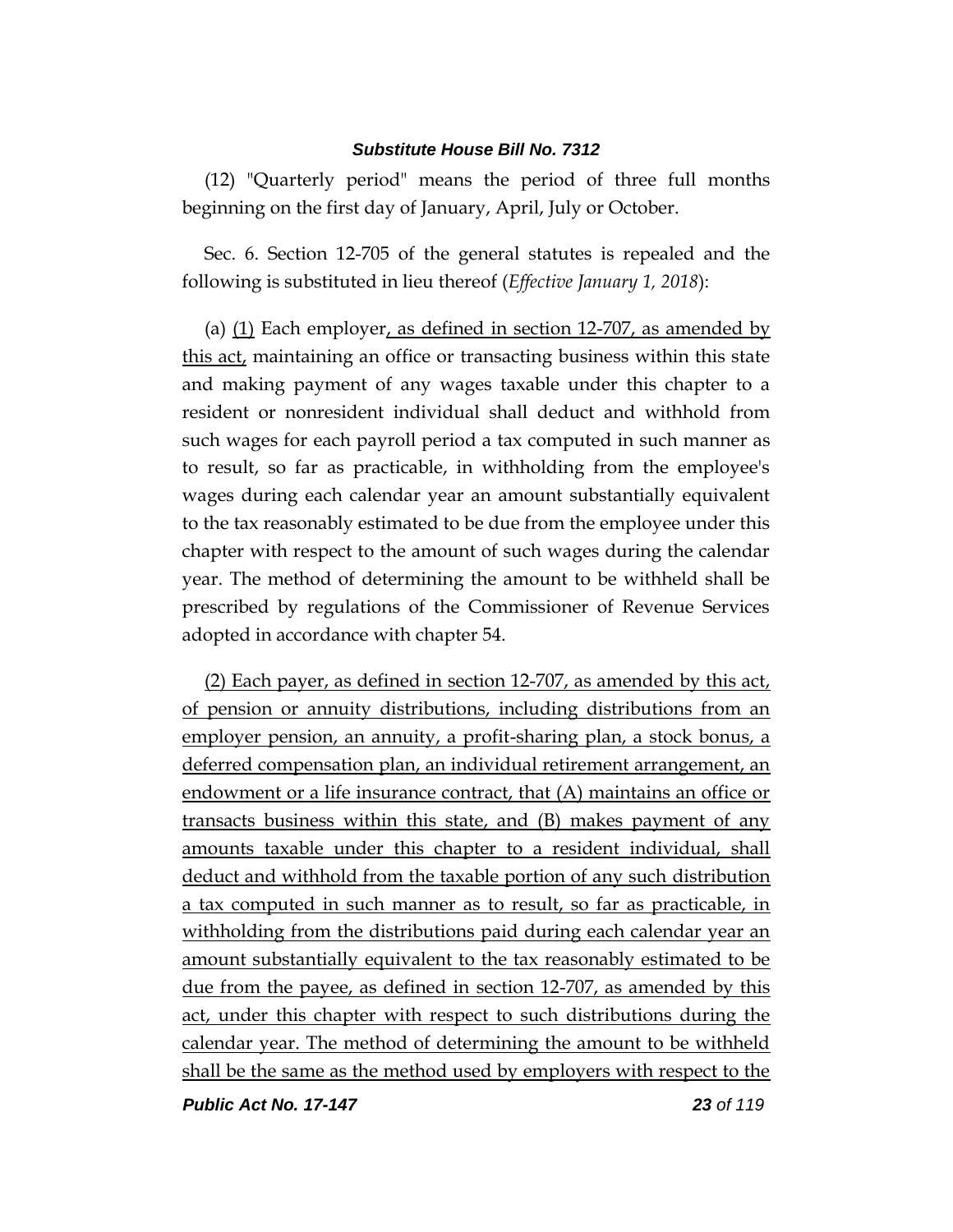payment of wages, except that a lump sum distribution shall be taxable at the highest marginal rate unless (i) any portion of the lump sum distribution was previously subject to tax, or (ii) the lump sum distribution is a rollover that is effected as a direct trustee-to-trustee transfer. For purposes of this section, "lump sum distribution" means a payment from a payer to a resident payee of such resident payee's entire retirement account balance, exclusive of any other tax withholding and any administrative charges and fees.

(b) The commissioner may, if such action is deemed necessary for the protection of the revenue and under such regulations as **[**he**]** the commissioner may adopt in accordance with the provisions of chapter 54, require persons other than employers and payers (1) to deduct and withhold taxes from payments made by such persons to residents of this state, nonresidents and part-year residents, (2) to file a withholding return as prescribed by the commissioner, and (3) to pay over to the commissioner, or to a depositary designated by the commissioner, the taxes so required to be deducted and withheld, in accordance with a schedule established in such regulations.

(c) The commissioner may adopt regulations providing for withholding from (1) remuneration for services performed by an employee for his or her employer **[**which**]** that does not constitute wages, (2) wages paid to an employee by an employer not maintaining an office or transacting business within this state, or (3) any other type of payment with respect to which the commissioner finds that withholding would be appropriate under the provisions of this chapter if the employer and the employee, or, in the case of any other type of payment, the person making and the person receiving such payment, agree to such withholding. Such agreement shall be made in such form and manner as the commissioner may **[**, by regulation,**]** prescribe by regulations adopted in accordance with the provisions of chapter 54. For purposes of this chapter, remuneration, wages or other payments

*Public Act No. 17-147 24 of 119*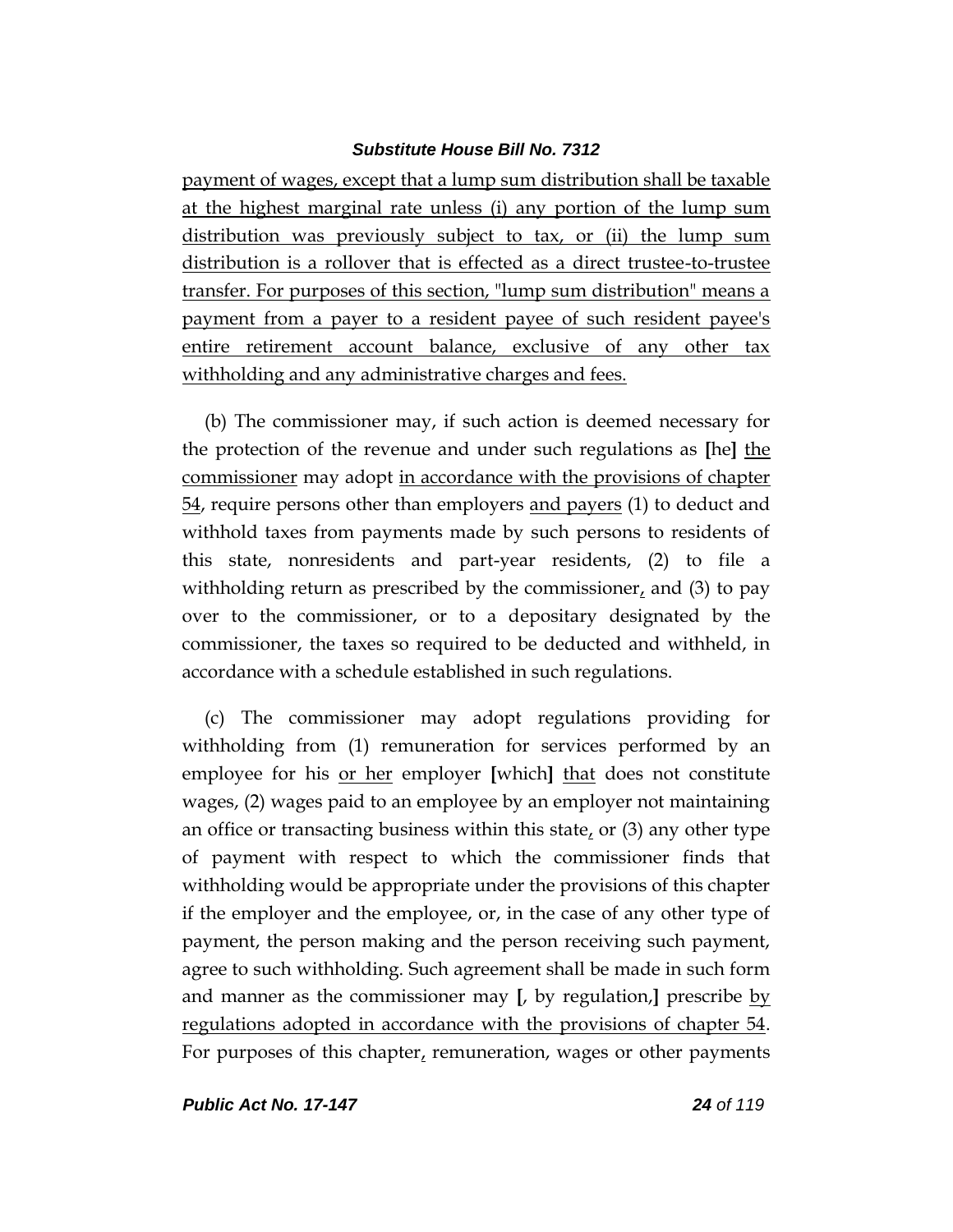with respect to which such an agreement is made shall be regarded as if they were wages paid to an employee by an employer maintaining an office or transacting business within this state to the extent that such remuneration or wages are paid or other payments are made during the period for which the agreement is in effect.

Sec. 7. Section 12-706 of the general statutes is repealed and the following is substituted in lieu thereof (*Effective January 1, 2018*):

(a) The Commissioner of Revenue Services may enter into agreements with the tax officers of other states, which require income tax to be withheld from the payment of wages and salaries, so as to govern the amounts to be withheld from the wages and salaries of residents of such states under this chapter. Such agreements may provide for recognition of anticipated tax credits in determining the amounts to be withheld and, under regulations prescribed in accordance with the provisions of chapter 54 by said commissioner, may relieve employers in this state from withholding income tax on wages and salaries paid to nonresident employees. The agreements authorized by this subsection are subject to the condition that the tax officers of such other states grant similar treatment to residents of this state.

(b)  $(1)$  Each employer required to deduct and withhold tax under this chapter from the wages of an employee shall furnish to each such employee with respect to the wages paid by such employer to such employee during the calendar year, on or before January thirty-first of the next succeeding year, a written statement as prescribed by the Commissioner of Revenue Services showing the amount of wages paid by the employer to the employee, the amount deducted and withheld as tax **[**,**]** and such other information as said commissioner shall prescribe. Each such employer shall file a copy of such written statement with the Commissioner of Revenue Services on or before **[**said**]** such January thirty-first date.

*Public Act No. 17-147 25 of 119*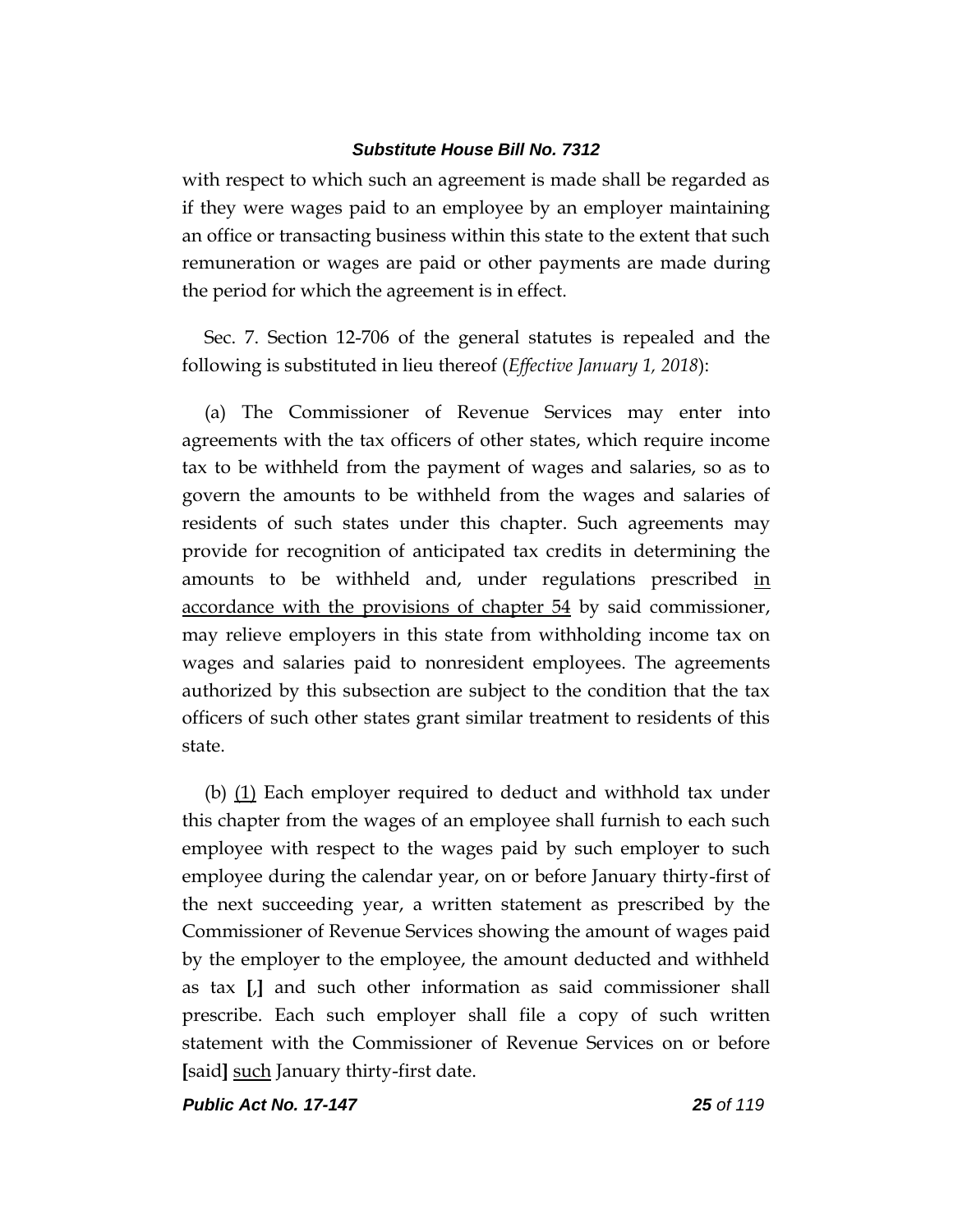(2) Each payer and person other than a payer required to deduct and withhold tax under this chapter from nonpayroll amounts shall furnish to each payee, as defined in section 12-707, as amended by this act, with respect to the nonpayroll amounts paid to such payee during the calendar year, on or before January thirty-first of the next succeeding year, a written statement as prescribed by said commissioner showing the amount of nonpayroll amounts paid to the payee, the amount deducted and withheld as tax and such other information as said commissioner shall prescribe. Each such payer shall file a copy of such written statement with said commissioner on or before such January thirty-first date.

(c) **[**Wages**]** Amounts upon which tax is required to be withheld shall be taxable under this chapter as if no withholding were required, but any amount of tax actually deducted and withheld in any calendar year shall be deemed to have been paid to said commissioner on behalf of the **[**person**]** employee or payee from whom withheld **[**,**]** and such **[**person**]** employee or payee shall be credited with having paid that amount of tax for the taxable year beginning in such calendar year.

Sec. 8. Subsection (g) of section 12-707 of the general statutes, as amended by section 5 of this act, is repealed and the following is substituted in lieu thereof (*Effective January 1, 2018*):

(g) As used in this section and sections  $12-705$  and  $12-706$ , as amended by this act:

(1) "Employer" means an employer, as defined in Section 3401 of the Internal Revenue Code;

(2) "Payer" means a person making a payment of nonpayroll amounts to one or more payees;

(3) "Payee" means a person receiving a payment of nonpayroll amounts from a payer;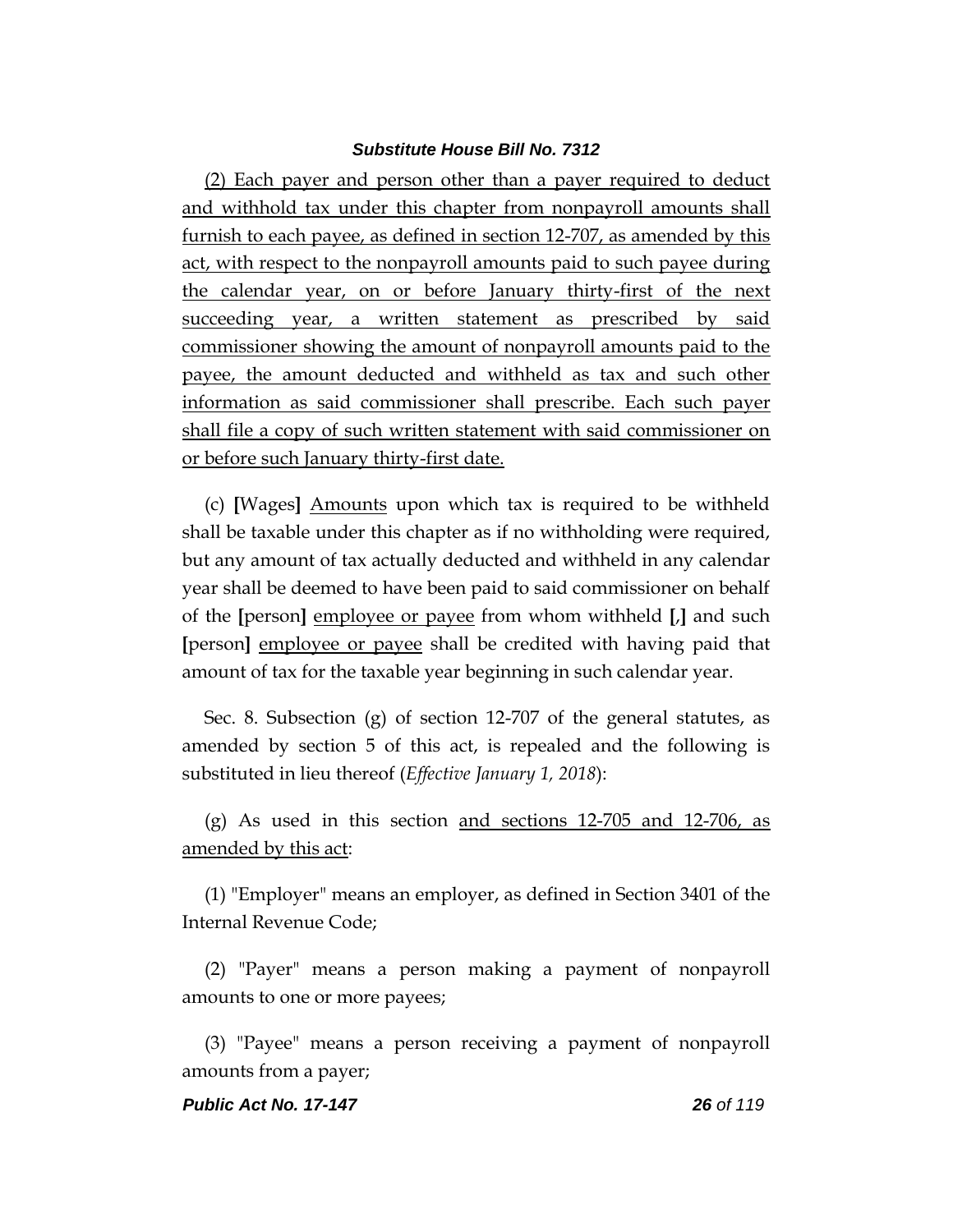(4) "Nonpayroll amounts" includes (A) gambling winnings, other than Connecticut lottery winnings, that are paid to a resident, or to a person receiving payment on behalf of a resident, and that are subject to federal income tax withholding; (B) Connecticut lottery winnings that are required to be reported by the Connecticut Lottery Corporation to the Internal Revenue Service, whether or not subject to federal income tax withholding, whether paid to a resident, nonresident or a part-year resident, and whether paid to an individual, trust or estate; (C) pension and annuity distributions, **[**where the recipient is a resident individual and has requested that tax be deducted and withheld**]** for which the payer is required to deduct and withhold tax under this chapter; (D) military retired pay, where the payee is a resident individual and has requested that tax be deducted and withheld under this chapter; (E) unemployment compensation, where the recipient has requested that tax be deducted and withheld under this chapter; and (F) payments made to an athlete or entertainer, where the payments are not wages for federal income tax withholding purposes and where the commissioner requires the payer to deduct and withhold tax under this chapter;

(5) "Reported liability" means, in the case of an employer, the liability for the tax required to be deducted and withheld under this chapter, as shown on the employer's withholding tax returns for the four quarterly periods within the twelve-month look-back period, and, in the case of a payer, the liability for the tax required to be deducted and withheld under this chapter, as shown on the payer's withholding tax return for the look-back calendar year;

(6) "Twelve-month look-back period" means the twelve-month period that ended on the June thirtieth next preceding the calendar year for which the annual determination for an employer is made by the commissioner;

*Public Act No. 17-147 27 of 119* (7) "Look-back calendar year" means the calendar year preceding by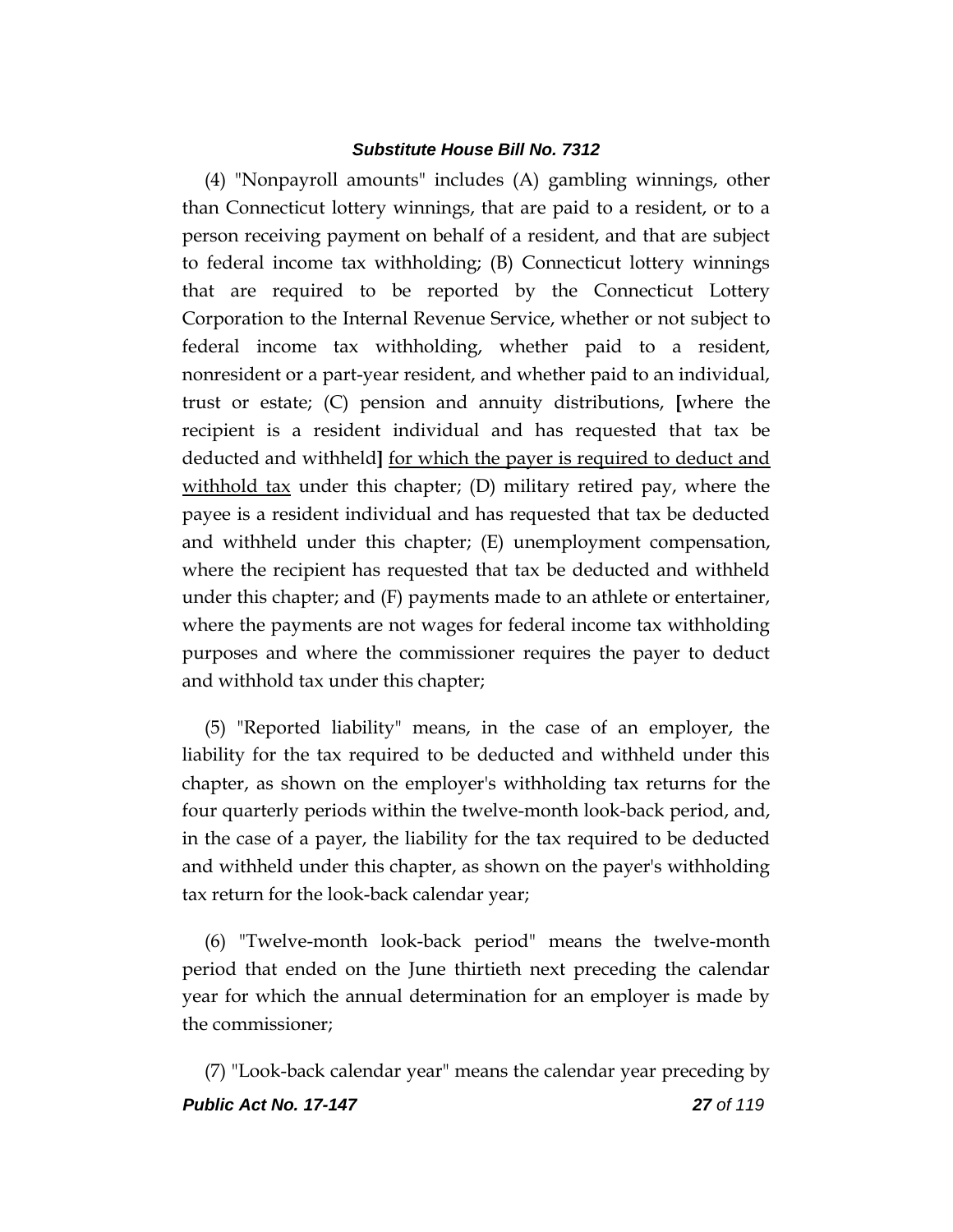two years the calendar year for which the annual determination for a payer is made by the commissioner;

(8) "Seasonal employer" means an employer that regularly in the same one or more quarterly periods of each calendar year pays no wages to employees;

(9) "Household employee" means an employee whose services of a household nature in or about a private home of an employer constitute domestic service in a private home of the employer, as the phrase is used in Section 3121(a)(7) of the Internal Revenue Code or in regulations adopted thereunder;

(10) "Household employer" means an employer of a household employee;

(11) "Weekly period" means the seven-day period beginning on a Saturday and ending on the following Friday; and

(12) "Quarterly period" means the period of three full months beginning on the first day of January, April, July or October.

Sec. 9. (NEW) (*Effective July 1, 2017, and applicable to information returns due for calendar years commencing on or after January 1, 2017*) (a) For purposes of this section, (1) "payment settlement entity", "third party settlement organization" and "electronic payment facilitator" have the same meanings as provided in Section 6050W of the Internal Revenue Code of 1986, or any subsequent corresponding internal revenue code of the United States, as amended from time to time, and (2) "reporting entity" means any payment settlement entity, third party settlement organization, electronic payment facilitator or other third party acting on behalf of a payment settlement entity, that processes reportable payment transactions with respect to a participating payee located in Connecticut.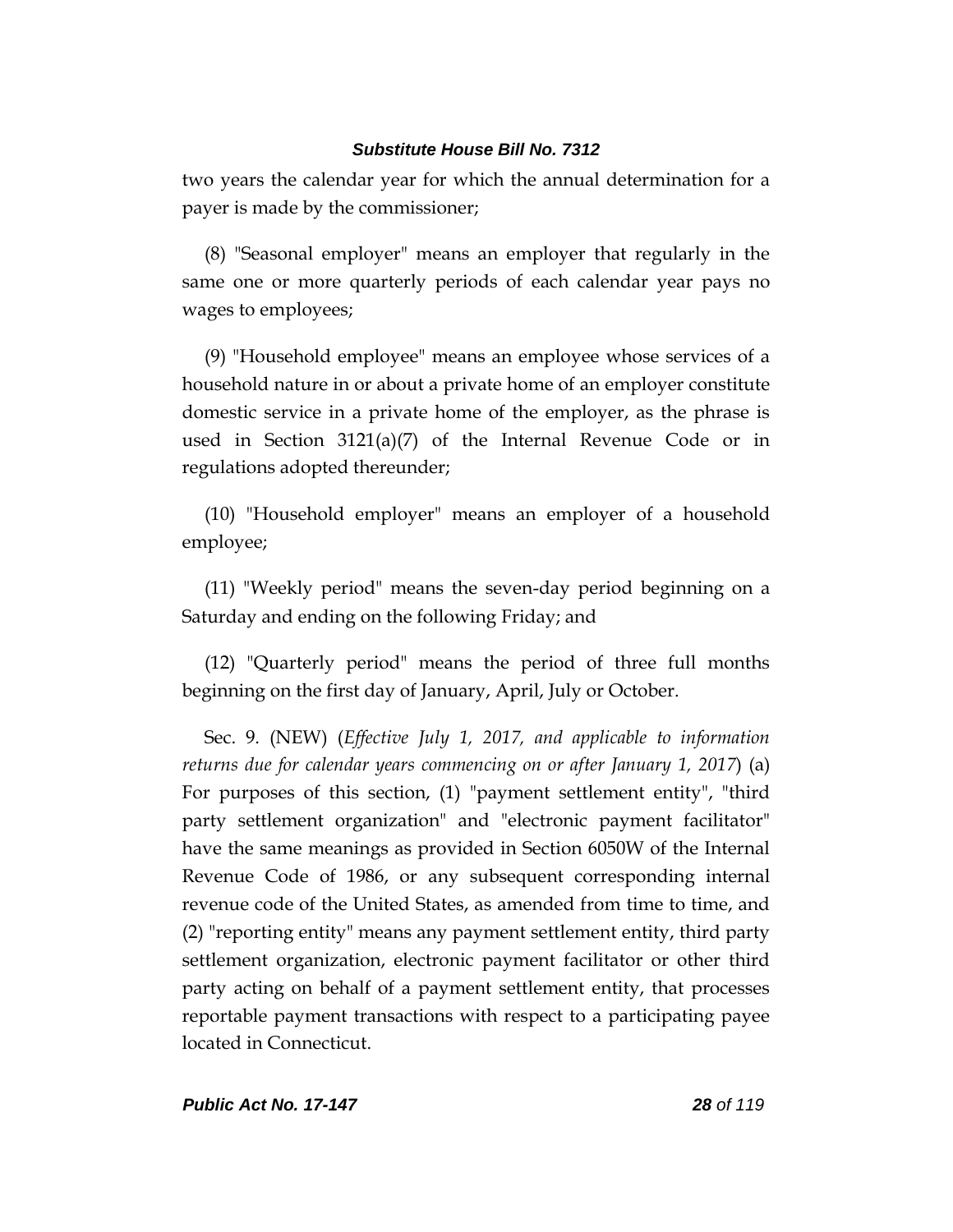(b) (1) Each reporting entity shall file with the Department of Revenue Services, not later than thirty days after the reporting entity files information returns with the Internal Revenue Service, a duplicate of all such information returns, in such form and manner as prescribed by the commissioner.

(2) Any reporting entity that fails to file a duplicate information return required under subdivision (1) of this subsection within the time prescribed shall be subject to a civil penalty of (A) fifty dollars for each such failure if the failure is for not more than one month after such duplicate was required to be filed, and (B) an additional fifty dollars for each month or fraction thereof during which such failure continues, except the total amount of the penalty imposed on a reporting entity under this subdivision shall not exceed two hundred fifty thousand dollars annually. Subject to the provisions of section 12- 3a of the general statutes, the commissioner may waive all or part of the penalties provided under this subdivision when it is proven to the commissioner's satisfaction that the failure to timely file such duplicate was due to reasonable cause and was not due to wilful neglect.

Sec. 10. Subsection (b) of section 12-35 of the general statutes is repealed and the following is substituted in lieu thereof (*Effective July 1, 2017*):

(b) (1) Any such warrant on any intangible personal property of any person may be served by mailing a certified copy of such warrant by certified mail, return receipt requested, to any third person in possession of, or obligated with respect to, receivables, bank accounts, evidences of debt, securities, salaries, wages, commissions, compensation or other intangible personal property subject to such warrant, ordering such third person to forthwith deliver such property or pay the amount due or payable to the state collection agency **[**which**]** that has made out such warrant, provided such warrant may be issued only after the state collection agency making out such

*Public Act No. 17-147 29 of 119*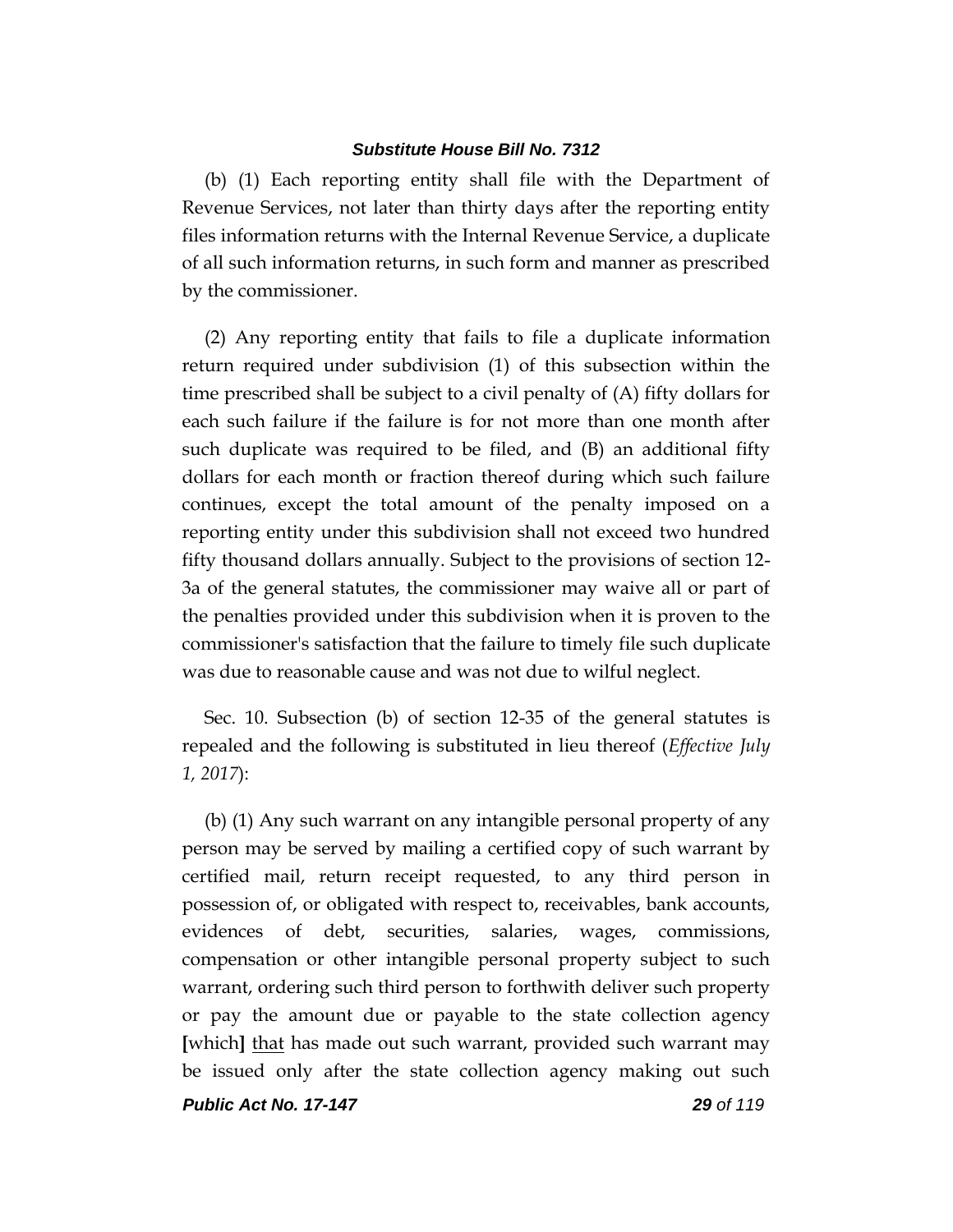warrant has notified the person owning such property, in writing, of its intention to issue such warrant. The notice of intent shall be: (A) Given in person; (B) left at the dwelling or usual place of business of such person; or (C) sent by certified mail, return receipt requested, to such person's last known address, not less than thirty days before the day the warrant is to be issued.

(2) Any such warrant on any intangible personal property of any person may be served by electronic mail or facsimile machine on any third person in possession of, or obligated with respect to, receivables, bank accounts, evidences of debt, securities, salaries, wages, commissions, compensation or other intangible personal property subject to such warrant, ordering such third person to forthwith deliver such property or pay the amount due or payable to the state collection agency **[**which**]** that has made out such warrant, provided such warrant may be issued only after the state collection agency making out such warrant has notified the person owning such property, in writing, of its intention to issue such warrant. The notice of intent shall be: (A) Given in person; (B) left at the dwelling or usual place of business of such person; or (C) sent by certified mail, return receipt requested, to such person's last-known address, not less than thirty days before the day the warrant is to be issued. Any such warrant for tax due may further include an order to such third person to continually deliver, during the one hundred eighty days immediately following the date of issuance of the warrant or until the tax is fully paid, whichever occurs earlier, all intangible property that is due and that becomes due to the person owing the tax. Except as otherwise provided in this subdivision, such warrant shall have the same force and effect as an execution issued pursuant to chapter 906.

Sec. 11. Section 12-3c of the general statutes is repealed and the following is substituted in lieu thereof (*Effective from passage*):

*Public Act No. 17-147 30 of 119* The Commissioner of Revenue Services shall, subject to the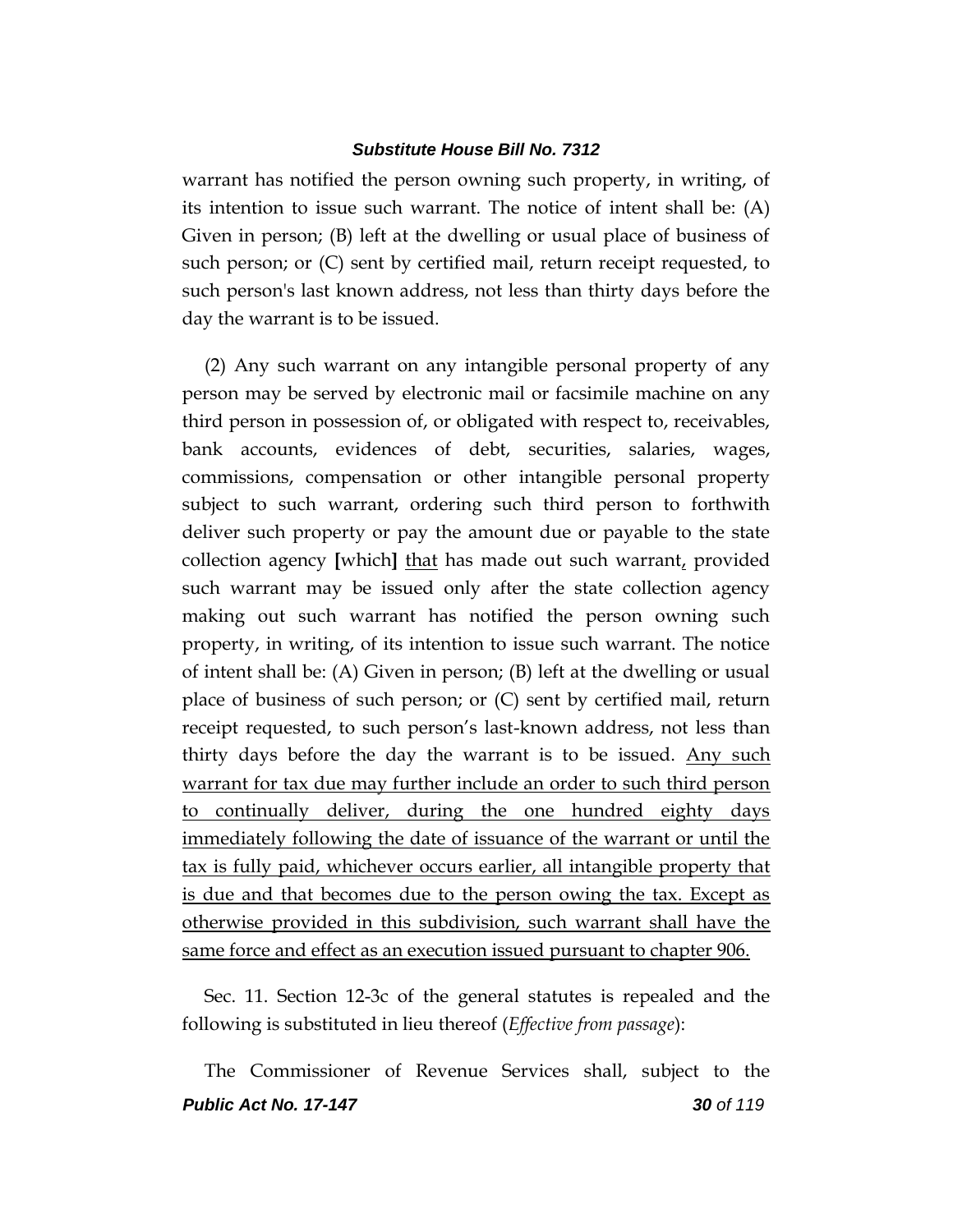provisions of section 31-51i, require each applicant for a position of employment with, **[**and**]** each employee applying for transfer to and, at least once every ten years, each current employee of, the Department of Revenue Services, to (1) state in writing whether such applicant or employee has ever been convicted of a crime or whether criminal charges are pending against such applicant or employee **[**at the time of application for employment or transfer**]** and, if so, to identify the charges and court in which such charges are pending, and (2) be fingerprinted and submit to state and national criminal history records checks. The criminal history records checks required by this section shall be conducted in accordance with section 29-17a.

Sec. 12. Subparagraph (B) of subdivision (1) of section 12-408 of the general statutes is repealed and the following is substituted in lieu thereof (*Effective October 1, 2017, and applicable to sales occurring on or after October 1, 2017*):

(B) (i) At a rate of fifteen per cent with respect to each transfer of occupancy, from the total amount of rent received **[**for such occupancy of any room or rooms in**]** by a hotel or lodging house for the first period not exceeding thirty consecutive calendar days;

(ii) At a rate of eleven per cent with respect to each transfer of occupancy, from the total amount of rent received by a bed and breakfast establishment for the first period not exceeding thirty consecutive calendar days;

Sec. 13. Subparagraph (B) of subdivision (1) of section 12-411 of the general statutes is repealed and the following is substituted in lieu thereof (*Effective October 1, 2017, and applicable to sales occurring on or after October 1, 2017*):

(B) (i) At a rate of fifteen per cent of the rent paid **[**for occupancy of any room or rooms in**]** to a hotel or lodging house for the first period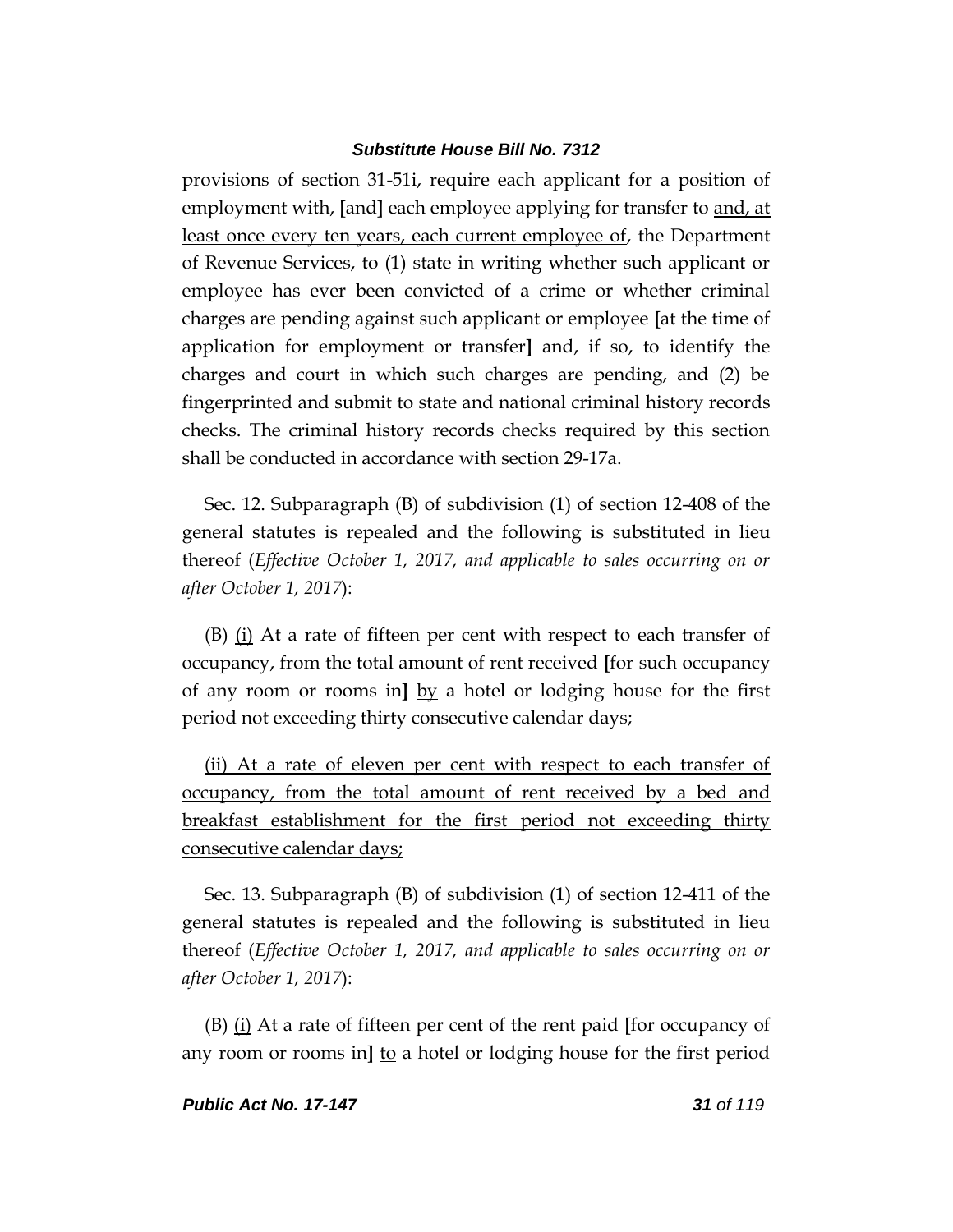**[**of not more than**]** not exceeding thirty consecutive calendar days;

(ii) At a rate of eleven per cent of the rent paid to a bed and breakfast establishment for the first period not exceeding thirty consecutive calendar days;

Sec. 14. Section 12-407 of the general statutes is repealed and the following is substituted in lieu thereof (*Effective October 1, 2017, and applicable to sales occurring on or after October 1, 2017*):

(a) Whenever used in this chapter:

(1) "Person" means and includes any individual, firm, copartnership, joint venture, association, association of persons however formed, social club, fraternal organization, corporation, limited liability company, foreign municipal electric utility as defined in section 12-59, estate, trust, fiduciary, receiver, trustee, syndicate, the United States, this state or any political subdivision thereof or any group or combination acting as a unit, and any other individual or officer acting under the authority of any court in this state.

(2) "Sale" and "selling" mean and include:

(A) Any transfer of title, exchange or barter, conditional or otherwise, in any manner or by any means whatsoever, of tangible personal property for a consideration;

(B) Any withdrawal, except a withdrawal pursuant to a transaction in foreign or interstate commerce, of tangible personal property from the place where it is located for delivery to a point in this state for the purpose of the transfer of title, exchange or barter, conditional or otherwise, in any manner or by any means whatsoever, of the property for a consideration;

(C) The producing, fabricating, processing, printing or imprinting of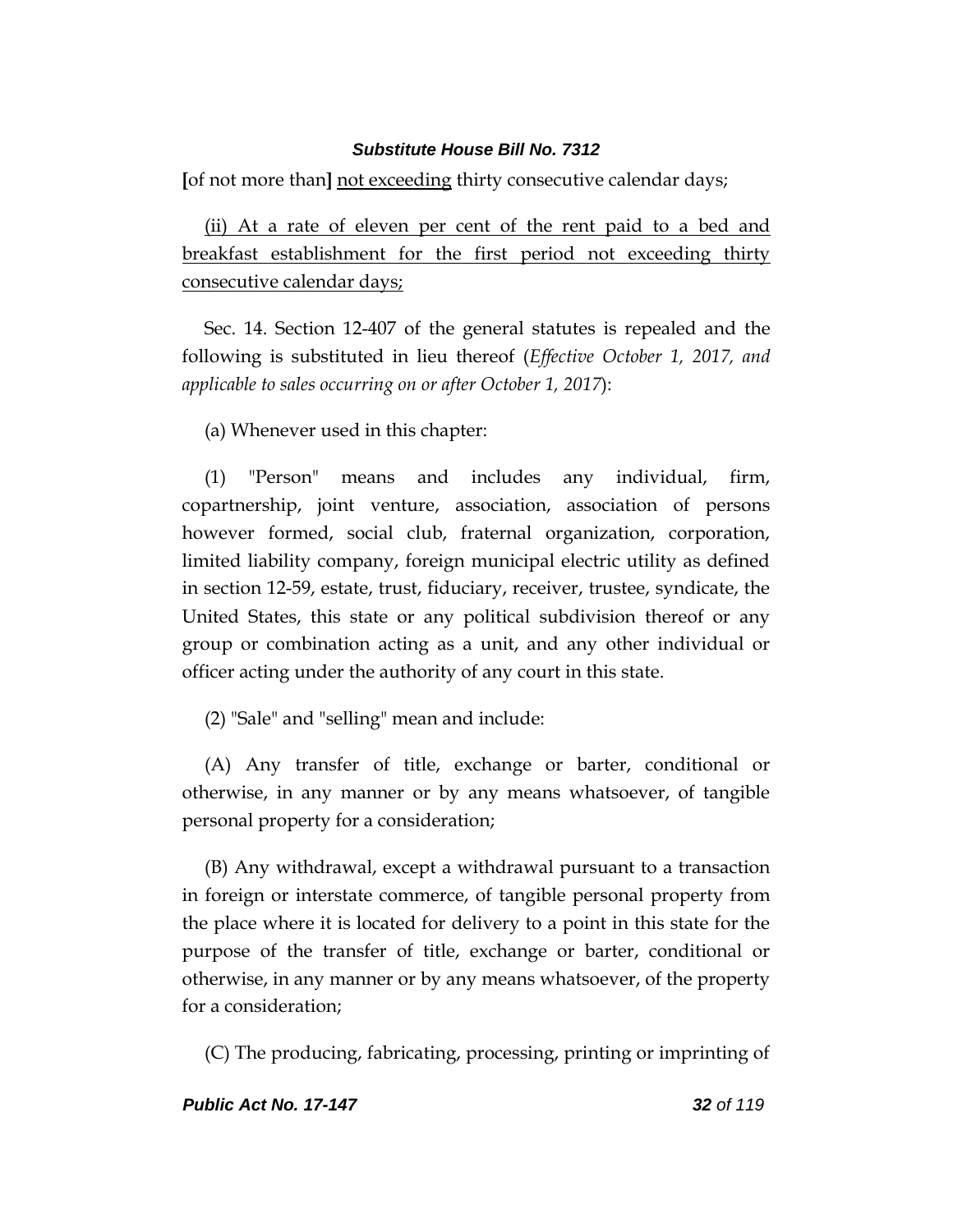tangible personal property for a consideration for consumers who furnish either directly or indirectly the materials used in the producing, fabricating, processing, printing or imprinting, including, but not limited to, sign construction, photofinishing, duplicating and photocopying;

(D) The furnishing and distributing of tangible personal property for a consideration by social clubs and fraternal organizations to their members or others;

(E) The furnishing, preparing, or serving for a consideration of food, meals or drinks;

(F) A transaction whereby the possession of property is transferred but the seller retains the title as security for the payment of the price;

(G) A transfer for a consideration of the title of tangible personal property which has been produced, fabricated or printed to the special order of the customer, or of any publication, including, but not limited to, sign construction, photofinishing, duplicating and photocopying;

(H) A transfer for a consideration of the occupancy of any room or rooms in a hotel, **[**or**]** lodging house or bed and breakfast establishment for a period of thirty consecutive calendar days or less;

(I) The rendering of certain services, as defined in subdivision (37) of this subsection, for a consideration, exclusive of such services rendered by an employee for the employer;

(J) The leasing or rental of tangible personal property of any kind whatsoever, including, but not limited to, motor vehicles, linen or towels, machinery or apparatus, office equipment and data processing equipment, provided for purposes of this subdivision and the application of sales and use tax to contracts of lease or rental of tangible personal property, the leasing or rental of any motion picture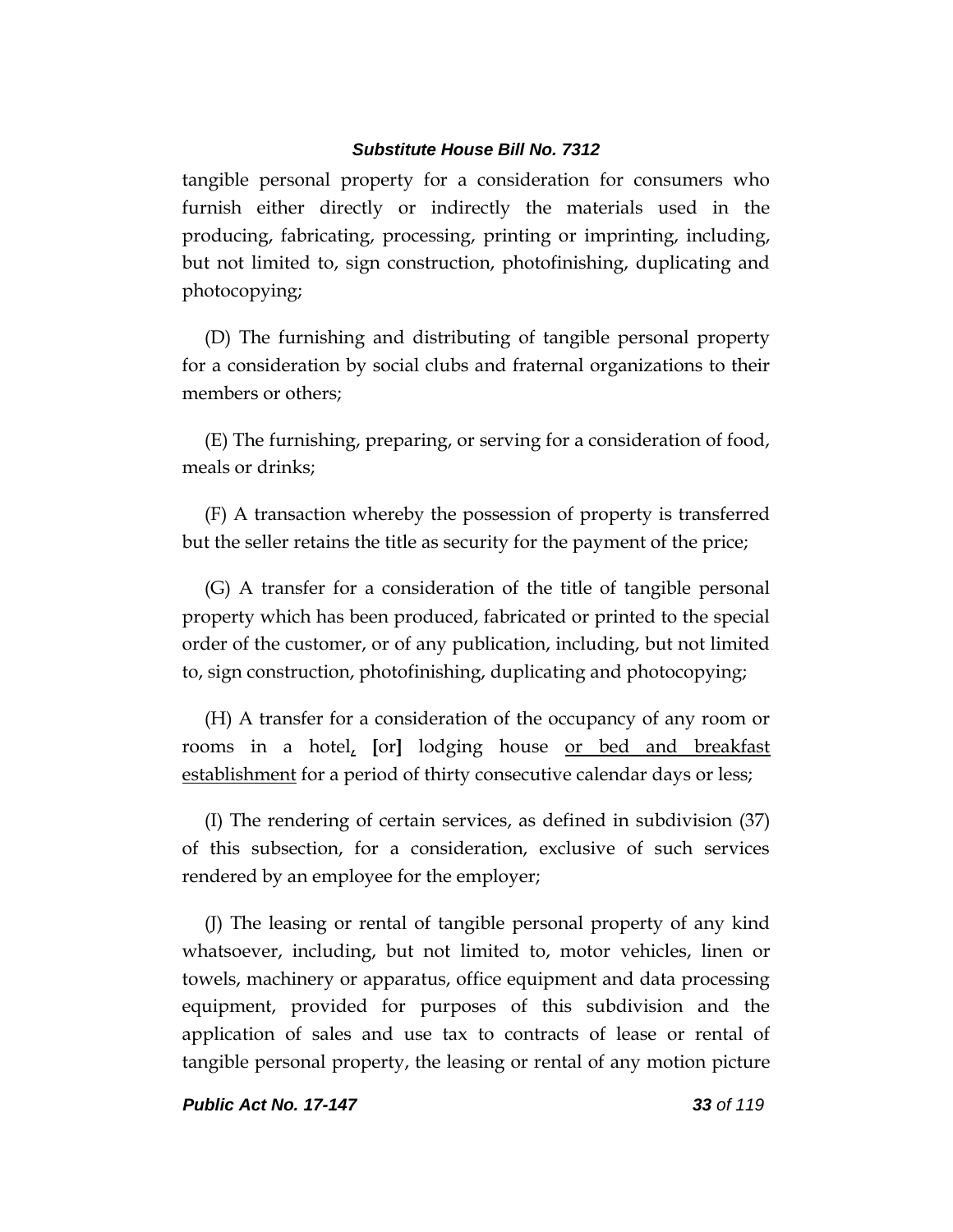film by the owner or operator of a motion picture theater for purposes of display at such theater shall not constitute a sale within the meaning of this subsection;

(K) The rendering of telecommunications service, as defined in subdivision (26) of this subsection, for a consideration on or after January 1, 1990, exclusive of any such service rendered by an employee for the employer of such employee, subject to the provisions related to telecommunications service in accordance with section 12-407a;

(L) (i) The rendering of community antenna television service, as defined in subdivision (27) of this subsection, for a consideration on or after January 1, 1990, exclusive of any such service rendered by an employee for the employer of such employee. For purposes of this chapter, "community antenna television service" includes service provided by a holder of a certificate of cable franchise authority pursuant to section 16-331p, and service provided by a community antenna television company issued a certificate of video franchise authority pursuant to section 16-331e for any service area in which it was not certified to provide community antenna television service pursuant to section 16-331 on or before October 1, 2007;

(ii) The rendering of certified competitive video service, as defined in subdivision (38) of this subsection, for consideration on or after October 1, 2007, exclusive of any such service rendered by an employee for the employer of such employee;

(M) The transfer for consideration of space or the right to use any space for the purpose of storage or mooring of any noncommercial vessel, exclusive of dry or wet storage or mooring of such vessel during the period commencing on the first day of October in any year to and including the thirty-first day of May of the next succeeding year;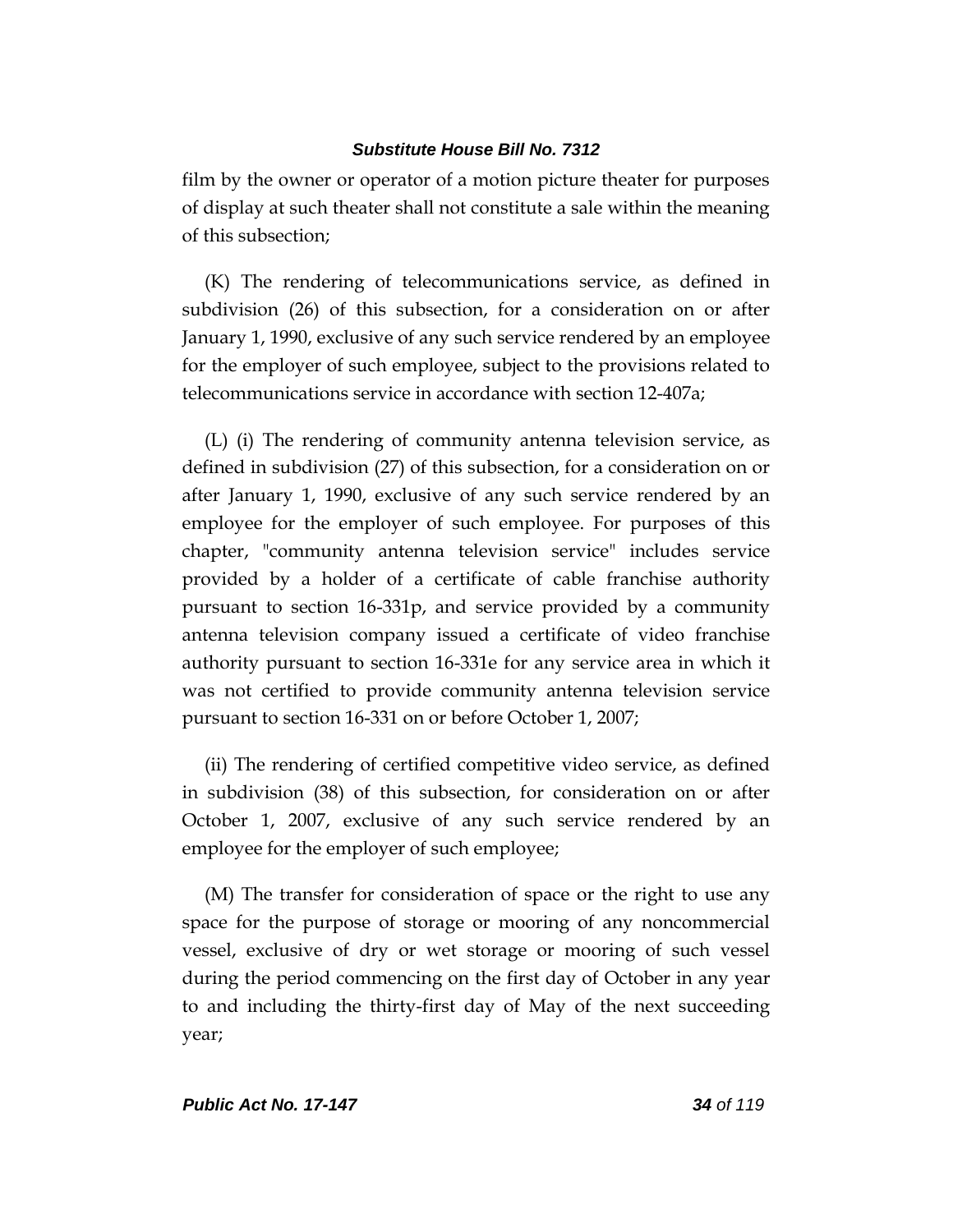(N) The sale for consideration of naming rights to any place of amusement, entertainment or recreation within the meaning of subdivision (3) of section 12-540;

(O) The transfer for consideration of a prepaid telephone calling service, as defined in subdivision (34) of this subsection, and the recharge of a prepaid telephone calling service, provided, if the sale or recharge of a prepaid telephone calling service does not take place at the retailer's place of business and an item is shipped by the retailer to the customer, the sale or recharge shall be deemed to take place at the customer's shipping address, but, if such sale or recharge does not take place at the retailer's place of business and no item is shipped by the retailer to the customer, the sale or recharge shall be deemed to take place at the customer's billing address or the location associated with the customer's mobile telephone number; and

(P) The furnishing by any person, for a consideration, of space for storage of tangible personal property when such person is engaged in the business of furnishing such space, but "sale" and "selling" do not mean or include the furnishing of space which is used by a person for residential purposes. As used in this subparagraph, "space for storage" means secure areas, such as rooms, units, compartments or containers, whether accessible from outside or from within a building, that are designated for the use of a customer, where the customer can store and retrieve property, including self-storage units, mini-storage units and areas by any other name to which the customer has either unlimited free access or free access within reasonable business hours or upon reasonable notice to the service provider to add or remove property, but does not mean the rental of an entire building, such as a warehouse. For purposes of this subparagraph, furnishing space for storage shall not include general warehousing and storage, where the warehouse typically handles, stores and retrieves a customer's property using the warehouse's staff and equipment and does not

*Public Act No. 17-147 35 of 119*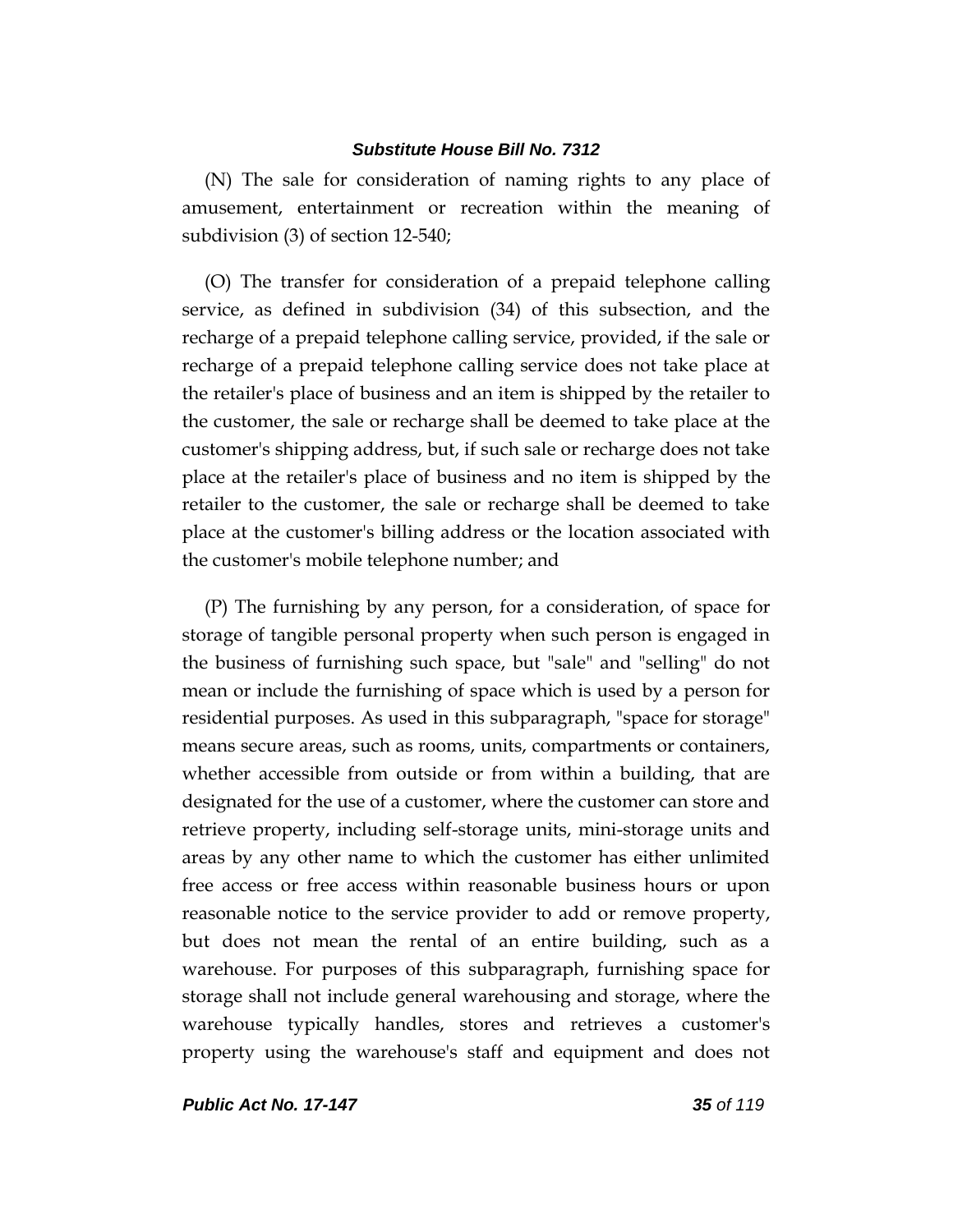allow the customer free access to the storage space and shall not include accepting specific items of property for storage, such as clothing at a dry cleaning establishment or golf bags at a golf club.

(3) (A) "Retail sale" or "sale at retail" means and includes a sale for any purpose other than resale in the regular course of business of tangible personal property or a transfer for a consideration of the occupancy of any room or rooms in a hotel, **[**or**]** lodging house or bed and breakfast establishment for a period of thirty consecutive calendar days or less, or the rendering of any service described in subdivision (2) of this subsection. The delivery in this state of tangible personal property by an owner or former owner thereof or by a factor, if the delivery is to a consumer pursuant to a retail sale made by a retailer not engaged in business in this state, is a retail sale in this state by the person making the delivery. Such person shall include the retail selling price of the property in such person's gross receipts.

(B) "Retail sale" or "sale at retail" does not include any sale of any tangible personal property, where, no later than one hundred twenty days after the original sale, the original purchaser sells or becomes contractually obligated to sell such property to a retailer who is contractually obligated to lease such property back to such original purchaser in a lease that is taxable under this chapter or the sale of such property by the original purchaser to the retailer who is contractually obligated to lease such property back to such original purchaser in a lease that is taxable under this chapter. If the original purchaser has paid sales or use tax on the original sale of such property to the original purchaser, such original purchaser may (i) claim a refund of such tax under the provisions of section 12-425, upon presentation of proof satisfactory to the commissioner that the mutual contractual obligations described in this subparagraph were undertaken no later than one hundred twenty days after the original sale and that such tax was paid to the original retailer on the original

*Public Act No. 17-147 36 of 119*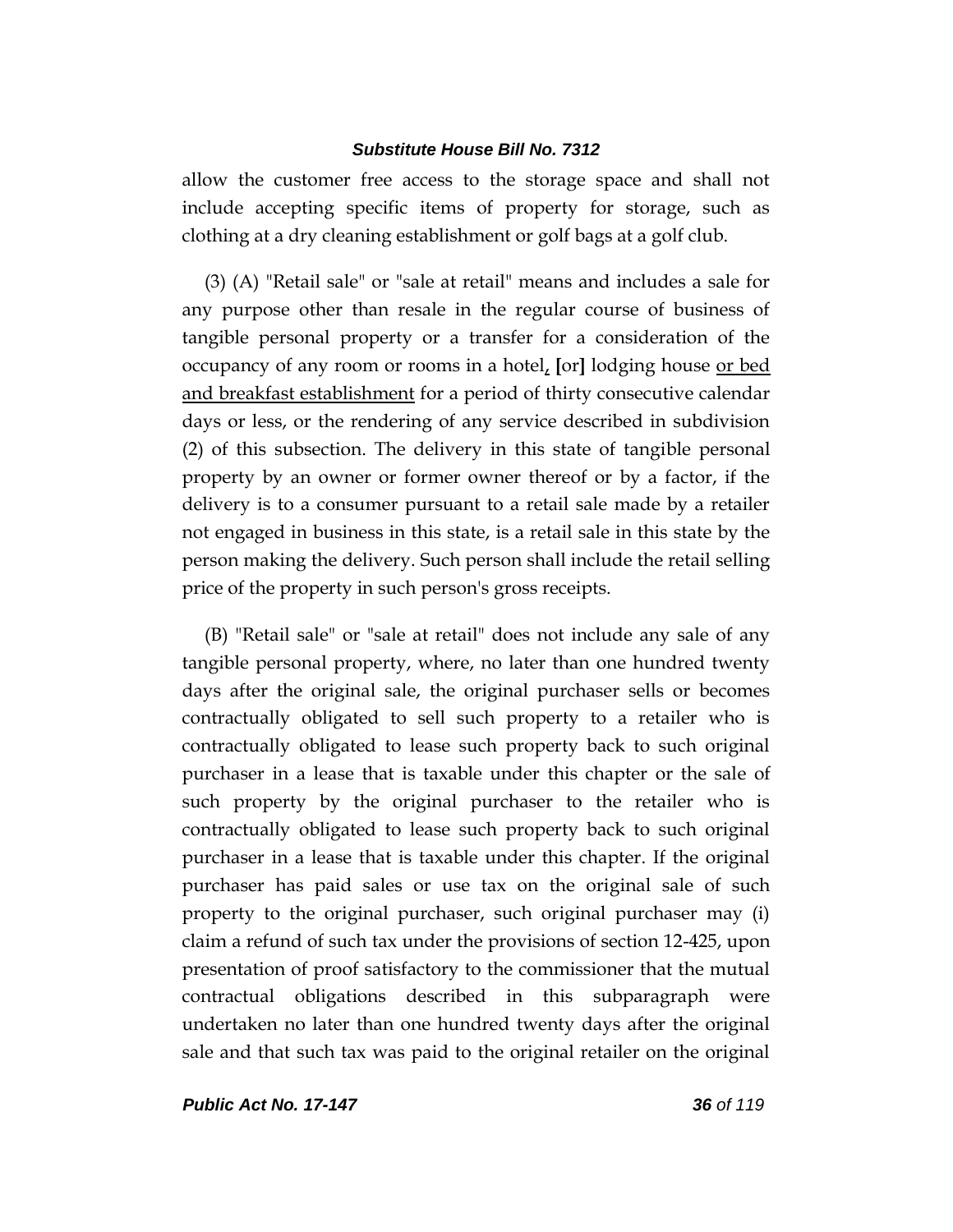sale and was remitted to the commissioner by such original retailer or by such original purchaser, or (ii) issue at the time of such original sale or no later than one hundred twenty days thereafter a certificate, in the form prescribed by the commissioner, to the original retailer certifying that the mutual contractual obligations described in this subparagraph have been undertaken. If such certificate is issued to the original retailer at the time of the original sale, no tax on the original sale shall be collected by the original retailer from the original purchaser. If the certificate is issued after the time of the original sale but no later than one hundred twenty days thereafter, the original retailer shall refund to the original purchaser the tax collected on the original sale and, if the original retailer has previously remitted the tax to the commissioner, the original retailer may either treat the amount so refunded as a credit against the tax due on the return next filed under this chapter, or claim a refund under section 12-425. If such certificate is issued no later than one hundred twenty days after the time of the original sale but the tangible personal property originally purchased is not, in fact, subsequently leased by the original purchaser, such original purchaser shall be liable for and be required to pay the tax due on the original sale.

(4) "Storage" includes any keeping or retention in this state for any purpose except sale in the regular course of business or subsequent use solely outside this state of tangible personal property purchased from a retailer.

(5) "Use" includes the exercise of any right or power over tangible personal property incident to the ownership of that property, except that it does not include the sale of that property in the regular course of business.

(6) "Storage" and "use" do not include (A) keeping, retaining or exercising any right or power over tangible personal property shipped or brought into this state for the purpose of subsequently transporting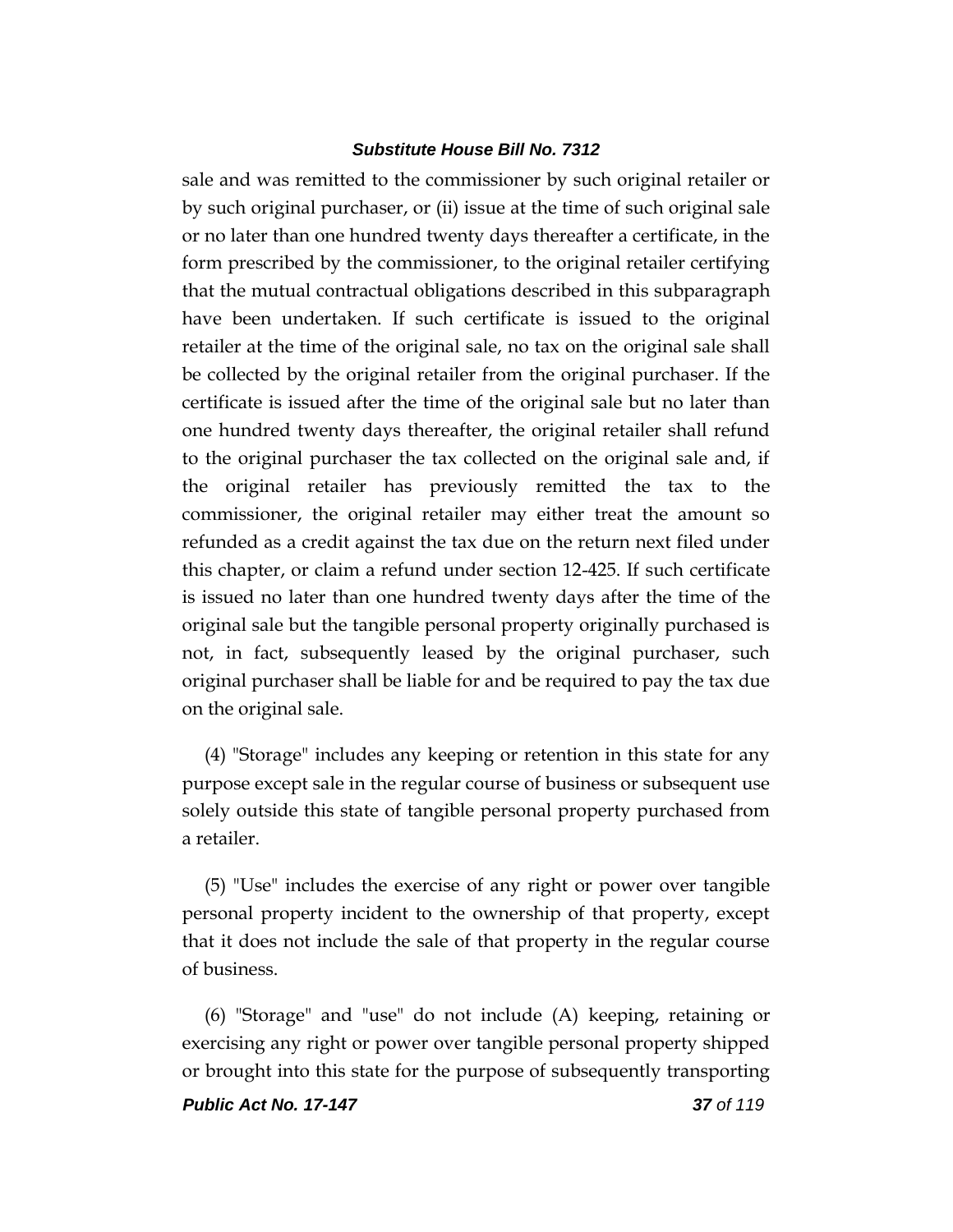it outside the state for use thereafter solely outside the state, or for the purpose of being processed, fabricated or manufactured into, attached to or incorporated into, other tangible personal property to be transported outside the state and thereafter used solely outside the state, or (B) keeping, retaining or exercising any right or power over tangible personal property acquired by the customer of a commercial printer while such property is located at the premises of the commercial printer in this state pursuant to a contract with such printer for printing and distribution of printed material if the commercial printer could have acquired such property without application of tax under this chapter.

(7) "Purchase" and "purchasing" means and includes: (A) Any transfer, exchange or barter, conditional or otherwise, in any manner or by any means whatsoever, of tangible personal property or of the occupancy of any room or rooms in a hotel, **[**or**]** lodging house or bed and breakfast establishment for a period of thirty consecutive calendar days or less for a consideration; (B) a transaction whereby the possession of property is transferred but the seller retains the title as security for the payment of the price; (C) a transfer for a consideration of tangible personal property which has been produced, fabricated or printed to the special order of the customer, or of any publication; (D) when performed outside this state or when the customer gives a resale certificate pursuant to section 12-410, the producing, fabricating, processing, printing or imprinting of tangible personal property for a consideration for consumers who furnish either directly or indirectly the materials used in the producing, fabricating, processing, printing or imprinting; (E) the acceptance or receipt of any service described in any of the subparagraphs of subdivision (2) of this subsection; (F) any leasing or rental of tangible personal property. Wherever in this chapter reference is made to the purchase or purchasing of tangible personal property, it shall be construed to include purchases as described in this subsection.

*Public Act No. 17-147 38 of 119*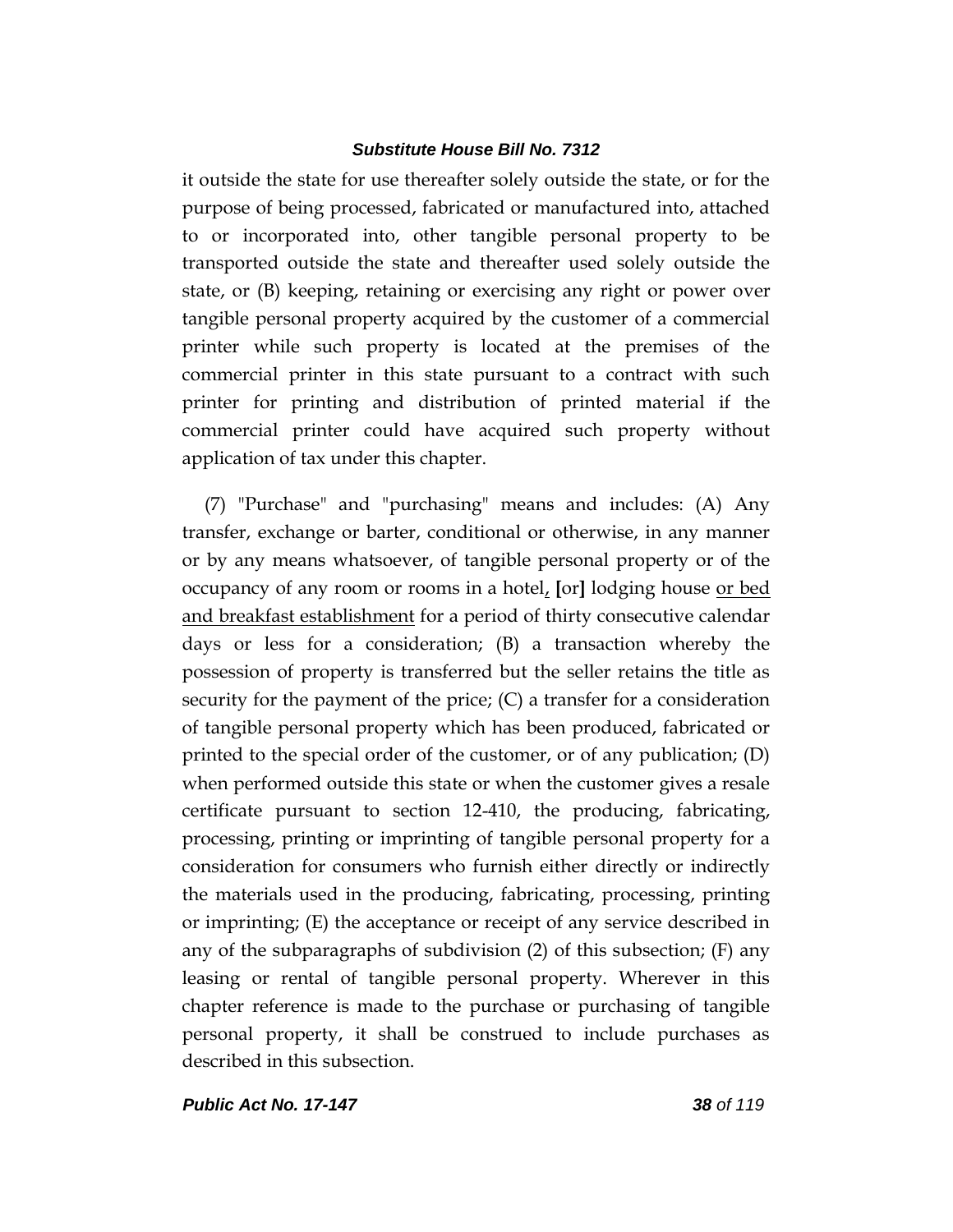(8) (A) "Sales price" means the total amount for which tangible personal property is sold by a retailer, the total amount of rent for which occupancy of a room is transferred by an operator, the total amount for which any service described in subdivision (2) of this subsection is rendered by a retailer or the total amount of payment or periodic payments for which tangible personal property is leased by a retailer, valued in money, whether paid in money or otherwise, which amount is due and owing to the retailer or operator and, subject to the provisions of subdivision (1) of section 12-408, as amended by this act, whether or not actually received by the retailer or operator, without any deduction on account of any of the following: (i) The cost of the property sold; (ii) the cost of materials used, labor or service cost, interest charged, losses or any other expenses; (iii) for any sale occurring on or after July 1, 1993, any charges by the retailer to the purchaser for shipping or delivery, notwithstanding whether such charges are separately stated in a written contract, or on a bill or invoice rendered to such purchaser or whether such shipping or delivery is provided by the retailer or a third party. The provisions of subparagraph (A) (iii) of this subdivision shall not apply to any item exempt from taxation pursuant to section 12-412. Such total amount includes any services that are a part of the sale; except as otherwise provided in subparagraph  $(B)(v)$  or  $(B)(vi)$  of this subdivision, any amount for which credit is given to the purchaser by the retailer, and all compensation and all employment-related expenses, whether or not separately stated, paid to or on behalf of employees of a retailer of any service described in subdivision (2) of this subsection.

(B) "Sales price" does not include any of the following: (i) Cash discounts allowed and taken on sales; (ii) any portion of the amount charged for property returned by purchasers, which upon rescission of the contract of sale is refunded either in cash or credit, provided the property is returned within ninety days from the date of purchase; (iii) the amount of any tax, not including any manufacturers' or importers'

*Public Act No. 17-147 39 of 119*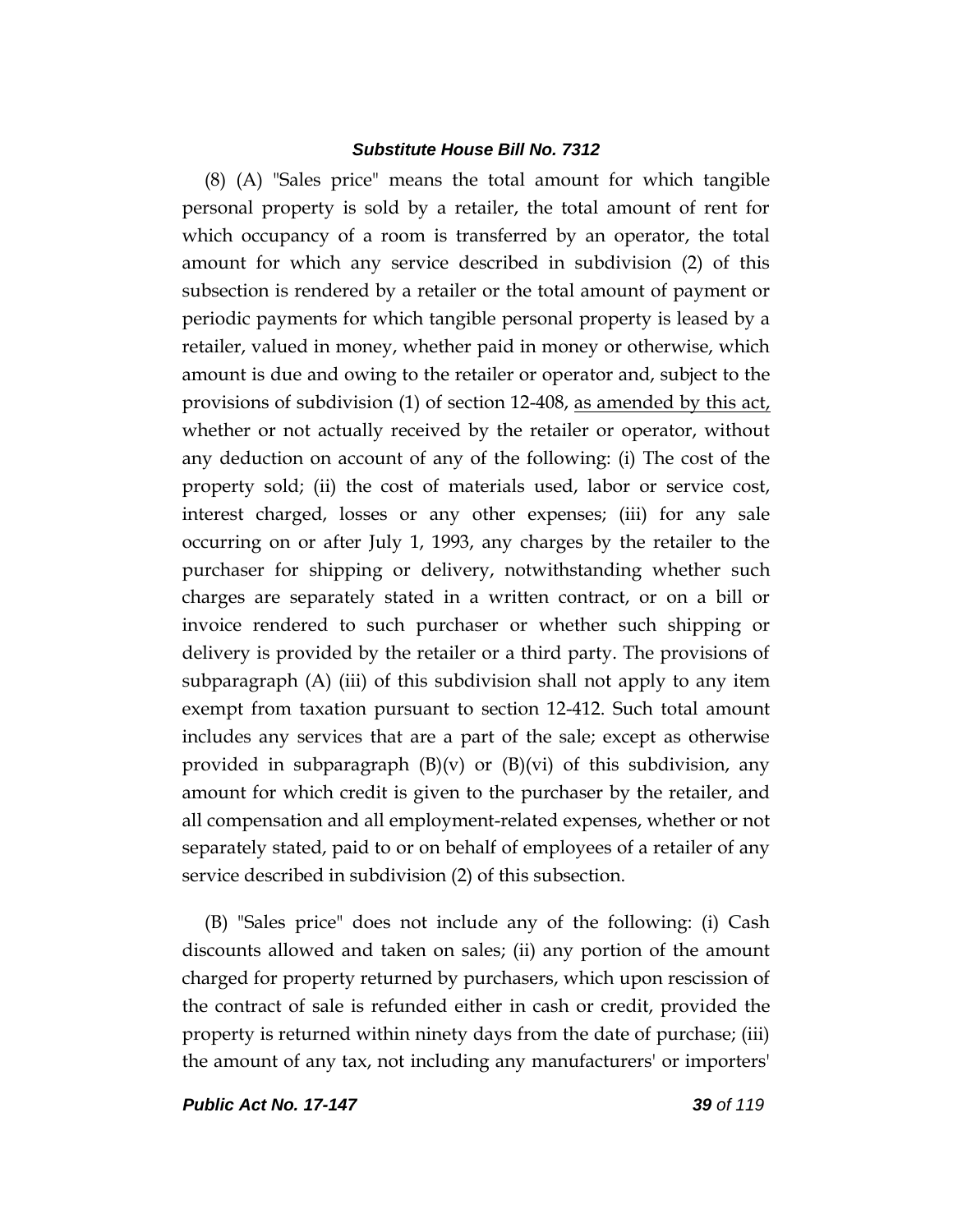excise tax, imposed by the United States upon or with respect to retail sales whether imposed upon the retailer or the purchaser; (iv) the amount charged for labor rendered in installing or applying the property sold, provided such charge is separately stated and exclusive of such charge for any service rendered within the purview of subparagraph (I) of subdivision (37) of this subsection; (v) unless the provisions of subdivision (4) of section 12-430 or of section 12-430a are applicable, any amount for which credit is given to the purchaser by the retailer, provided such credit is given solely for property of the same kind accepted in part payment by the retailer and intended by the retailer to be resold; (vi) the full face value of any coupon used by a purchaser to reduce the price paid to a retailer for an item of tangible personal property, whether or not the retailer will be reimbursed for such coupon, in whole or in part, by the manufacturer of the item of tangible personal property or by a third party; (vii) the amount charged for separately stated compensation, fringe benefits, workers' compensation and payroll taxes or assessments paid to or on behalf of employees of a retailer who has contracted to manage a service recipient's property or business premises and renders management services described in subparagraph (I) or (J) of subdivision (37) of this subsection, provided, the employees perform such services solely for the service recipient at its property or business premises and "sales price" shall include the separately stated compensation, fringe benefits, workers' compensation and payroll taxes or assessments paid to or on behalf of any employee of the retailer who is an officer, director or owner of more than five per cent of the outstanding capital stock of the retailer. Determination whether an employee performs services solely for a service recipient at its property or business premises for purposes of this subdivision shall be made by reference to such employee's activities during the time period beginning on the later of the commencement of the management contract, the date of the employee's first employment by the retailer or the date which is six months immediately preceding the date of such determination; (viii)

*Public Act No. 17-147 40 of 119*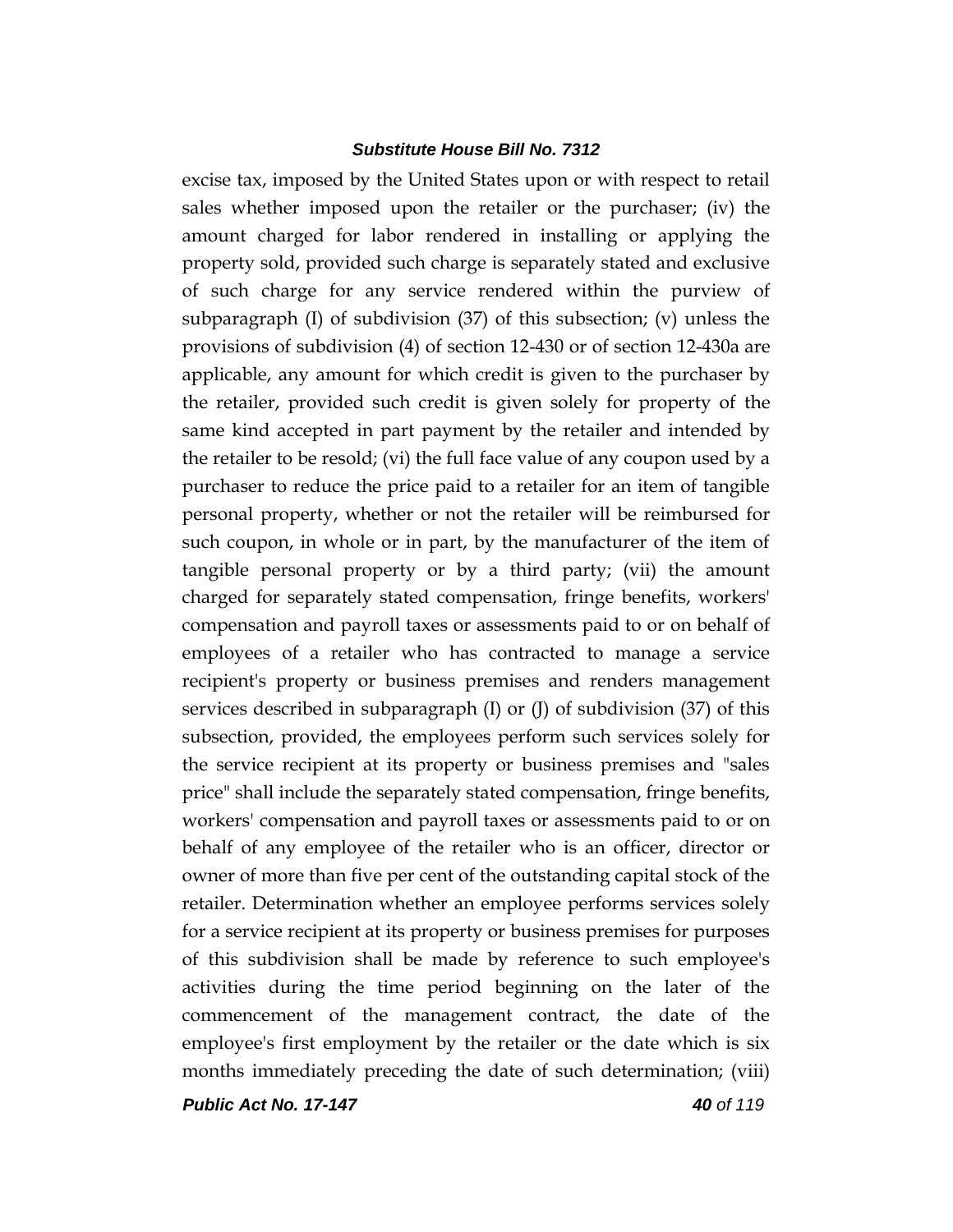the amount charged for separately stated compensation, fringe benefits, workers' compensation and payroll taxes or assessments paid to or on behalf of (I) a leased employee, or (II) a worksite employee by a professional employer organization pursuant to a professional employer agreement. For purposes of this subparagraph, an employee shall be treated as a leased employee if the employee is provided to the client at the commencement of an agreement with an employee leasing organization under which at least seventy-five per cent of the employees provided to the client at the commencement of such initial agreement qualify as leased employees pursuant to Section 414(n) of the Internal Revenue Code of 1986, or any subsequent corresponding internal revenue code of the United States, as from time to time amended, or the employee is added to the client's workforce by the employee leasing organization subsequent to the commencement of such initial agreement and qualifies as a leased employee pursuant to Section 414(n) of said Internal Revenue Code of 1986 without regard to subparagraph (B) of paragraph (2) thereof. A leased employee, or a worksite employee subject to a professional employer agreement, shall not include any employee who is hired by a temporary help service and assigned to support or supplement the workforce of a temporary help service's client; (ix) any amount received by a retailer from a purchaser as the battery deposit that is required to be paid under subsection (a) of section 22a-245h; the refund value of a beverage container that is required to be paid under subsection (a) of section 22a-244; or a deposit that is required by law to be paid by the purchaser to the retailer and that is required by law to be refunded to the purchaser by the retailer when the same or similar tangible personal property is delivered as required by law to the retailer by the purchaser, if such amount is separately stated on the bill or invoice rendered by the retailer to the purchaser; and  $(x)$  the amount charged for separately stated compensation, fringe benefits, workers' compensation and payroll taxes or assessments paid to a media payroll services company, as defined in this subsection.

*Public Act No. 17-147 41 of 119*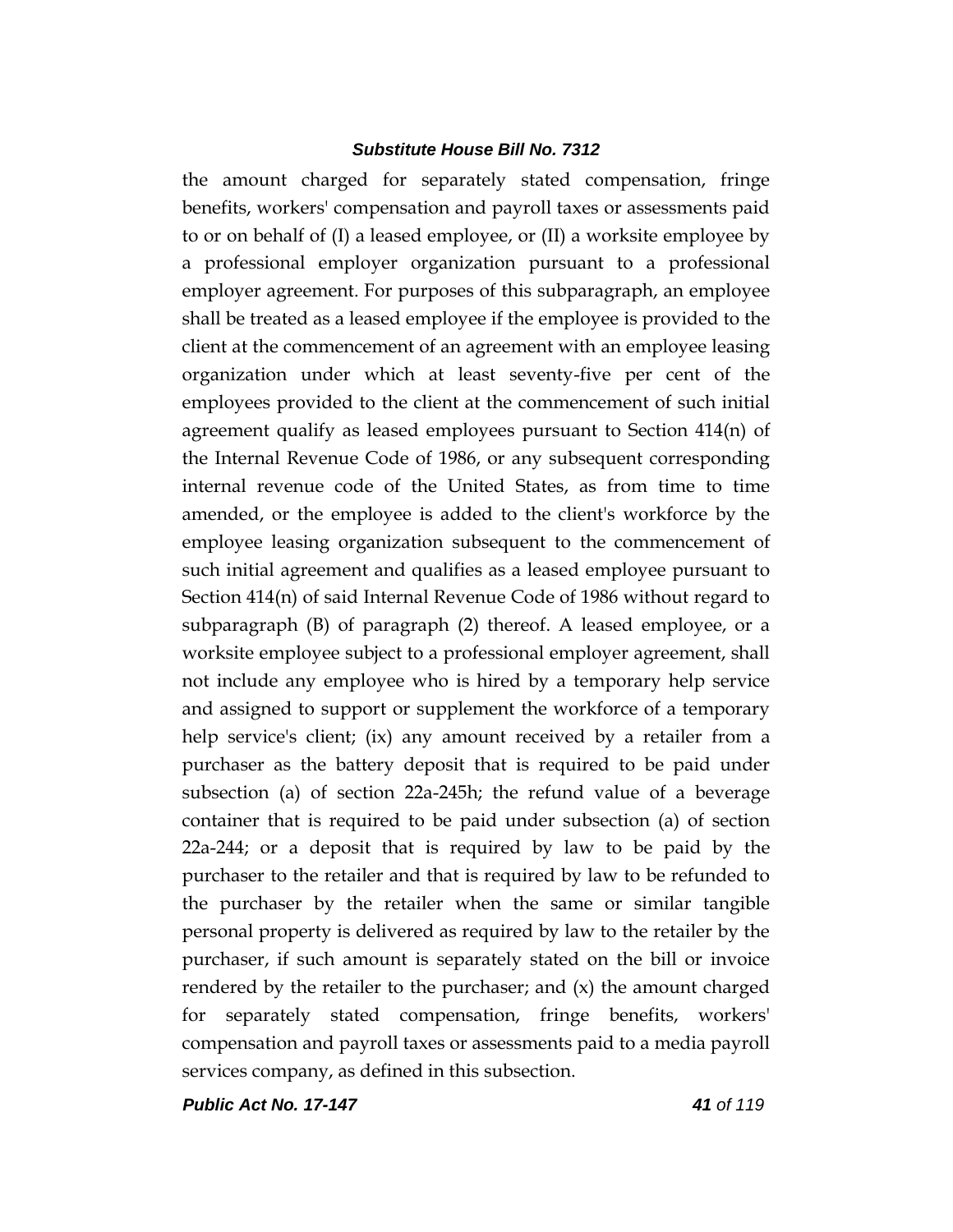(9) (A) "Gross receipts" means the total amount of the sales price from retail sales of tangible personal property by a retailer, the total amount of the rent from transfers of occupancy of rooms by an operator, the total amount of the sales price from retail sales of any service described in subdivision (2) of this subsection by a retailer of services, or the total amount of payment or periodic payments from leases or rentals of tangible personal property by a retailer, valued in money, whether received in money or otherwise, which amount is due and owing to the retailer or operator and, subject to the provisions of subdivision (1) of section 12-408, as amended by this act, whether or not actually received by the retailer or operator, without any deduction on account of any of the following: (i) The cost of the property sold; however, in accordance with such regulations as the Commissioner of Revenue Services may prescribe, a deduction may be taken if the retailer has purchased property for some other purpose than resale, has reimbursed the retailer's vendor for tax which the vendor is required to pay to the state or has paid the use tax with respect to the property, and has resold the property prior to making any use of the property other than retention, demonstration or display while holding it for sale in the regular course of business. If such a deduction is taken by the retailer, no refund or credit will be allowed to the retailer's vendor with respect to the sale of the property; (ii) the cost of the materials used, labor or service cost, interest paid, losses or any other expense; (iii) for any sale occurring on or after July 1, 1993, except for any item exempt from taxation pursuant to section 12-412, any charges by the retailer to the purchaser for shipping or delivery, notwithstanding whether such charges are separately stated in the written contract, or on a bill or invoice rendered to such purchaser or whether such shipping or delivery is provided by the retailer or a third party. The total amount of the sales price includes any services that are a part of the sale; all receipts, cash, credits and property of any kind; except as otherwise provided in subparagraph  $(B)(v)$  or  $(B)(vi)$  of this subdivision, any amount for which credit is allowed by the retailer to

*Public Act No. 17-147 42 of 119*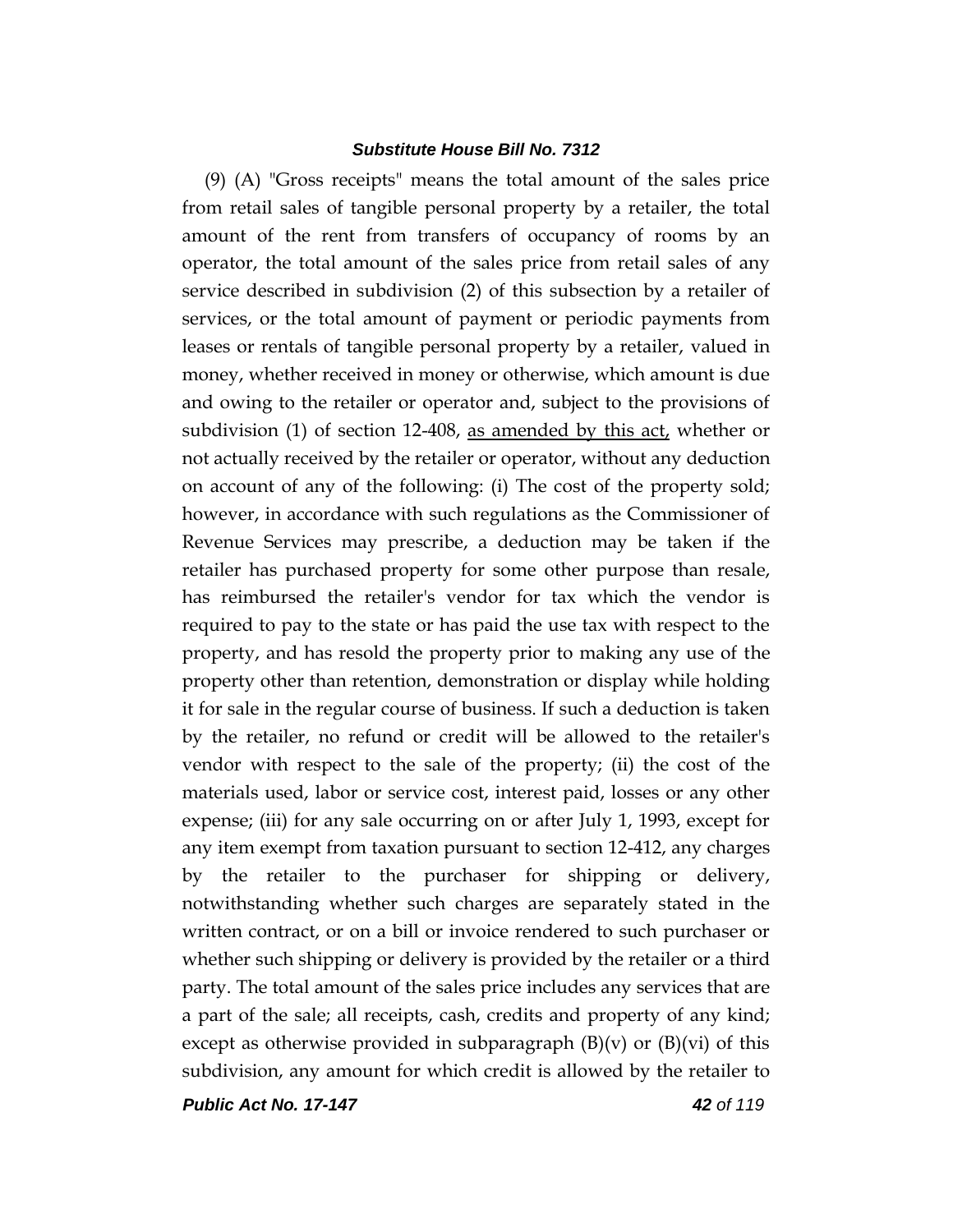the purchaser; and all compensation and all employment-related expenses, whether or not separately stated, paid to or on behalf of employees of a retailer of any service described in subdivision (2) of this subsection.

(B) "Gross receipts" do not include any of the following: (i) Cash discounts allowed and taken on sales; (ii) any portion of the sales price of property returned by purchasers, which upon rescission of the contract of sale is refunded either in cash or credit, provided the property is returned within ninety days from the date of sale; (iii) the amount of any tax, not including any manufacturers' or importers' excise tax, imposed by the United States upon or with respect to retail sales whether imposed upon the retailer or the purchaser; (iv) the amount charged for labor rendered in installing or applying the property sold, provided such charge is separately stated and exclusive of such charge for any service rendered within the purview of subparagraph  $(I)$  of subdivision  $(37)$  of this subsection;  $(v)$  unless the provisions of subdivision (4) of section 12-430 or of section 12-430a are applicable, any amount for which credit is given to the purchaser by the retailer, provided such credit is given solely for property of the same kind accepted in part payment by the retailer and intended by the retailer to be resold; (vi) the full face value of any coupon used by a purchaser to reduce the price paid to the retailer for an item of tangible personal property, whether or not the retailer will be reimbursed for such coupon, in whole or in part, by the manufacturer of the item of tangible personal property or by a third party; (vii) the amount charged for separately stated compensation, fringe benefits, workers' compensation and payroll taxes or assessments paid to or on behalf of employees of a retailer who has contracted to manage a service recipient's property or business premises and renders management services described in subparagraph  $(I)$  or  $(J)$  of subdivision  $(37)$  of this subsection, provided the employees perform such services solely for the service recipient at its property or business premises and "gross

*Public Act No. 17-147 43 of 119*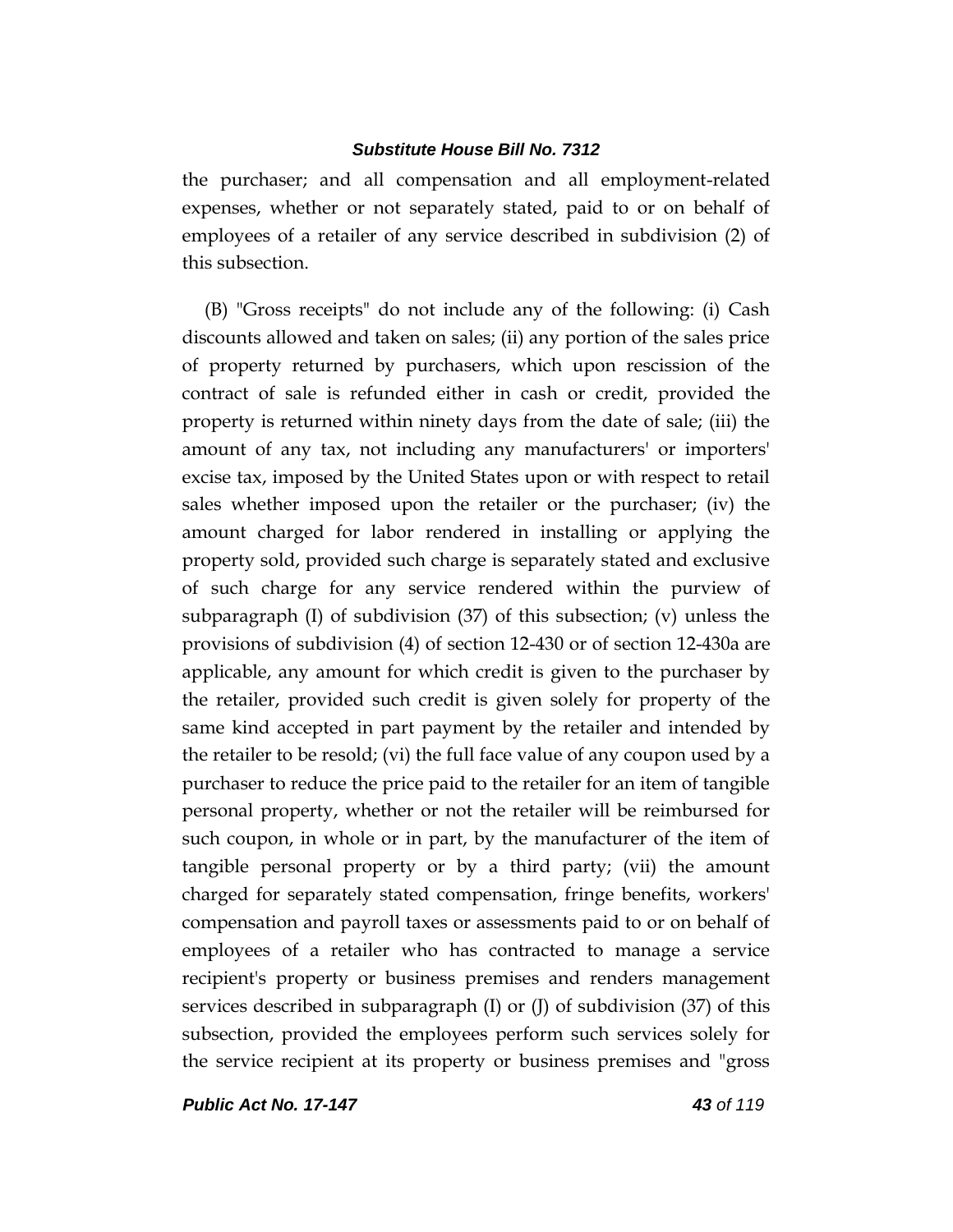receipts" shall include the separately stated compensation, fringe benefits, workers' compensation and payroll taxes or assessments paid to or on behalf of any employee of the retailer who is an officer, director or owner of more than five per cent of the outstanding capital stock of the retailer. Determination whether an employee performs services solely for a service recipient at its property or business premises for purposes of this subdivision shall be made by reference to such employee's activities during the time period beginning on the later of the commencement of the management contract, the date of the employee's first employment by the retailer or the date which is six months immediately preceding the date of such determination; (viii) the amount charged for separately stated compensation, fringe benefits, workers' compensation and payroll taxes or assessments paid to or on behalf of (I) a leased employee, or (II) a worksite employee by a professional employer organization pursuant to a professional employer agreement. For purposes of this subparagraph, an employee shall be treated as a leased employee if the employee is provided to the client at the commencement of an agreement with an employee leasing organization under which at least seventy-five per cent of the employees provided to the client at the commencement of such initial agreement qualify as leased employees pursuant to Section 414(n) of the Internal Revenue Code of 1986, or any subsequent corresponding internal revenue code of the United States, as from time to time amended, or the employee is added to the client's workforce by the employee leasing organization subsequent to the commencement of such initial agreement and qualifies as a leased employee pursuant to Section 414(n) of said Internal Revenue Code of 1986 without regard to subparagraph (B) of paragraph (2) thereof. A leased employee, or a worksite employee subject to a professional employer agreement, shall not include any employee who is hired by a temporary help service and assigned to support or supplement the workforce of a temporary help service's client; (ix) the amount received by a retailer from a purchaser as the battery deposit that is required to be paid under

*Public Act No. 17-147 44 of 119*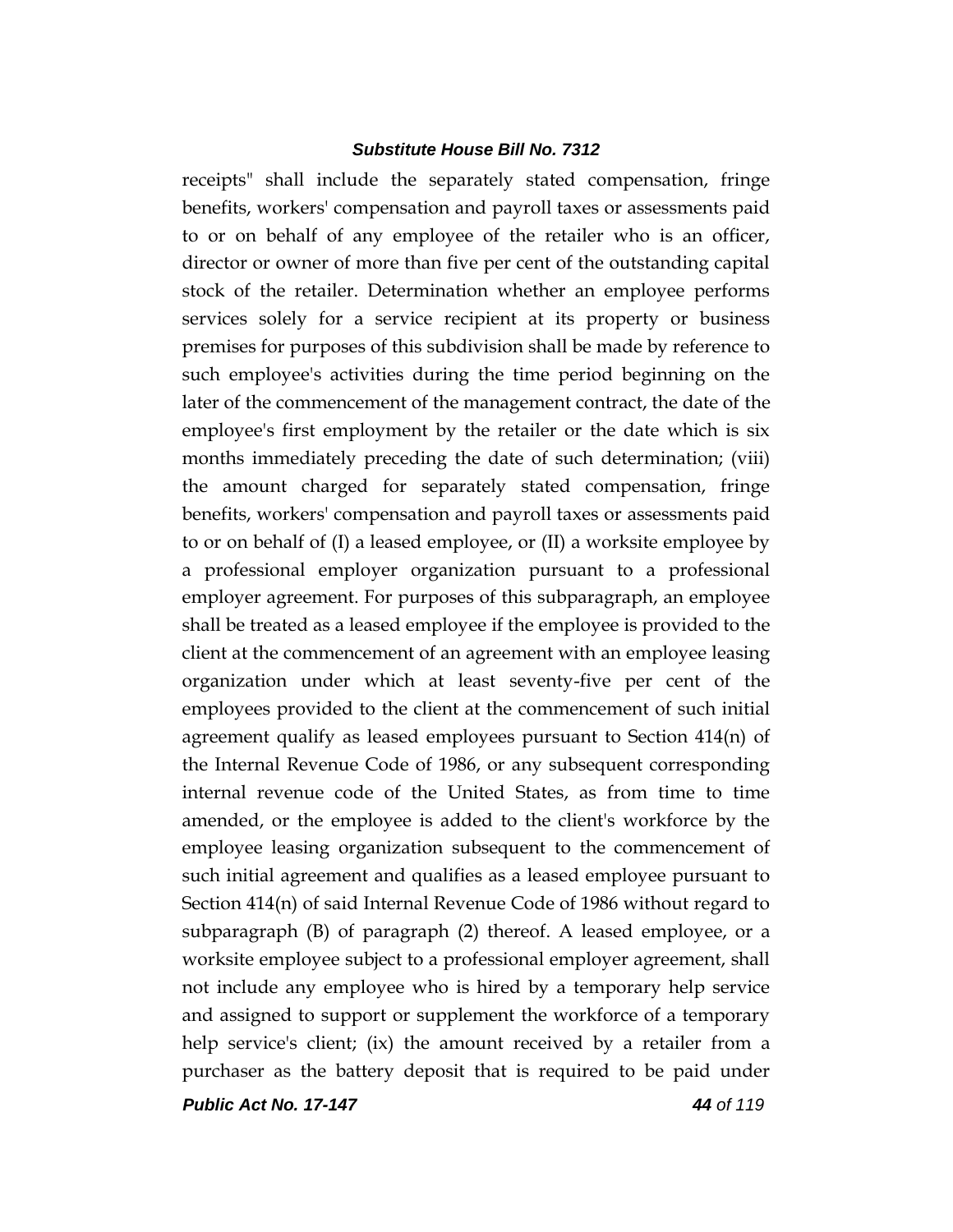subsection (a) of section 22a-256h; the refund value of a beverage container that is required to be paid under subsection (a) of section 22a-244 or a deposit that is required by law to be paid by the purchaser to the retailer and that is required by law to be refunded to the purchaser by the retailer when the same or similar tangible personal property is delivered as required by law to the retailer by the purchaser, if such amount is separately stated on the bill or invoice rendered by the retailer to the purchaser; and (x) the amount charged for separately stated compensation, fringe benefits, workers' compensation and payroll taxes or assessments paid to a media payroll services company, as defined in this subsection.

(10) "Business" includes any activity engaged in by any person or caused to be engaged in by any person with the object of gain, benefit or advantage, either direct or indirect.

(11) "Seller" includes every person engaged in the business of selling tangible personal property or rendering any service described in any of the subparagraphs of subdivision (2) of this subsection, the gross receipts from the retail sale of which are required to be included in the measure of the sales tax and every operator as defined in subdivision (18) of this subsection.

(12) "Retailer" includes: (A) Every person engaged in the business of making sales at retail or in the business of making retail sales at auction of tangible personal property owned by the person or others; (B) every person engaged in the business of making sales for storage, use or other consumption or in the business of making sales at auction of tangible personal property owned by the person or others for storage, use or other consumption; (C) every operator, as defined in subdivision (18) of this subsection; (D) every seller rendering any service described in subdivision (2) of this subsection; (E) every person under whom any salesman, representative, peddler or canvasser operates in this state, or from whom such salesman, representative,

*Public Act No. 17-147 45 of 119*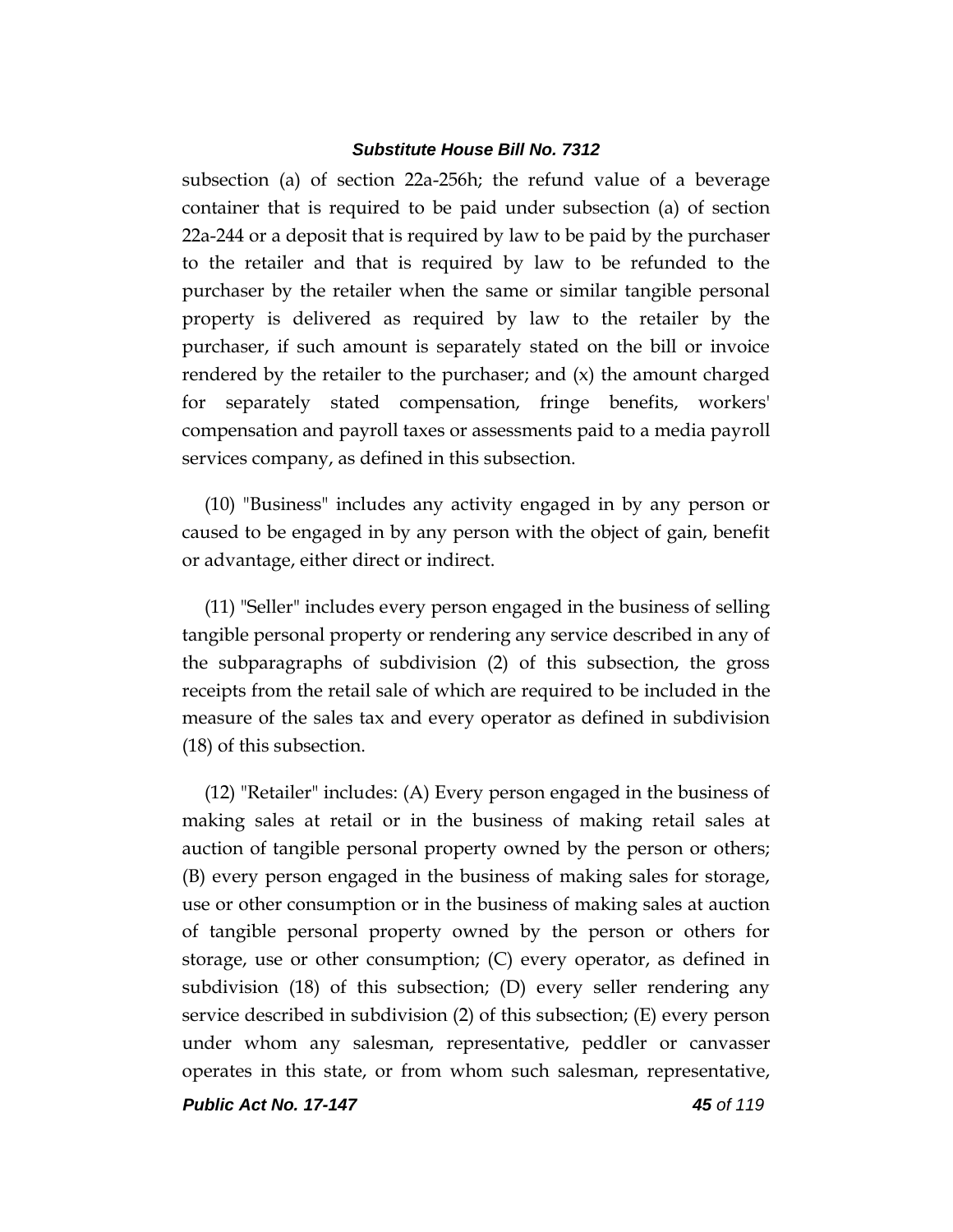peddler or canvasser obtains the tangible personal property that is sold; (F) every person with whose assistance any seller is enabled to solicit orders within this state; (G) every person making retail sales from outside this state to a destination within this state and not maintaining a place of business in this state who engages in regular or systematic solicitation of sales of tangible personal property in this state (i) by the display of advertisements on billboards or other outdoor advertising in this state, (ii) by the distribution of catalogs, periodicals, advertising flyers or other advertising by means of print, radio or television media, or (iii) by mail, telegraphy, telephone, computer data base, cable, optic, microwave or other communication system, for the purpose of effecting retail sales of tangible personal property, provided such person has made one hundred or more retail sales from outside this state to destinations within this state during the twelve-month period ended on the September thirtieth immediately preceding the monthly or quarterly period with respect to which such person's liability for tax under this chapter is determined; (H) any person owned or controlled, either directly or indirectly, by a retailer engaged in business in this state which is the same as or similar to the line of business in which such person so owned or controlled is engaged; (I) any person owned or controlled, either directly or indirectly, by the same interests that own or control, either directly or indirectly, a retailer engaged in business in this state which is the same as or similar to the line of business in which such person so owned or controlled is engaged; (J) any assignee of a person engaged in the business of leasing tangible personal property to others, where leased property of such person which is subject to taxation under this chapter is situated within this state and such assignee has a security interest, as defined in subdivision (35) of subsection (b) of section 42a-1-201, in such property; (K) every person making retail sales of items of tangible personal property from outside this state to a destination within this state and not maintaining a place of business in this state who repairs or services such items, under a warranty, in this state, either directly or

*Public Act No. 17-147 46 of 119*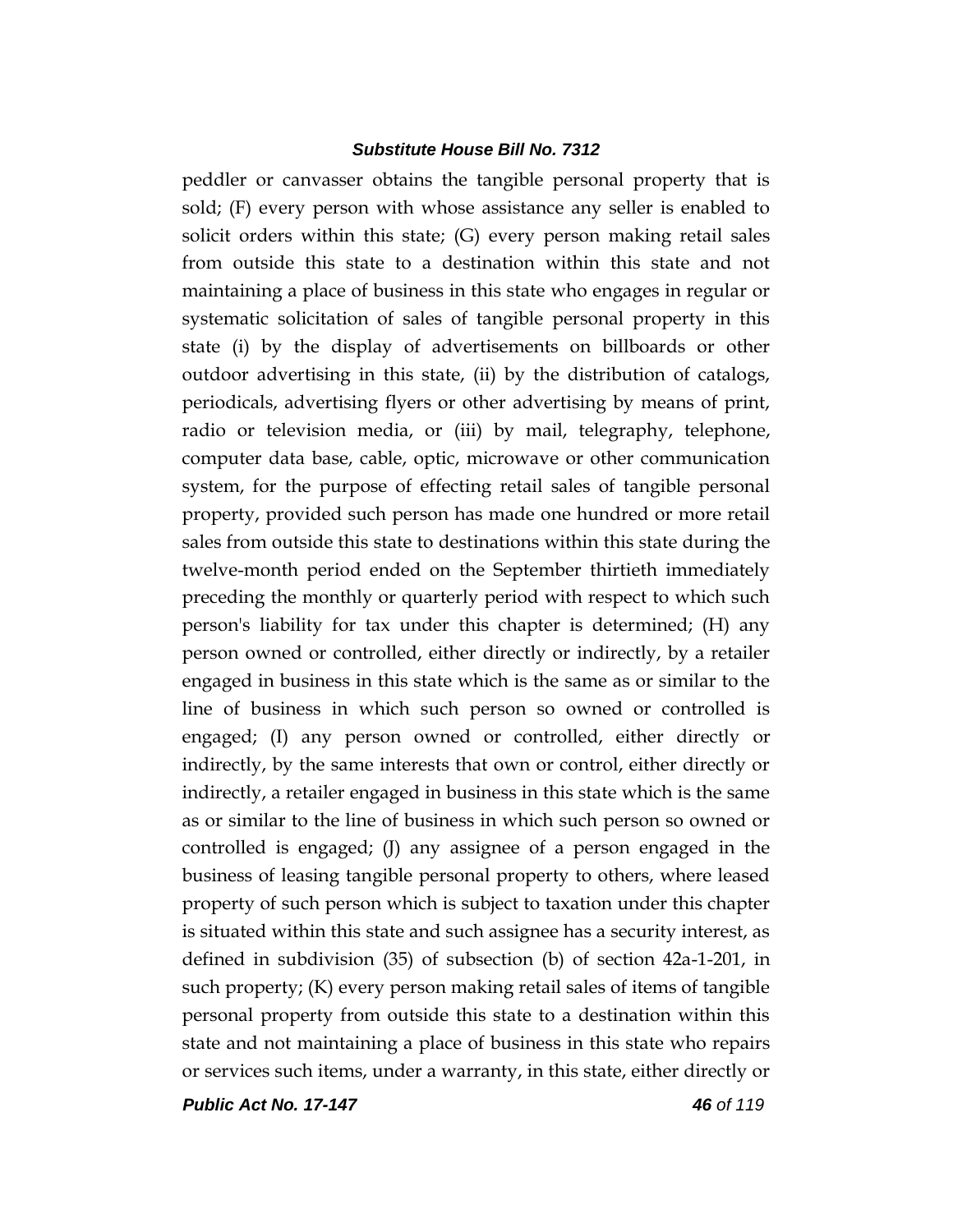indirectly through an agent, independent contractor or subsidiary; and (L) every person making sales of tangible personal property or services through an agreement with another person located in this state under which such person located in this state, for a commission or other consideration that is based upon the sale of tangible personal property or services by the retailer, directly or indirectly refers potential customers, whether by a link on an Internet web site or otherwise, to the retailer, provided the cumulative gross receipts from sales by the retailer to customers in the state who are referred to the retailer by all such persons with this type of an agreement with the retailer, is in excess of two thousand dollars during the preceding four quarterly periods ending on the last day of March, June, September and December.

(13) "Tangible personal property" means personal property which may be seen, weighed, measured, felt or touched or which is in any other manner perceptible to the senses including canned or prewritten computer software. Tangible personal property includes the distribution, generation or transmission of electricity.

(14) "In this state" or "in the state" means within the exterior limits of the state of Connecticut and includes all territory within these limits owned by or ceded to the United States of America.

(15) (A) "Engaged in business in the state" means and includes but shall not be limited to the following acts or methods of transacting business: (i) Selling in this state, or any activity in this state in connection with selling in this state, tangible personal property for use, storage or consumption within the state; (ii) engaging in the transfer for a consideration of the occupancy of any room or rooms in a hotel, **[**or**]** lodging house or bed and breakfast establishment for a period of thirty consecutive calendar days or less; (iii) rendering in this state any service described in any of the subparagraphs of subdivision (2) of this subsection; (iv) maintaining, occupying or using, permanently or

*Public Act No. 17-147 47 of 119*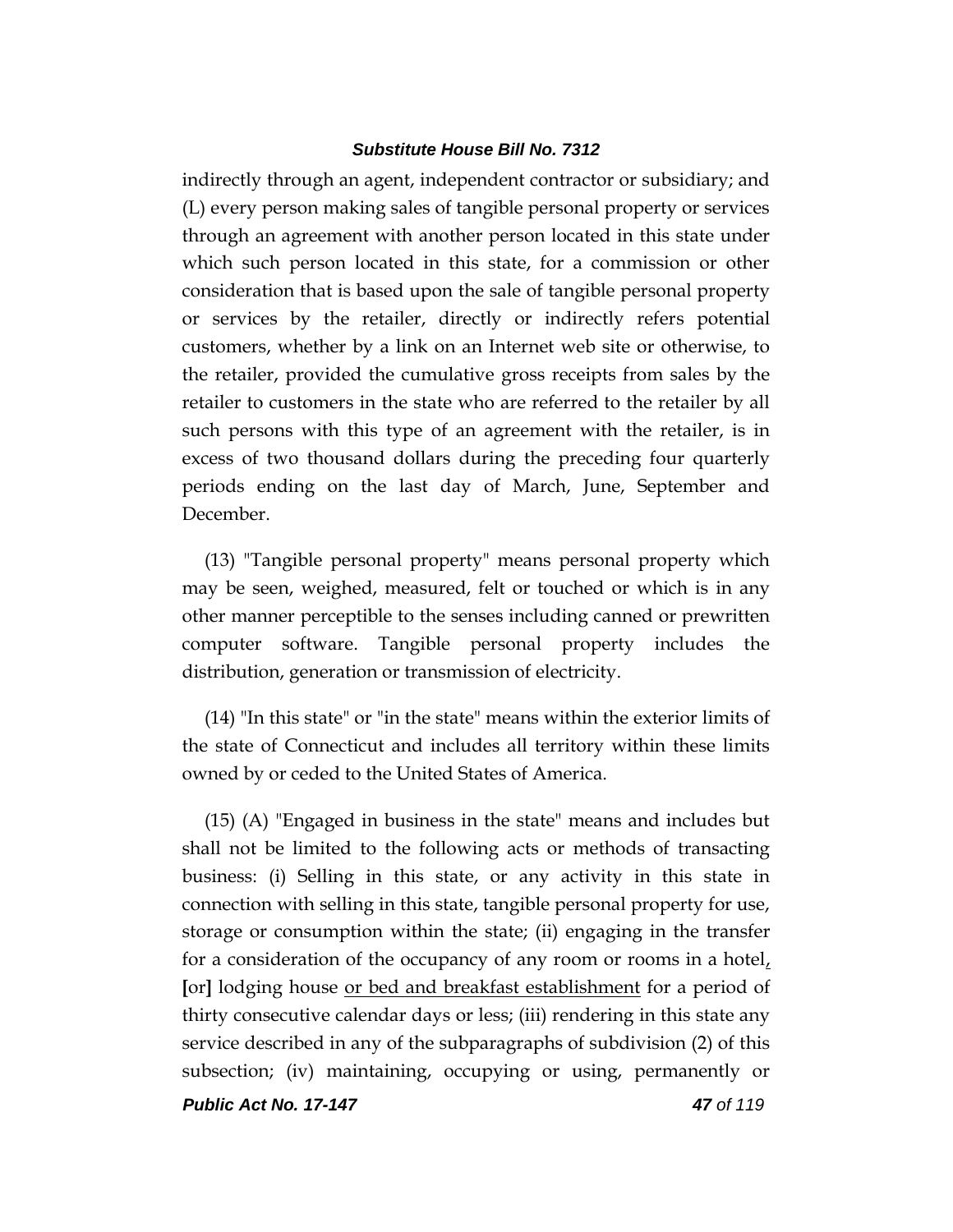temporarily, directly or indirectly, through a subsidiary or agent, by whatever name called, any office, place of distribution, sales or sample room or place, warehouse or storage point or other place of business or having any representative, agent, salesman, canvasser or solicitor operating in this state for the purpose of selling, delivering or taking orders; (v) notwithstanding the fact that retail sales are made from outside this state to a destination within this state and that a place of business is not maintained in this state, engaging in regular or systematic solicitation of sales of tangible personal property in this state by the display of advertisements on billboards or other outdoor advertising in this state, by the distribution of catalogs, periodicals, advertising flyers or other advertising by means of print, radio or television media, or by mail, telegraphy, telephone, computer data base, cable, optic, microwave or other communication system, for the purpose of effecting retail sales of tangible personal property, provided one hundred or more retail sales from outside this state to destinations within this state are made during the twelve-month period ended on the September thirtieth immediately preceding the monthly or quarterly period with respect to which liability for tax under this chapter is determined; (vi) being owned or controlled, either directly or indirectly, by a retailer engaged in business in this state which is the same as or similar to the line of business in which the retailer so owned or controlled is engaged; (vii) being owned or controlled, either directly or indirectly, by the same interests that own or control, either directly or indirectly, a retailer engaged in business in this state which is the same as or similar to the line of business in which the retailer so owned or controlled is engaged; (viii) being the assignee of a person engaged in the business of leasing tangible personal property to others, where leased property of such person is situated within this state and such assignee has a security interest, as defined in subdivision (35) of subsection (b) of section 42a-1-201, in such property; (ix) notwithstanding the fact that retail sales of items of tangible personal property are made from outside this state to a

*Public Act No. 17-147 48 of 119*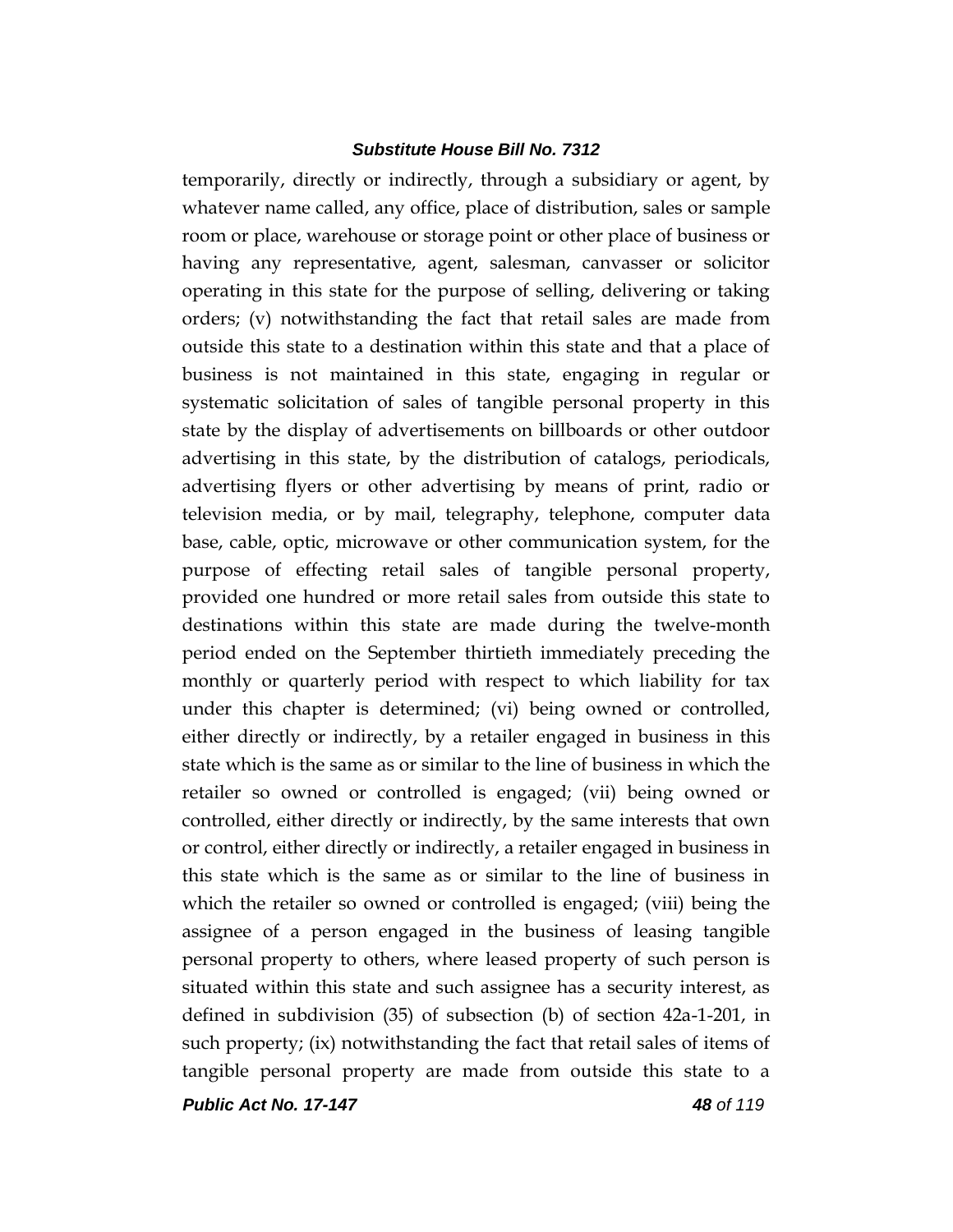destination within this state and that a place of business is not maintained in this state, repairing or servicing such items, under a warranty, in this state, either directly or indirectly through an agent, independent contractor or subsidiary; and (x) selling tangible personal property or services through an agreement with a person located in this state, under which such person located in this state, for a commission or other consideration that is based upon the sale of tangible personal property or services by the retailer, directly or indirectly refers potential customers, whether by a link on an Internet web site or otherwise, to the retailer, provided the cumulative gross receipts from sales by the retailer to customers in the state who are referred to the retailer by all such persons with this type of agreement with the retailer is in excess of two thousand dollars during the four preceding four quarterly periods ending on the last day of March, June, September and December.

(B) A retailer who has contracted with a commercial printer for printing and distribution of printed material shall not be deemed to be engaged in business in this state because of the ownership or leasing by the retailer of tangible or intangible personal property located at the premises of the commercial printer in this state, the sale by the retailer of property of any kind produced or processed at and shipped or distributed from the premises of the commercial printer in this state, the activities of the retailer's employees or agents at the premises of the commercial printer in this state, which activities relate to quality control, distribution or printing services performed by the printer, or the activities of any kind performed by the commercial printer in this state for or on behalf of the retailer.

(C) A retailer not otherwise a retailer engaged in business in the state who purchases fulfillment services carried on in this state by a person other than an affiliated person, or who owns tangible personal property located on the premises of an unaffiliated person performing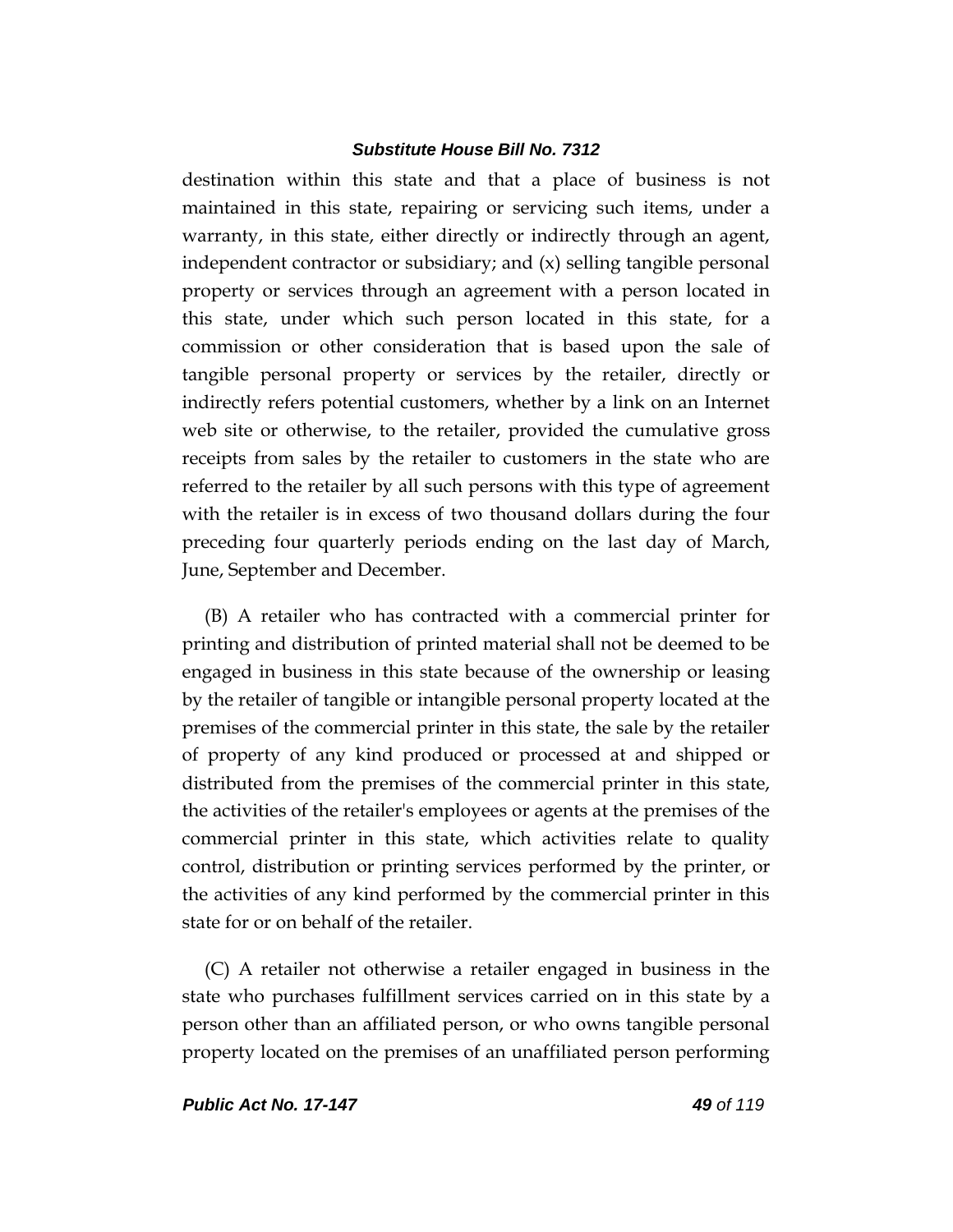fulfillment services for such retailer shall not be deemed to be engaged in business in the state. For purposes of this subparagraph, persons are affiliated persons with respect to each other where one of such persons has an ownership interest of more than five per cent, whether direct or indirect, in the other, or where an ownership interest of more than five per cent, whether direct or indirect, is held in each of such persons by another person or by a group of other persons who are affiliated persons with respect to each other. For purposes of this subparagraph, "fulfillment services" means services that are performed by a person on its premises on behalf of a purchaser of such services and that involve the receipt of orders from the purchaser of such services or an agent thereof, which orders are to be filled by the person from an inventory of products that are offered for sale by the purchaser of such services, and the shipment of such orders to customers of the purchaser of such services.

(D) A retailer not otherwise a retailer engaged in business in this state that participates in a trade show or shows at the convention center, as defined in subdivision (3) of section 32-600, shall not be deemed to be engaged in business in this state, regardless of whether the retailer has employees or other staff present at such trade shows, provided the retailer's activity at such trade shows is limited to displaying goods or promoting services, no sales are made, any orders received are sent outside this state for acceptance or rejection and are filled from outside this state, and provided further that such participation is not more than fourteen days, or part thereof, in the aggregate during the retailer's income year for federal income tax purposes.

(16) "Hotel" means any building regularly used and kept open as such for the feeding and lodging of guests where any person who conducts himself properly and who is able and ready to pay for such services is received if there are accommodations for such person and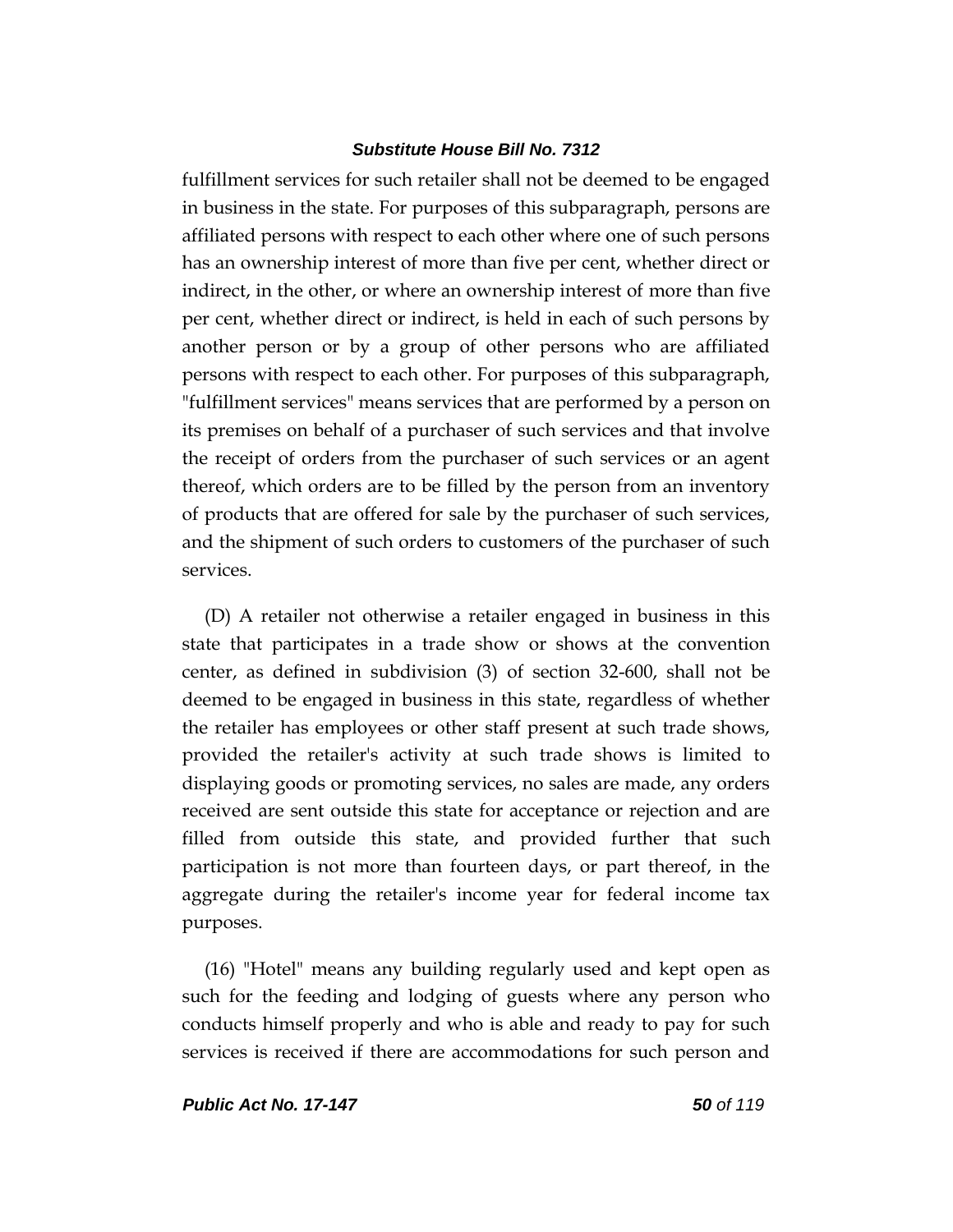which derives the major portion of its operating receipts from the renting of rooms and the sale of food. "Hotel" **[**shall include**]** includes any apartment hotel wherein apartments are rented for fixed periods of time, furnished or unfurnished, while the keeper of such hotel supplies food to the occupants thereof, if required, but does not include a bed and breakfast establishment.

(17) "Lodging house" means any building or portion of a building, other than a hotel, **[**or**]** an apartment hotel or a bed and breakfast establishment, in which persons are lodged for hire with or without meals, including, but not limited to, any motel, motor court, motor inn, tourist court, furnished residence or similar accommodation; provided the terms "hotel", "apartment hotel", **[**and**]** "lodging house" and "bed and breakfast" shall not be construed to include: (A) Privately owned and operated convalescent homes, residential care homes, homes for the infirm, indigent or chronically ill; (B) religious or charitable homes for the aged, infirm, indigent or chronically ill; (C) privately owned and operated summer camps for children; (D) summer camps for children operated by religious or charitable organizations; (E) lodging accommodations at educational institutions; or (F) lodging accommodations at any facility operated by and in the name of any nonprofit charitable organization, provided the income from such lodging accommodations at such facility is not subject to federal income tax.

(18) "Operator" means any person operating a hotel, **[**or**]** lodging house or bed and breakfast establishment in the state, including, but not limited to, the owner or proprietor of such premises, lessee, sublessee, mortgagee in possession, licensee or any other person otherwise operating such hotel, **[**or**]** lodging house or bed and breakfast establishment.

*Public Act No. 17-147 51 of 119* (19) "Occupancy" means the use or possession, or the right to the use or possession, of any room or rooms in a hotel, **[**or**]** lodging house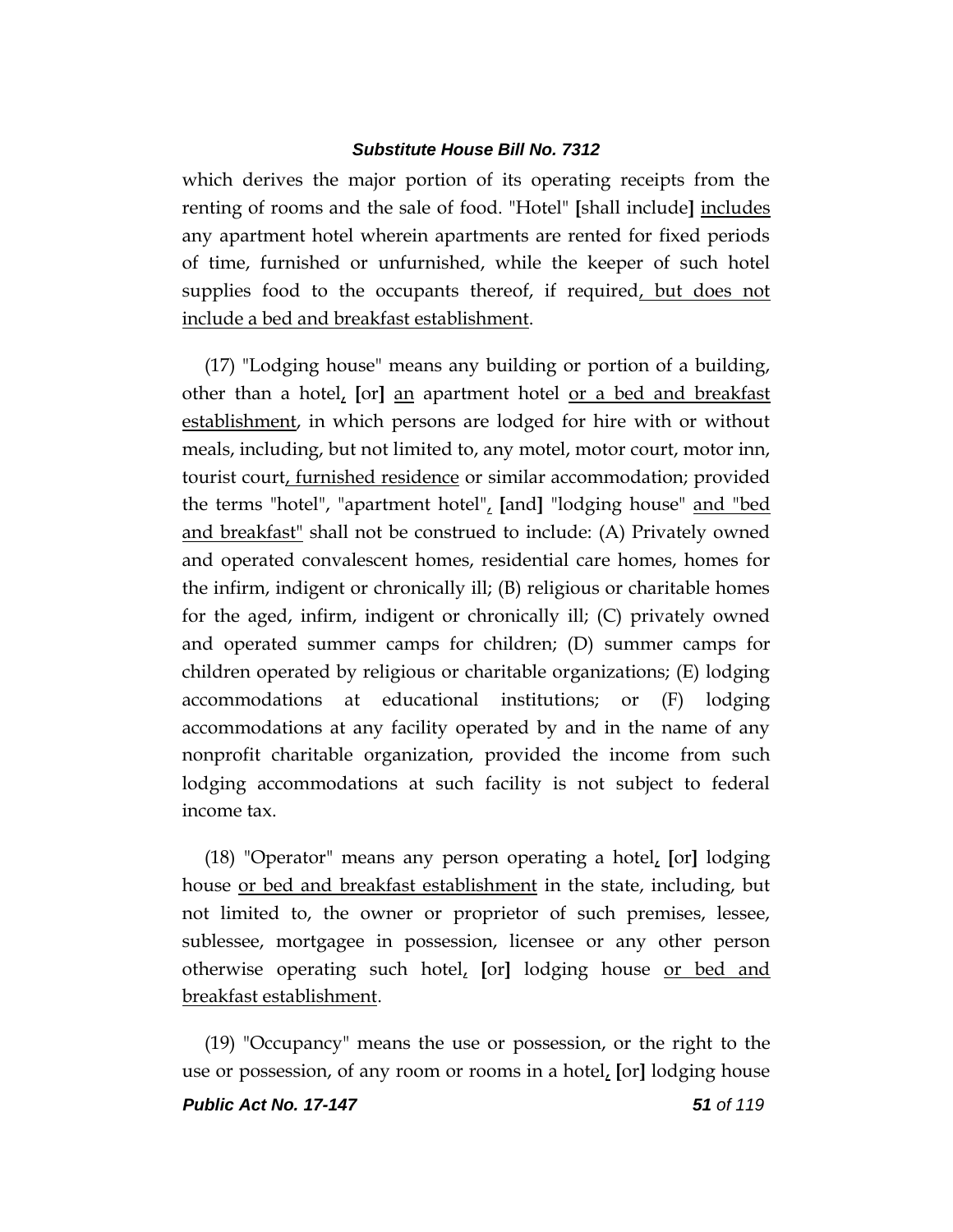or bed and breakfast establishment, or the right to the use or possession of the furnishings or the services and accommodations accompanying the use and possession of such room or rooms, for the first period of not more than thirty consecutive calendar days.

(20) "Room" means any room or rooms of any kind in any part or portion of a hotel, **[**or**]** lodging house or bed and breakfast establishment let out for use or possession for lodging purposes.

(21) "Rent" means the consideration received for occupancy and any meals included with such occupancy, valued in money, whether received in money or otherwise, including all receipts, cash, credits and property or services of any kind or nature, and also any amount for which credit is allowed by the operator to the occupant, without any deduction therefrom whatsoever.

(22) "Certificated air carrier" means a person issued a certificate or certificates by the Federal Aviation Administration pursuant to Title 14, Chapter I, Subchapter G, Part 121, 135, 139 or 141 of the Code of Federal Regulations or the Civil Aeronautics Board pursuant to Title 14, Chapter II, Subchapter A, Parts 201 to 208, inclusive, and 298 of the Code of Federal Regulations, as such regulations may hereafter be amended or reclassified.

(23) "Aircraft" means aircraft, as the term is defined in section 15-34.

(24) "Vessel" means vessel, as the term is defined in section 15-127.

(25) "Licensed marine dealer" means a marine dealer, as the term is defined in section 15-141, who has been issued a marine dealer's certificate by the Commissioner of Energy and Environmental Protection.

(26) (A) "Telecommunications service" means the electronic transmission, conveyance or routing of voice, image, data, audio, video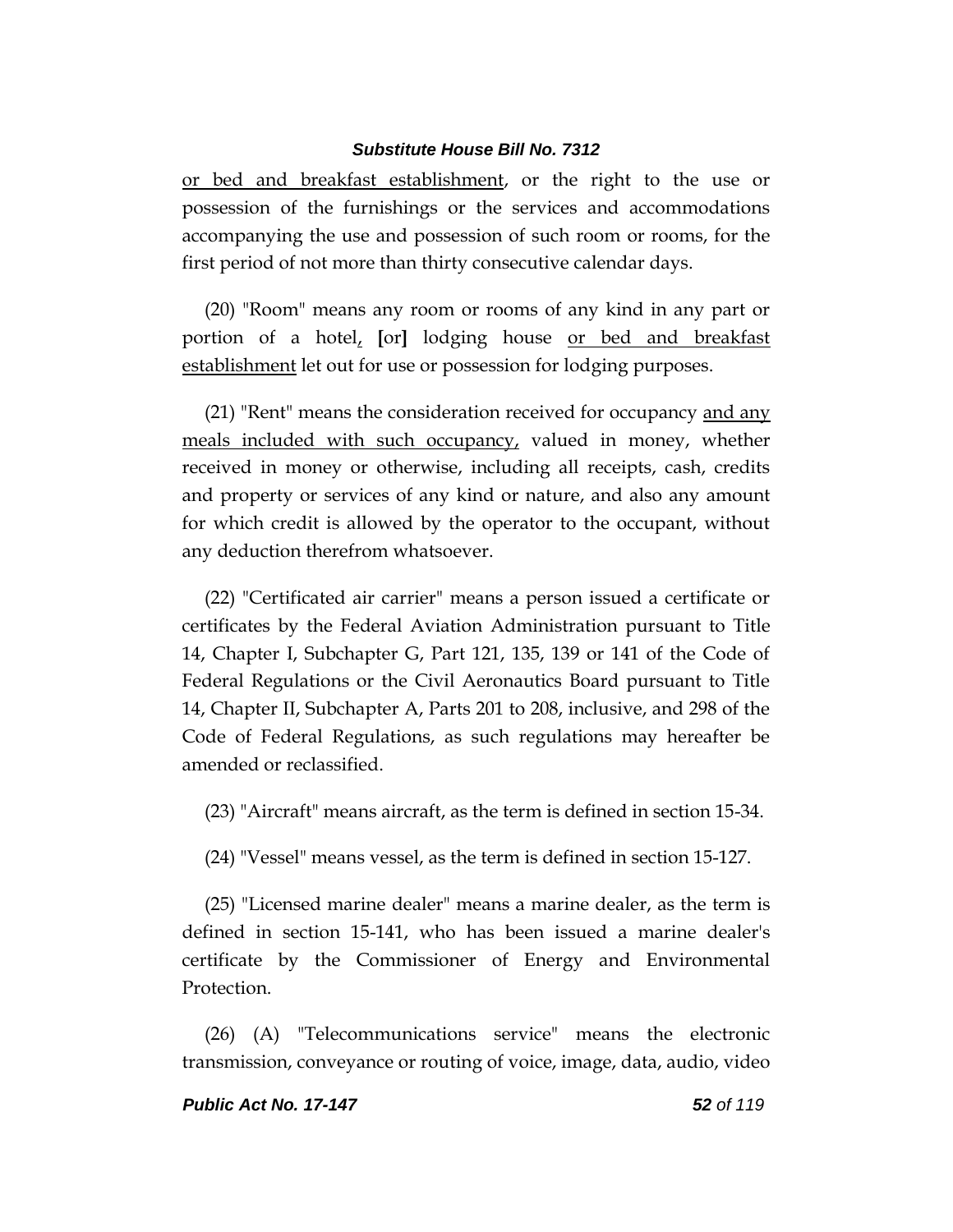or any other information or signals to a point or between or among points. "Telecommunications service" includes such transmission, conveyance or routing in which computer processing applications are used to act on the form, code or protocol of the content for purposes of transmission, conveyance or routing without regard to whether such service is referred to as a voice over Internet protocol service or is classified by the Federal Communications Commission as enhanced or value added. "Telecommunications service" does not include (i) valueadded nonvoice data services, (ii) radio and television audio and video programming services, regardless of the medium, including the furnishing of transmission, conveyance or routing of such services by the programming service provider. Radio and television audio and video programming services shall include, but not be limited to, cable service as defined in 47 USC 522(6), audio and video programming services delivered by commercial mobile radio service providers, as defined in 47 CFR 20, and video programming service by certified competitive video service providers, (iii) any telecommunications service (I) rendered by a company in control of such service when rendered for private use within its organization, or (II) used, allocated or distributed by a company within its organization, including in such organization affiliates, as defined in section 33-840, for the purpose of conducting business transactions of the organization if such service is purchased or leased from a company rendering telecommunications service and such purchase or lease is subject to tax under this chapter, (iv) access or interconnection service purchased by a provider of telecommunications service from another provider of such service for purposes of rendering such service, provided the purchaser submits to the seller a certificate attesting to the applicability of this exclusion, upon receipt of which the seller is relieved of any tax liability for such sale so long as the certificate is taken in good faith by the seller, (v) data processing and information services that allow data to be generated, acquired, stored, processed or retrieved and delivered by an electronic transmission to a purchaser where such purchaser's

*Public Act No. 17-147 53 of 119*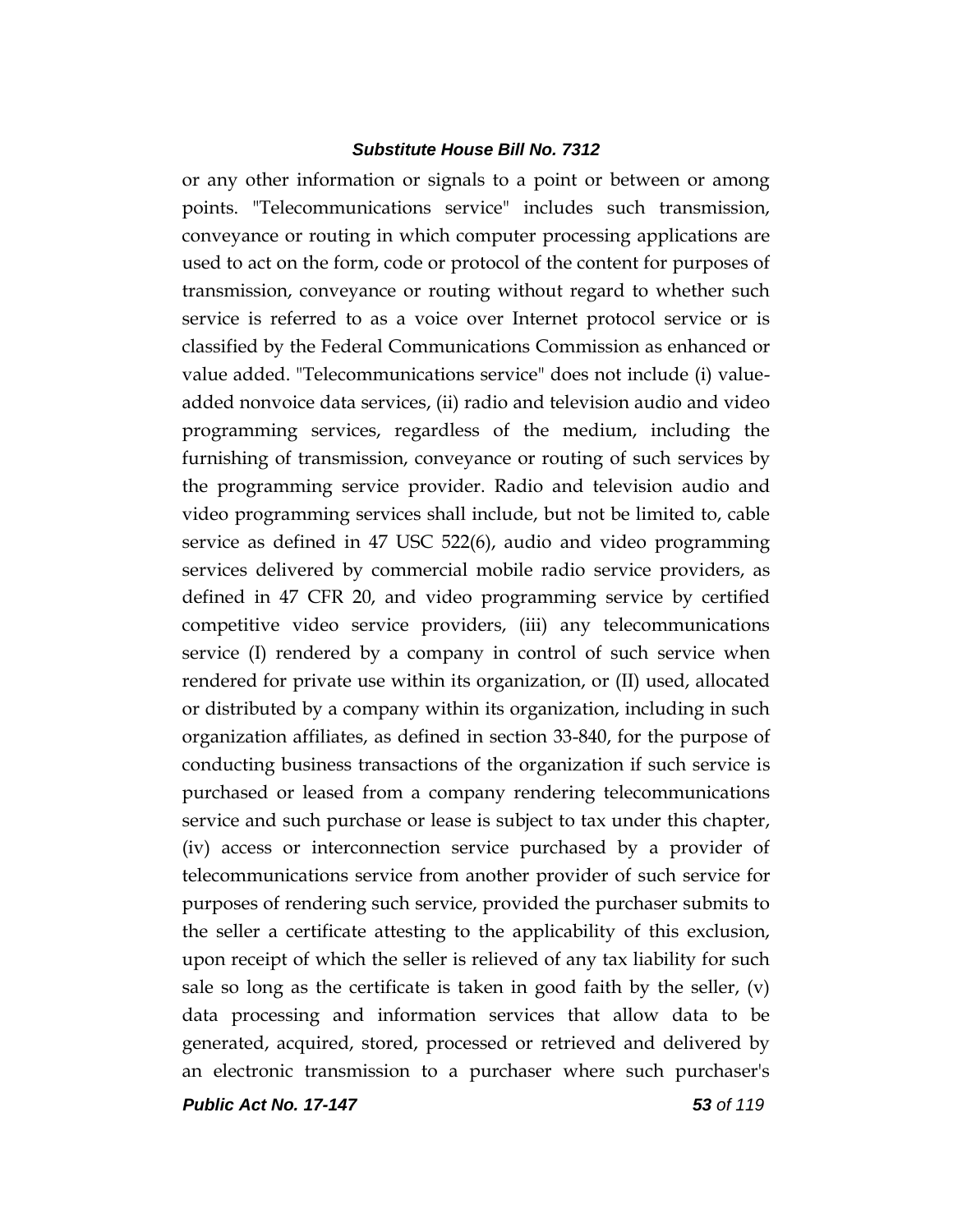primary purpose for the underlying transaction is the processed data or information, (vi) installation or maintenance of wiring equipment on a customer's premises, (vii) tangible personal property, (viii) advertising, including, but not limited to, directory advertising, (ix) billing and collection services provided to third parties, (x) Internet access service, (xi) ancillary services, and (xii) digital products delivered electronically, including, but not limited to, software, music, video, reading materials or ring tones.

(B) For purposes of the tax imposed under this chapter (i) gross receipts from the rendering of telecommunications service shall include any subscriber line charge or charges as required by the Federal Communications Commission and any charges for access service collected by any person rendering such service unless otherwise excluded from such gross receipts under this chapter, and such gross receipts from the rendering of telecommunications service shall also include any charges for vertical service, for the installation or maintenance of wiring equipment on a customer's premises, and for directory assistance service; (ii) gross receipts from the rendering of telecommunications service shall not include any local charge for calls from public or semipublic telephones; and (iii) gross receipts from the rendering of telecommunications service shall not include any charge for calls purchased using a prepaid telephone calling service, as defined in subdivision (34) of this subsection.

(27) "Community antenna television service" means (A) the one-way transmission to subscribers of video programming or information by cable, fiber optics, satellite, microwave or any other means, and subscriber interaction, if any, which is required for the selection of such video programming or information, and (B) noncable communications service, as defined in section 16-1, unless such noncable communications service is purchased by a cable network as that term is used in subsection (k) of section 12-218.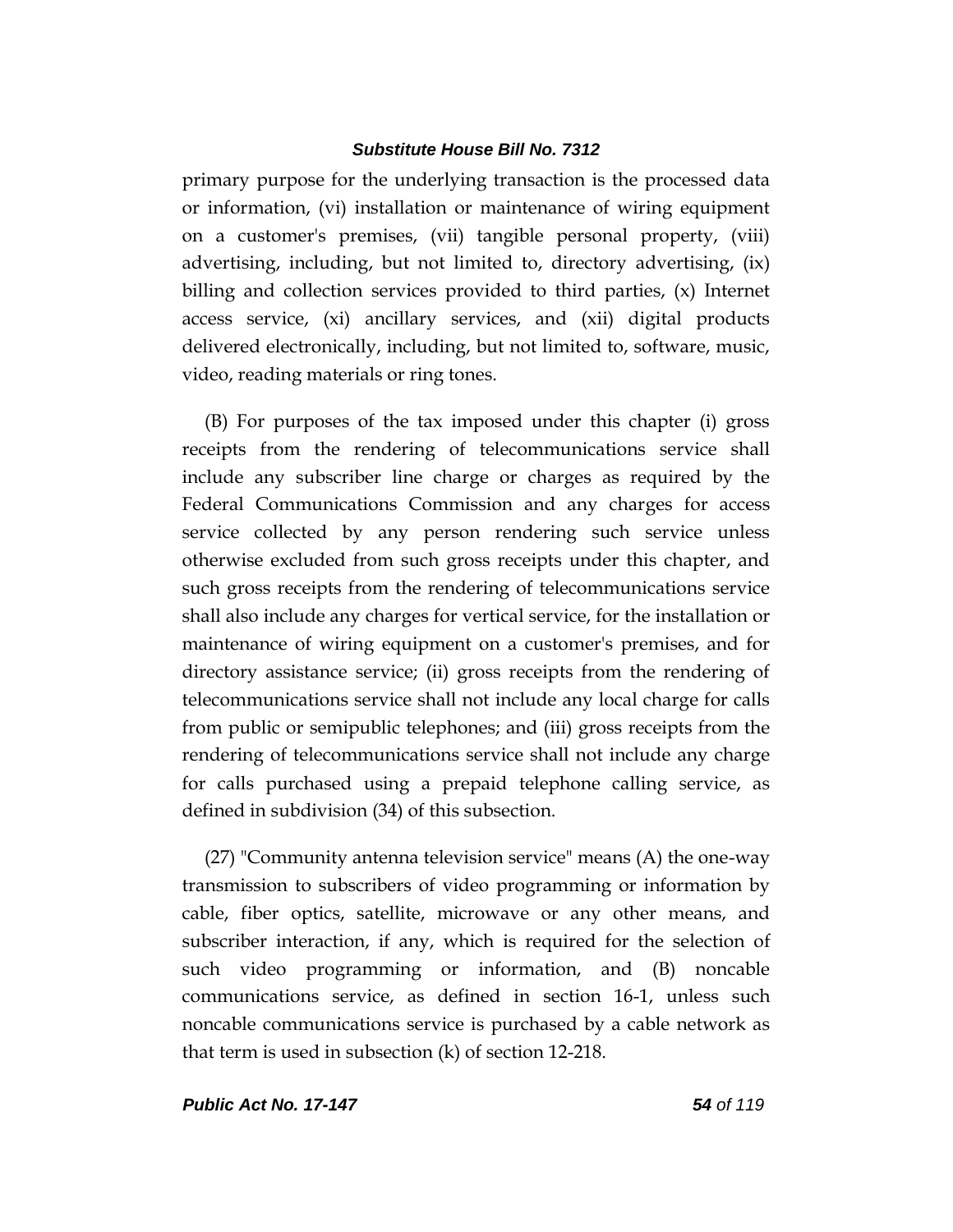(28) "Hospital" means a hospital included within the definition of health care facilities or institutions under section 19a-630 and licensed as a short-term general hospital by the Department of Public Health, but does not include (A) any hospital which, on January 30, 1997, is within the class of hospitals licensed by the department as children's general hospitals, or (B) a short-term acute hospital operated exclusively by the state other than a short-term acute hospital operated by the state as a receiver pursuant to chapter 920.

(29) "Patient care services" means therapeutic and diagnostic medical services provided by the hospital to inpatients and outpatients including tangible personal property transferred in connection with such services.

(30) "Another state" or "other state" means any state of the United States or the District of Columbia excluding the state of Connecticut.

(31) "Professional employer agreement" means a written contract between a professional employer organization and a service recipient whereby the professional employer organization agrees to provide at least seventy-five per cent of the employees at the service recipient's worksite, which contract provides that such worksite employees are intended to be permanent employees rather than temporary employees, and employer responsibilities for such worksite employees, including hiring, firing and disciplining, are allocated between the professional employer organization and the service recipient.

(32) "Professional employer organization" means any person that enters into a professional employer agreement with a service recipient whereby the professional employer organization agrees to provide at least seventy-five per cent of the employees at the service recipient's worksite.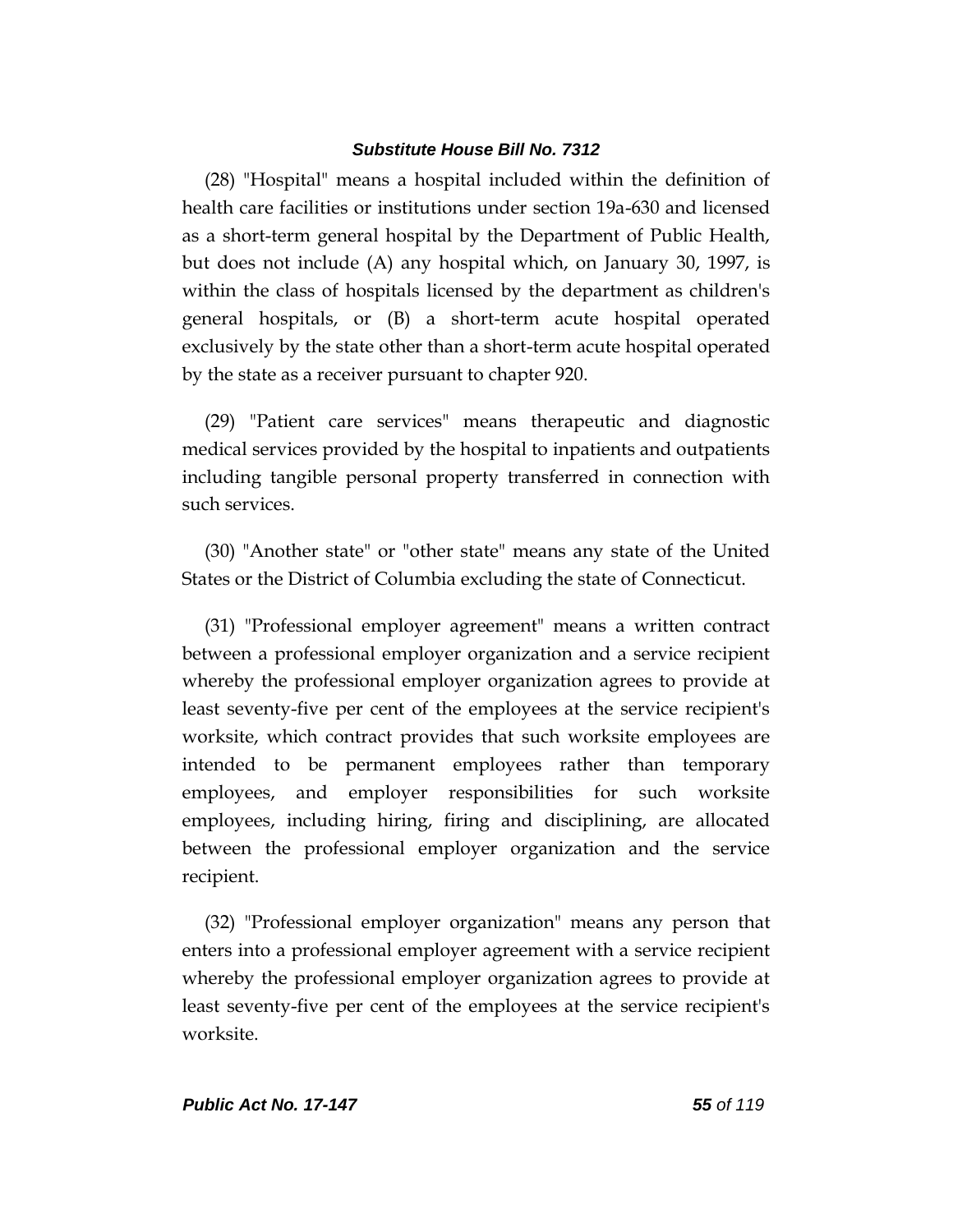(33) "Worksite employee" means an employee, the employer responsibilities for which, including hiring, firing and disciplining, are allocated, under a professional employer agreement, between a professional employer organization and a service recipient.

(34) "Prepaid telephone calling service" means the right to exclusively purchase telecommunications service, that must be paid for in advance and that enables the origination of calls using an access number or authorization code, or both, whether manually or electronically dialed, provided the remaining amount of units of service that have been prepaid shall be known on a continuous basis.

(35) "Canned or prewritten software" means all software, other than custom software, that is held or existing for general or repeated sale, license or lease. Software initially developed as custom software for inhouse use and subsequently sold, licensed or leased to unrelated third parties shall be considered canned or prewritten software.

(36) "Custom software" means a computer program prepared to the special order of a single customer.

(37) "Services" for purposes of subdivision (2) of this subsection, means:

(A) Computer and data processing services, including, but not limited to, time, programming, code writing, modification of existing programs, feasibility studies and installation and implementation of software programs and systems even where such services are rendered in connection with the development, creation or production of canned or custom software or the license of custom software;

(B) Credit information and reporting services;

(C) Services by employment agencies and agencies providing personnel services;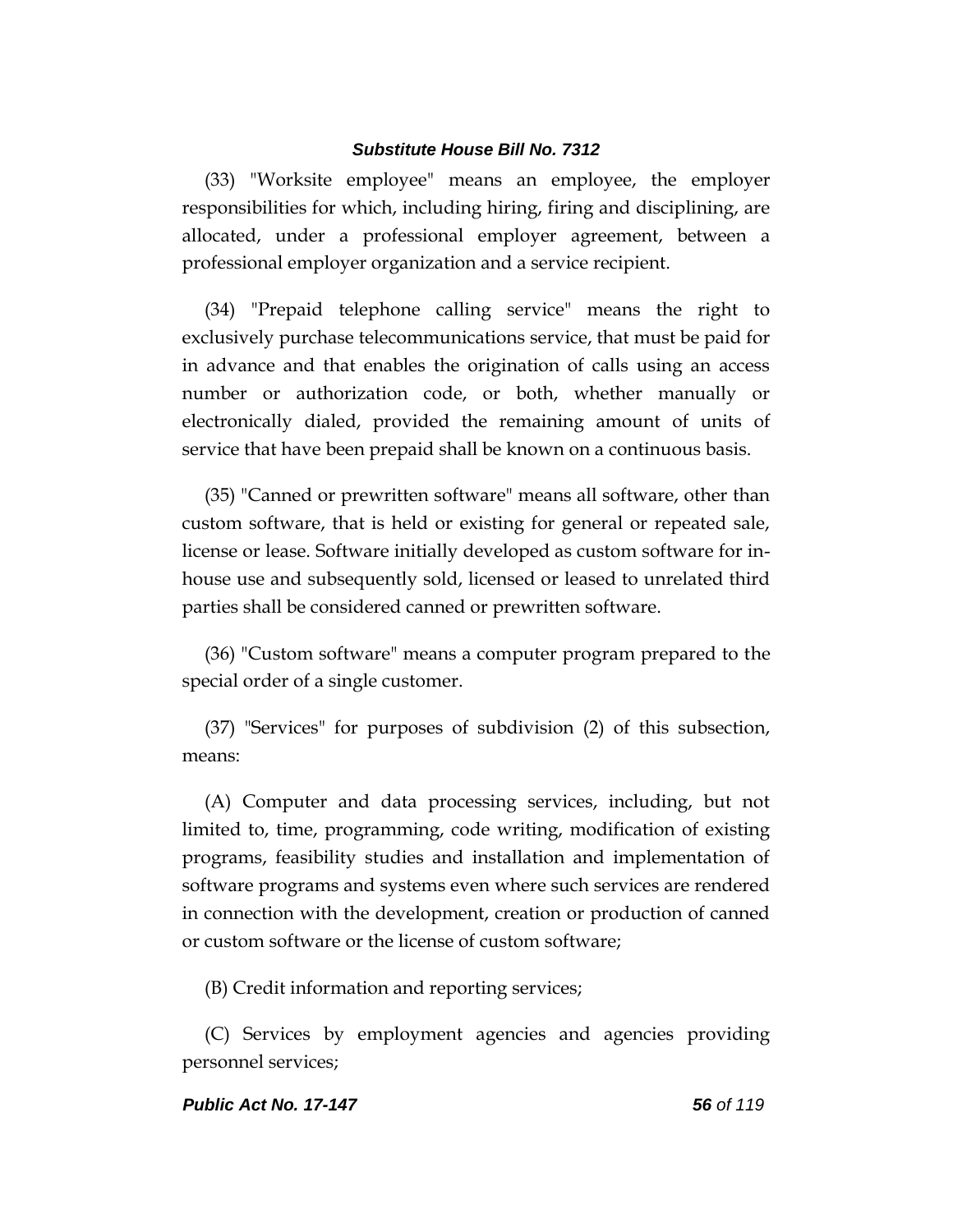(D) Private investigation, protection, patrol work, watchman and armored car services, exclusive of (i) services of off-duty police officers and off-duty firefighters, and (ii) coin and currency services provided to a financial services company by or through another financial services company. For purposes of this subparagraph, "financial services company" has the same meaning as provided under subparagraphs  $(A)$  to  $(H)$ , inclusive, of subdivision  $(6)$  of subsection  $(a)$ of section 12-218b;

(E) Painting and lettering services;

(F) Photographic studio services;

(G) Telephone answering services;

(H) Stenographic services;

(I) Services to industrial, commercial or income-producing real property, including, but not limited to, such services as management, electrical, plumbing, painting and carpentry, provided income-producing property shall not include property used exclusively for residential purposes in which the owner resides and which contains no more than three dwelling units, or a housing facility for low and moderate income families and persons owned or operated by a nonprofit housing organization, as defined in subdivision (29) of section 12-412;

(J) Business analysis, management, management consulting and public relations services, excluding (i) any environmental consulting services, (ii) any training services provided by an institution of higher education licensed or accredited by the Board of Regents for Higher Education or Office of Higher Education pursuant to sections 10a-35a and 10a-34, respectively, and (iii) on and after January 1, 1994, any business analysis, management, management consulting and public relations services when such services are rendered in connection with

*Public Act No. 17-147 57 of 119*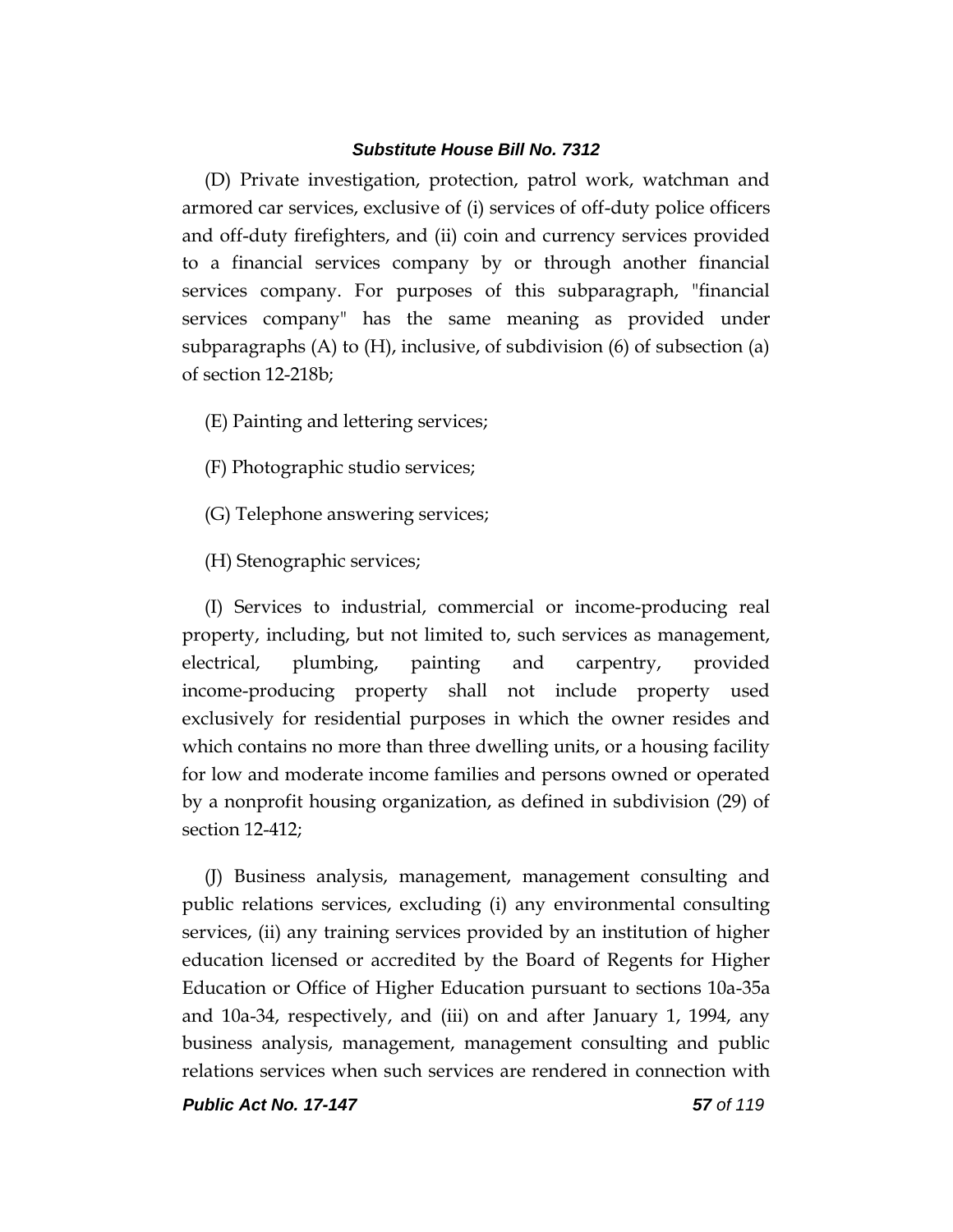an aircraft leased or owned by a certificated air carrier or in connection with an aircraft which has a maximum certificated take-off weight of six thousand pounds or more;

(K) Services providing "piped-in" music to business or professional establishments;

(L) Flight instruction and chartering services by a certificated air carrier on an aircraft, the use of which for such purposes, but for the provisions of subdivision (4) of section 12-410 and subdivision (12) of section 12-411, would be deemed a retail sale and a taxable storage or use, respectively, of such aircraft by such carrier;

(M) Motor vehicle repair services, including any type of repair, painting or replacement related to the body or any of the operating parts of a motor vehicle;

(N) Motor vehicle parking, including the provision of space, other than metered space, in a lot having thirty or more spaces, excluding (i) space in a parking lot owned or leased under the terms of a lease of not less than ten years' duration and operated by an employer for the exclusive use of its employees, (ii) space in municipally operated railroad parking facilities in municipalities located within an area of the state designated as a severe nonattainment area for ozone under the federal Clean Air Act or space in a railroad parking facility in a municipality located within an area of the state designated as a severe nonattainment area for ozone under the federal Clean Air Act owned or operated by the state on or after April 1, 2000, (iii) space in a seasonal parking lot provided by an entity subject to the exemption set forth in subdivision (1) of section 12-412, and (iv) space in a municipally owned parking lot;

(O) Radio or television repair services;

(P) Furniture reupholstering and repair services;

*Public Act No. 17-147 58 of 119*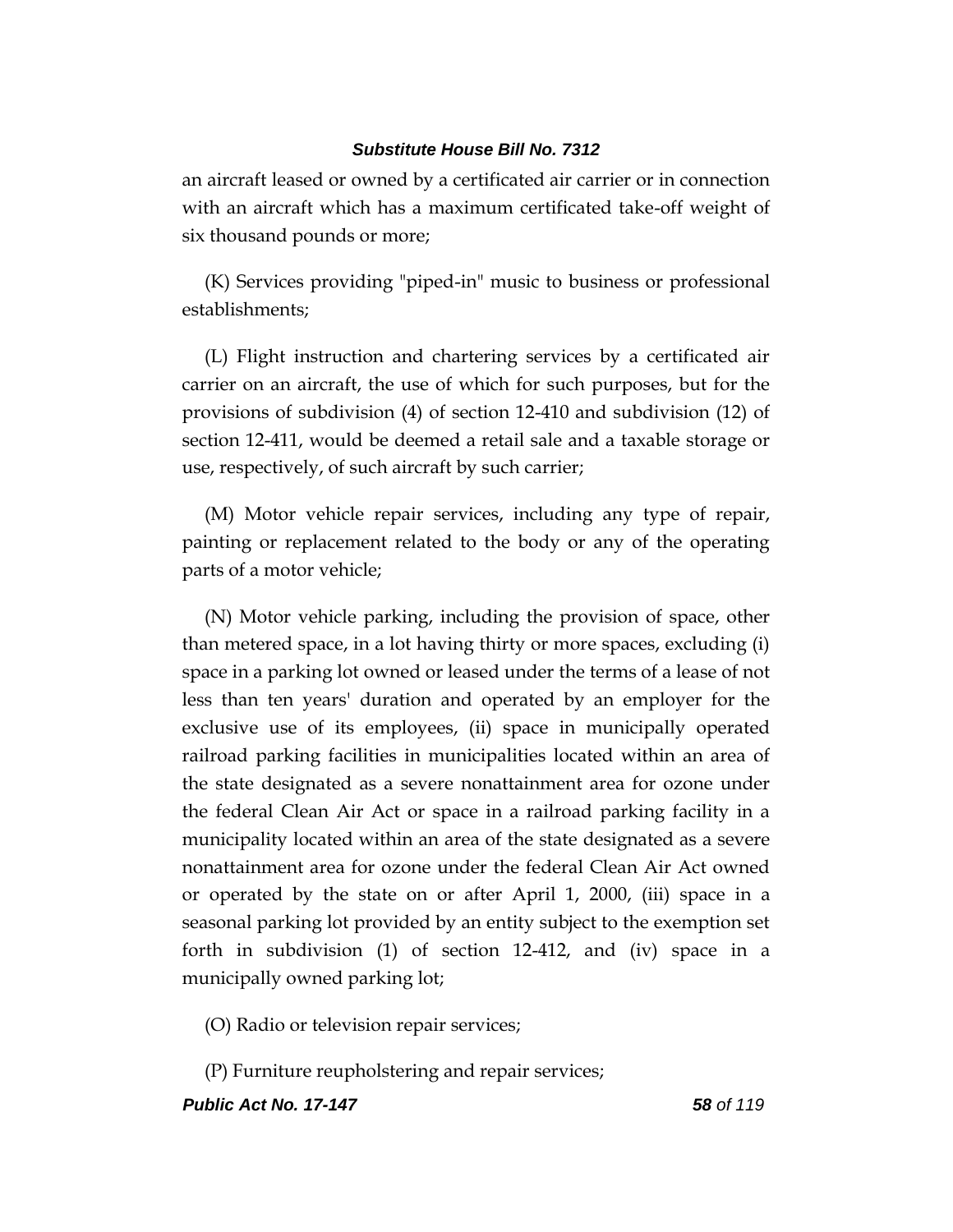(Q) Repair services to any electrical or electronic device, including, but not limited to, equipment used for purposes of refrigeration or air-conditioning;

(R) Lobbying or consulting services for purposes of representing the interests of a client in relation to the functions of any governmental entity or instrumentality;

(S) Services of the agent of any person in relation to the sale of any item of tangible personal property for such person, exclusive of the services of a consignee selling works of art, as defined in subsection (b) of section 12-376c, or articles of clothing or footwear intended to be worn on or about the human body other than (i) any special clothing or footwear primarily designed for athletic activity or protective use and which is not normally worn except when used for the athletic activity or protective use for which it was designed, and (ii) jewelry, handbags, luggage, umbrellas, wallets, watches and similar items carried on or about the human body but not worn on the body, under consignment, exclusive of services provided by an auctioneer;

(T) Locksmith services;

(U) Advertising or public relations services, including layout, art direction, graphic design, mechanical preparation or production supervision, not related to the development of media advertising or cooperative direct mail advertising;

(V) Landscaping and horticulture services;

(W) Window cleaning services;

(X) Maintenance services;

(Y) Janitorial services;

(Z) Exterminating services;

### *Public Act No. 17-147 59 of 119*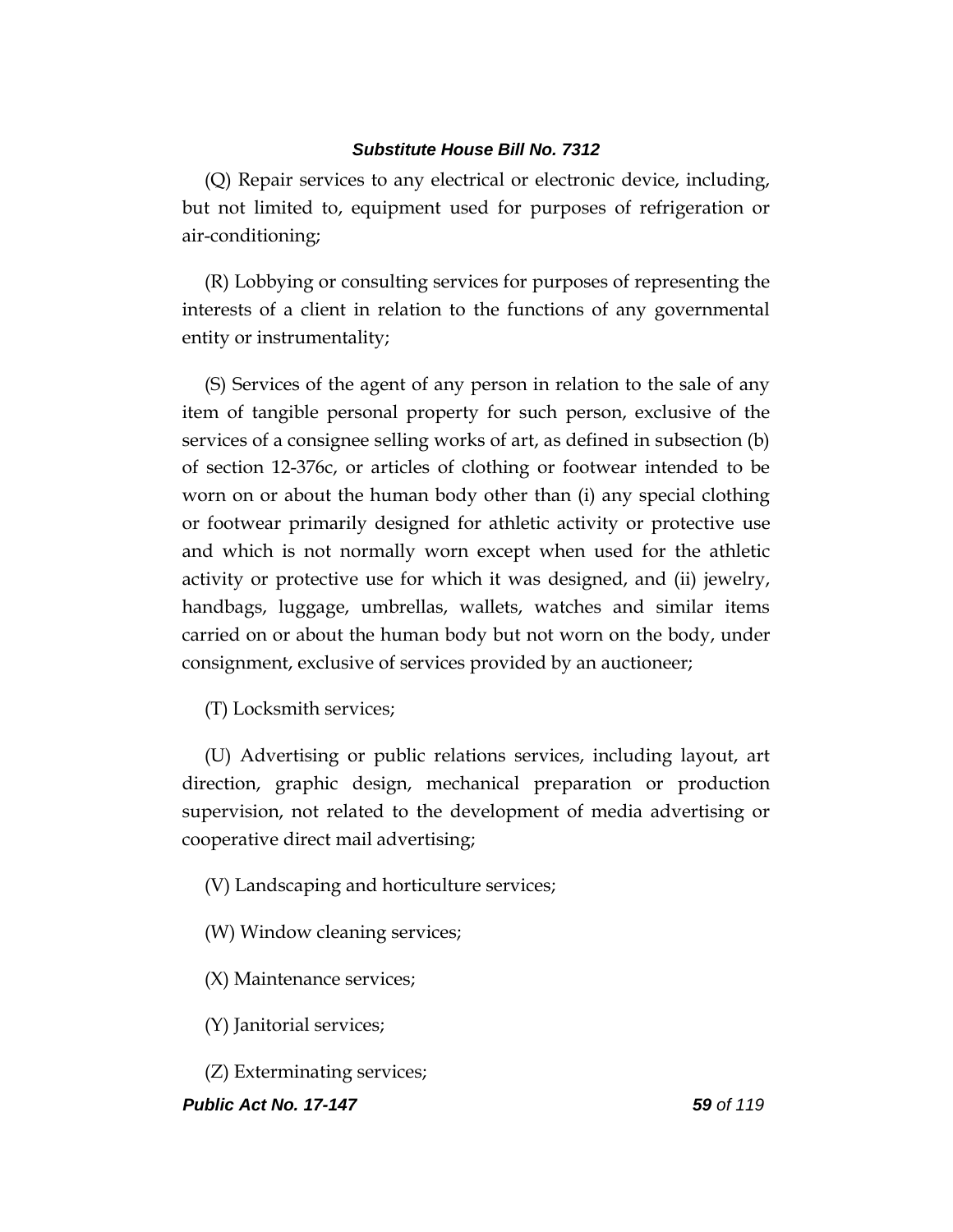(AA) Swimming pool cleaning and maintenance services;

(BB) Miscellaneous personal services included in industry group 729 in the Standard Industrial Classification Manual, United States Office of Management and Budget, 1987 edition, or U.S. industry 532220, 812191, 812199 or 812990 in the North American Industrial Classification System United States Manual, United States Office of Management and Budget, 1997 edition, exclusive of (i) services rendered by massage therapists licensed pursuant to chapter 384a, and (ii) services rendered by an electrologist licensed pursuant to chapter 388;

(CC) Any repair or maintenance service to any item of tangible personal property including any contract of warranty or service related to any such item;

(DD) Business analysis, management or managing consulting services rendered by a general partner, or an affiliate thereof, to a limited partnership, provided (i) the general partner, or an affiliate thereof, is compensated for the rendition of such services other than through a distributive share of partnership profits or an annual percentage of partnership capital or assets established in the limited partnership's offering statement, and (ii) the general partner, or an affiliate thereof, offers such services to others, including any other partnership. As used in this subparagraph "an affiliate of a general partner" means an entity which is directly or indirectly owned fifty per cent or more in common with a general partner;

(EE) Notwithstanding the provisions of section 12-412, except subdivision (87) of said section 12-412, patient care services, as defined in subdivision (29) of this subsection by a hospital, except that "sale" and "selling" does not include such patient care services for which payment is received by the hospital during the period commencing July 1, 2001, and ending June 30, 2003;

#### *Public Act No. 17-147 60 of 119*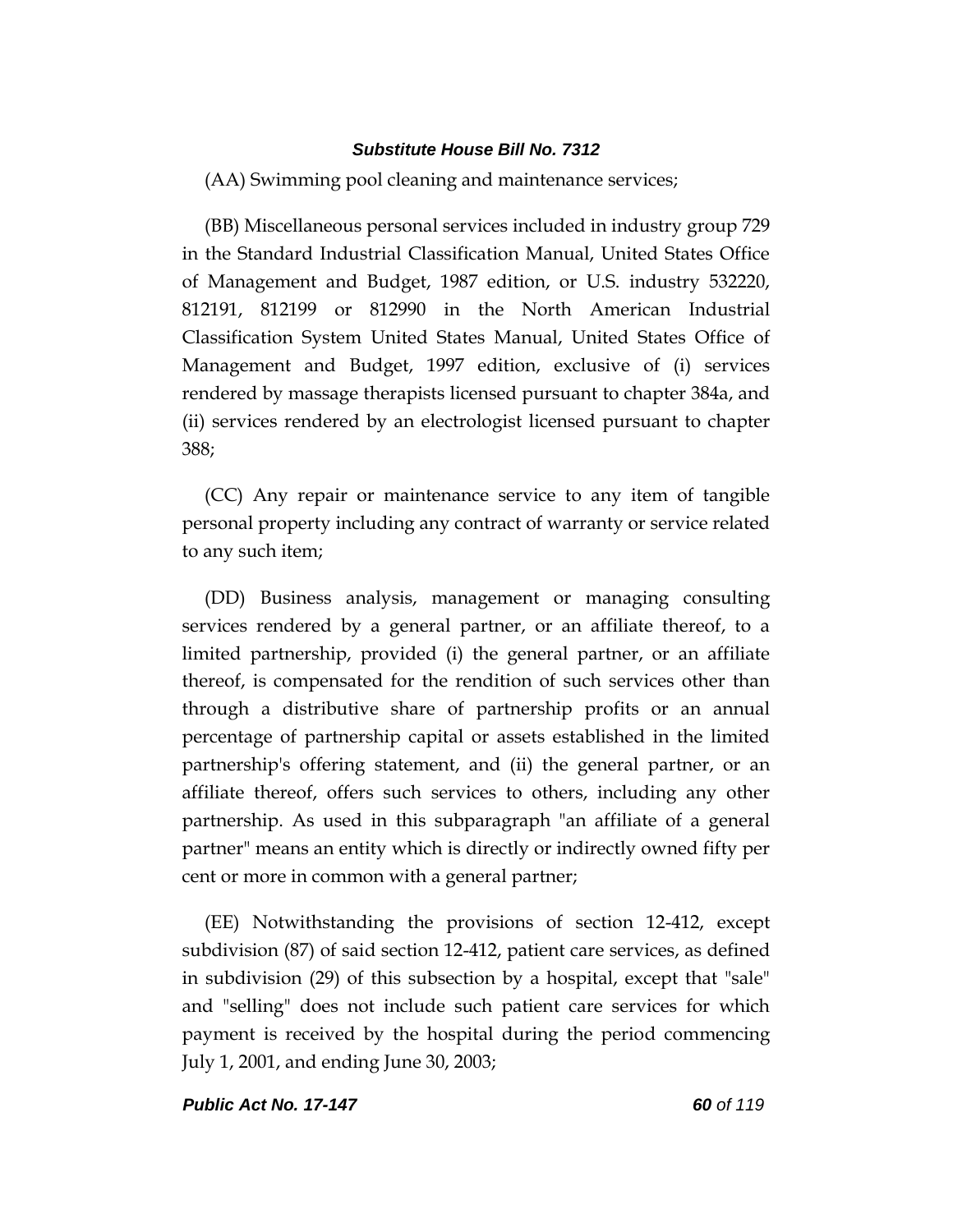(FF) Health and athletic club services, exclusive of (i) any such services provided without any additional charge which are included in any dues or initiation fees paid to any such club, which dues or fees are subject to tax under section 12-543, and (ii) any such services provided by a municipality or an organization that is described in Section 501(c) of the Internal Revenue Code of 1986, or any subsequent corresponding internal revenue code of the United States, as from time to time amended;

(GG) Motor vehicle storage services, including storage of motor homes, campers and camp trailers, other than the furnishing of space as described in subparagraph (P) of subdivision (2) of this subsection;

(HH) Packing and crating services, other than those provided in connection with the sale of tangible personal property by the retailer of such property;

(II) Motor vehicle towing and road services, other than motor vehicle repair services;

(JJ) Intrastate transportation services provided by livery services, including limousines, community cars or vans, with a driver. Intrastate transportation services shall not include transportation by taxicab, motor bus, ambulance or ambulette, scheduled public transportation, nonemergency medical transportation provided under the Medicaid program, paratransit services provided by agreement or arrangement with the state or any political subdivision of the state, dial-a-ride services or services provided in connection with funerals;

(KK) Pet grooming and pet boarding services, except if such services are provided as an integral part of professional veterinary services, and pet obedience services;

(LL) Services in connection with a cosmetic medical procedure. For purposes of this subparagraph, "cosmetic medical procedure" means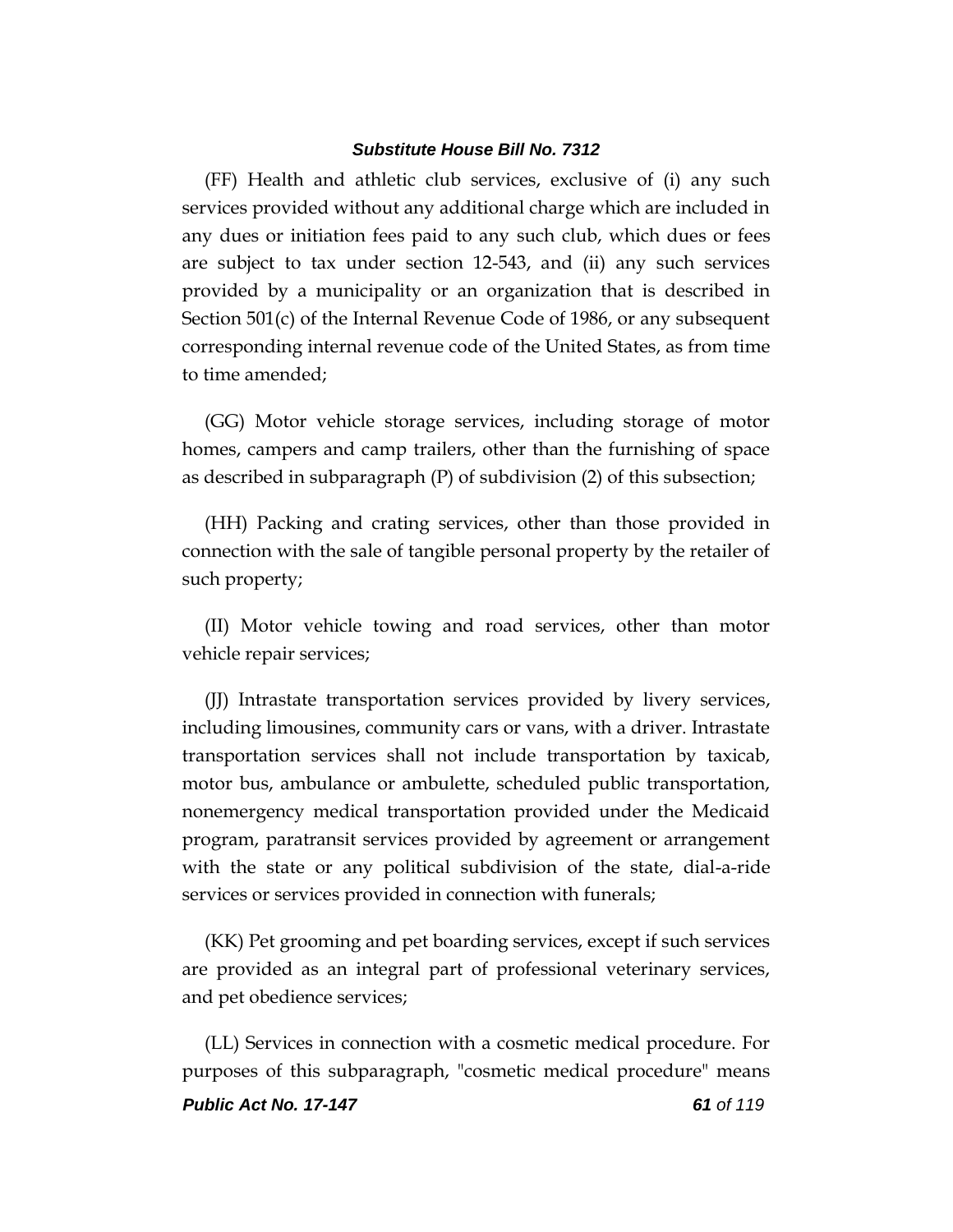any medical procedure performed on an individual that is directed at improving the individual's appearance and that does not meaningfully promote the proper function of the body or prevent or treat illness or disease. "Cosmetic medical procedure" includes, but is not limited to, cosmetic surgery, hair transplants, cosmetic injections, cosmetic soft tissue fillers, dermabrasion and chemical peel, laser hair removal, laser skin resurfacing, laser treatment of leg veins and sclerotherapy. "Cosmetic medical procedure" does not include reconstructive surgery. "Reconstructive surgery" includes any surgery performed on abnormal structures caused by or related to congenital defects, developmental abnormalities, trauma, infection, tumors or disease, including procedures to improve function or give a more normal appearance;

(MM) Manicure services, pedicure services and all other nail services, regardless of where performed, including airbrushing, fills, full sets, nail sculpting, paraffin treatments and polishes;

(NN) Spa services, regardless of where performed, including body waxing and wraps, peels, scrubs and facials; and

(OO) Car wash services, including coin-operated car washes.

(38) "Media payroll services company" means a retailer whose principal business activity is the management and payment of compensation, fringe benefits, workers' compensation, payroll taxes or assessments to individuals providing services to an eligible production company pursuant to section 12-217jj.

(39) "Certified competitive video service" means video programming service provided through wireline facilities, a portion of which are located in the public right-of-way, without regard to delivery technology, including Internet protocol technology. "Certified competitive video service" does not include any video programming provided by a commercial mobile service provider, as defined in 47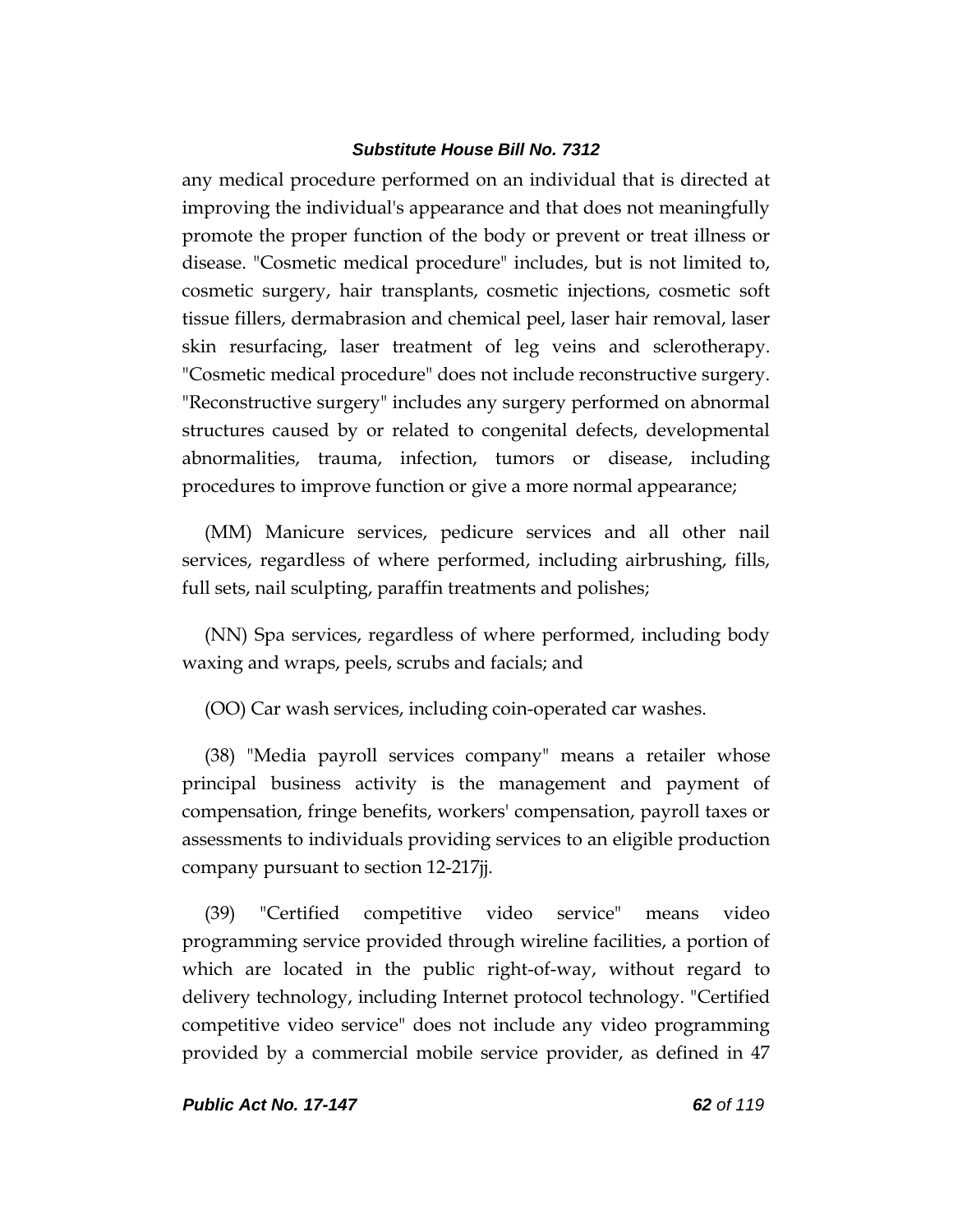USC 332(d); any video programming provided as part of community antenna television service; any video programming provided as part of, and via, a service that enables users to access content, information, electronic mail or other services over the Internet.

(40) "Directory assistance" means an ancillary service of providing telephone number information or address information.

(41) "Vertical service" means an ancillary service that is offered in connection with one or more telecommunications services, offering advanced calling features that allow customers to identify callers and to manage multiple calls and call connections, including conference bridging services.

(42) "Bed and breakfast establishment" means any private operatoroccupied house, other than a hotel or lodging house, with twelve or fewer rooms in which persons are lodged for hire and a full morning meal is included in the rent.

(b) Wherever in this chapter reference is made to the sale of tangible personal property or services, it shall be construed to include sales described in subdivision (2) of subsection (a) of this section, except as may be specifically provided to the contrary.

Sec. 15. (NEW) (*Effective October 1, 2017*) (a) As used in this section:

(1) "Attorney" means an attorney admitted to practice law in this state or one or more of the other states or jurisdictions of the United States;

(2) "Certified public accountant" means a certified public accountant licensed pursuant to chapter 389 of the general statutes or a similar law of one or more of the other states or jurisdictions of the United States;

(3) "Commissioner" means the Commissioner of Revenue Services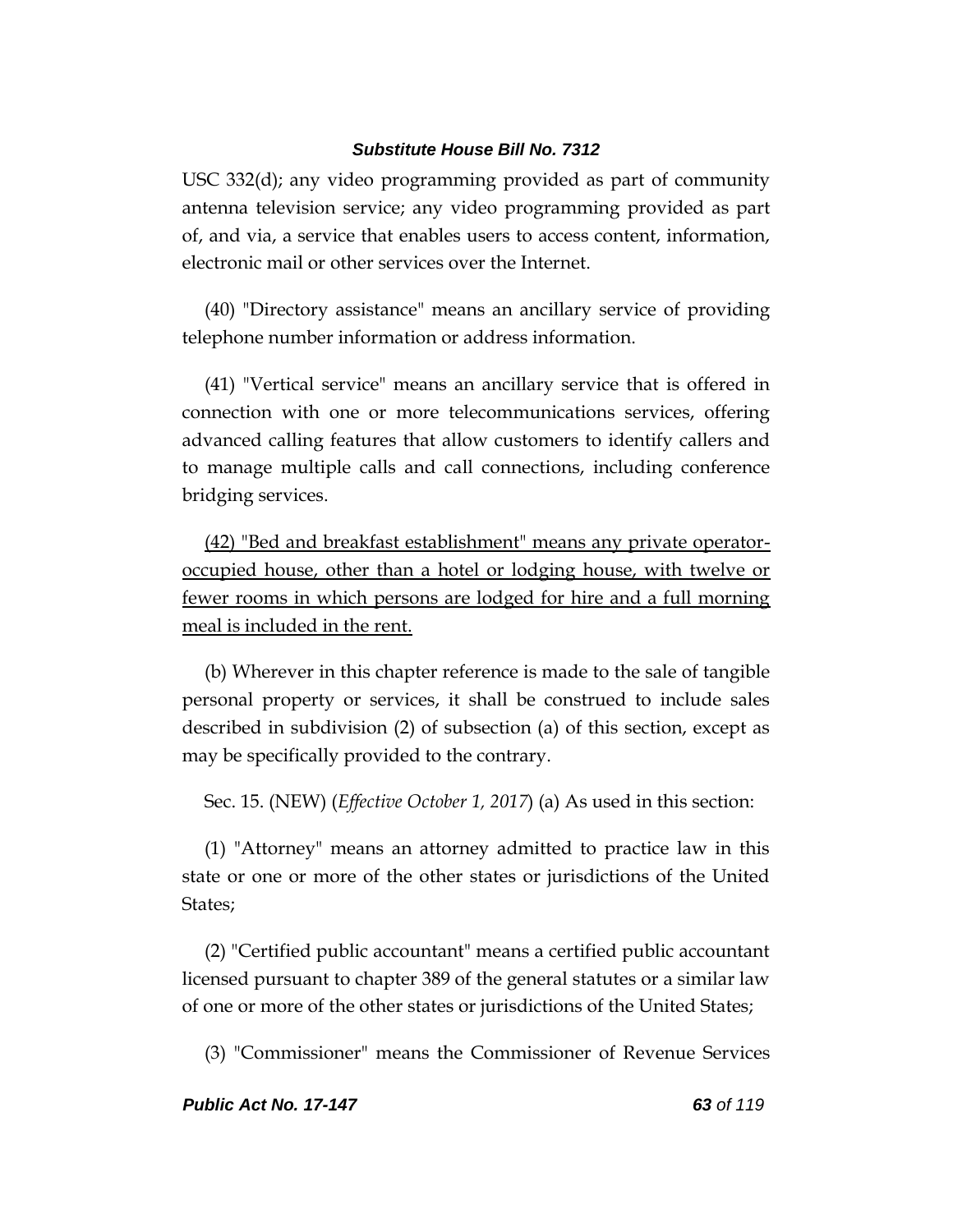or the commissioner's designee;

(4) "Creditor" means any person who makes a refund anticipation loan or who takes an assignment of a refund anticipation loan;

(5) "Facilitator" means a person that individually or in conjunction or cooperation with another person: (A) Solicits the execution of, processes, receives or accepts an application or agreement for a refund anticipation loan or refund anticipation check; (B) serves or collects upon a refund anticipation loan or refund anticipation check; or (C) in any other manner, facilitates the making of a refund anticipation loan or refund anticipation check. "Facilitator" does not include any employee of a facilitator who provides only clerical or other comparable support services to such facilitator;

(6) "Person" has the same meaning as provided in section 12-1 of the general statutes;

(7) "Refund anticipation check" means a check, debit card, stored value card or other payment mechanism that: (A) Represents the proceeds of a federal or state personal income tax refund; (B) is issued by a bank or other person that received a direct deposit of the tax refund or tax credits; and (C) is paid for by a fee or other consideration;

(8) "Refund anticipation loan" means a loan that is secured by or that the creditor arranges to be repaid directly or indirectly from the proceeds of a federal or state personal income tax refund. "Refund anticipation loan" includes any sale, assignment or purchase of such tax refund at a discount or for a fee, whether or not the amount is required to be repaid to the buyer or assignee if the Internal Revenue Service or the Department of Revenue Services denies or reduces the amount of the tax refund;

*Public Act No. 17-147 64 of 119* (9) "Return" means a tax return or report relating to the federal or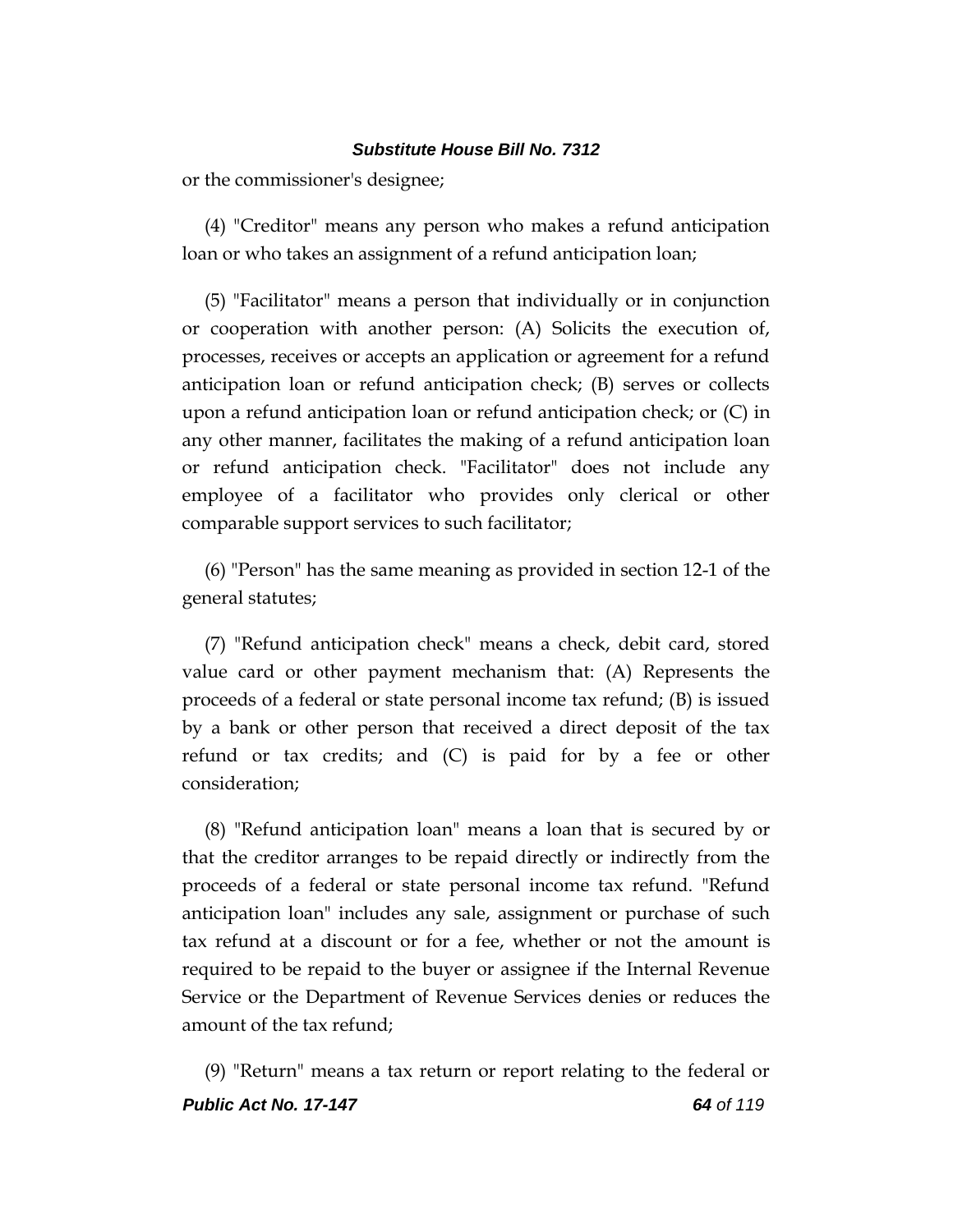state personal income tax administered by the Internal Revenue Service or the Department of Revenue Services;

(10) "Tax preparation services" means the preparation of or assistance in the preparation of another person's federal or state personal income tax return, for a fee or other consideration; and

(11) "Tax preparer" means an individual who provides federal or state personal income tax preparation services for a fee or other consideration.

(b) (1) No person that provides tax preparation services or acts as a facilitator shall:

(A) Impose any fee or other consideration in the making or facilitating of a refund anticipation loan or refund anticipation check other than the fee charged by the creditor or bank that originated such loan or check;

(B) Engage in unfair or deceptive acts or practices in the making or facilitating of a refund anticipation loan or refund anticipation check, including making any written or oral statement that contradicts any information required to be disclosed under the Taxpayer Bill of Rights, as set forth in the Internal Revenue Code of 1986, or any subsequent corresponding internal revenue code of the United States, as amended from time to time, or the Connecticut Taxpayer's Bill of Rights, as set forth in section 12-39n of the general statutes;

(C) Directly or indirectly arrange for a third party, other than the originating creditor or bank, to impose any interest, fee or charge related to a refund anticipation loan or refund anticipation check;

(D) Include any of the following provisions in any documents provided with respect to a refund anticipation loan or refund anticipation check, including in the loan application or agreement: (i)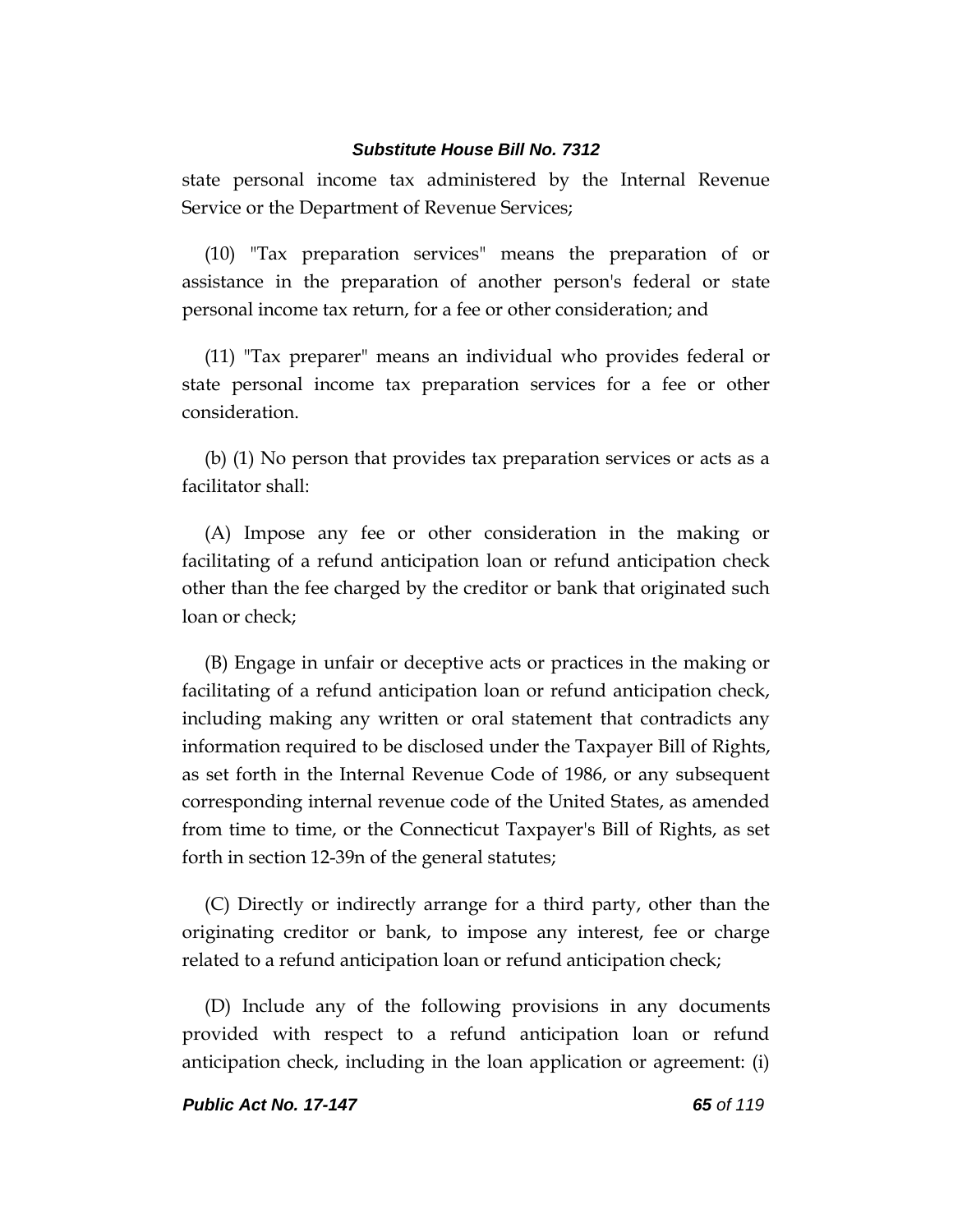A hold harmless clause; (ii) a confession of judgment clause; (iii) any assignment of or order for payment of wages or other compensation for services; (iv) a waiver of any provision of the Taxpayer Bill of Rights or the Connecticut Taxpayer's Bill of Rights; or (v) a waiver of the right to injunctive, declaratory or other equitable relief or relief on a class-wide basis;

(E) Take or arrange for a creditor to take a security interest in any property interest of the taxpayer other than the proceeds of the tax refund to secure payment of a refund anticipation loan;

(F) Engage in the collection of an outstanding or delinquent refund anticipation loan for any creditor or assignee;

(G) Make a material misrepresentation of fact in obtaining or attempting to obtain a permit under section 16 of this act;

(H) Fail or refuse to return to a taxpayer, within a reasonable period of time, any documents or copies of such documents provided by the taxpayer;

(I) Fail or refuse to provide to a taxpayer, for the taxpayer's own records, a copy of any document requiring the taxpayer's signature, within a reasonable time after the taxpayer signs the document;

(J) Fail to maintain a copy of any return prepared for a taxpayer for a period of four years from the date of completion or the due date of the return, whichever is later;

(K) Require or allow a taxpayer to sign blank or incomplete tax forms;

(L) Require a taxpayer to designate the tax preparer or facilitator as the payee for a federal or state personal income tax refund; or

*Public Act No. 17-147 66 of 119* (M) Require a taxpayer to designate and use a specific depository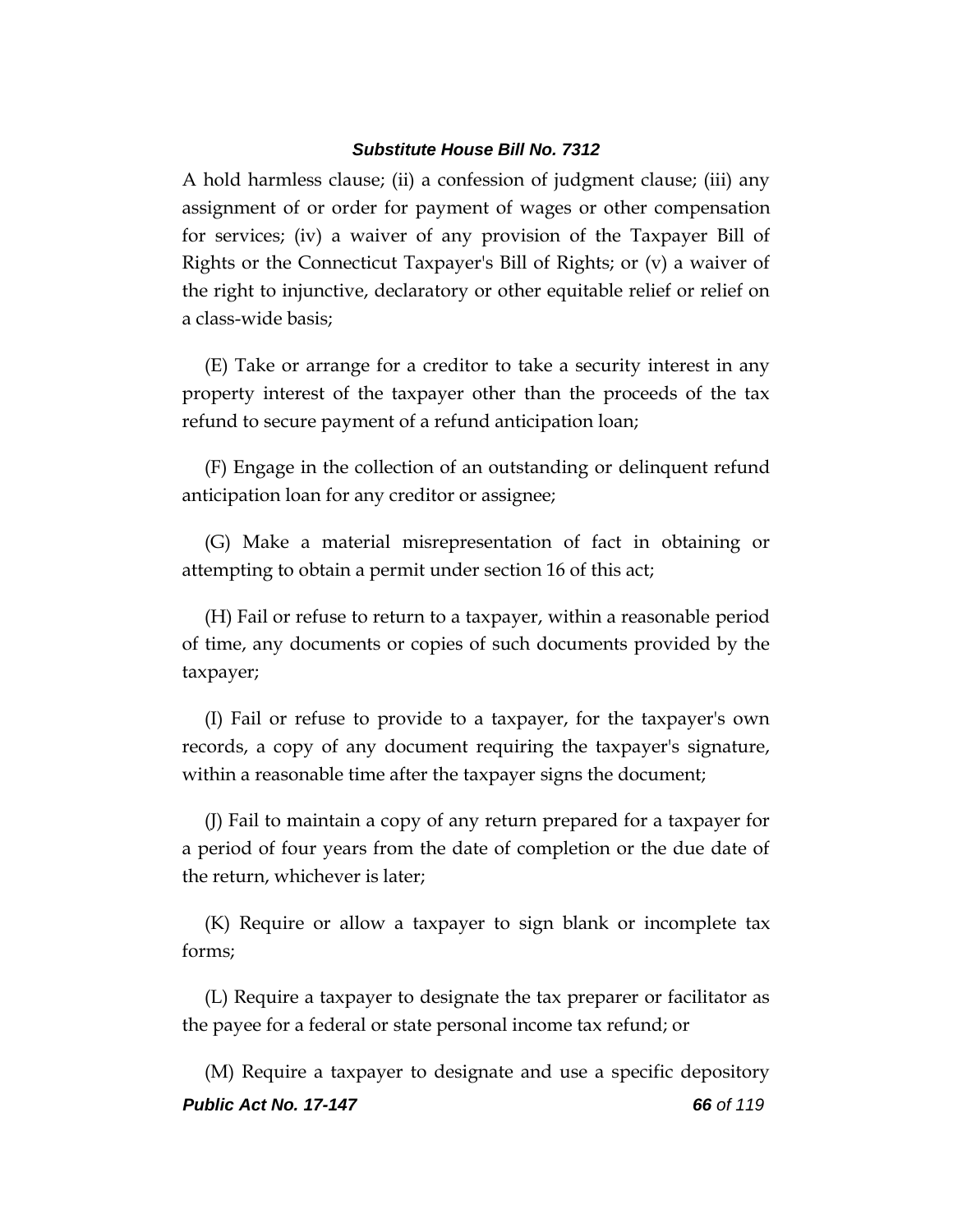institution or debit card or stored value card provider for the purposes of receiving a federal or state personal income tax refund.

(2) Each tax preparer preparing any return shall sign the return and include his or her preparer tax identification number issued by the Internal Revenue Service.

(3) The commissioner may impose on any person providing tax preparation services or acting as a facilitator that violates any provision of subdivision (1) or (2) of this subsection a civil penalty of not more than five hundred dollars for each violation. Subject to the provisions of section 12-3a of the general statutes, the commissioner may waive all or part of the penalty provided under this subdivision when it is proven to the commissioner's satisfaction that the violation was due to reasonable cause and not intentional or due to neglect.

Sec. 16. (NEW) (*Effective October 1, 2018*) (a) As used in sections 16 to 18, inclusive, of this act, "attorney", "certified public accountant", "commissioner", "creditor", "facilitator", "refund anticipation check", "refund anticipation loan", "return", "tax preparation services" and "tax preparer" have the same meanings as provided in section 15 of this act, and "commercial tax return preparation business" means a person that employs tax preparers.

(b) (1) On and after January 1, 2019, no person, except as provided in subsection (e) of this section, shall engage in the business of, solicit business as or advertise as furnishing tax preparation services or acting as a facilitator or make representations to be a tax preparer or facilitator, without a tax preparer permit or a facilitator permit, as applicable, issued by the commissioner. Each applicant for such permit and renewal of such permit shall apply by electronic means in the form and manner prescribed by the commissioner.

(2) Each individual applying for a permit shall (A) be eighteen years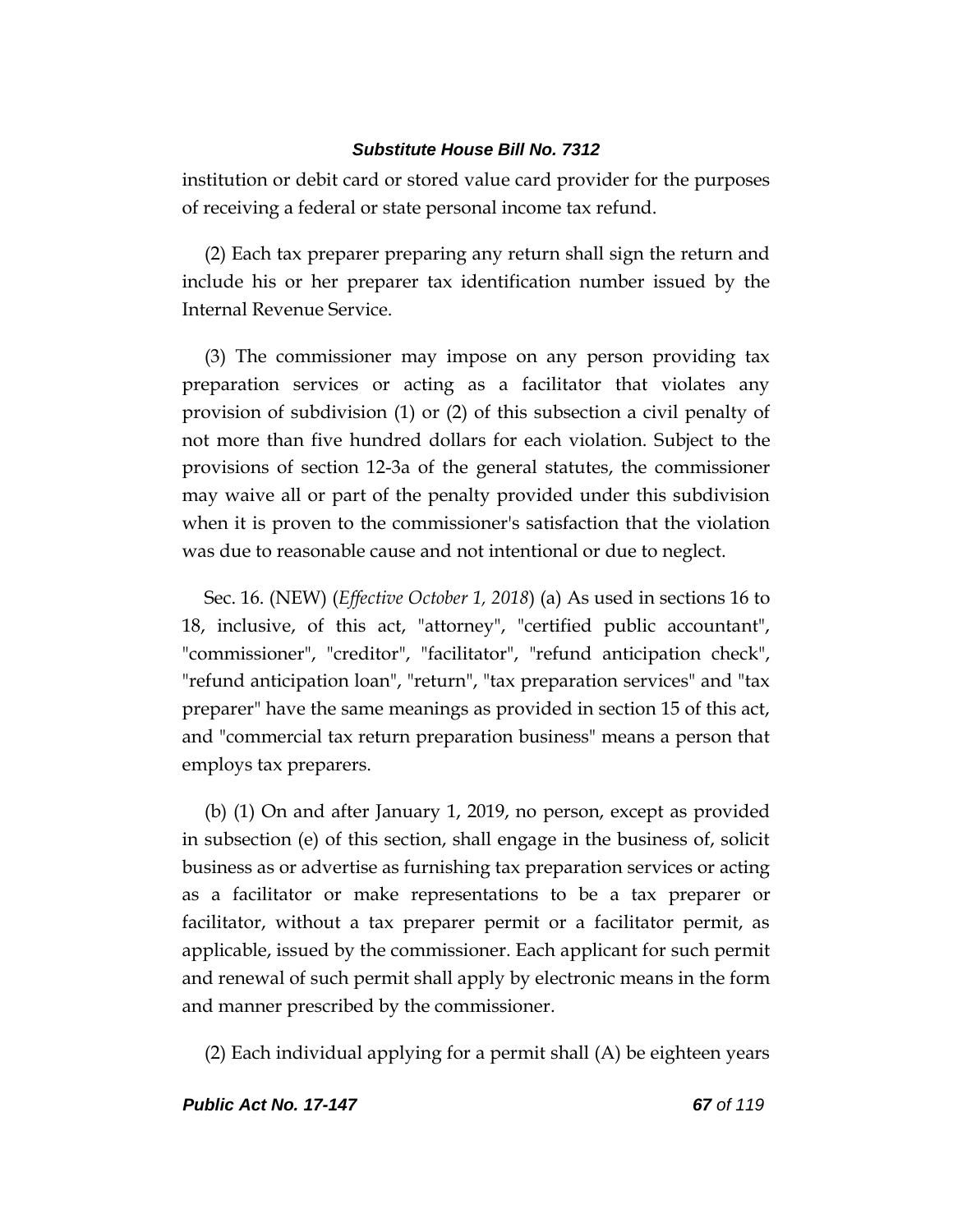of age or older, (B) have obtained a high school diploma, (C) possess a preparer tax identification number issued by the Internal Revenue Service that shall be used by the tax preparer or facilitator for each return such tax preparer is required to sign and each refund anticipation loan or refund anticipation check such facilitator is required to sign, and (D) present evidence satisfactory to the commissioner that the applicant has experience, education or training in tax preparation services, which evidence shall include, on and after January 1, 2020, a certificate of completion of an annual filing season program administered by the Internal Revenue Service.

(3) The commissioner may issue a permit under this subsection to an applicant that presents evidence satisfactory to the commissioner that the applicant is authorized to act as a tax preparer or facilitator in a state that has professional requirements substantially similar to the requirements for tax preparers or facilitators in this state. The commissioner shall provide written notice of the commissioner's decision approving or denying an application for issuance or renewal of a permit not later than sixty days after receipt of the application.

(4) The fee for an initial application shall be one hundred dollars. A permit issued pursuant to this subsection shall expire after two years and a tax preparer or facilitator seeking renewal shall submit a renewal application and renewal fee of fifty dollars.

(5) If an individual acts as both a tax preparer and a facilitator, the commissioner shall issue a single permit covering both activities.

(c) (1) If, at any time following the issuance or renewal of a permit issued pursuant to subsection (b) of this section, any information provided to the commissioner by the tax preparer or facilitator is no longer accurate, such tax preparer or facilitator shall promptly provide updated information to the commissioner.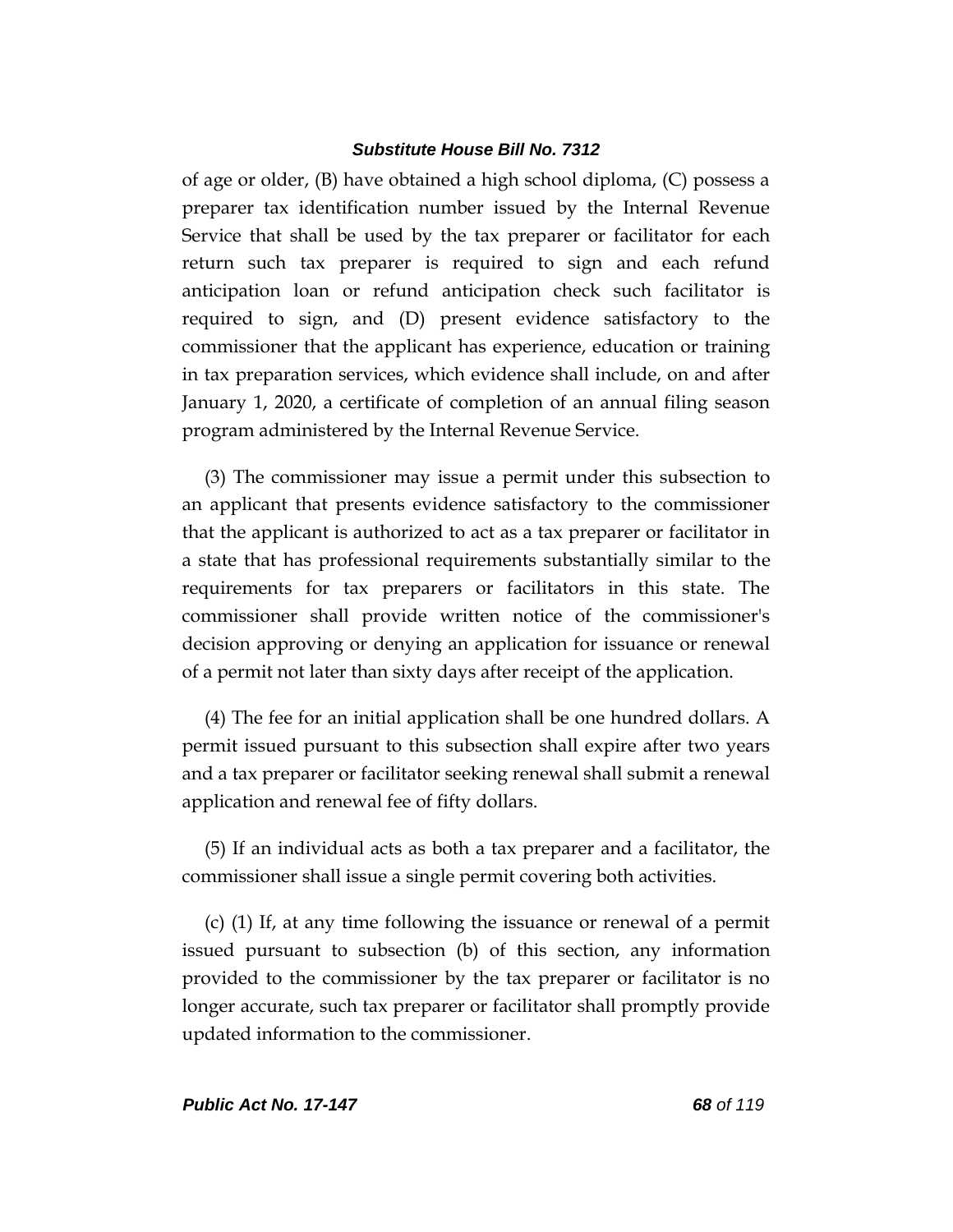(2) The issuance of a tax preparer permit or a facilitator permit shall not be advertised as an endorsement by the commissioner of the tax preparer's or facilitator's services.

(d) (1) On and after January 1, 2019, the commissioner may impose on any tax preparer or facilitator that has not been issued a permit pursuant to this section a civil penalty of one hundred dollars for each day that the commissioner finds such tax preparer or facilitator to have provided tax preparation services or acted as a facilitator.

(2) On and after January 1, 2019, if a tax preparer, facilitator or commercial tax return preparation business employs an individual to provide tax preparation services or a person to act as a facilitator that is not exempt under subsection (e) of this section and has not been issued a permit pursuant to this section, the commissioner may impose on such employing tax preparer, facilitator or business a civil penalty of five hundred dollars per violation.

(3) On and after January 1, 2019, whenever a tax preparer ceases to engage in the preparation of or in advising or assisting in the preparation of personal income tax returns or a facilitator ceases to engage in the activities of a facilitator, such tax preparer or facilitator may apply to the commissioner for inactive permit status. A permit that is granted inactive status shall not require renewal, except that such permit may be reactivated upon application to the commissioner with a payment of the renewal fee.

(4) A tax preparer or facilitator whose permit is inactive shall neither act as a tax preparer or facilitator nor advertise such tax preparer's or facilitator's status as being permitted to act as a tax preparer or facilitator.

(e) The following persons shall be exempt from the provisions of sections 16 to 18, inclusive, of this act: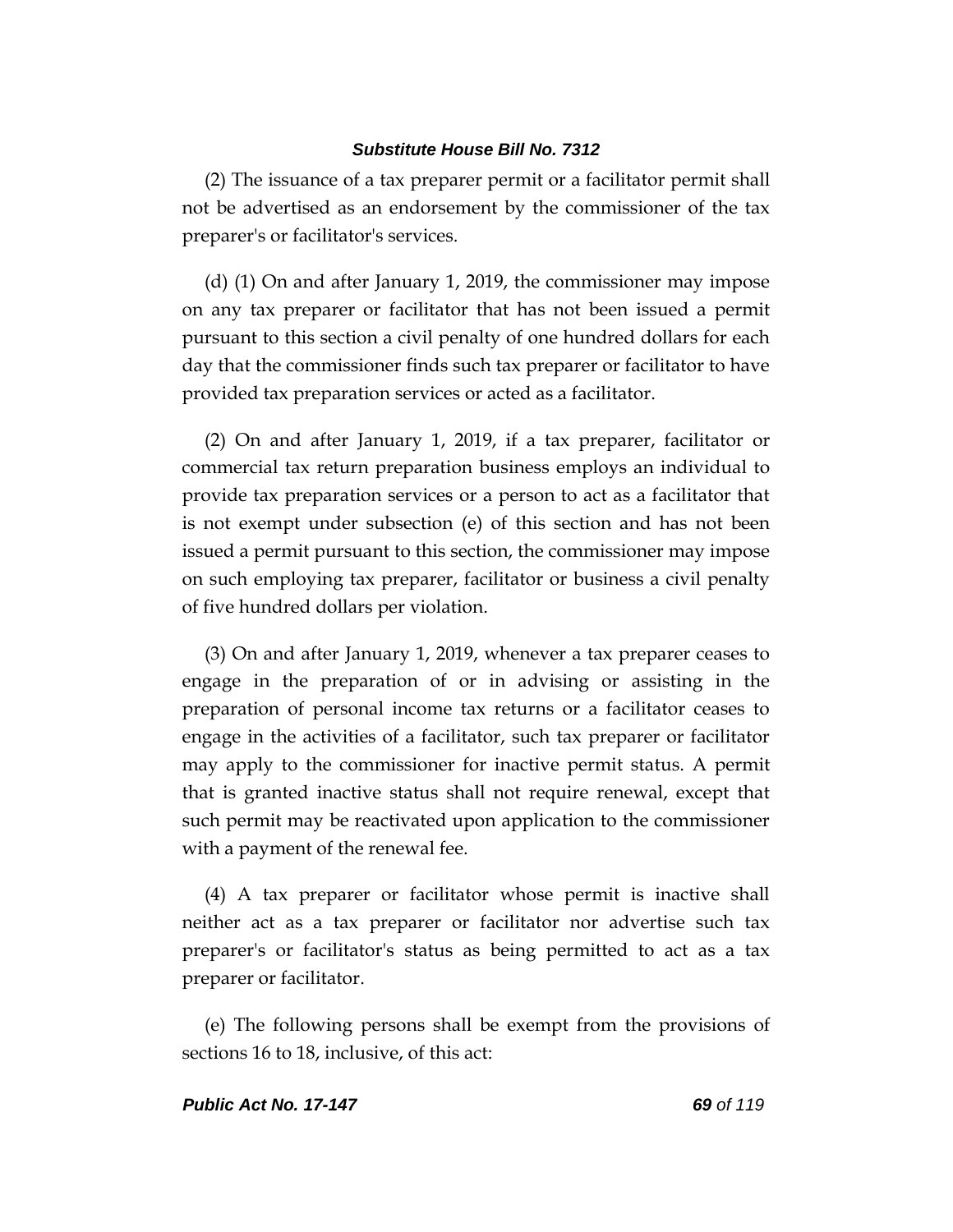(1) An accountant holding (A) an active license issued by the State Board of Accountancy, or (B) a valid and active permit, license or equivalent professional credential issued by another state or jurisdiction of the United States;

(2) An attorney and any person engaged in providing tax preparation services under the supervision of such attorney;

(3) An individual enrolled to practice before the Internal Revenue Service under Circular 230;

(4) An individual employed by a local, state or federal governmental agency while engaged in the performance of such person's official duties;

(5) An individual serving as an employee of or assistant to a tax preparer or a person exempted under this subsection, in the performance of official duties for such tax preparer or exempt person;

(6) An individual employed, full-time or part-time, to act as a tax preparer solely for the business purposes of such individual's employer;

(7) A person acting as a fiduciary on behalf of an estate; and

(8) An Internal Revenue Services qualified tax preparer, including, but not limited to, a tax preparer sponsored by the Tax Counseling for the Elderly program or the Volunteer Income Tax Assistance program.

(f) The commissioner shall maintain a public registry containing the names and principal business address of each person holding a permit pursuant to this section.

(g) The commissioner shall keep confidential any personal financial information gathered pursuant to an investigation of any alleged violation of sections 16 to 18, inclusive, of this act, unless disclosure is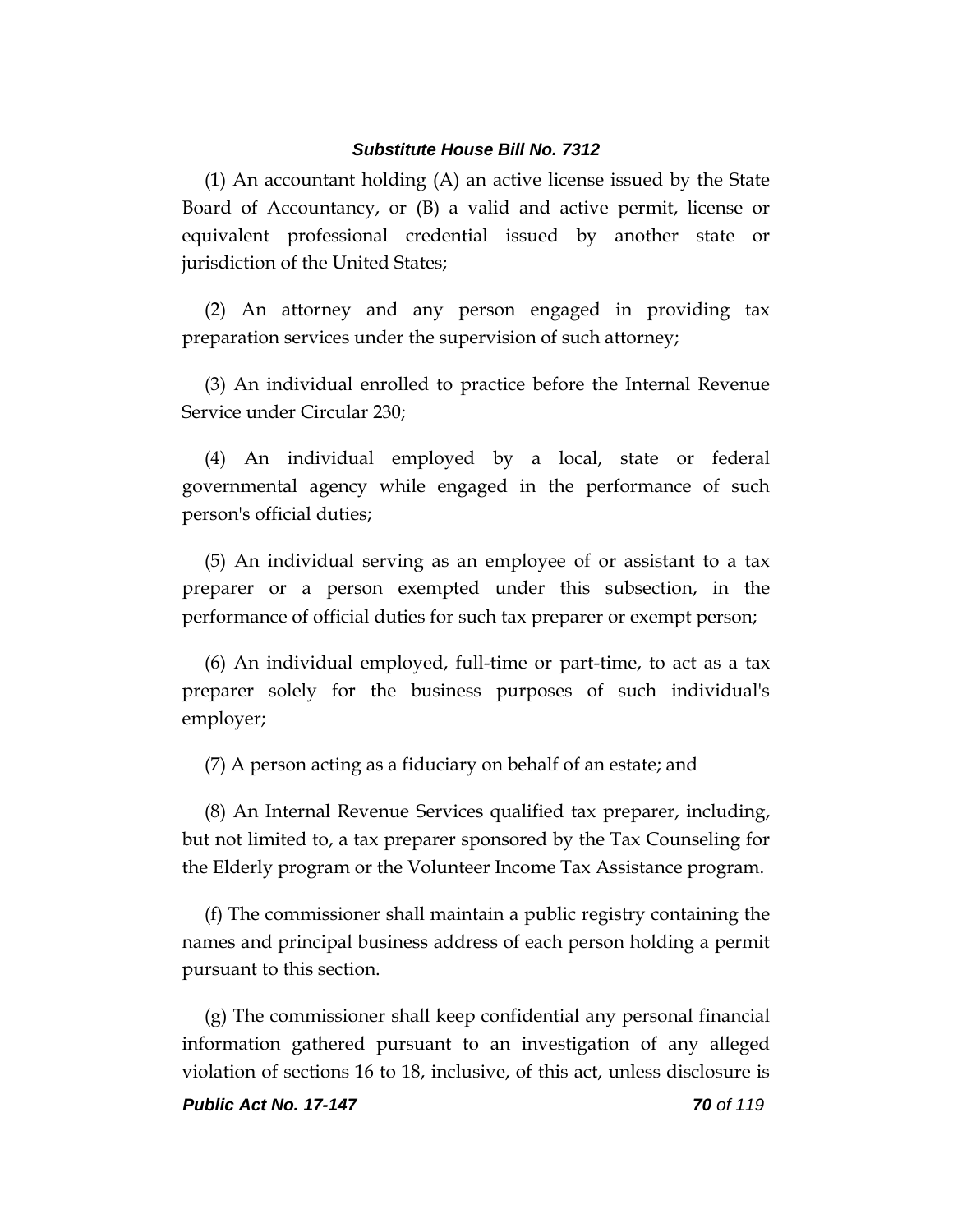(1) considered necessary for the investigation or prosecution of an alleged violation of this section or any regulation or order adopted thereunder, or (2) otherwise expressly authorized under the provisions of federal or state law. For purposes of this subsection, "personal financial information" includes, but is not limited to, returns and return information, as defined under federal and state law.

Sec. 17. (NEW) (*Effective October 1, 2018*) Prior to providing tax preparation services, a tax preparer shall provide to any person requesting such services a written disclosure that includes:

(1) The tax preparer's name, principal business address and primary business telephone number;

(2) An estimate of the total charge for completion of all requested tax preparation services; and

(3) A warranty that the tax preparer shall, by encryption or other means, provide for the secure storage and transmission of a taxpayer's personal and tax record information.

Sec. 18. (NEW) (*Effective October 1, 2018*) (a) (1) No tax preparer or facilitator shall do or commit any of the following acts or omissions, and the commissioner may deny the issuance of an initial or a renewal permit and may suspend or revoke any such permit for the following acts or omissions or for a violation of any provision of sections 16 and 17 of this act:

(A) Engage in a criminal act resulting in conviction of the tax preparer or facilitator or in unprofessional conduct resulting in final disciplinary action by the federal government, any state or jurisdiction of the United States, any other governmental agency or a professional licensing board or similar entity, provided such act or conduct is substantially related to qualification as a tax preparer or facilitator;

*Public Act No. 17-147 71 of 119*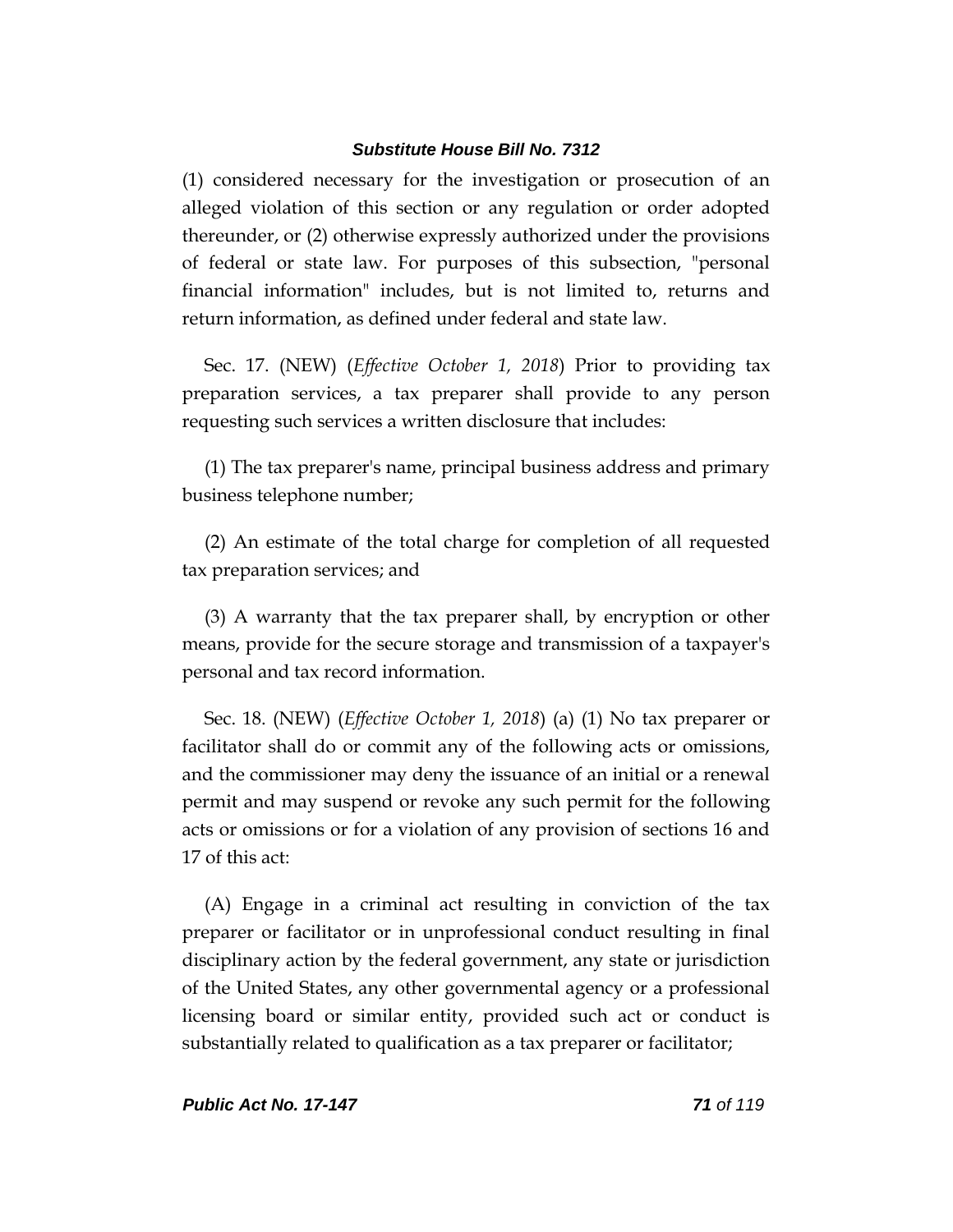(B) Procure or attempt to procure a permit under section 16 of this act by material misrepresentation or fraud; or

(C) Violate, attempt to violate or assist in or abet the violation of any provision of section 16 or 17 of this act.

(2) The commissioner may discipline a tax preparer or facilitator by (A) issuing a written warning, (B) suspending the tax preparer's or facilitator's permit for a period not to exceed one year, or (C) revoking such permit.

(b) (1) The commissioner may issue a written order notifying a tax preparer or facilitator of the suspension or revocation of such tax preparer's or facilitator's permit for good cause shown. Such notice shall include the right of the tax preparer or facilitator to request, in writing, a hearing before the commissioner, provided such request is received by the commissioner not later than thirty days after the date of such notice.

(2) If a hearing is timely requested, the commissioner shall, not later than thirty days after the receipt of the request, convene such hearing as a contested case in accordance with the provisions of chapter 54 of the general statutes. Not later than sixty days after the receipt of the request, the commissioner shall issue a final decision vacating, modifying or affirming the commissioner's order. Any person aggrieved by such final decision may appeal such decision in accordance with the provisions of section 4-183 of the general statutes.

(c) Nothing in sections 15 to 18, inclusive, of this act shall be construed to prevent the state from pursuing any other remedy available under law for actions taken by a tax preparer or facilitator.

Sec. 19. Subsection (b) of section 12-7a of the general statutes is repealed and the following is substituted in lieu thereof (*Effective from passage*):

#### *Public Act No. 17-147 72 of 119*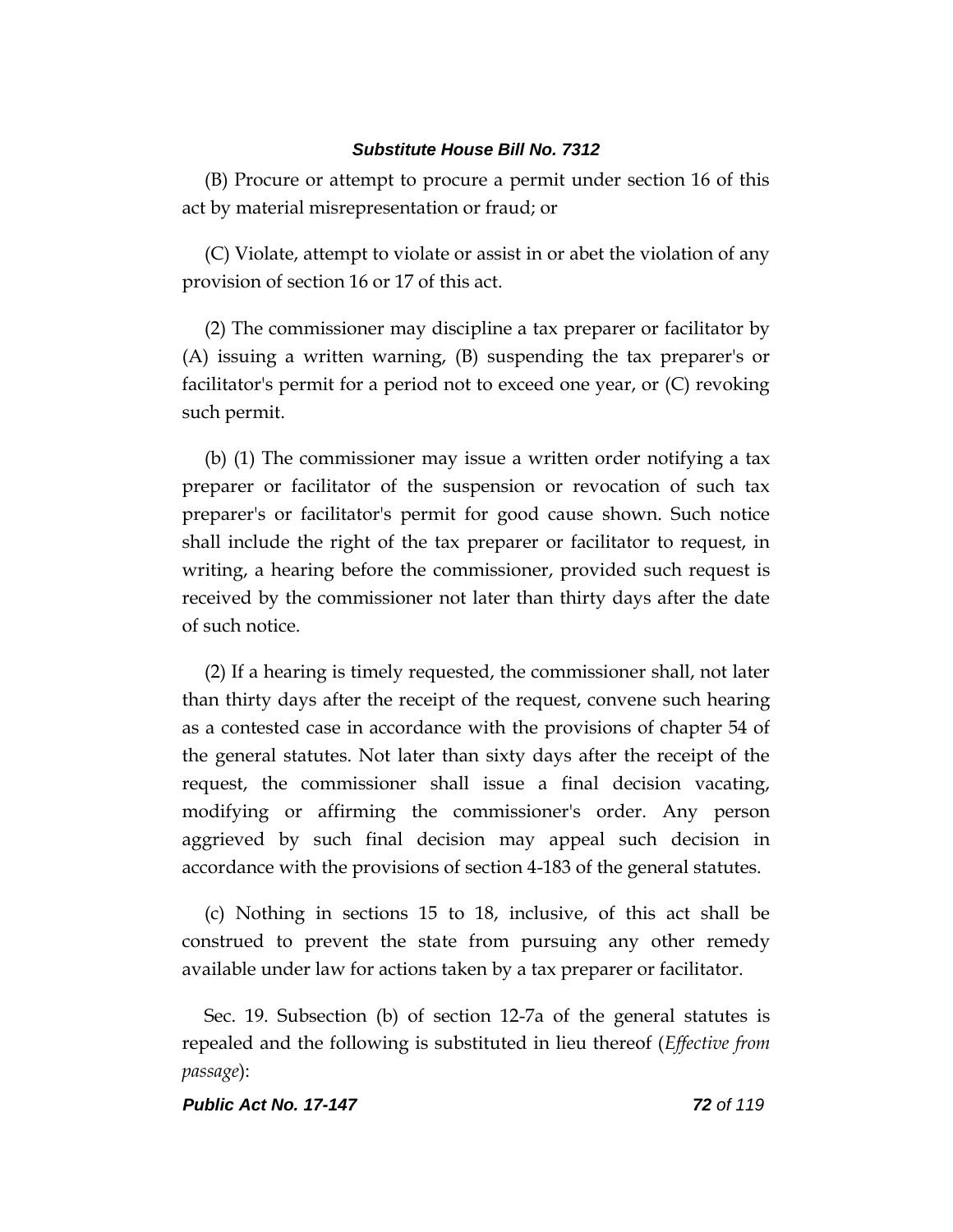(b) **[**The commissioner shall annually**]** If requested by the Secretary of the Office of Policy and Management, the commissioner shall prepare, from the list prepared pursuant to subsection (a) of this section, a list of taxpayers who are delinquent in the payment of the corporation business tax under chapter 208. The list **[**shall be arranged in sequential order by the**]** may also include taxpayer identification **[**number**]** numbers assigned by the commissioner. **[**and shall be provided to the Secretary of the Office of Policy and Management not later than July fifteenth annually, commencing July 15, 1998.**]**

Sec. 20. Subsection (b) of section 12-15 of the general statutes is repealed and the following is substituted in lieu thereof (*Effective from passage*):

(b) The commissioner may disclose (1) returns or return information to (A) an authorized representative of another state agency or office, upon written request by the head of such agency or office, when required in the course of duty or when there is reasonable cause to believe that any state law is being violated, or (B) an authorized representative of an agency or office of the United States, upon written request by the head of such agency or office, when required in the course of duty or when there is reasonable cause to believe that any federal law is being violated, provided no such agency or office shall disclose such returns or return information, other than in a judicial or administrative proceeding to which such agency or office is a party pertaining to the enforcement of state or federal law, as the case may be, in a form which can be associated with, or otherwise identify, directly or indirectly, a particular taxpayer except that the names and addresses of jurors or potential jurors and the fact that the names were derived from the list of taxpayers pursuant to chapter 884 may be disclosed by the Judicial Branch; (2) returns or return information to the Auditors of Public Accounts, when required in the course of duty under chapter 23; (3) returns or return information to tax officers of

*Public Act No. 17-147 73 of 119*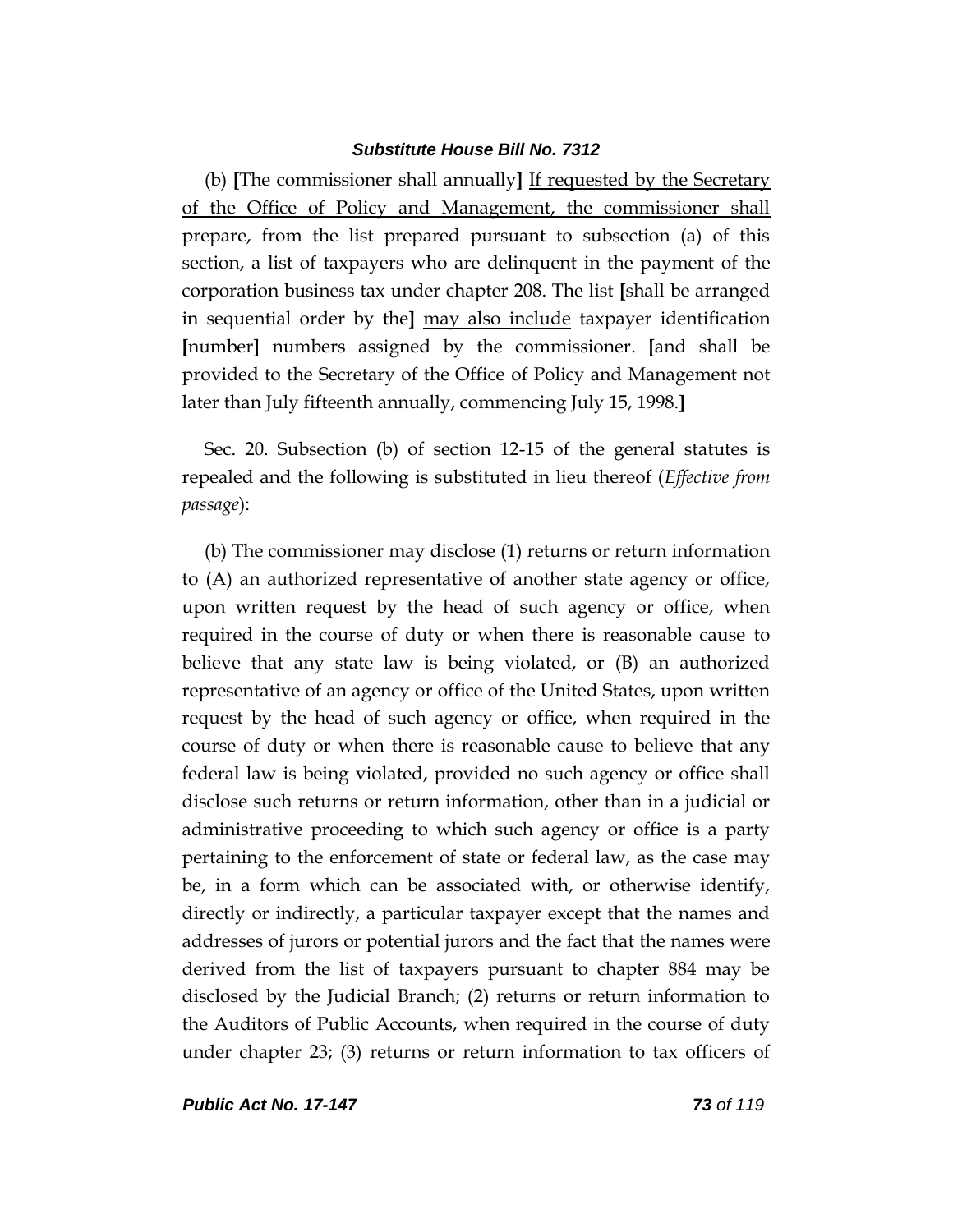another state or of a Canadian province or of a political subdivision of such other state or province or of the District of Columbia or to any officer of the United States Treasury Department or the United States Department of Health and Human Services, authorized for such purpose in accordance with an agreement between this state and such other state, province, political subdivision, the District of Columbia or department, respectively, when required in the administration of taxes imposed under the laws of such other state, province, political subdivision, the District of Columbia or the United States, respectively, and when a reciprocal arrangement exists; (4) returns or return information in any action, case or proceeding in any court of competent jurisdiction, when the commissioner or any other state department or agency is a party, and when such information is directly involved in such action, case or proceeding; (5) returns or return information to a taxpayer or its authorized representative, upon written request for a return filed by or return information on such taxpayer; (6) returns or return information to a successor, receiver, trustee, executor, administrator, assignee, guardian or guarantor of a taxpayer, when such person establishes, to the satisfaction of the commissioner, that such person has a material interest which will be affected by information contained in such returns or return information; (7) information to the assessor or an authorized representative of the chief executive officer of a Connecticut municipality, when the information disclosed is limited to (A) a list of real or personal property that is or may be subject to property taxes in such municipality, or (B) a list containing the name of each person who is issued any license, permit or certificate which is required, under the provisions of this title, to be conspicuously displayed and whose address is in such municipality; (8) real estate conveyance tax return information or controlling interest transfer tax return information to the town clerk or an authorized representative of the chief executive officer of a Connecticut municipality to which the information relates; (9) estate tax returns and estate tax return information to the Probate

*Public Act No. 17-147 74 of 119*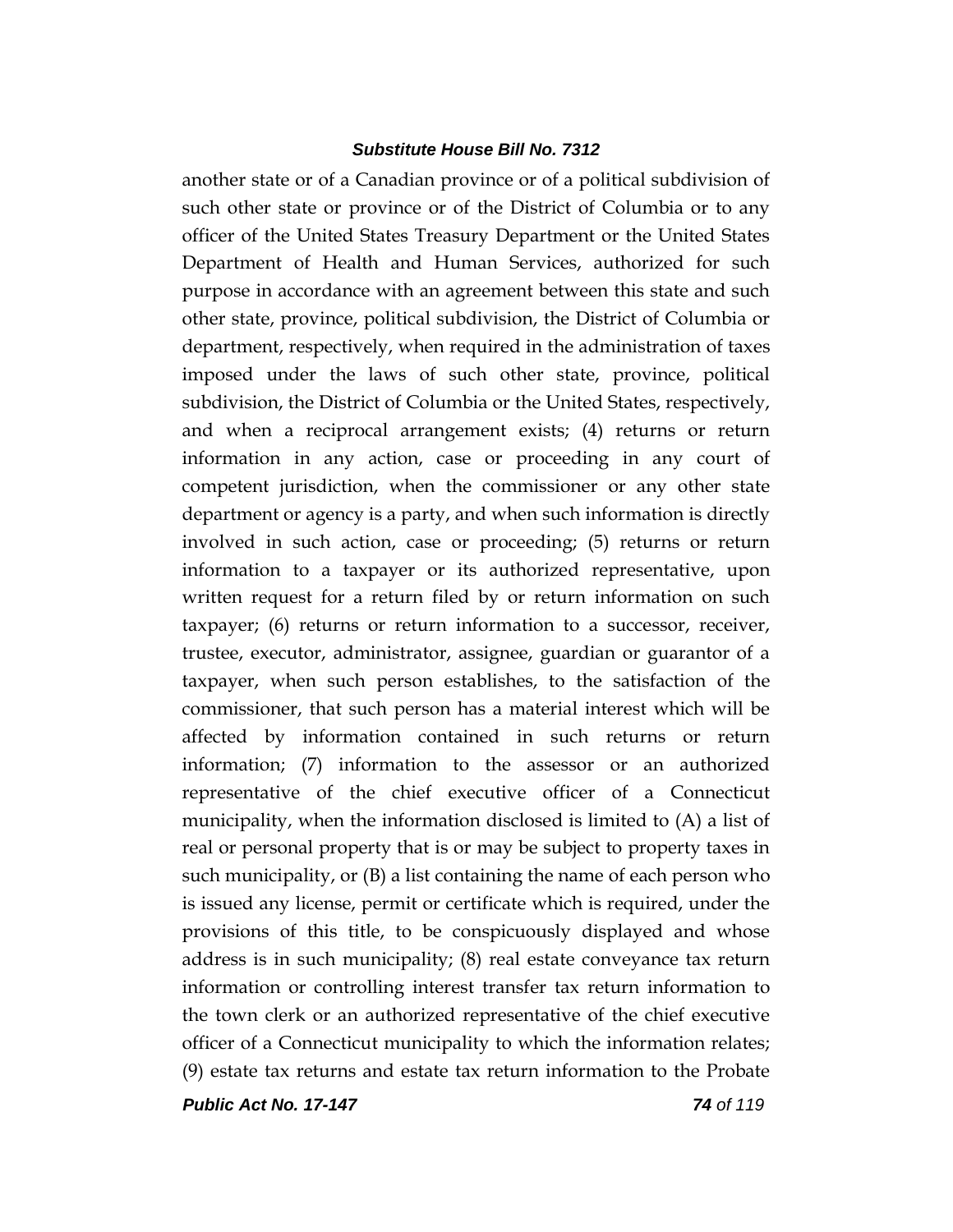Court Administrator or to the court of probate for the district within which a decedent resided at the date of the decedent's death, or within which the commissioner contends that a decedent resided at the date of the decedent's death or, if a decedent died a nonresident of this state, in the court of probate for the district within which real estate or tangible personal property of the decedent is situated, or within which the commissioner contends that real estate or tangible personal property of the decedent is situated; (10) returns or return information to the (A) Secretary of the Office of Policy and Management for purposes of subsection (b) of section 12-7a, as amended by this act, and (B) Office of Fiscal Analysis for purposes of, and subject to the provisions of, subdivision (2) of subsection (f) of section 12-7b; (11) return information to the Jury Administrator, when the information disclosed is limited to the names, addresses, federal Social Security numbers and dates of birth, if available, of residents of this state, as defined in subdivision (1) of subsection (a) of section 12-701; (12) **[**pursuant to regulations adopted by the commissioner,**]** returns or return information to any person to the extent necessary in connection with the processing, storage, transmission or reproduction of such returns or return information, and the programming, maintenance, repair, testing or procurement of equipment, or the providing of other services, for purposes of tax administration; (13) without written request and unless the commissioner determines that disclosure would identify a confidential informant or seriously impair a civil or criminal tax investigation, returns and return information which may constitute evidence of a violation of any civil or criminal law of this state or the United States to the extent necessary to apprise the head of such agency or office charged with the responsibility of enforcing such law, in which event the head of such agency or office may disclose such return information to officers and employees of such agency or office to the extent necessary to enforce such law; (14) names and addresses of operators, as defined in section 12-407, as amended by this act, to tourism districts, as defined in section 10-397; (15) names of each

*Public Act No. 17-147 75 of 119*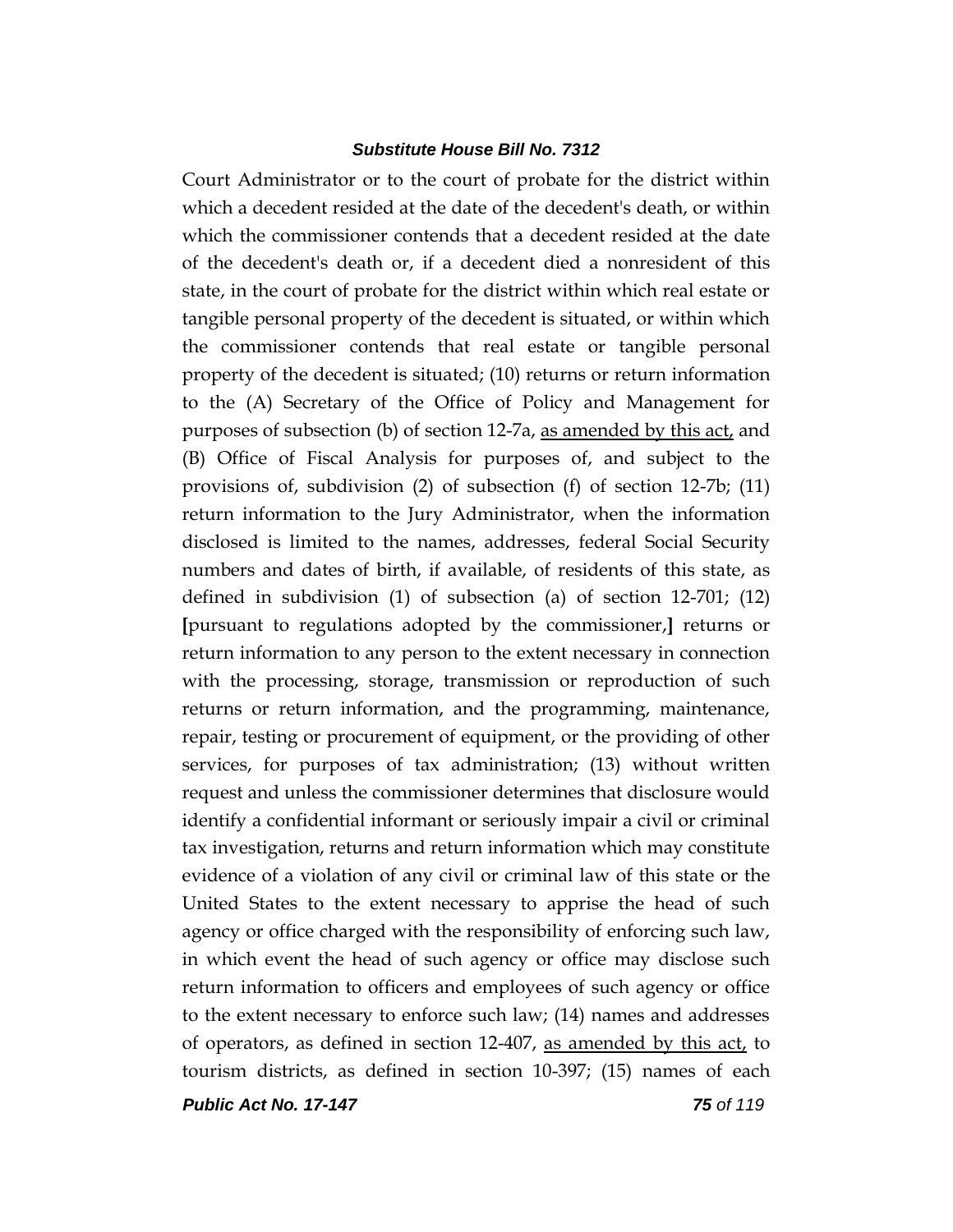licensed dealer, as defined in section 12-285, and the location of the premises covered by the dealer's license; (16) to a tobacco product manufacturer that places funds into escrow pursuant to the provisions of subsection (a) of section 4-28i, return information of a distributor licensed under the provisions of chapter 214 or chapter 214a, provided the information disclosed is limited to information relating to such manufacturer's sales to consumers within this state, whether directly or through a distributor, dealer or similar intermediary or intermediaries, of cigarettes, as defined in section 4-28h, and further provided there is reasonable cause to believe that such manufacturer is not in compliance with section 4-28i; (17) returns, which shall not include a copy of the return filed with the commissioner, or return information for purposes of section 12-217z; (18) returns or return information to the State Elections Enforcement Commission, upon written request by said commission, when necessary to investigate suspected violations of state election laws; and (19) returns or return information for purposes of, and subject to the conditions of, subsection (e) of section 5-240.

Sec. 21. Section 12-39cc of the general statutes is repealed and the following is substituted in lieu thereof (*Effective from passage*):

(a) The Commissioner of Revenue Services **[**shall enter into agreements with**]** and financial institutions, as defined in Section  $469A(d)(1)$  of the Social Security Act, as amended from time to time, doing business in this state, **[**to**]** shall develop and operate a data match system using automated data exchanges to the maximum extent feasible and enter into agreements regarding the administration of such system. The commissioner may waive, for any financial institution, the requirement to enter into such agreement. Notwithstanding the provisions of section 12-15, as amended by this act, the commissioner or the commissioner's designee shall provide to each financial institution a list of taxpayers who owe taxes to the state,

*Public Act No. 17-147 76 of 119*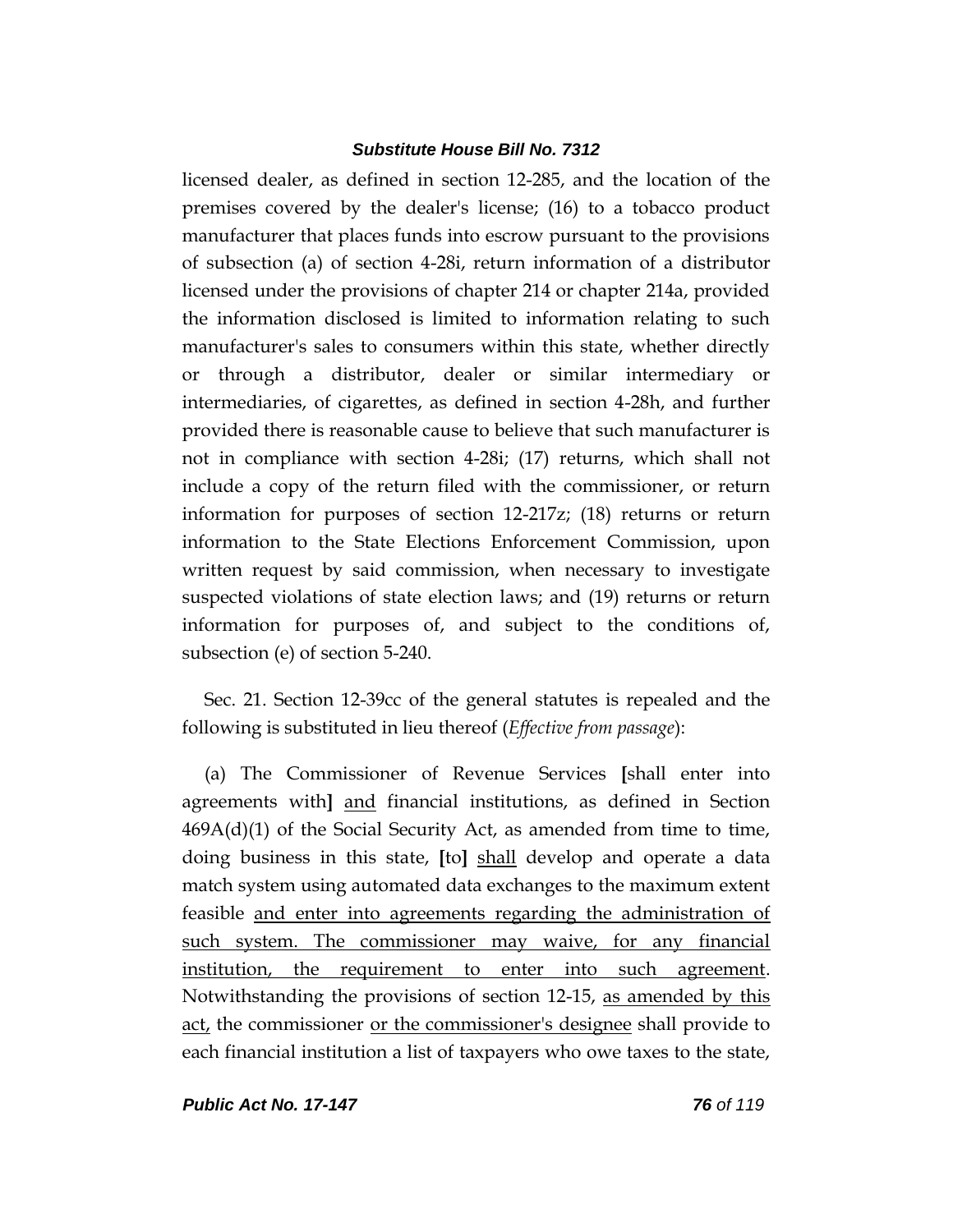which taxes are finally due and payable and with respect to which every administrative or judicial remedy, or both, has been exhausted or has lapsed. Such list shall include each taxpayer's address, Social Security number or other taxpayer identification number and such other information as may be necessary or convenient for the administration of the data match system. Not later than ninety days after receipt of such list from the commissioner, each financial institution shall provide the commissioner with **[**the names of**]** account information for those taxpayers who appear on the commissioner's list and who maintain an account with such financial institution, including the taxpayer's name, the address and Social Security number or other taxpayer identification number associated with each such account, **[**and a statement as to whether the balance of each such account exceeds one thousand dollars**]** the account number and balance in each such account and such other information as may be required by the commissioner for the purposes of administering the data match system. For the purposes of this section, "account" means a demand deposit account, checking or negotiable order of withdrawal account, savings account, time deposit account or money market mutual fund account.

(b) (1) A financial institution shall not be liable to any person for **[**(1)**]** (A) disclosing information to the **[**Commissioner of Revenue Services**]** commissioner or the commissioner's designee pursuant to this section, or  $[(2)]$  (B) any other action taken in good faith to comply with the requirements of subsection (a) of this section.

(2) Notwithstanding the provisions of section 12-15, as amended by this act, a financial institution may provide return information received pursuant to the data match system to (A) a service provider engaged by the financial institution to carry out the data processing and data receipt and transmission functions, to the extent necessary for the financial institution to comply with the requirements of subsection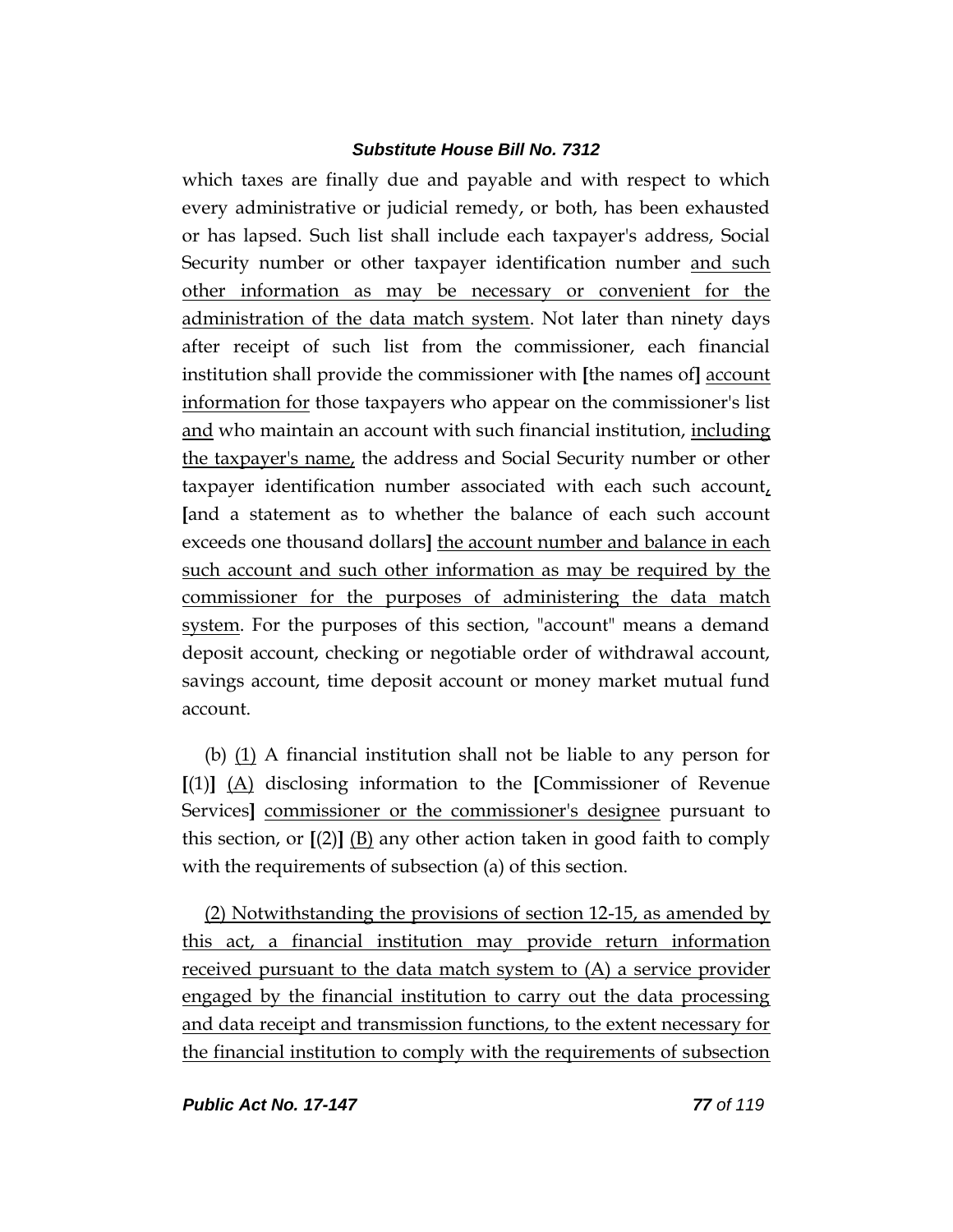(a) of this section, and (B) an authorized representative of a government regulatory authority having jurisdiction over the financial institution, to the extent required by such representative in the course of such representative's duties. No person receiving return information pursuant to this subdivision shall further disclose such return information.

Sec. 22. Section 12-80b of the general statutes is repealed and the following is substituted in lieu thereof (*Effective from passage*):

(a) (1) Each taxpayer described in subsection (a) of section 12-80a that owns tangible personal property used both to render telecommunications service subject to tax under chapter 219 and to render community antenna television service or a certified competitive video service subject to tax under **[**said**]** chapter 219 **[**,**]** shall have part of such property taxed as provided in **[**said**]** section 12-80a and part of such property exempt from property tax in accordance with section 12- 268j.

(2) The portion of such property to be taxed as provided in section 12-80a and the portion exempt under section 12-268j shall be computed **[**, as provided in regulations adopted by the Commissioner of Revenue Services in accordance with the provisions of chapter 54**]** on the basis of the taxpayer's gross receipts from rendering telecommunications service or a certified competitive video service, as defined in chapter 219, and from rendering community antenna television service, as defined in **[**said**]** chapter 219, or on some other basis permitted under **[**such**]** regulations the commissioner may adopt in accordance with the provisions of chapter 54.

(b) (1) Each taxpayer not described in subsection (a) of section 12- 80a that owns tangible personal property used both to render telecommunications service subject to tax under chapter 219 and to render community antenna television service or a certified competitive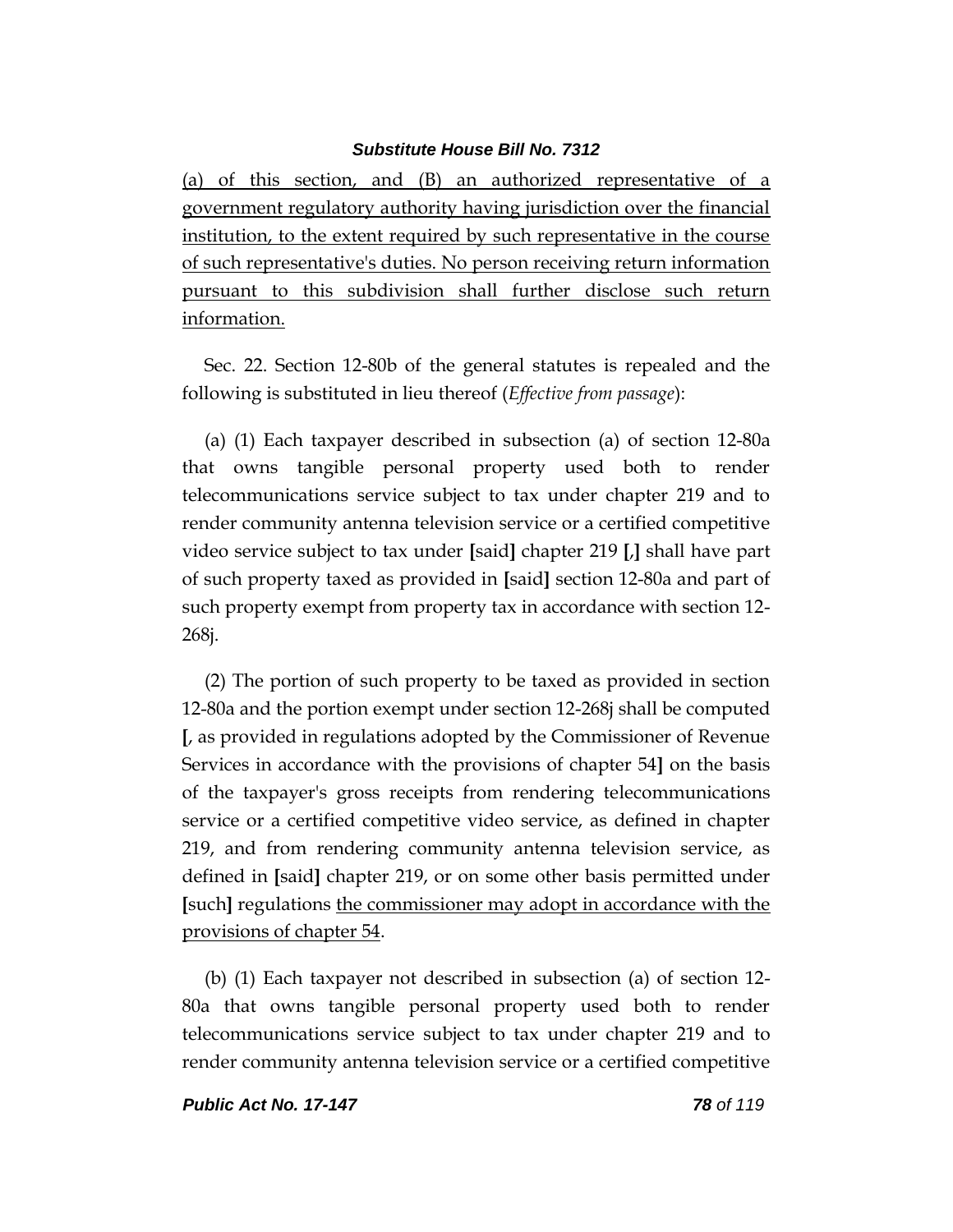video service subject to tax under **[**said**]** chapter 219 shall have part of such property taxed as provided in this chapter, without regard to **[**said**]** section 12-80a, and part of such property exempt from property tax in accordance with section 12-268j.

(2) The portion of such property to be taxed as provided in this chapter, without regard to section 12-80a and the portion exempt under section 12-268j, shall be computed **[**, as provided in regulations adopted by the Commissioner of Revenue Services in accordance with the provisions of chapter 54,**]** on the basis of the taxpayer's gross receipts from rendering telecommunications service, as defined in chapter 219, and from rendering community antenna television service or a certified competitive video service, as defined in **[**said**]** chapter 219, or on some other basis permitted under **[**such**]** regulations the commissioner may adopt in accordance with the provisions of chapter 54.

(c) For purposes of this section, "assessment year" means the assessment year under this chapter.

(d) For purposes of this section, "community antenna television service" shall include service provided by a holder of a certificate of cable franchise authority pursuant to section 16-331p.

Sec. 23. Subdivision (28) of subsection (a) of section 12-213 of the general statutes is repealed and the following is substituted in lieu thereof (*Effective from passage*):

(28) (A) "Captive real estate investment trust" means, except as provided in subparagraph (B) of this subdivision, a corporation, a trust or an association (i) that is considered a real estate investment trust for the taxable year under Section 856 of the Internal Revenue Code; (ii) that is not regularly traded on an established securities market; (iii) in which more than fifty per cent of the voting power, beneficial interests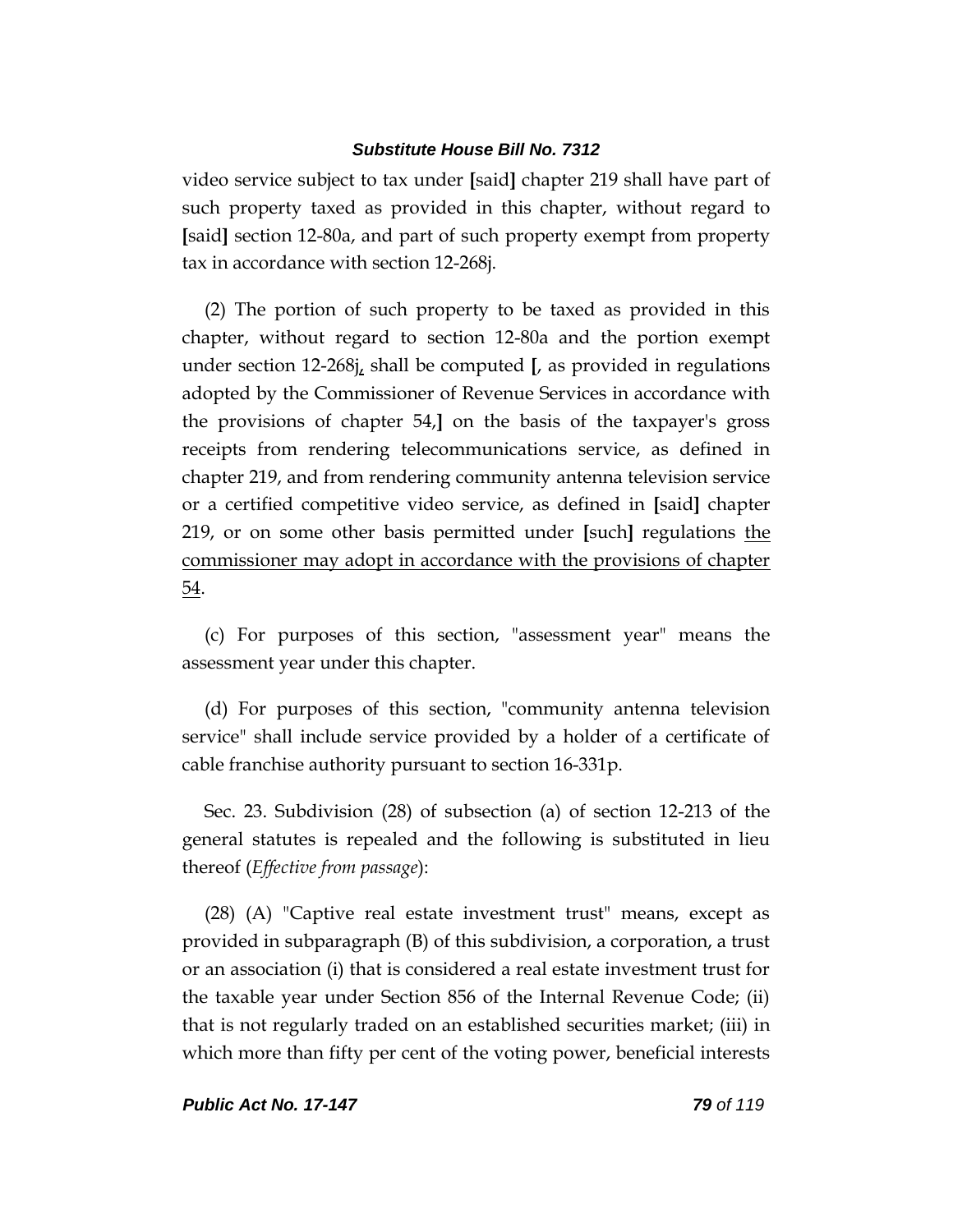or shares are owned or controlled, directly or constructively, by a single entity that is subject to Subchapter C of Chapter 1 of the Internal Revenue Code; and (iv) that is not a qualified real estate investment trust, as defined in subdivision (3) of subsection (a) of section 12-217. Any voting power, beneficial interests or shares in a real estate investment trust that are directly owned or controlled by a segregated asset account of a life insurance company, as described in Section 817 of the Internal Revenue Code, shall not be taken into account for purposes of determining whether a real estate investment trust is a captive real estate investment trust.

(B) "Captive real estate investment trust" does not include a corporation, a trust or an association, in which more than fifty per cent of the entity's voting power, beneficial interests or shares are owned by a single entity described in subparagraph (A)(iii) of this subdivision that is owned or controlled, directly or constructively, by (i) a corporation, a trust or an association that is considered a real estate investment trust under Section 856 of the Internal Revenue Code; (ii) a person exempt from taxation under Section 501 of the Internal Revenue Code; (iii) a listed property trust or other foreign real estate investment trust that is organized in a country that has a tax treaty with the United States Treasury Department governing the tax treatment of these trusts; or (iv) a real estate investment trust that is intended to become regularly traded on an established securities market and that satisfies the requirements of Sections  $856(a)(5)$  and 856(a)(6) of the Internal Revenue Code, as determined under Section 856(h) of the Internal Revenue Code.

(C) For purposes of this subdivision, the constructive ownership rules of Section 318 of the Internal Revenue Code, as modified by Section 856(d)(5) of the Internal Revenue Code, apply to the determination of the ownership of stock, assets or net profits of any person;

### *Public Act No. 17-147 80 of 119*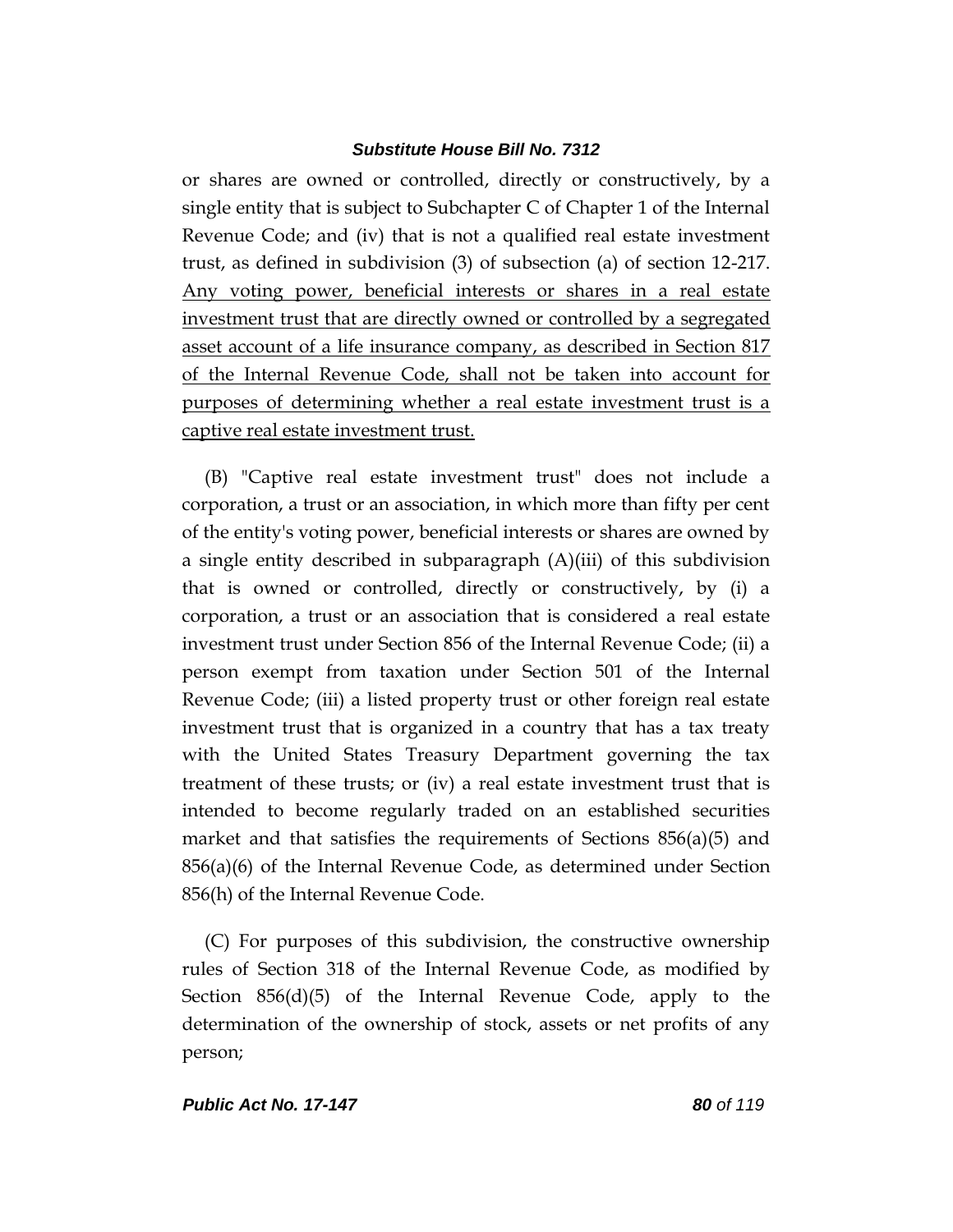Sec. 24. Subsection (b) of section 12-222 of the general statutes is repealed and the following is substituted in lieu thereof (*Effective from passage, and applicable to income years commencing on or after January 1, 2017*):

(b) Such return shall be due on or before the **[**first**]** fifteenth day of the month next succeeding the due date of the company's corresponding federal income tax return for the income year, determined without regard to any extension of time for filing, or, in the case of any company that is not required to file a federal income tax return for the income year, on or before the **[**first**]** fifteenth day of the **[**fourth**]** fifth month next succeeding the end of the income year.

Sec. 25. Subsection (d) of section 12-242d of the general statutes is repealed and the following is substituted in lieu thereof (*Effective from passage, and applicable to income years commencing on or after January 1, 2017*):

(d) For purposes of this section, the amount of the underpayment shall be the excess of the required installment, over the amount, if any, of the installment paid on or before the due date for the installment. The period of the underpayment shall run from the due date for the installment to whichever of the following dates is earlier: (1) The **[**first**]** fifteenth day of the **[**fourth**]** fifth month of the next succeeding income year; **[**,**]** or (2) with respect to any portion of the underpayment, the date on which such portion is paid. For purposes of this subsection, a payment of estimated tax shall be credited against unpaid required installments in the order in which such installments are required to be paid.

Sec. 26. Subsection (a) of section 12-263m of the general statutes is repealed and the following is substituted in lieu thereof (*Effective October 1, 2017, and applicable to calendar quarters commencing on or after October 1, 2017*):

### *Public Act No. 17-147 81 of 119*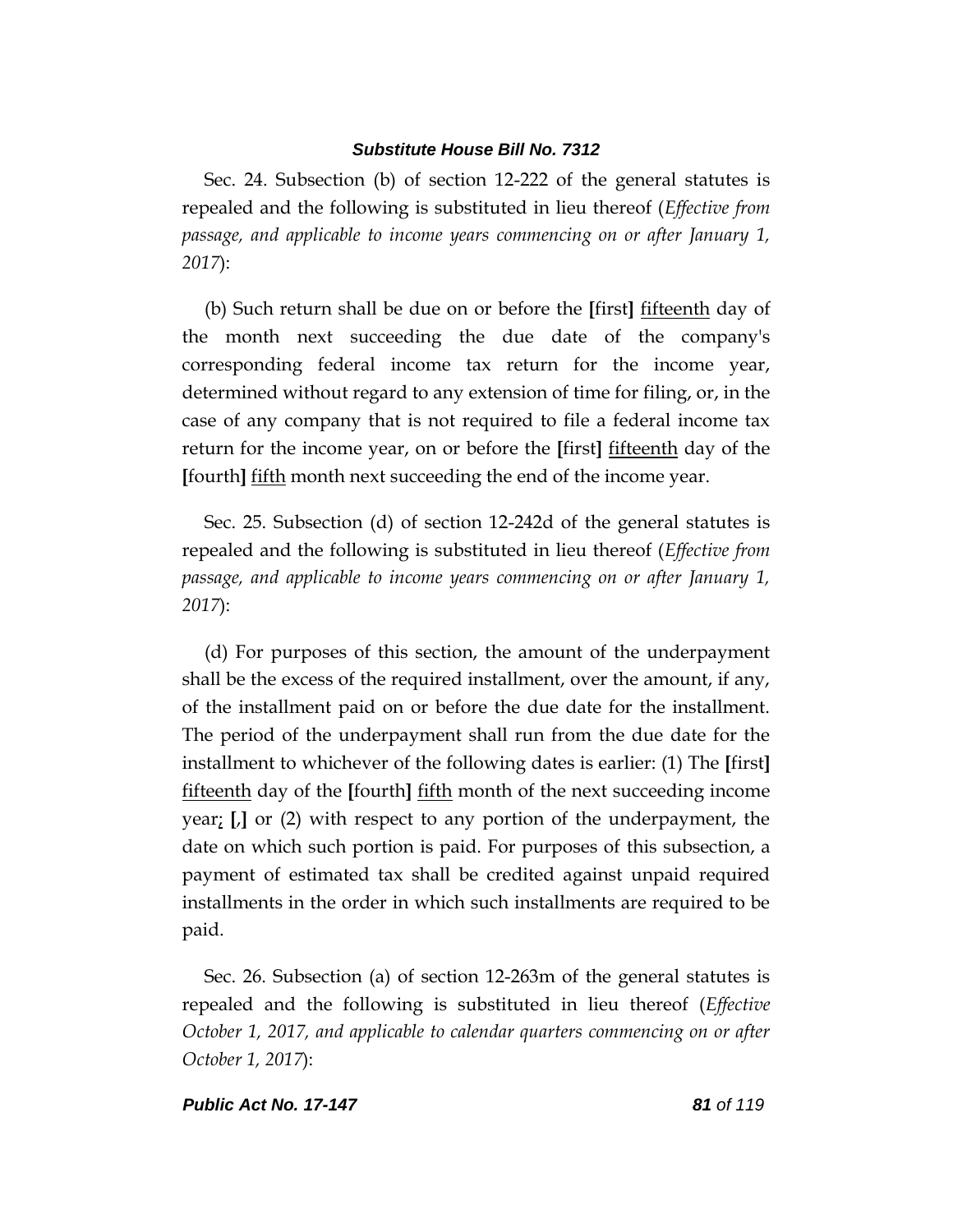(a) As used in this section: (1) "Eligible dry cleaning establishment" means any place of business engaged in the cleaning of clothing or other fabrics using tetrachlorethylene, Stoddard solvent or other chemicals, **[**or any place of business that accepts clothing or other fabrics to be cleaned by another establishment using such chemicals,**]** (2) "gross receipts at retail" means the total amount accruing from dry cleaning services, **[**at retail,**]** valued in money, without any deduction for the cost of the materials used, labor or service cost or any other expense, and (3) "eligible applicant" means (A) a business owner or operator of an eligible dry cleaning establishment, or (B) an owner of property that is or that was occupied by an eligible dry cleaning establishment.

Sec. 27. Section 12-264 of the general statutes is repealed and the following is substituted in lieu thereof (*Effective October 1, 2017*):

(a) Each (1) municipality, or department or agency thereof, or district manufacturing, selling or distributing gas to be used for light, heat or power, (2) company the principal business of which is manufacturing, selling or distributing gas or steam to be used for light, heat or power, including each foreign **[**municipal electric utility, as defined in section 12-59, and given authority to engage in business in this state pursuant to the provisions of section 16-246c**]** electric company, as defined in section 16-246f, that holds property in this state, and (3) company required to register pursuant to section 16-258a, shall pay a quarterly tax upon gross earnings from such operations in this state. Gross earnings from such operations under subdivisions (1) and (2) of this subsection shall include, as determined by the Commissioner of Revenue Services, (A) all income **[**classified as operating revenues by the Public Utilities Regulatory Authority**]** included in operating revenue accounts in the uniform systems of accounts prescribed by **[**said authority**]** the Public Utilities Regulatory Authority for operations within the taxable quarter and, with respect

*Public Act No. 17-147 82 of 119*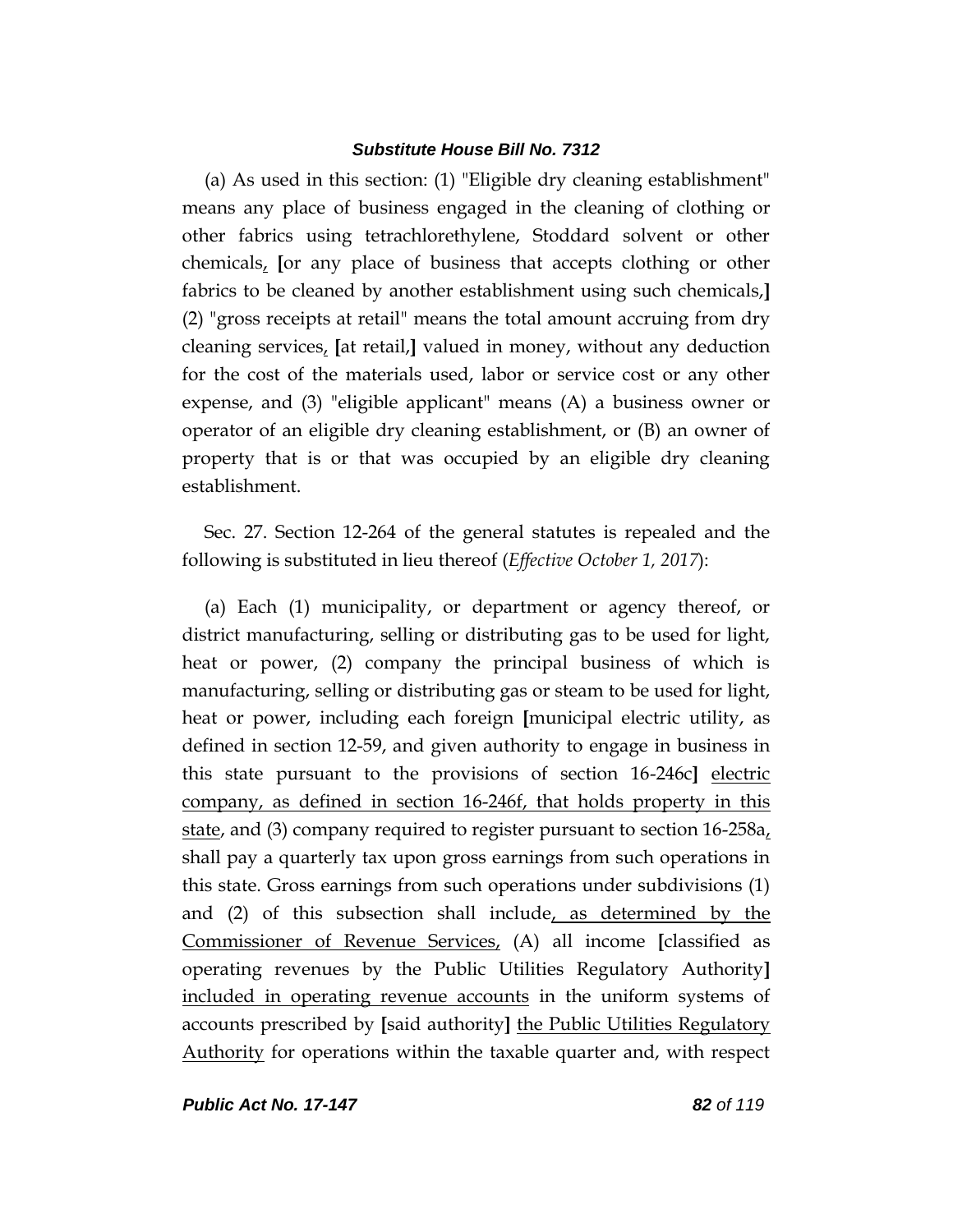to each such company, (B) all income **[**classified**]** identified in said uniform systems of accounts as income from merchandising, jobbing and contract work, (C) all revenues identified in said uniform systems of accounts as income from nonutility operations, (D) all revenues **[**from lease of physical property not devoted to utility operation**]** identified in said uniform systems of accounts as nonoperating retail income, and (E) receipts from the sale of residuals and other byproducts obtained in connection with the production of gas, electricity or steam. Gross earnings from such operations under subdivision (3) of this subsection shall be gross income from the sales of natural gas, provided gross income shall not include income from the sale of natural gas to an existing combined cycle facility comprised of three gas turbines providing electric generation services, as defined in section 16-1, with a total capacity of seven hundred seventy-five megawatts, for use in the production of electricity. Gross earnings of a gas company, as defined in section 16-1, shall not include income earned in a taxable quarter commencing prior to June 30, 2008, from the sale of natural gas or propane as a fuel for a motor vehicle. No deductions shall be allowed from such gross earnings for any commission, rebate or other payment, except a refund resulting from an error or overcharge and those specifically mentioned in section 12- 265. Gross earnings of a company, as described in subdivision  $(2)$  of this subsection, shall not include income earned in any taxable quarter commencing on or after July 1, 2000, from the sale of steam.

(b) (1) Each such company and municipality, or department or agency thereof, or district manufacturing, selling or distributing gas to be used for light, heat or power shall, on or before the last day of January, April, July and October of each year, render to the Commissioner of Revenue Services a return on forms prescribed or furnished by the commissioner and signed by its treasurer or the person performing the duties of treasurer, or by an authorized agent or officer, specifying (A) the name and location of such company or

*Public Act No. 17-147 83 of 119*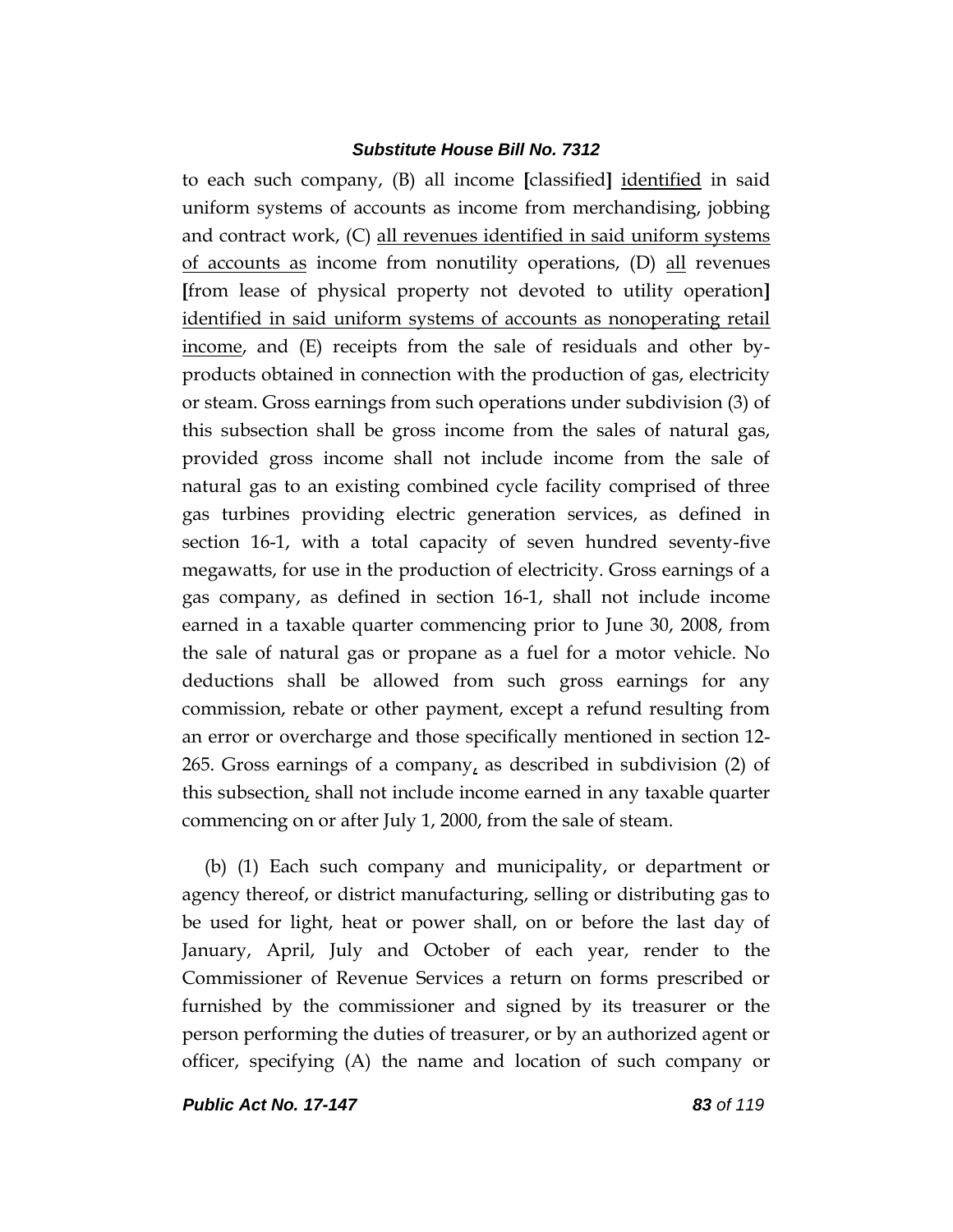municipal utility, (B) the amount of gross earnings from operations for the quarter ending with the last day of the preceding month, (C) the gross earnings from the sale or rental of appliances using water, steam, gas or electricity and the cost of such appliances sold, cost to be interpreted as net invoice price plus transportation costs of such appliances, (D) the gross earnings from all sales for resale of water, steam, gas and electricity, whether or not the purchasers are public service corporations, municipal utilities, located in the state or subject to the tax imposed by this chapter, (E) the number of miles of water or steam pipes, gas mains or electric wires operated by such company or municipal utility within this state on the first day and on the last day of the calendar year immediately preceding, and (F) the number of miles of water or steam pipes, gas mains or electric wires wherever operated by such company or municipal utility on said dates. Gas pipeline and gas transmission companies **[**which**]** that do not manufacture or buy gas in this state for resale in this state shall be subject to the provisions of chapter 208 and shall not be subject to the provisions of this chapter and chapter 212a.

(2) No person, firm, corporation or municipality that is chartered or authorized by this state to transmit or sell gas within a franchise area shall transmit gas for any person that sells gas to be used for light, heat or power to an end user or users located in this state, unless such seller has registered with the Department of Revenue Services for purposes of the tax imposed under this chapter. The provisions of this subdivision shall not apply to the transmission of gas for any seller that is a gas company, as defined in section 16-1, municipal gas utility established under chapter 101 or any other gas utility owned, leased, maintained, operated, managed or controlled by any unit of local government under any general statute or any public or special act, or a gas pipeline or gas transmission company subject to the provisions of chapter 208.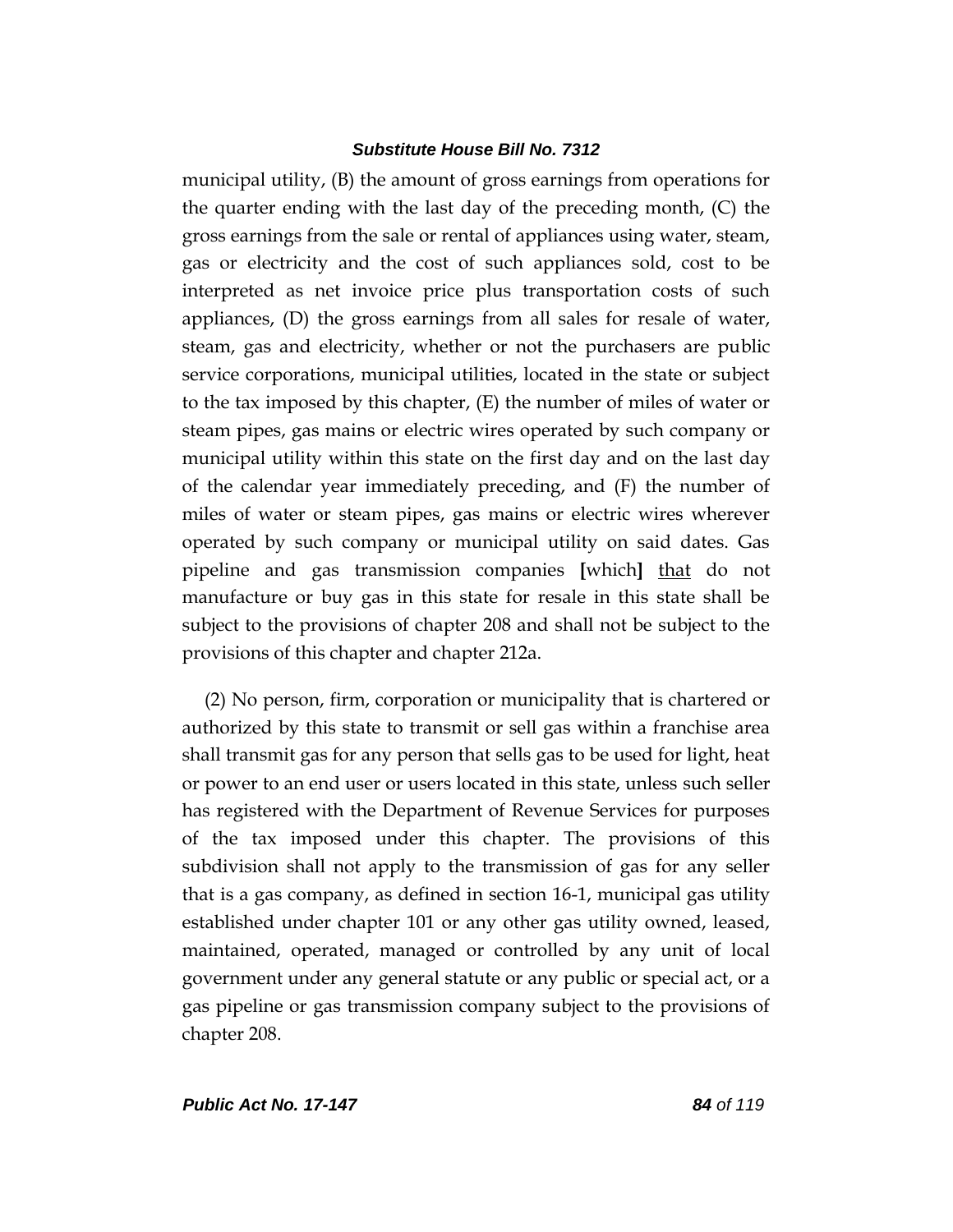(3) The Commissioner of Revenue Services may make public the names and addresses of each person that sells gas to be used for light, heat or power to an end user or users located in this state and has registered with the Department of Revenue Services for purposes of the tax imposed under this chapter, and that is not a gas company, as defined in section 16-1, a municipal gas utility established under chapter 101 or any other gas utility owned, leased, maintained, operated, managed or controlled by any unit of local government under any general statute or any public or special act, or a gas pipeline or gas transmission company subject to the provisions of chapter 208.

(c) (1) Each electric distribution company, as defined in section 16-1, or municipality, or department or agency thereof, or district manufacturing, selling or distributing electricity to be used for light, heat or power, providing electric transmission services, as defined in **[**said**]** section 16-1, or electric distribution services, as defined in **[**said**]** section 16-1, shall pay a quarterly tax upon its gross earnings in each calendar quarter at the rate of (A) eight and one-half per cent of its gross earnings from providing electric transmission services or electric distribution services allocable to other than residential service, and  $(B)$ six and eight-tenths per cent of such gross earnings from providing electric transmission services or electric distribution services allocable to residential service.

(2) For purposes of this subsection, gross earnings from providing electric transmission services or electric distribution services shall include (A) all income classified as income from providing electric transmission services or electric distribution services, **[**by the Public Utilities Regulatory Authority in the uniform system of accounts prescribed by said authority**]** as determined by the Commissioner of Revenue Services in consultation with the Public Utilities Regulatory Authority, and (B) the competitive transition assessment collected pursuant to section 16-245g, other than any component of such

*Public Act No. 17-147 85 of 119*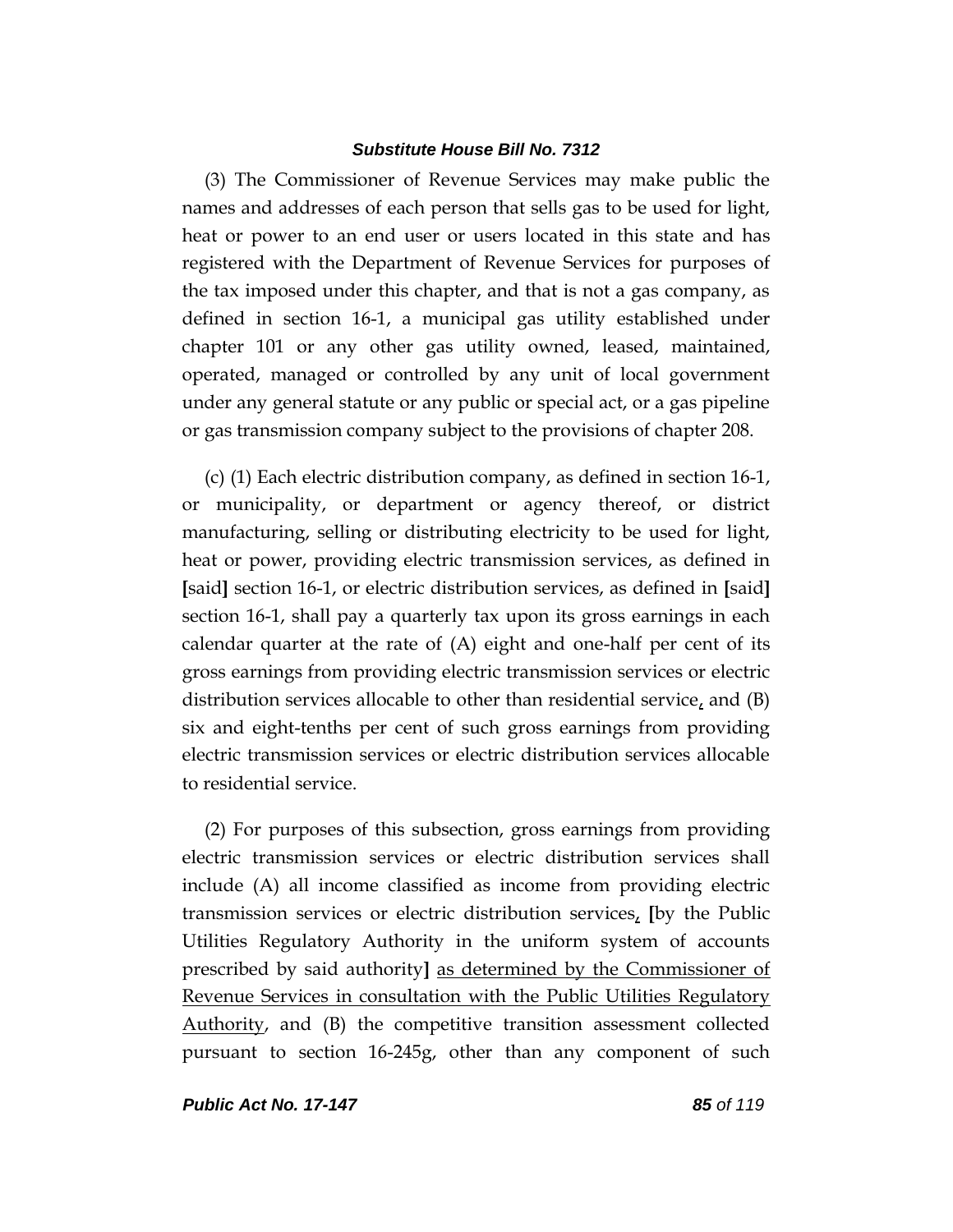assessment that constitutes transition property as to which an electric distribution company has no right, title or interest pursuant to subsection (a) of section 16-245h, the systems benefits charge collected pursuant to section 16-245*l*, and the assessments charged under sections 16-245m and 16-245n. Such gross earnings shall not include income from providing electric transmission services or electric distribution services to a company described in subsection (c) of section 12-265.

(3) Each electric distribution company and municipality, or department or agency thereof, or district manufacturing, selling or distributing electricity to be used for light, heat or power shall, on or before the last day of January, April, July and October of each year, render to the Commissioner of Revenue Services a return on forms prescribed or furnished by the commissioner and signed by its treasurer, or the person performing the duties of treasurer, or of an authorized agent or officer, with such other information as the Commissioner of Revenue Services deems necessary.

(d) The tax imposed by this chapter is due and payable to the Commissioner of Revenue Services quarterly on or before the last day of the month next succeeding each calendar quarter.

Sec. 28. Section 12-294 of the general statutes is repealed and the following is substituted in lieu thereof (*Effective July 1, 2017*):

(a) If a distributor or dealer removes his or her business from one location to another during the period in which the license is in force, the commissioner shall transfer the license to the new location without an additional fee.

(b) (1) If any distributor <u>or dealer</u> liable for any amount due under this chapter sells out his or her business or stock of goods or quits the business, such distributor's or dealer's successors or assigns shall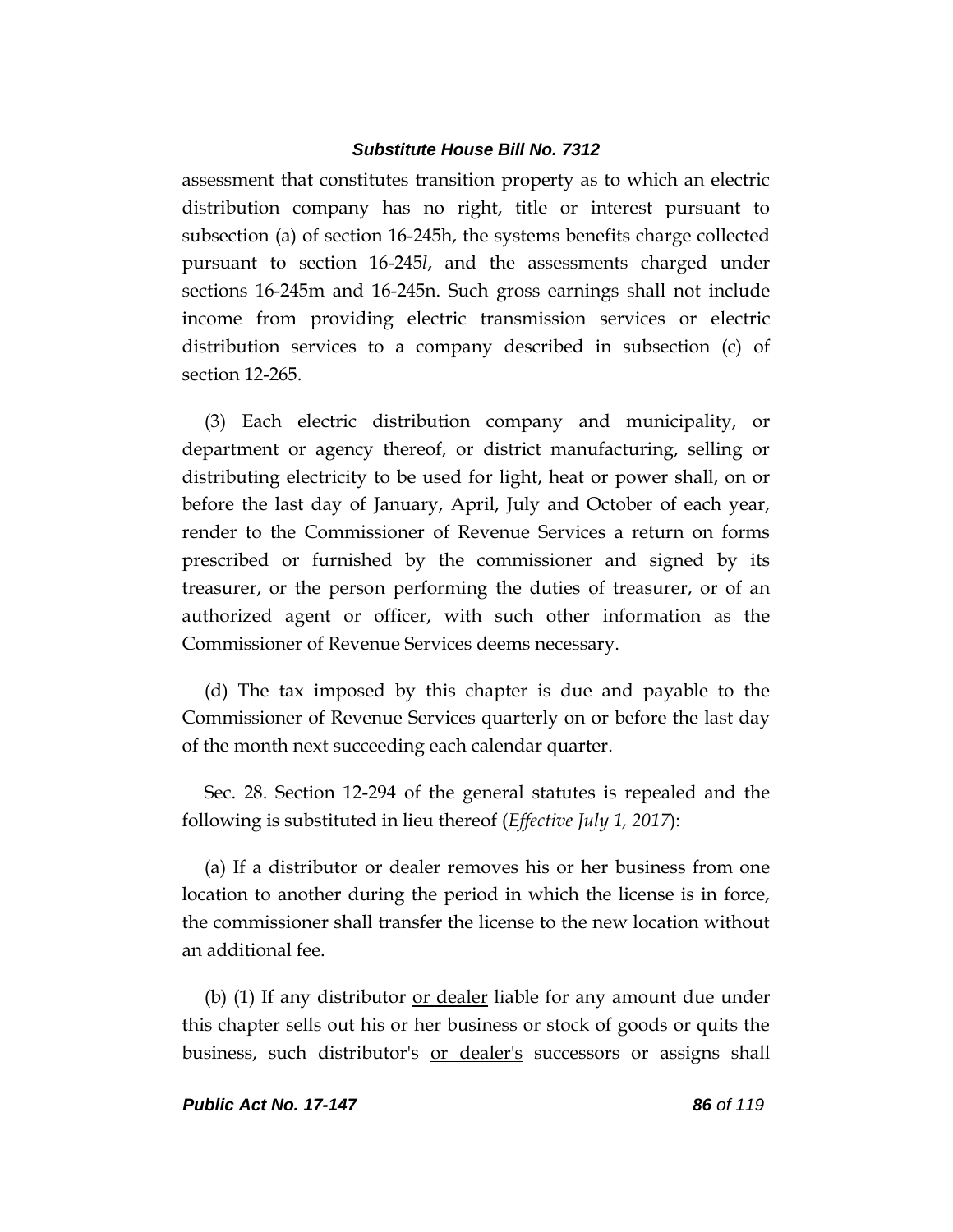withhold a sufficient amount of the purchase price to pay the amount due under this chapter from the distributor or dealer until the distributor or dealer provides to such successor or assignee a receipt from the commissioner showing that such amount has been paid or a certificate stating that no amount is due.

(2) If any such successor or assignee fails to withhold the purchase price as required, such successor or assignee shall be personally liable for the payment of the amount required to be withheld by such successor or assignee to the extent of the purchase price, valued in money.

(c) (1) No later than the sixtieth day after the latest of the dates specified in subdivision (2) of this subsection, the commissioner shall either issue the certificate stating that no amount is due or mail notice of the amount that must be paid as a condition of issuing the certificate. Such notice shall be mailed to such successor or assignee at such successor's or assignee's address as it appears on the records of the commissioner.

(2) For purposes of subdivision (1) of this subsection, the latest of the following dates shall apply: (A) The date the commissioner receives a written request from the successor or assignee for a certificate; (B) the date of the sale of the business or stock of goods; or (C) the date the former owner's records are made available for audit.

(d) Failure of the commissioner to mail the notice referred to in subsection (c) of this section shall release the successor or assignee from any further obligation to withhold the purchase price as provided in subsection (b) of this section. The period within which the obligation of the successor or assignee may be enforced shall commence on the date the **[**person**]** distributor or dealer sells out his or her business or stock of goods or quits the business or on the date that the assessment against such **[**person**]** distributor or dealer becomes final, whichever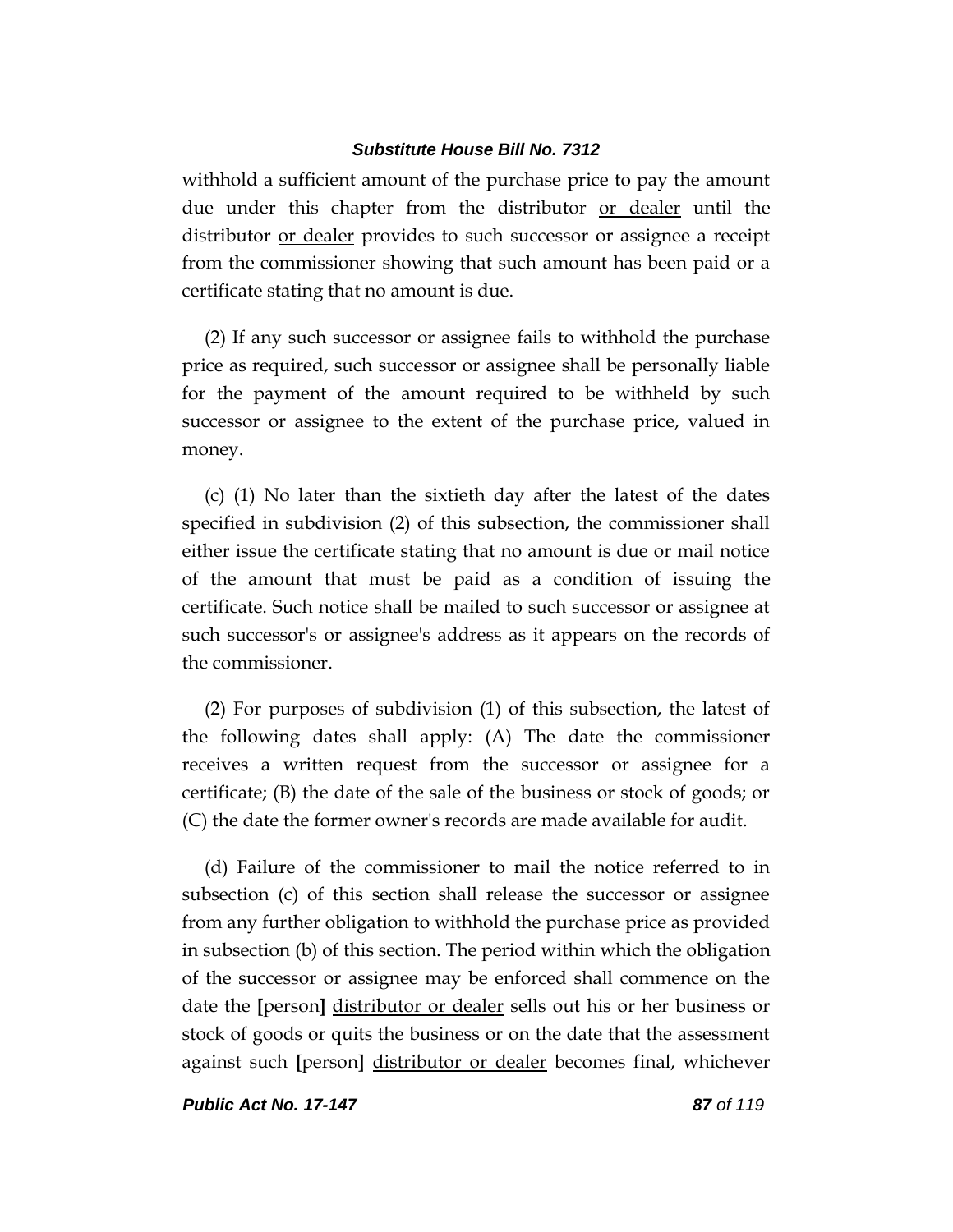event occurs later, and shall end three years after such date.

(e) The certificate provided for in subsection (c) of this section may be issued after the payment of all amounts due under this chapter, according to the records of the department as of the date of the certificate, or after the payment of the amounts is secured to the satisfaction of the commissioner.

(f) The obligation of the successor or assignee shall be enforced by serving a notice of successor liability on the successor or assignee. The notice shall be served in the manner prescribed under section 12-309 for service of a notice of assessment, not later than three years after the date the commissioner is notified by the successor or assignee of the purchase of the business or stock of goods. The successor or assignee may protest the assessment in the manner provided in section 12-311. Sixty days after the date on which a notice of assessment is mailed, an assessment shall become final except for any amount as to which the successor or assignee has filed a written protest with the commissioner, as provided in section 12-311.

Sec. 29. Section 12-297 of the general statutes is repealed and the following is substituted in lieu thereof (*Effective from passage*):

The tax imposed under the provisions of section 12-296 shall not apply: **[**to**]** (1) To cigarettes sold to any state institution other than a correctional institution for distribution to patients or inmates, or to cigarettes purchased with revolving funds under the jurisdiction of any state institution other than a correctional institution, when the cigarettes purchased are to be consumed by patients or inmates confined at such institution; or (2) to the extent prohibited by federal law, to cigarettes sold to United States veterans' hospitals or to members of the armed forces of the United States through officially recognized agencies, established pursuant to regulations issued by the appropriate branch of the United States Armed Forces, that are

*Public Act No. 17-147 88 of 119*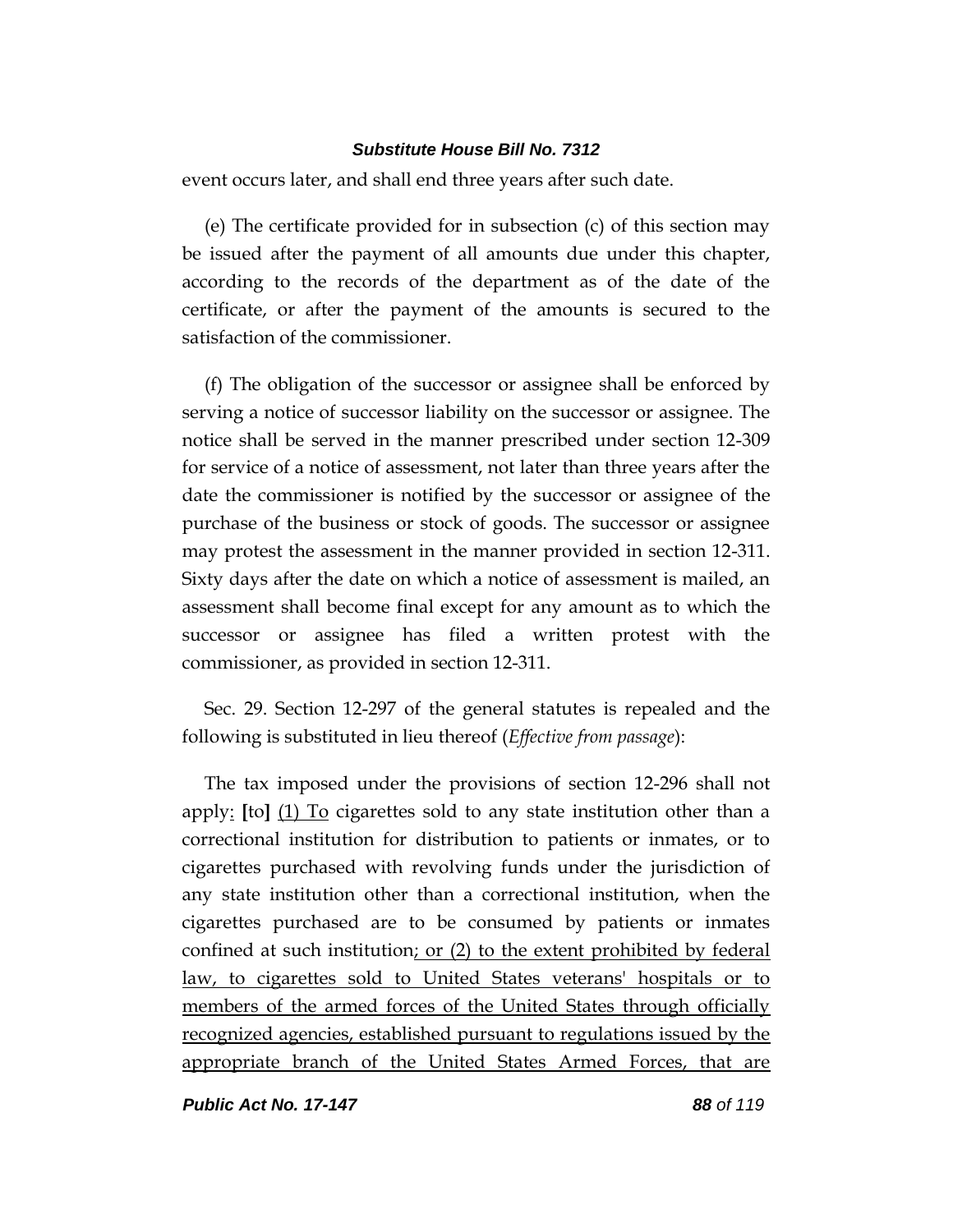#### physically located at military bases.

Sec. 30. Section 12-330b of the general statutes is repealed and the following is substituted in lieu thereof (*Effective July 1, 2017*):

(a) Each distributor or unclassified importer shall obtain a license issued by the commissioner before manufacturing, purchasing, importing, receiving or acquiring any untaxed tobacco products in this state. The commissioner may, in his or her discretion, refuse to issue a license if such commissioner has reasonable ground to believe (1) that the applicant has wilfully made any false statement of substance with respect to such application for license, (2) that the applicant has neglected to pay any taxes due to this state, or (3) that the applicant has been convicted of violating any of the cigarette or other tobacco product tax laws of this or any other state or the cigarette tax laws of the United States or has such a criminal record that the commissioner reasonably believes that such applicant is not a suitable person to be issued a license, provided no refusal shall be rendered under this subdivision except in accordance with the provisions of sections 46a-80 and 46a-81. The fee for a distributor's license shall be two hundred dollars a year. There shall be no fee for an unclassified importer's license. Each distributor's license shall be conspicuously displayed on the premises covered by the license. Notwithstanding the provisions of section 12-15, as amended by this act, the commissioner shall publish on the Internet web site of the Department of Revenue Services a list of every distributor licensed under this chapter. The commissioner shall prescribe the form of application for a distributor's license and for an unclassified importer's license.

(b) (1) If any distributor or unclassified importer liable for any amount due under this chapter sells out his or her business or stock of goods or quits the business, such distributor's or importer's successors or assigns shall withhold a sufficient amount of the purchase price to pay the amount due under this chapter from the distributor or

*Public Act No. 17-147 89 of 119*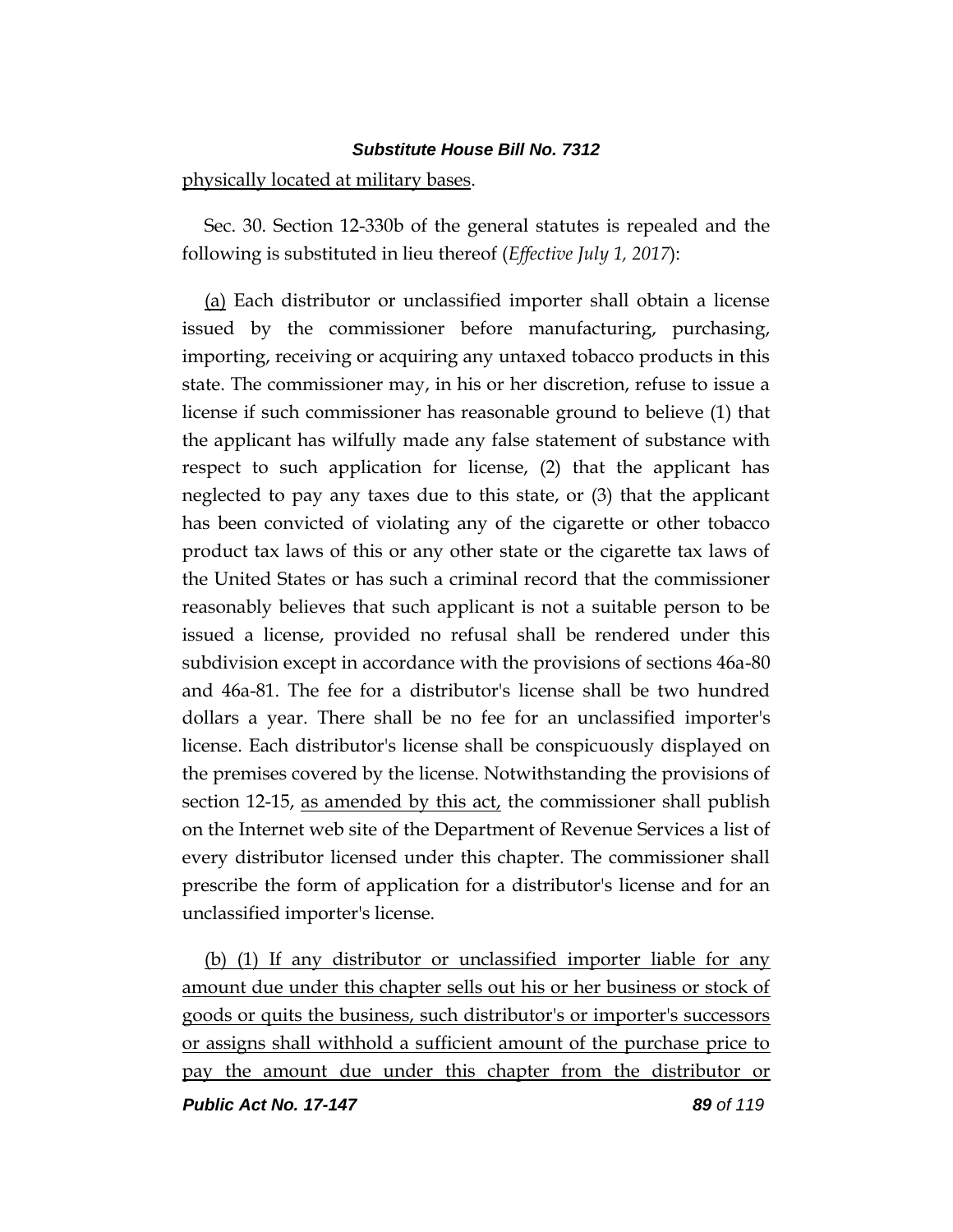importer until the distributor or importer provides to such successor or assignee a receipt from the commissioner showing that such amount has been paid or a certificate stating that no amount is due.

(2) If any such successor or assignee fails to withhold the purchase price as required, such successor or assignee shall be personally liable for the payment of the amount required to be withheld by such successor or assignee to the extent of the purchase price, valued in money.

(c) (1) Not later than the sixtieth day after the latest of the dates specified in subdivision (2) of this subsection, the commissioner shall either issue the certificate stating that no amount is due or mail notice of the amount that must be paid as a condition of issuing the certificate. Such notice shall be mailed to such successor or assignee at such successor's or assignee's address as it appears on the records of the commissioner.

(2) For purposes of subdivision (1) of this subsection, the latest of the following dates shall apply: (A) The date the commissioner receives a written request from the successor or assignee for a certificate; (B) the date of the sale of the business or stock of goods; or (C) the date the former owner's records are made available for audit.

(d) Failure of the commissioner to mail the notice referred to in subsection (c) of this section shall release the successor or assignee from any further obligation to withhold the purchase price as provided in subsection (b) of this section. The period within which the obligation of the successor or assignee may be enforced shall commence on the date the distributor or importer sells out his or her business or stock of goods or quits the business or on the date that the assessment against such distributor or importer becomes final, whichever event occurs later, and shall end three years after such date.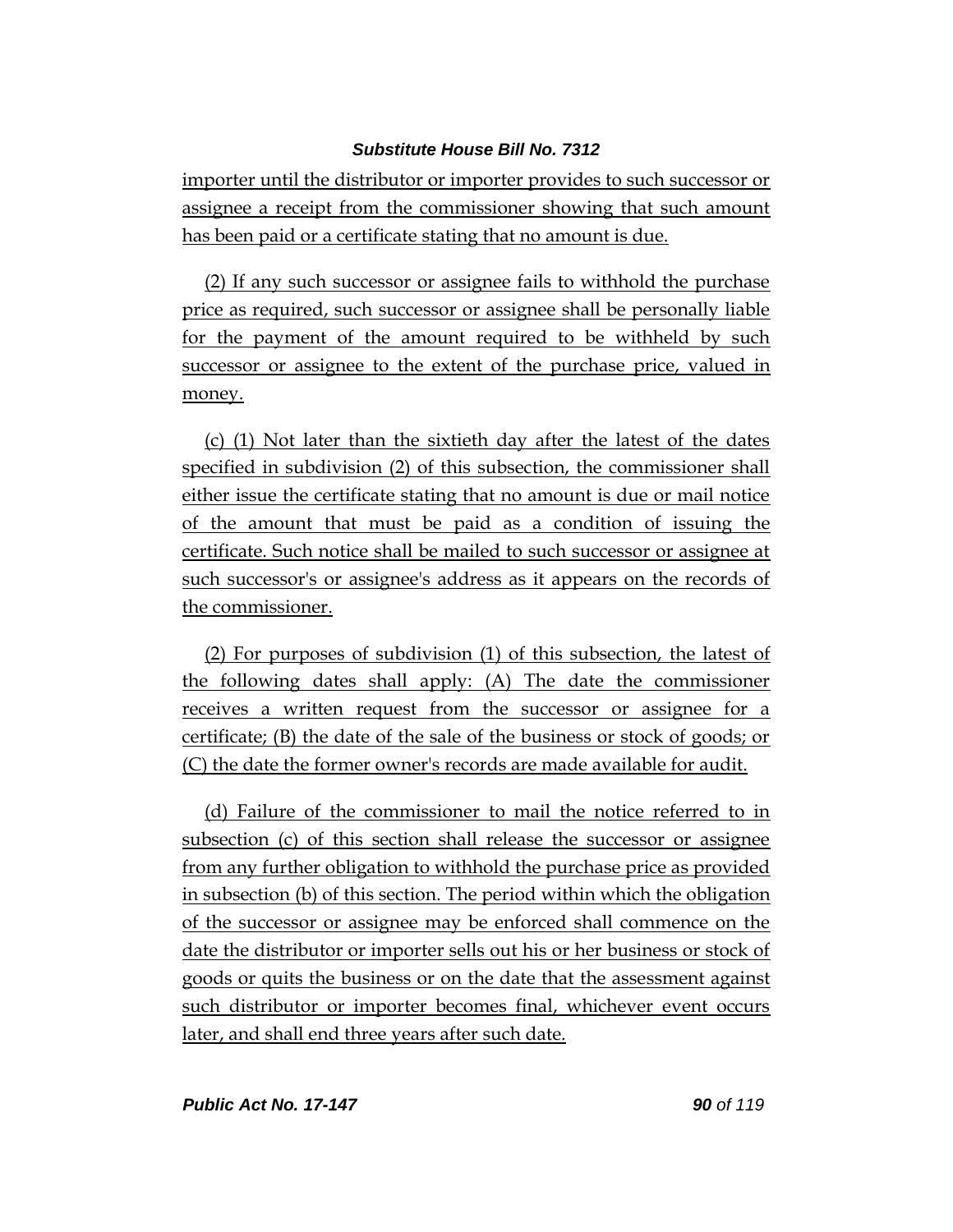(e) The certificate provided for in subsection (c) of this section may be issued after the payment of all amounts due under this chapter, according to the records of the department as of the date of the certificate, or after the payment of the amounts is secured to the satisfaction of the commissioner.

(f) The obligation of the successor or assignee shall be enforced by serving a notice of successor liability on the successor or assignee. The notice shall be served in the manner prescribed under section 12-330i, as amended by this act, for service of a notice of assessment, not later than three years after the date the commissioner is notified by the successor or assignee of the purchase of the business or stock of goods. The successor or assignee may protest the assessment by requesting a hearing in accordance with the provisions of section 12-330*l*. Sixty days after the date on which a notice of assessment is mailed, an assessment shall become final except for any amount as to which the successor or assignee has requested a hearing with the commissioner in accordance with the provisions of section 12-330*l*.

Sec. 31. Section 12-330i of the general statutes is repealed and the following is substituted in lieu thereof (*Effective October 1, 2017*):

(a) (1) Each distributor and each unclassified importer shall keep complete and accurate records of all tobacco products manufactured, produced, purchased and sold. Such records shall be of such kind and in such form as the commissioner may prescribe and shall be **[**safely preserved for three years in such manner as to ensure permanency and accessibility**]** maintained for three years on the premises where such tobacco products are possessed, stored or sold and shall be available at all times for inspection by the commissioner and **[**his**]** the commissioner's authorized agents. The commissioner and **[**his**]** the commissioner's authorized agents may examine the books, papers and records of any distributor or unclassified importer in this state for the purpose of determining whether the tax imposed by this chapter has

*Public Act No. 17-147 91 of 119*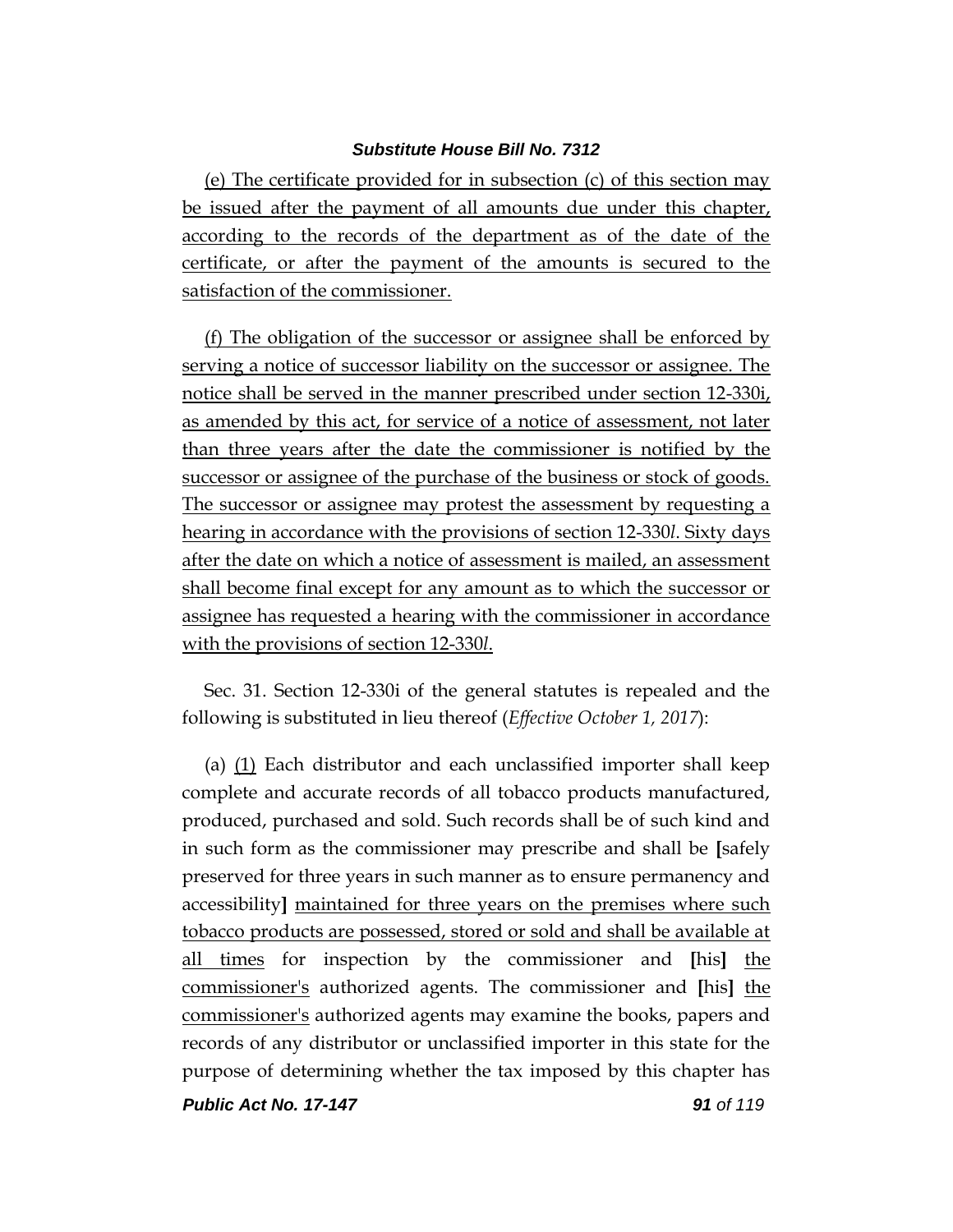been fully paid, and may investigate and examine the stock of tobacco products in or upon any premises where such tobacco products are possessed, stored or sold for the purpose of determining whether the provisions of this chapter are being obeyed. If, after an examination of the invoices, books and records of a licensed distributor or an unclassified importer, or if, from any other information obtained by **[**him or his**]** the commissioner or the commissioner's authorized agents, the commissioner determines that the report of any licensed distributor or licensed unclassified importer is incorrect, **[**he**]** the commissioner shall **[**thereupon**]** assess the deficiency in tax. Such amount shall bear interest at the rate of one per cent per month or fraction thereof from the date when the original tax was due and payable.

(2) When it appears that any part of the deficiency for which a deficiency assessment is made is due to negligence or intentional disregard of the provisions of this chapter or regulations promulgated thereunder, there shall be imposed a penalty equal to ten per cent of the amount of such deficiency assessment, or fifty dollars, whichever is greater. When it appears that any part of the deficiency for which a deficiency assessment is made is due to fraud or intent to evade the provisions of this chapter or regulations promulgated thereunder, there shall be imposed a penalty equal to twenty-five per cent of the amount of such deficiency assessment.

(3) No taxpayer shall be subject to more than one penalty under this subsection in relation to the same tax period. The amount of any tax, penalty or interest due and unpaid under the provisions of this chapter may be collected under the provisions of section 12-35, as amended by this act. The warrant **[**therein**]** provided for under section 12-35, as amended by this act, shall be signed by the commissioner or **[**his**]** the commissioner's authorized agent. The amount of any such tax, penalty and interest shall be a lien, from the last day of the month next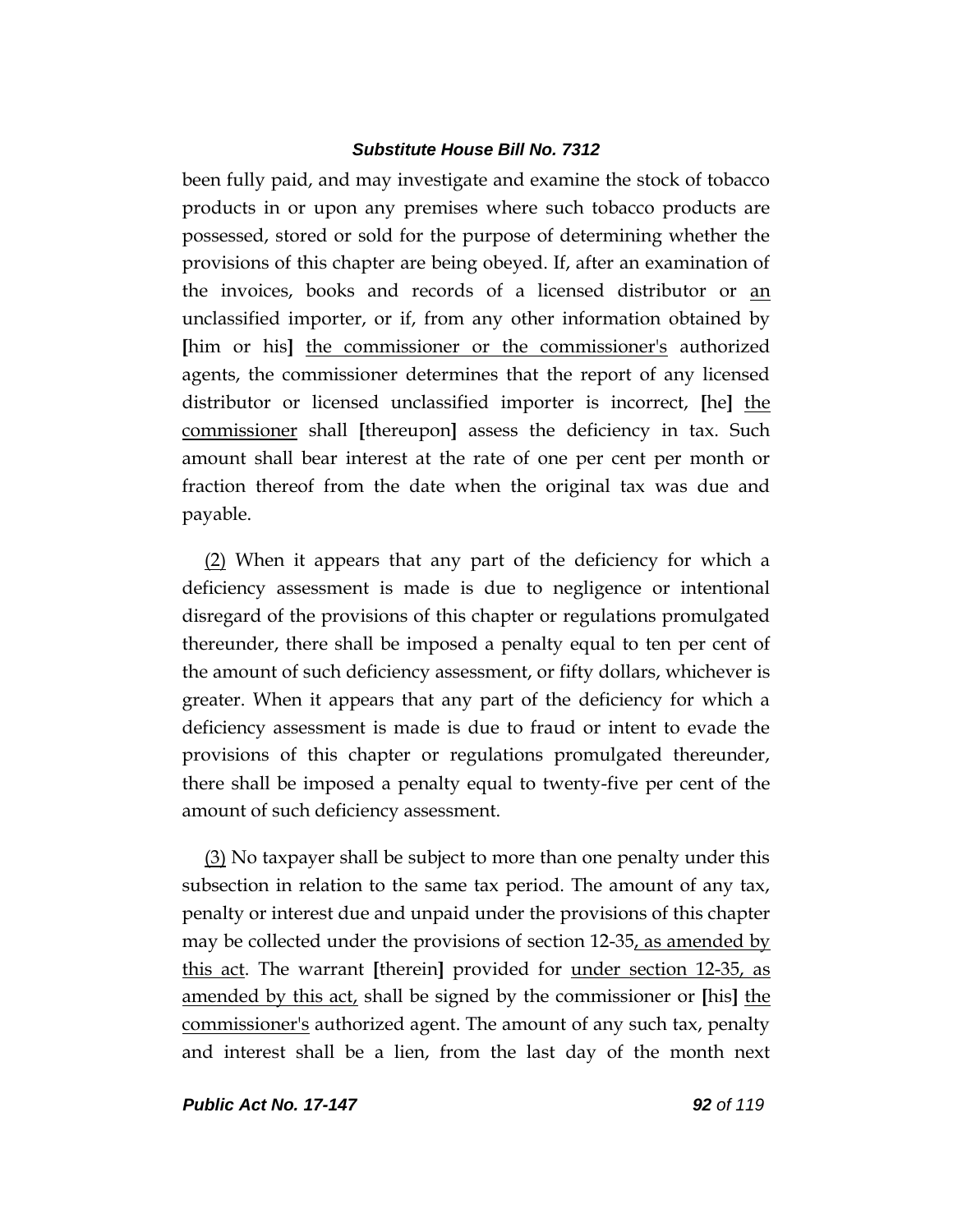preceding the due date of such tax until discharged by payment, against all real estate of the taxpayer within the state, and a certificate of such lien signed by the commissioner may be filed for record in the office of the clerk of any town in which such real estate is situated, provided no such lien shall be effective as against any bona fide purchaser or qualified encumbrancer of any interest in any such property. When any tax with respect to which a lien has been recorded under the provisions of this section has been satisfied, the commissioner, upon request of any interested party, shall issue a certificate discharging such lien, which certificate shall be recorded in the same office in which the lien is recorded. Any action for the foreclosure of such lien shall be brought by the Attorney General in the name of the state in the superior court for the judicial district in which the property subject to such lien is situated, or, if such property is located in two or more judicial districts, in the superior court for any one such judicial district, and the court may limit the time for redemption or order the sale of such property or make such other or further decree as it judges equitable.

(b) Except in the case of a wilfully false or fraudulent return with intent to evade the tax, no assessment of additional tax with respect to any return shall be made after the expiration of more than three years from the date of the filing of such return or from the original due date of such return, whichever is later. If no return has been filed as provided in this chapter the commissioner may make such return at any time thereafter, according to the best information obtainable and according to the form prescribed. **[**To**]** There shall be added to the tax imposed upon the basis of such return **[**, there shall be added**]** an amount equal to ten per cent of such tax, or fifty dollars, whichever is greater. The tax shall bear interest at the rate of one per cent per month or fraction thereof from the due date of such tax to the date of payment. If, prior to the expiration of the period prescribed in this section for the assessment of additional tax, a taxpayer has consented

*Public Act No. 17-147 93 of 119*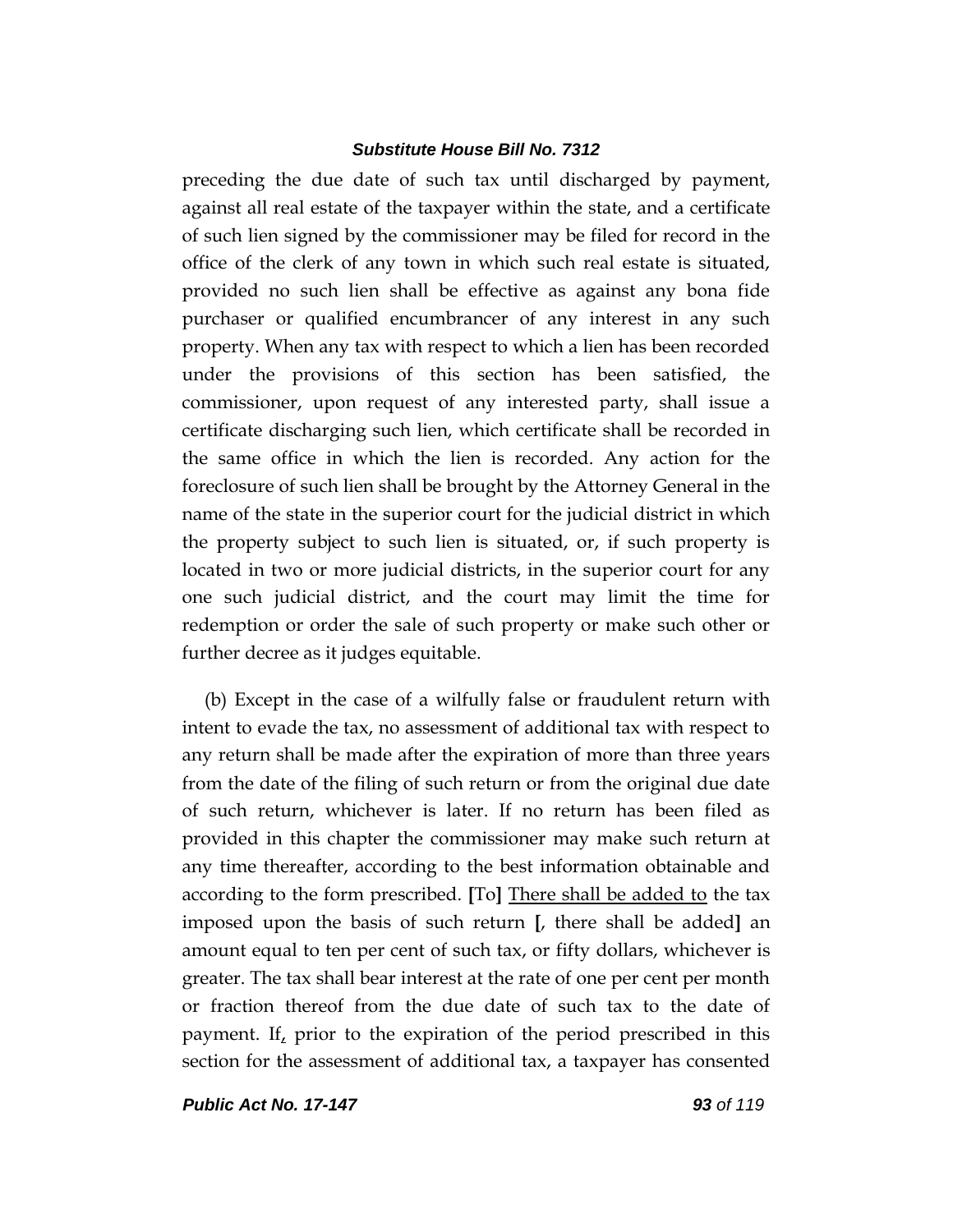in writing that such period may be extended, the amount of such additional tax due may be determined at any time within such extended period. Any such extended period may be further extended by consent in writing before the expiration of such extended period.

(c) If, upon request by the commissioner or the commissioner's authorized agent, a distributor or an unclassified importer fails to immediately produce or immediately provide electronic access to the records required under subsection (a) of this section, such distributor or importer shall be subject to a civil penalty of one thousand dollars per day until the date such records are produced or electronic access is provided to the commissioner. Subject to the provisions of section 12- 3a, the commissioner may waive all or part of the penalty provided under this subsection when it is proven to the commissioner's satisfaction that the failure to immediately produce or immediately provide electronic access to such records was due to reasonable cause.

Sec. 32. Section 12-408c of the general statutes is repealed and the following is substituted in lieu thereof (*Effective from passage*):

(a) (1) Whenever any person carrying on a trade, occupation, business or profession in this state purchases from a retailer tangible personal property for use or consumption in carrying on such trade, occupation, business or profession, (A) for purposes of subsequently transporting such property outside this state by common or contract carrier for use or consumption thereafter solely outside this state, or (B) for the purpose of being processed, fabricated or manufactured into, attached to or incorporated into, other tangible personal property to be transported outside this state by common or contract carrier **[**,**]** and thereafter used or consumed solely outside this state, such person may claim a refund of the taxes imposed by this chapter on the purchase of such property. A claim for refund of the taxes imposed by this chapter on all such purchases of property during the calendar year may be filed, along with substantiating documentation, annually with

*Public Act No. 17-147 94 of 119*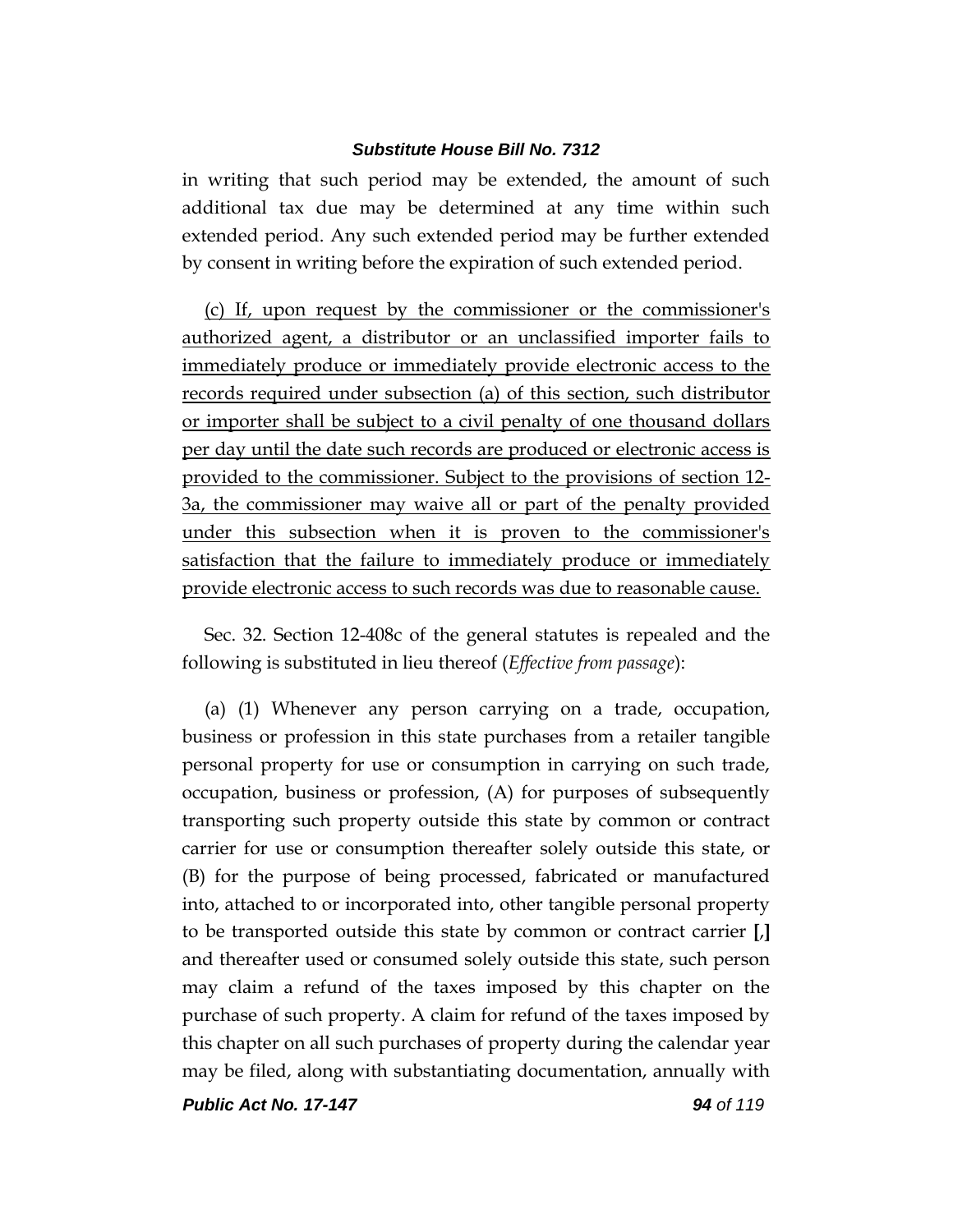the Commissioner of Revenue Services on a form prepared for such purpose by the commissioner not later than the first day of the fourth month next succeeding the end of the calendar year for which such claim is filed.

(2) The commissioner shall make a determination as to any such claim not later than ninety days after receipt thereof and, if approved, transmit such approval to the State Comptroller who shall draw his or her order on the State Treasurer for payment of such refund. If the commissioner determines that such claim is not valid, either in whole or in part, notice of the proposed disallowance shall be mailed to the claimant and such notice shall set forth briefly the commissioner's findings of fact and the basis of disallowance in each case decided in whole or in part adversely to the claimant. Sixty days after the date on which it is mailed, a notice of proposed disallowance shall constitute a final disallowance except for such amounts as to which the claimant has filed, as provided in subdivision (3) of this subsection, a written protest with the commissioner.

(3) **[**Within**]** Not later than sixty days after the mailing of a proposed disallowance, the claimant may file with the commissioner a written protest against the proposed disallowance in which the claimant shall set forth the grounds on which the protest is based. If a protest is filed, the commissioner shall reconsider the proposed disallowance and, if the claimant has so requested, may grant or deny the claimant or the claimant's authorized representatives an oral hearing.

(4) Notice of the commissioner's determination shall be mailed to the claimant and such notice shall set forth briefly the commissioner's findings of fact and the basis of decision in each case decided in whole or in part adversely to the claimant.

(5) The action of the commissioner on the claimant's protest shall be final upon the expiration of one month from the date on which **[**he**]** the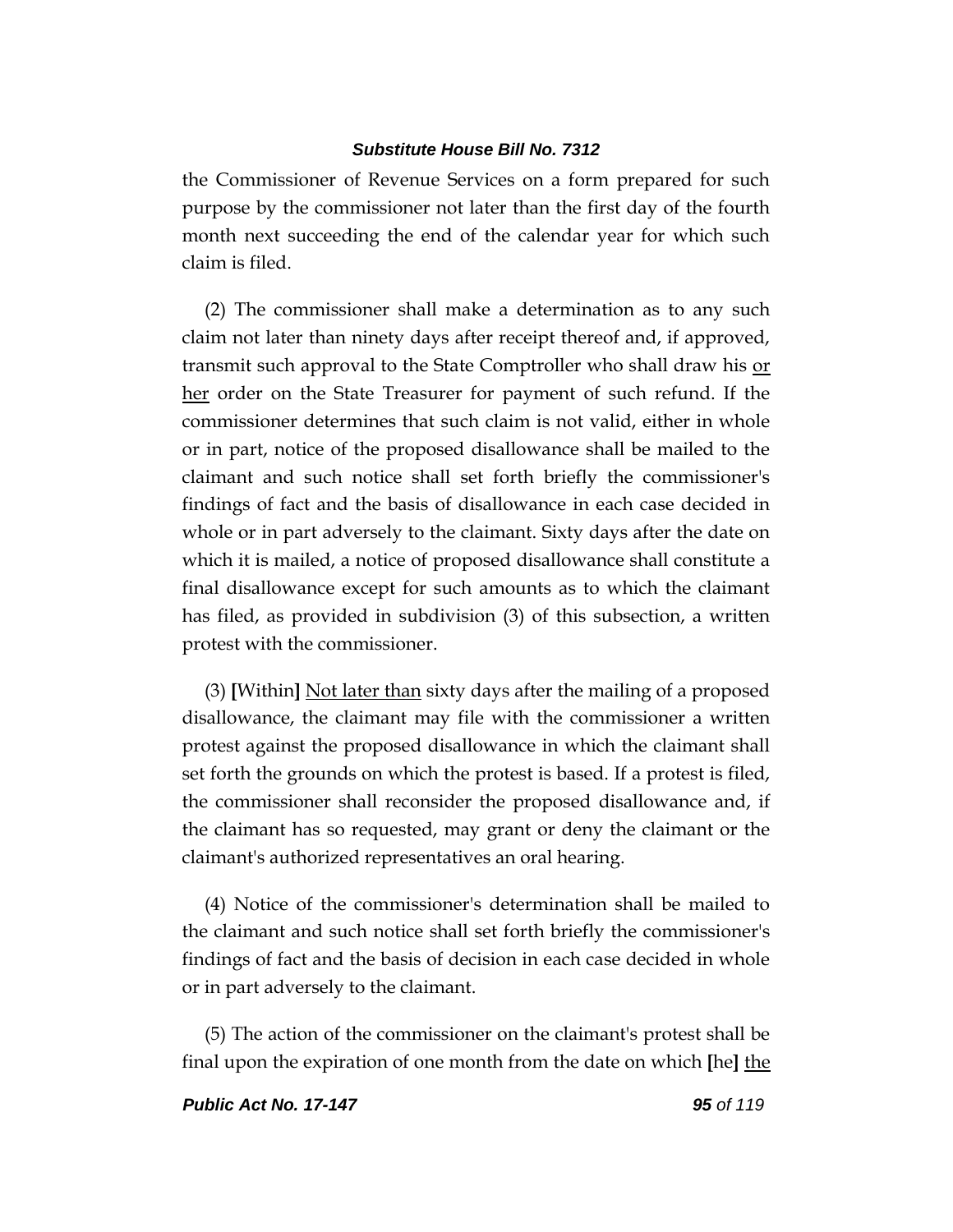commissioner mails notice of his action to the claimant unless, within such period, the claimant seeks judicial review of the commissioner's determination pursuant to section 12-422.

(6) The commissioner may, at any time within three years after the date of receipt of such claim for refund, examine such claim and supporting documentation and, **[**in the case of**]** if any error is disclosed by such examination, mail a notice of assessment in the manner provided in section 12-415 as if a return had been filed with which the commissioner was not satisfied. In such event, the claimant may petition for reassessment in the time and manner provided in section 12-418. The order or decision of the commissioner upon the petition for reassessment shall be subject to judicial review in the time and manner provided in section 12-422.

(b) (1) Whenever any holder of a permit issued under this subsection purchases from a retailer tangible personal property for use or consumption in carrying on the trade, occupation, business or profession of such person, (A) for the purpose of subsequently transporting it outside this state for use or consumption thereafter solely outside this state, or (B) for the purpose of being processed, fabricated or manufactured into, attached to or incorporated into, other tangible personal property to be transported outside this state and thereafter used or consumed solely outside this state, such holder may purchase such property without payment of the taxes otherwise imposed by this chapter on the purchase of such property.

(2) The Commissioner of Revenue Services may **[**pursuant to regulations adopted in accordance with chapter 54**]** issue a permit to any person carrying on a trade, occupation, business or profession in this state who purchases from a retailer tangible personal property for use or consumption in carrying on such trade, occupation, business or profession, (A) for the purpose of subsequently transporting it outside this state for use or consumption thereafter solely outside this state, or

*Public Act No. 17-147 96 of 119*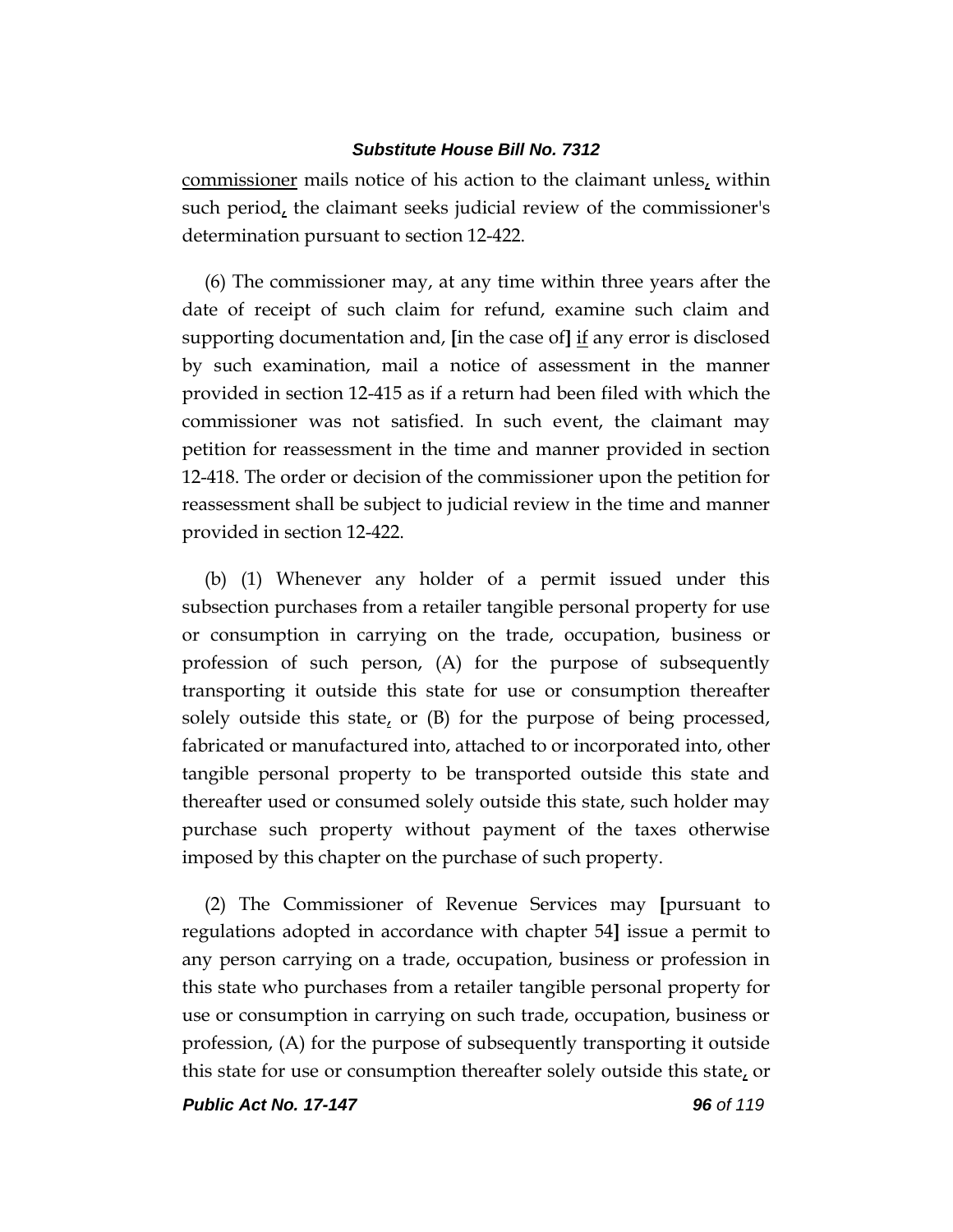(B) for the purpose of being processed, fabricated or manufactured into, attached to or incorporated into, other tangible personal property to be transported outside this state and thereafter used or consumed solely outside this state, if the commissioner determines that the person is carrying on a trade, occupation, business or profession in this state and is filing the returns required to be filed by such person under section 12-414, as amended by this act, and that the enforcement of the provisions of this chapter shall not be adversely affected.

(3) The permit issued under subdivision (2) of this subsection shall authorize the holder to the extent and in the manner specified **[**in the regulations adopted under said subdivision (2),**]** by the commissioner to purchase tangible personal property from a retailer on which the taxes imposed by this chapter shall not be payable. The **[**regulations adopted under this subsection**]** commissioner shall require (A) a declaration, prescribed as to form by the commissioner and bearing notice to the effect that false statements made in such declaration are punishable, stating that such property is purchased for a purpose permitted by this subsection, (B) a report to be submitted with, and to be a part of, each return that is required to be filed under section 12- 414, as amended by this act, by the holder of such permit, detailing the persons from whom such tangible personal property was purchased during the period covered by such return, the quantities in which and the dates on which such property was purchased and any other information deemed necessary by the commissioner, and (C) periodic registration, at least annually, for the purpose of the issuance of a permit, **[**including**]** and the commissioner shall establish procedures relating to the application for the permit and notice concerning the penalty for misuse of the permit.

Sec. 33. Subdivision (1) of section 12-411 of the general statutes is repealed and the following is substituted in lieu thereof (*Effective from passage*):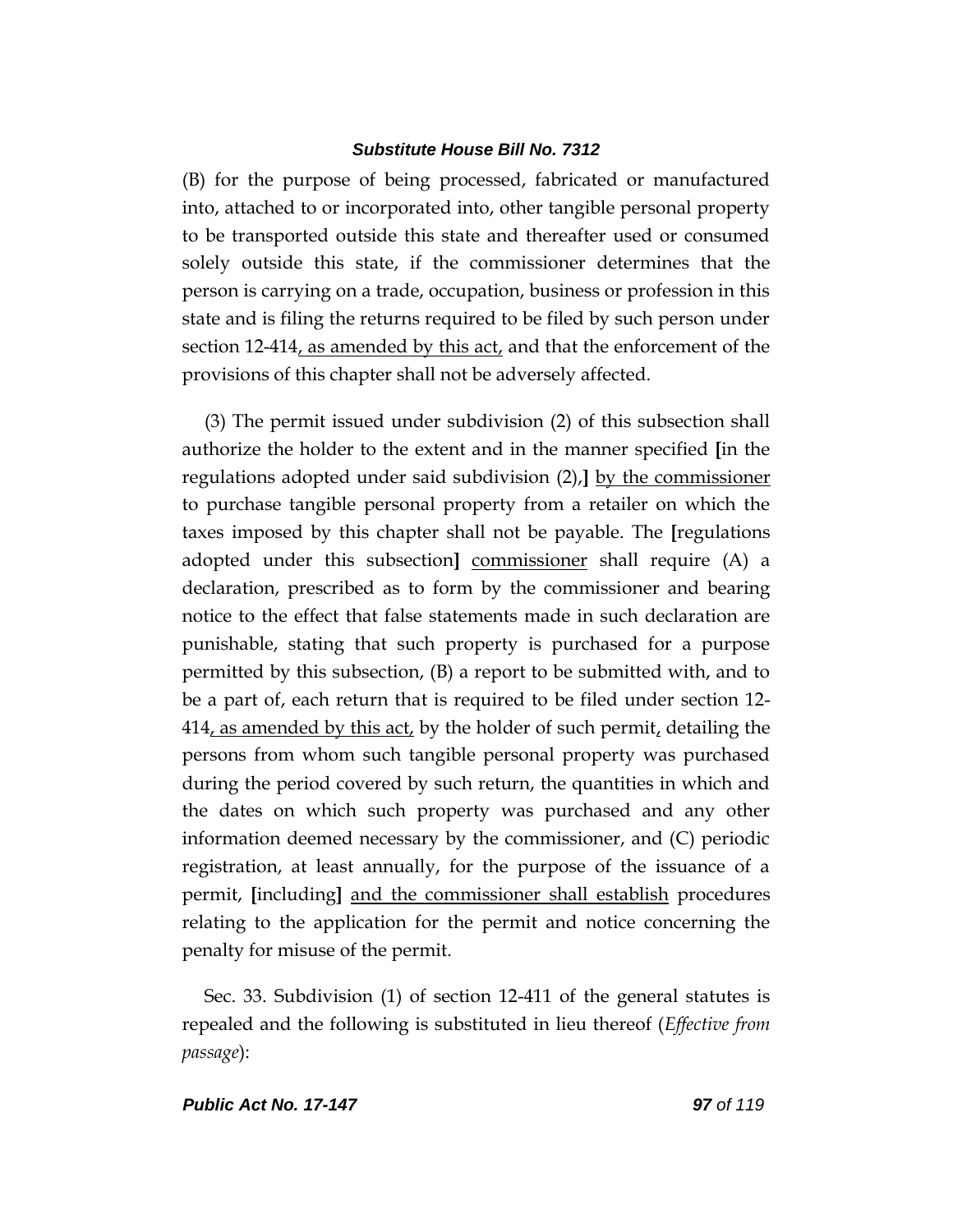(1) (A) An excise tax is hereby imposed on the storage, acceptance, consumption or any other use in this state of tangible personal property purchased from any retailer for storage, acceptance, consumption or any other use in this state, the acceptance or receipt of any services constituting a sale in accordance with subdivision (2) of subsection (a) of section 12-407, as amended by this act, purchased from any retailer for consumption or use in this state, or the storage, acceptance, consumption or any other use in this state of tangible personal property which has been manufactured, fabricated, assembled or processed from materials by a person, either within or without this state, for storage, acceptance, consumption or any other use by such person in this state, to be measured by the sales price of materials, at the rate of six and thirty-five-hundredths per cent of the sales price of such property or services, except, in lieu of said rate of six and thirty-five-hundredths per cent;

(B) At a rate of fifteen per cent of the rent paid for occupancy of any room or rooms in a hotel or lodging house for the first period of not more than thirty consecutive calendar days;

(C) With respect to the storage, acceptance, consumption or use in this state of a motor vehicle purchased from any retailer for storage, acceptance, consumption or use in this state by any individual who is a member of the armed forces of the United States and is on full-time active duty in Connecticut and who is considered, under 50 App USC 574, a resident of another state, or to any such individual and the spouse of such individual at a rate of four and one-half per cent of the sales price of such vehicle, provided such retailer requires and maintains a declaration by such individual, prescribed as to form by the commissioner and bearing notice to the effect that false statements made in such declaration are punishable, or other evidence, satisfactory to the commissioner, concerning the purchaser's state of residence under 50 App USC 574;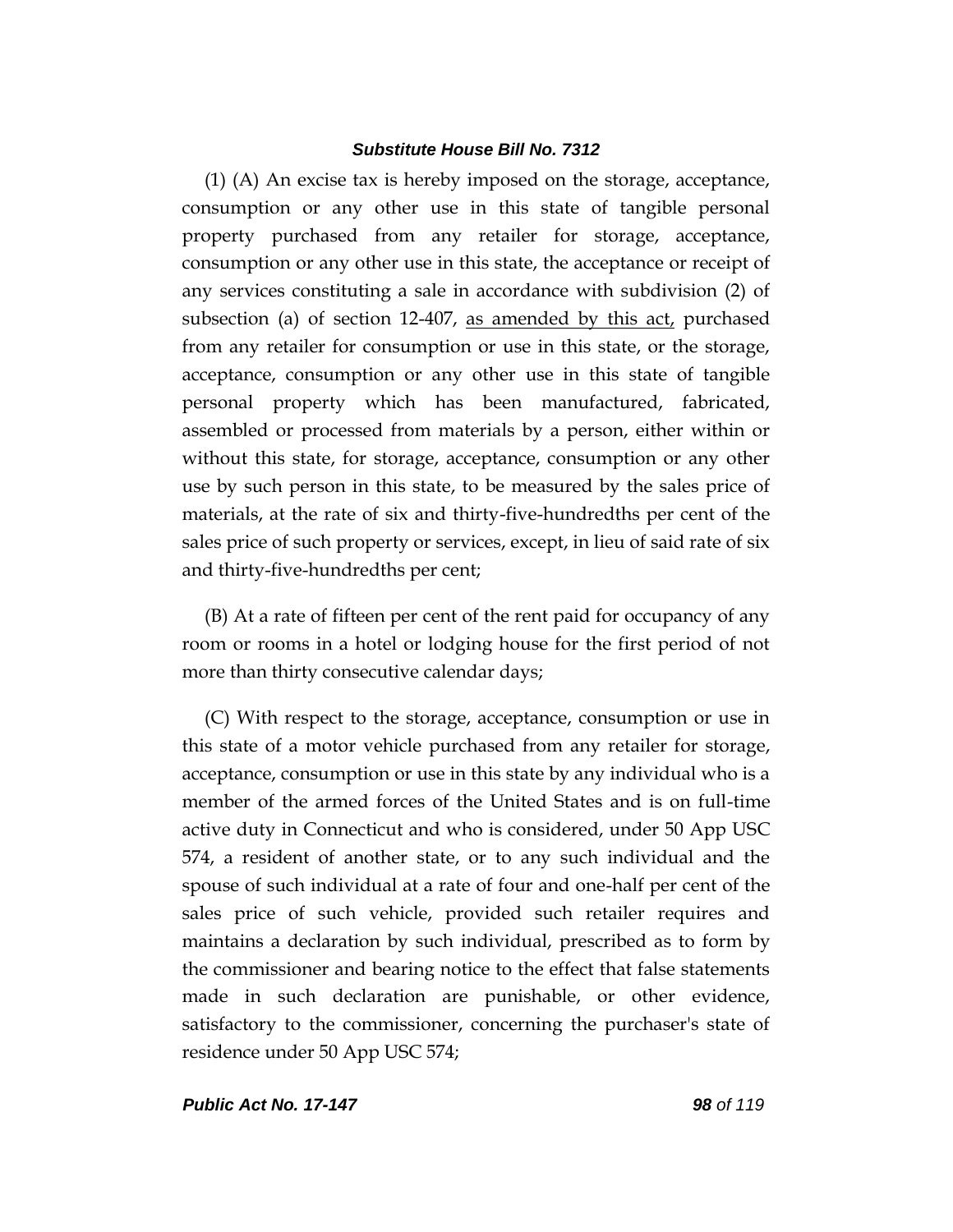(D) (i) With respect to the acceptance or receipt in this state of labor that is otherwise taxable under subparagraph (C) or (G) of subdivision (2) of subsection (a) of section  $12-407$ , as amended by this act, on existing vessels and repair or maintenance services on vessels occurring on and after July 1, 1999, such services shall be exempt from such tax;

(ii) With respect to the storage, acceptance or other use of a vessel in this state, such storage, acceptance or other use shall be exempt from such tax, provided such vessel is docked in this state for sixty or fewer days in a calendar year;

(E) (i) With respect to the acceptance or receipt in this state of computer and data processing services purchased from any retailer for consumption or use in this state occurring on or after July 1, 1997, and prior to July 1, 1998, at the rate of five per cent of such services, on or after July 1, 1998, and prior to July 1, 1999, at the rate of four per cent of such services, on or after July 1, 1999, and prior to July 1, 2000, at the rate of three per cent of such services, on or after July 1, 2000, and prior to July 1, 2001, at the rate of two per cent of such services, on and after July 1, 2001, at the rate of one per cent of such services, and (ii) with respect to the acceptance or receipt in this state of Internet access services, on or after July 1, 2001, such services shall be exempt from tax;

(F) With respect to the acceptance or receipt in this state of patient care services purchased from any retailer for consumption or use in this state for which payment is received by the hospital on or after July 1, 1999, and prior to July 1, 2001, at the rate of five and three-fourths per cent and on and after July 1, 2001, such services shall be exempt from such tax;

(G) With respect to the rental or leasing of a passenger motor vehicle for a period of thirty consecutive calendar days or less, at a rate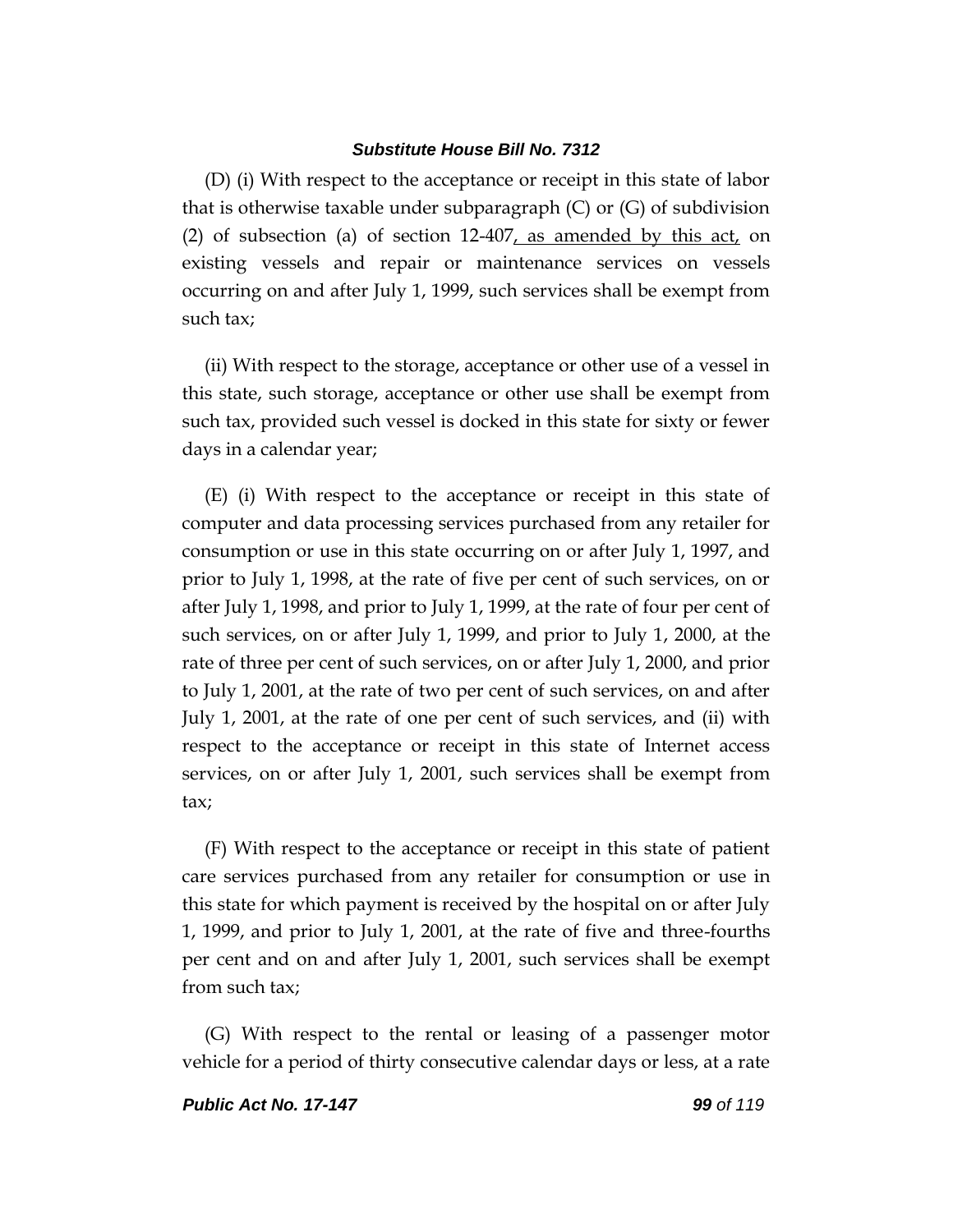of nine and thirty-five-hundredths per cent;

(H) With respect to the sale of (i) a motor vehicle for a sales price exceeding fifty thousand dollars, at a rate of seven and three-fourths per cent on the entire sales price, (ii) jewelry, whether real or imitation, for a sales price exceeding five thousand dollars, at a rate of seven and three-fourths per cent on the entire sales price, and (iii) an article of clothing or footwear intended to be worn on or about the human body, a handbag, luggage, umbrella, wallet or watch for a sales price exceeding one thousand dollars, at a rate of seven and three-fourths per cent on the entire sales price. For purposes of this subparagraph, "motor vehicle" has the meaning provided in section 14-1, but does not include a motor vehicle subject to the provisions of subparagraph (C) of this subdivision, a motor vehicle having a gross vehicle weight rating over twelve thousand five hundred pounds, or a motor vehicle having a gross vehicle weight rating of twelve thousand five hundred pounds or less that is not used for private passenger purposes, but is designed or used to transport merchandise, freight or persons in connection with any business enterprise and issued a commercial registration or more specific type of registration by the Department of Motor Vehicles; **[**and**]**

(I) For calendar quarters ending on or after September 30, 2011, except for calendar quarters ending on or after July 1, 2016, but prior to July 1, 2017, the commissioner shall deposit into the regional planning incentive account, established pursuant to section 4-66k, six and seventenths per cent of the amounts received by the state from the tax imposed under subparagraph (B) of this subdivision and ten and seven-tenths per cent of the amounts received by the state from the tax imposed under subparagraph (G) of this subdivision;

(J) (i) Notwithstanding the provisions of this section, for calendar months commencing on or after May 1, 2016, but prior to July 1, 2016, the commissioner shall deposit into the municipal revenue sharing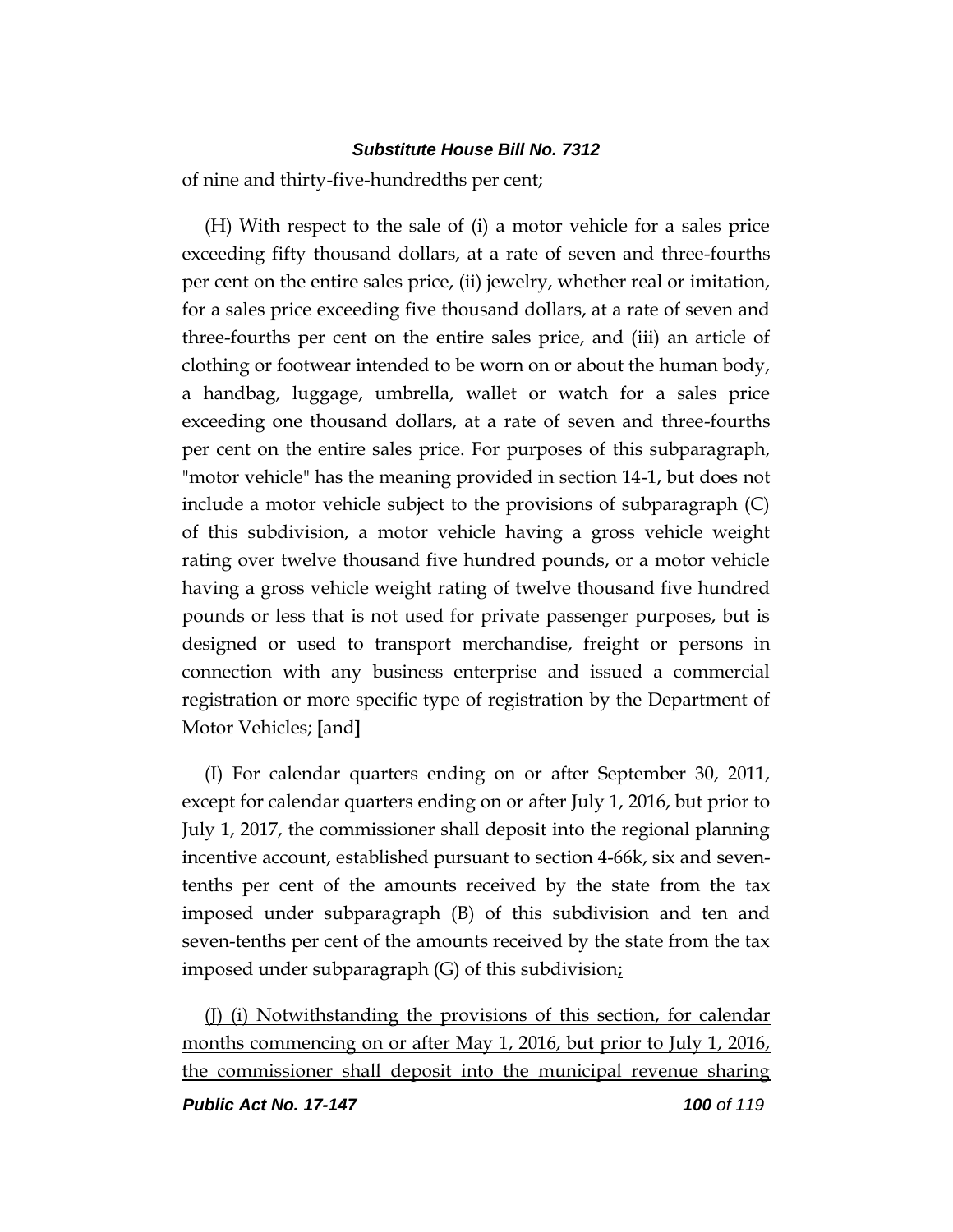account, established pursuant to section 4-66*l*, four and seven-tenths per cent of the amounts received by the state from the tax imposed under subparagraph (A) of this subdivision and shall transfer any accrual related to such months on or after July 1, 2016;

(ii) For calendar months commencing on or after July 1, 2017, the commissioner shall deposit into said municipal revenue sharing account seven and nine-tenths per cent of the amounts received by the state from the tax imposed under subparagraph (A) of this subdivision;

(K) (i) Notwithstanding the provisions of this section, for calendar months commencing on or after December 1, 2015, but prior to October 1, 2016, the commissioner shall deposit into the Special Transportation Fund, established pursuant to section 13b-68, four and seven-tenths per cent of the amounts received by the state from the tax imposed under subparagraph (A) of this subdivision;

(ii) For calendar months commencing on or after October 1, 2016, but prior to July 1, 2017, the commissioner shall deposit into said Special Transportation Fund six and three-tenths per cent of the amounts received by the state from the tax imposed under subparagraph (A) of this subdivision; and

(iii) For calendar months commencing on or after July 1, 2017, the commissioner shall deposit into said Special Transportation Fund seven and nine-tenths per cent of the amounts received by the state from the tax imposed under subparagraph (A) of this subdivision.

Sec. 34. (*Effective from passage*) Notwithstanding the provisions of subparagraph (K) of subdivision (1) of section 12-411 of the general statutes, as amended by this act, for the fiscal year ending June 30, 2017, the Commissioner of Revenue Services shall reduce each monthly deposit into the Special Transportation Fund established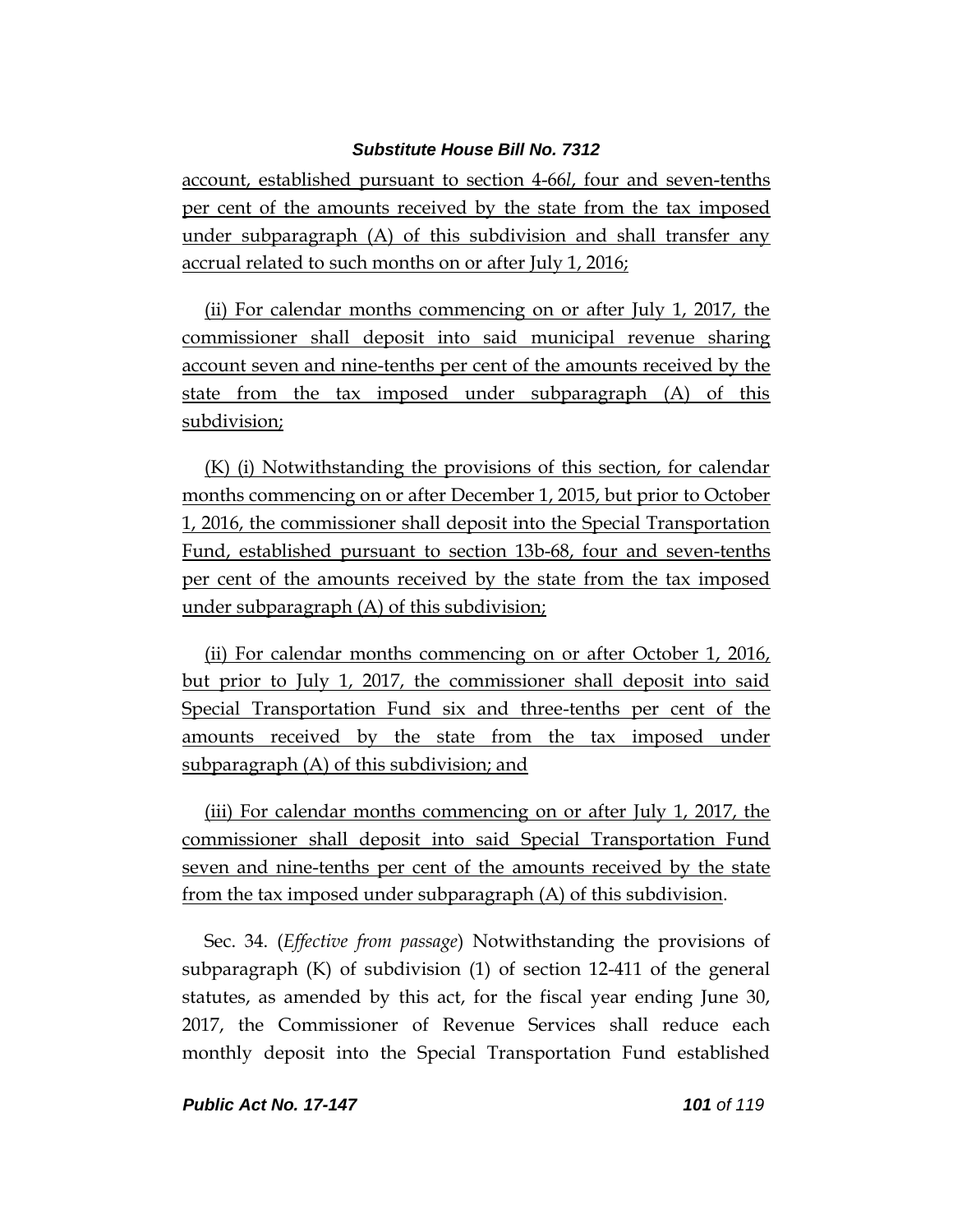pursuant to section 13b-68 of the general statutes by four million one hundred sixty-six thousand six hundred sixty-seven dollars.

Sec. 35. Section 12-580 of the general statutes is repealed and the following is substituted in lieu thereof (*Effective from passage*):

This chapter shall be administered by the tax collector of the municipality. All forms necessary or convenient for the enforcement of this chapter shall be prescribed by the Commissioner of Revenue Services and shall be printed and furnished by **[**said**]** such tax collector. The Commissioner of Revenue Services **[**shall**]** may adopt and enforce rules and regulations relating to the administration and enforcement of this chapter.

Sec. 36. Subdivision (6) of subsection (b) of section 12-711 of the general statutes is repealed and the following is substituted in lieu thereof (*Effective from passage*):

(6) For purposes of subparagraph (A) of subdivision (1) of this subsection, "real property in this state" includes an interest in an entity, and "entity" means a partnership, limited liability company or S corporation that owns, directly or indirectly, real property that is located within this state and has a fair market value that equals or exceeds fifty per cent of all the assets of the entity on the date of sale or disposition by a nonresident natural person of such person's interest in the entity. Only those assets that the entity owned, directly or indirectly, for at least two years prior to the date of the sale or disposition of the person's interest in the entity shall be used in determining the fair market value of all the assets of the entity on the date of such sale or disposition. The gain or loss derived from Connecticut sources from such person's sale or disposition of an interest in such entity is the total gain or loss for federal income tax purposes from such sale or disposition multiplied by a fraction, the numerator of which is the fair market value of all real property located

*Public Act No. 17-147 102 of 119*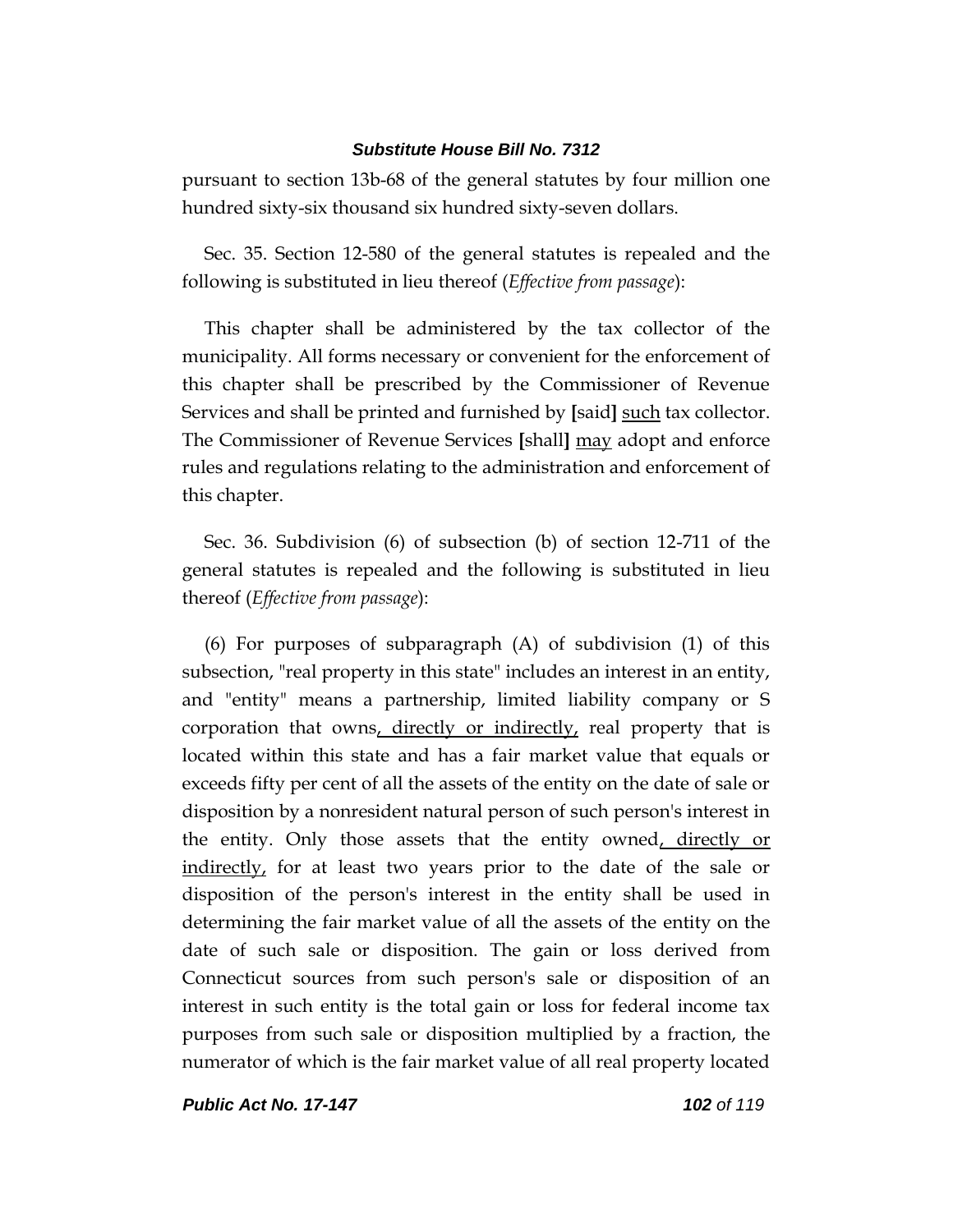in this state owned, directly or indirectly, by the entity on the date of such sale or disposition, and the denominator of which is the fair market value of all the assets of the entity on the date of such sale or disposition.

Sec. 37. Subsection (a) of section 12-719 of the general statutes is repealed and the following is substituted in lieu thereof (*Effective from passage*):

(a) The income tax return required under this chapter shall be filed on or before the fifteenth day of the fourth month following the close of the taxpayer's taxable year. A person required to make and file a return shall, without assessment, notice or demand, pay any tax due thereon to the Commissioner of Revenue Services on or before the date fixed for filing such return, determined without regard to any extension of time for filing the return. **[**The commissioner shall prescribe by regulation the place for filing any return, declaration, statement or other document required pursuant to this chapter and for the payment of any tax.**]**

Sec. 38. Subsection (a) of section 12-727 of the general statutes is repealed and the following is substituted in lieu thereof (*Effective from passage and applicable to taxable years commencing on or after January 1, 2017*):

(a) **[**The Commissioner of Revenue Services may adopt regulations requiring returns**]** Returns of information **[**to**]** shall be made and filed on or before the last day of **[**February**]** January each year by any person making payment or crediting in **[**any**]** the previous calendar year amounts of six hundred dollars or more, or ten dollars or more in the case of interest or dividends, to any person who may be subject to the tax imposed under this chapter. Such returns may be required of any person, including lessees or mortgagors of real or personal property, fiduciaries, employers **[**,**]** and all officers and employees of this state, or

*Public Act No. 17-147 103 of 119*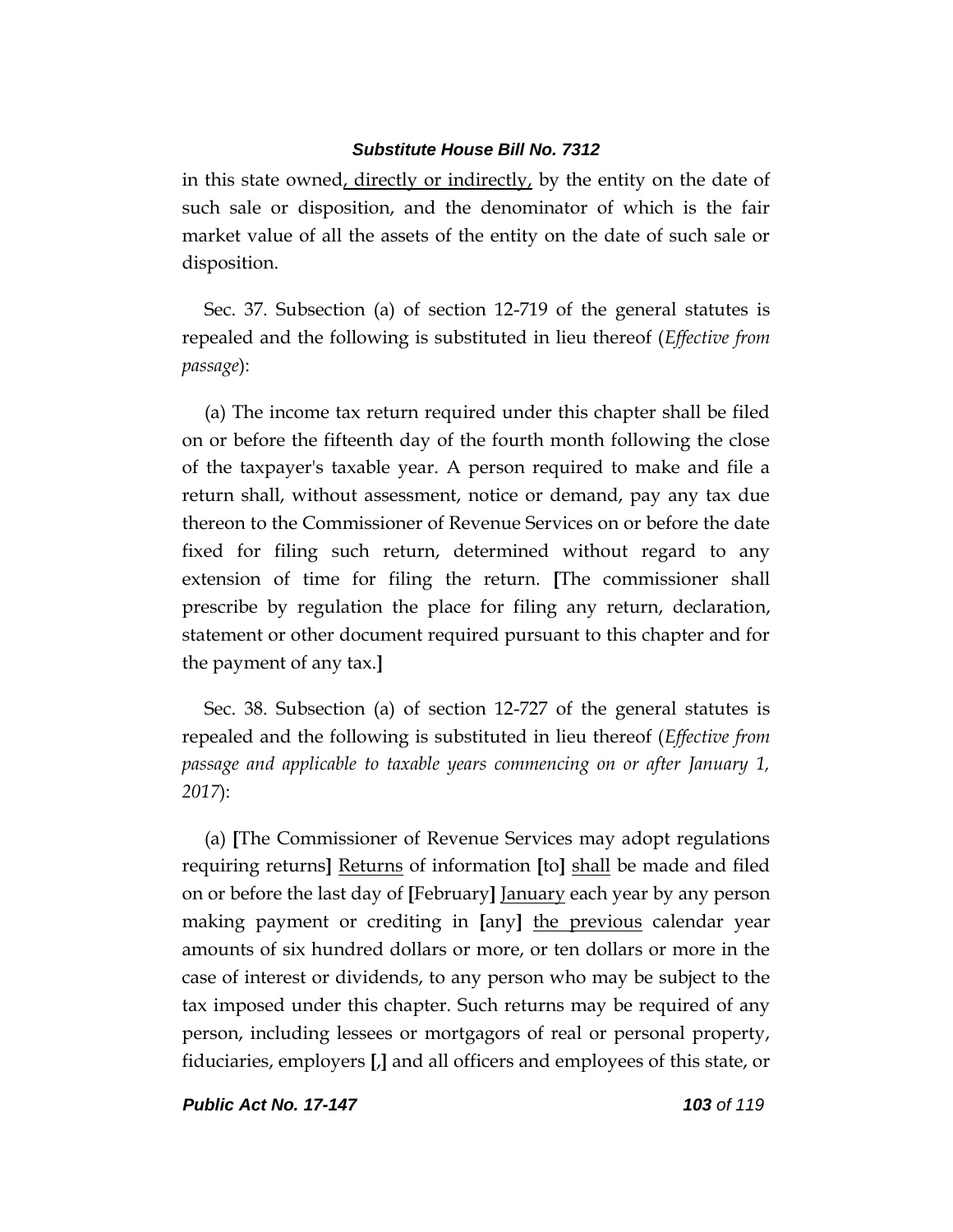of any municipal corporation or political subdivision of this state, having the control, receipt, custody, disposal or payment of dividends, interest, rents, salaries, wages, premiums, annuities, compensations, remunerations, pensions, gambling winnings, emoluments or other fixed or determinable gains, profits or income, except interest coupons payable to bearer. A duplicate of the statement as to tax withheld on wages, required to be furnished by an employer to an employee, shall constitute the return of information required to be made under this section with respect to such wages. **[**The commissioner may adopt regulations providing standards for determining which returns must be filed on magnetic media or in other machine-readable form.**]**

Sec. 39. (NEW) (*Effective July 1, 2017, and applicable to waiver requests received on or after July 1, 2017*) To the extent that the Commissioner of Revenue Services is authorized to waive all or part of a penalty provided under title 12 of the general statutes, the commissioner shall not consider any waiver request received more than one year from the date a notice of such penalty was first sent to the person on whom the penalty was imposed. For any penalty that is reported by a taxpayer on a return filed by such taxpayer in accordance with title 12 of the general statutes, the filing date of such return shall be considered the date on which the person was notified of such penalty. Nothing in this section shall extend the date by which a protest or appeal must be filed in connection with a determination made by the commissioner.

Sec. 40. Subsection (c) of section 16-331cc of the general statutes is repealed and the following is substituted in lieu thereof (*Effective from passage*):

(c) (1) The account shall be supported solely through a tax equal to one-half of one per cent of the gross earnings from rendering community antenna television service, video programming service by satellite and certified competitive video service in this state for quarterly periods beginning on or after October 1, 2007, and before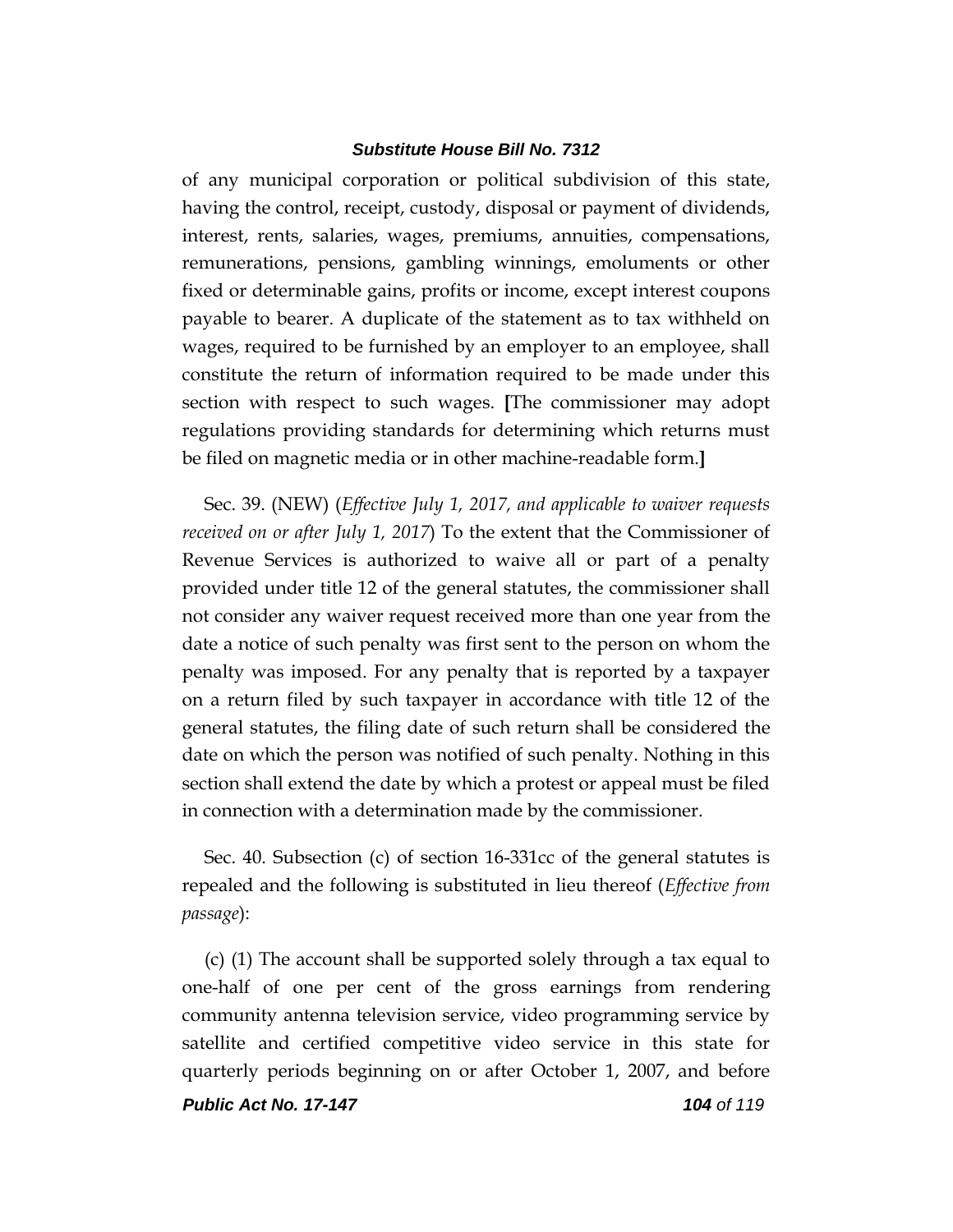October 1, 2009, and a tax equal to one-quarter of one per cent of the gross earnings from rendering community antenna television service, video programming service by satellite and certified competitive video service in this state for quarterly periods beginning on or after October 1, 2009, by each person operating a community antenna television system under this chapter or a certified competitive video service pursuant to sections 16-331e to 16-331p, inclusive, and each person operating a business that provides one-way transmission to subscribers of video programming by satellite. Such tax for a quarterly period shall be remitted to the Department of Revenue Services, on or before the last day of the month next succeeding the quarterly period, on a form prescribed by the Commissioner of Revenue Services, which form shall be signed by the person performing the duties of treasurer or an authorized agent or officer. For the purposes of this section, gross earnings in this state shall be determined in a manner consistent with chapter 211.

(2) The amount of any tax due and unpaid under this section shall be subject to the penalties and interest established in **[**section**]** sections 12-268d **[**and the**]** and 12-268e, and the taxpayer from which such tax is due and unpaid shall be subject to the administrative provisions of sections 12-268f, 12-268g, 12-268i and 12-268*l*. The amount of any tax, penalty or interest due and unpaid under this section may be collected under the provisions of section 12-35, as amended by this act.

Sec. 41. Subsection (a) of section 53-394 of the general statutes is repealed and the following is substituted in lieu thereof (*Effective July 1, 2017*):

(a) "Racketeering activity" means to commit, to attempt to commit, to conspire to commit, or to intentionally aid, solicit, coerce or intimidate another person to commit any crime which, at the time of its commission, was a felony chargeable by indictment or information under the following provisions of the general statutes then applicable:

*Public Act No. 17-147 105 of 119*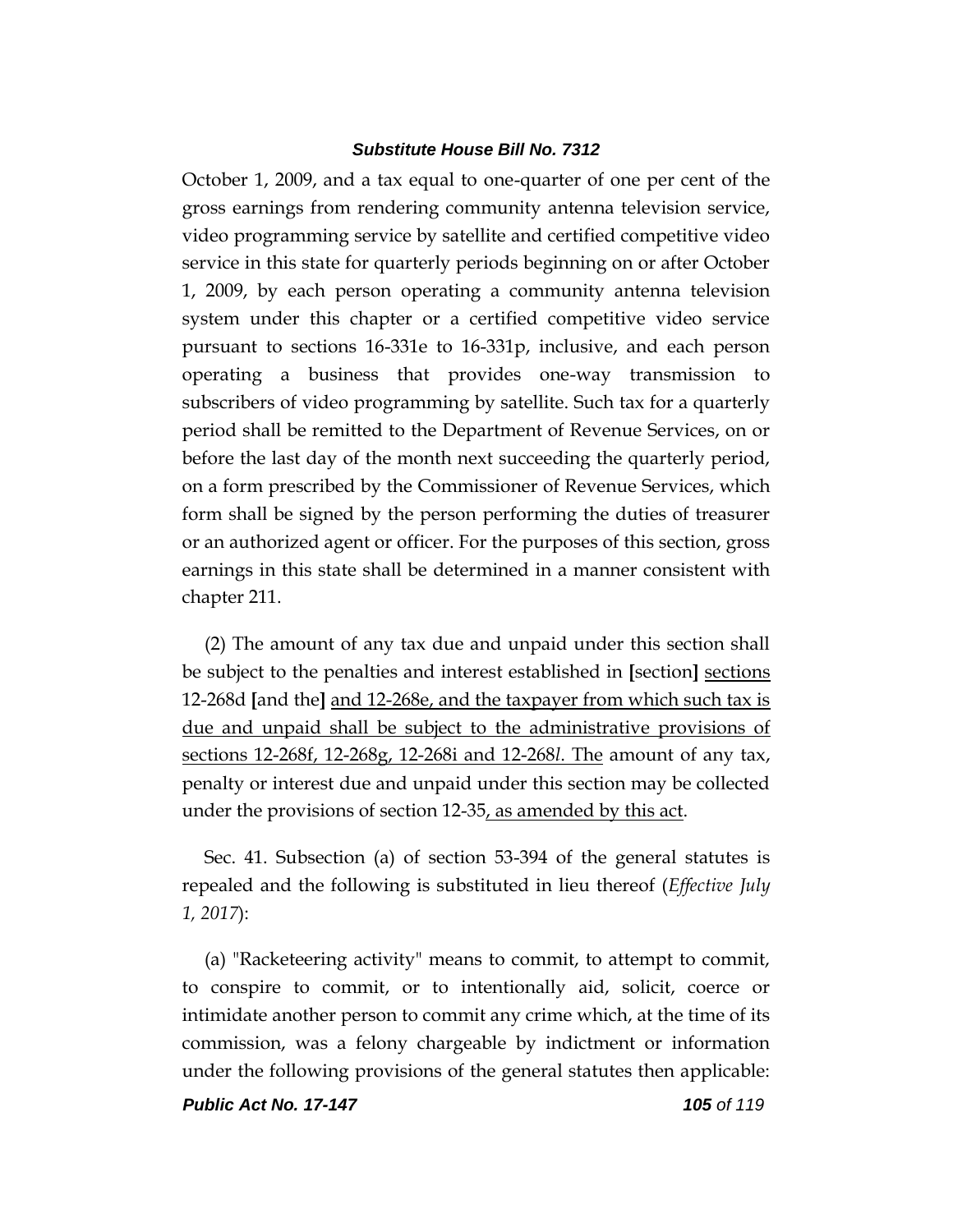(1) Sections 53-278a to 53-278f, inclusive, relating to gambling activity; (2) chapter 949a, relating to extortionate credit transactions; (3) chapter 952, part IV, relating to homicide; (4) chapter 952, part V, relating to assault, except assault with a motor vehicle as defined in section 53a-60d; (5) sections 53a-85 to 53a-88, inclusive, relating to prostitution; (6) chapter 952, part VII, relating to kidnapping; (7) chapter 952, part VIII, relating to burglary, arson and related offenses; (8) chapter 952, part IX, relating to larceny, robbery and related offenses; (9) chapter 952, part X, relating to forgery and related offenses; (10) chapter 952, part XI, relating to bribery and related offenses; (11) chapter 952, part XX, relating to obscenity and related offenses; (12) chapter 952, part XIX, relating to coercion; (13) sections 53-202, 53-206, 53a-211 and 53a-212, relating to weapons and firearms; (14) section 53-80a, relating to the manufacture of bombs; (15) sections 36b-2 to 36b-34, inclusive, relating to securities fraud and related offenses; (16) sections 21a-277, 21a-278 and 21a-279, relating to drugs; (17) section 22a-131a, relating to hazardous waste; (18) chapter 952, part XXIII, relating to money laundering; (19) section 53a-192a, relating to trafficking in persons; or (20) subdivision (1) of subsection (b) of section 12-304 or section 12-308, relating to cigarettes, or subsection (c) of section 12-330f or subsection (b) of section 12-330j, relating to tobacco products.

Sec. 42. (NEW) (*Effective July 1, 2017*) There is established an account to be known as the "mental health community investment account" which shall be a separate, nonlapsing account within the General Fund. The account shall contain any moneys required by law to be deposited in the account. Moneys in the account shall be expended by the Commissioner of Mental Health and Addiction Services, in consultation with nonprofit mental health organizations, for the purposes of improving services and programs in the state, including, but not limited to, residential services, job training and placement services, educational programs and support groups, designed to support individuals diagnosed with mental health conditions.

*Public Act No. 17-147 106 of 119*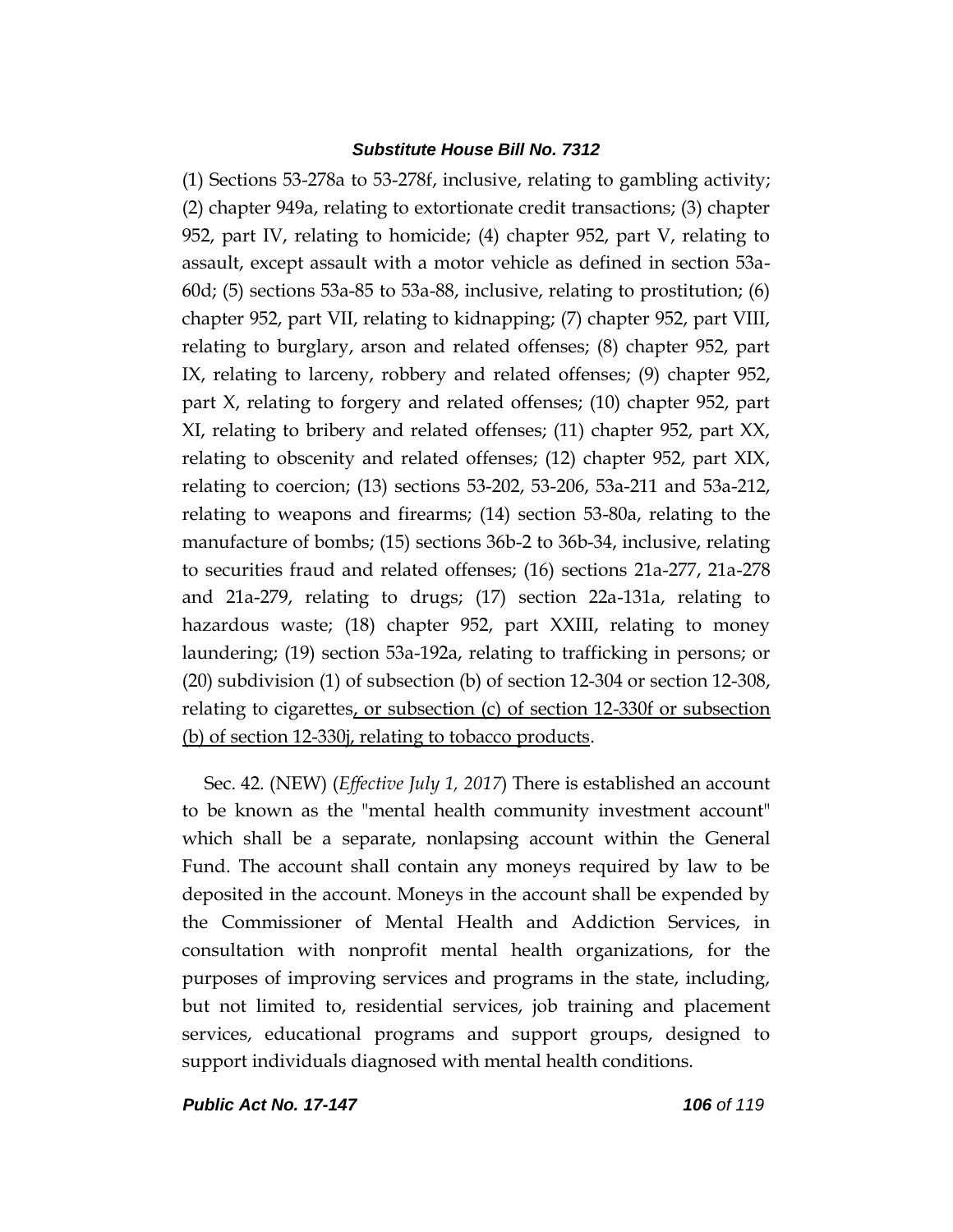Sec. 43. Section 12-743 of the general statutes is repealed and the following is substituted in lieu thereof (*Effective July 1, 2017*):

(a) Any taxpayer filing a return under this chapter may contribute any part of a refund under this chapter to (1) the organ transplant account established pursuant to section 17b-288, (2) the AIDS research education account established pursuant to section 19a-32a, (3) the endangered species, natural area preserves and watchable wildlife account established pursuant to section 22a-27*l*, (4) the breast cancer research and education account established pursuant to section 19a-32b, (5) the safety net services account established pursuant to section 17b-112f, **[**or**]** (6) an individual savings plan established under the Connecticut Higher Education Trust established pursuant to sections 3-22f to 3-22p, inclusive, or to the CHET Baby Scholars fund established pursuant to section 3-22u, or (7) the mental health community investment account established pursuant to section 42 of this act. Such contribution shall be made by indicating on the tax return, in a manner provided for by the Commissioner of Revenue Services pursuant to subsection (b) of this section, the amount to be contributed to the account.

(b) (1) The Commissioner of Revenue Services shall revise the tax return form to implement the provisions of subsection (a) of this section, which form shall include spaces on the return in which taxpayers may indicate their intention to make a contribution, in a whole dollar amount, in accordance with this section. The commissioner shall include in the instructions accompanying the tax return a description of the purposes for which the **[**organ transplant account, the AIDS research education account, the endangered species, natural area preserves and watchable wildlife account, the breast cancer research and education account, the safety net services account and the Connecticut Higher Education Trust**]** accounts and funds set forth in subsection (a) of this section were created.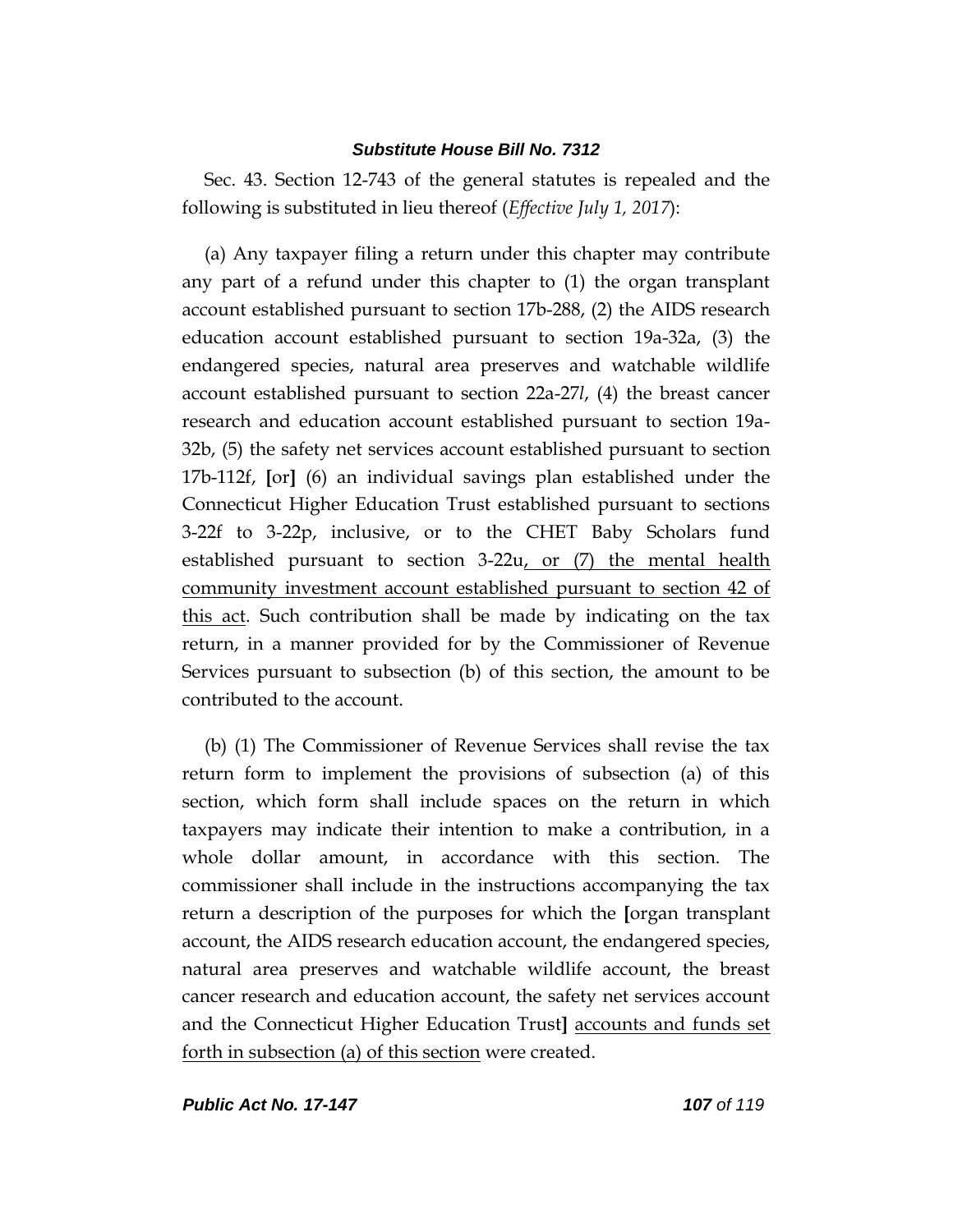(2) For purposes of facilitating the registration of a taxpayer as an organ donor, the commissioner shall include information in the instructions accompanying the tax return that (A) indicates the manner by which a taxpayer may contact an organ donor registry organization, or (B) provides electronic links to appropriate organ donor registry organizations for such purpose.

(3) For purposes of facilitating the participation of a taxpayer in the Connecticut Higher Education Trust and the CHET Baby Scholars fund, the commissioner shall include spaces on the return, as provided in subdivision (1) of this subsection as follows: (A) There shall be a space indicating a taxpayer's intention to contribute any part of a refund to someone known to the taxpayer who is a designated beneficiary, as defined in section 3-22f, including a space for the taxpayer to provide the name and Social Security number of such designated beneficiary; and (B) there shall be a space indicating a taxpayer's intention to contribute any part of a refund to the CHET Baby Scholars fund, including a description of such fund and a statement that such contribution shall not benefit a specific child. The commissioner shall include information in the instructions accompanying the tax return that indicates the manner by which the taxpayer may contact the administrator of the Connecticut Higher Education Trust and the CHET Baby Scholars fund, or provides electronic links to such administrator for such purpose.

(c) A designated contribution of all or part of any refund shall be irrevocable upon the filing of the return and shall be made in the full amount designated if the refund found due the taxpayer upon the initial processing of the return, and after any deductions required by this chapter, is greater than or equal to the designated contribution. If the refund due, as determined upon initial processing, and after any deductions required by this chapter, is less than the designated contribution, the contribution shall be made in the full amount of the

*Public Act No. 17-147 108 of 119*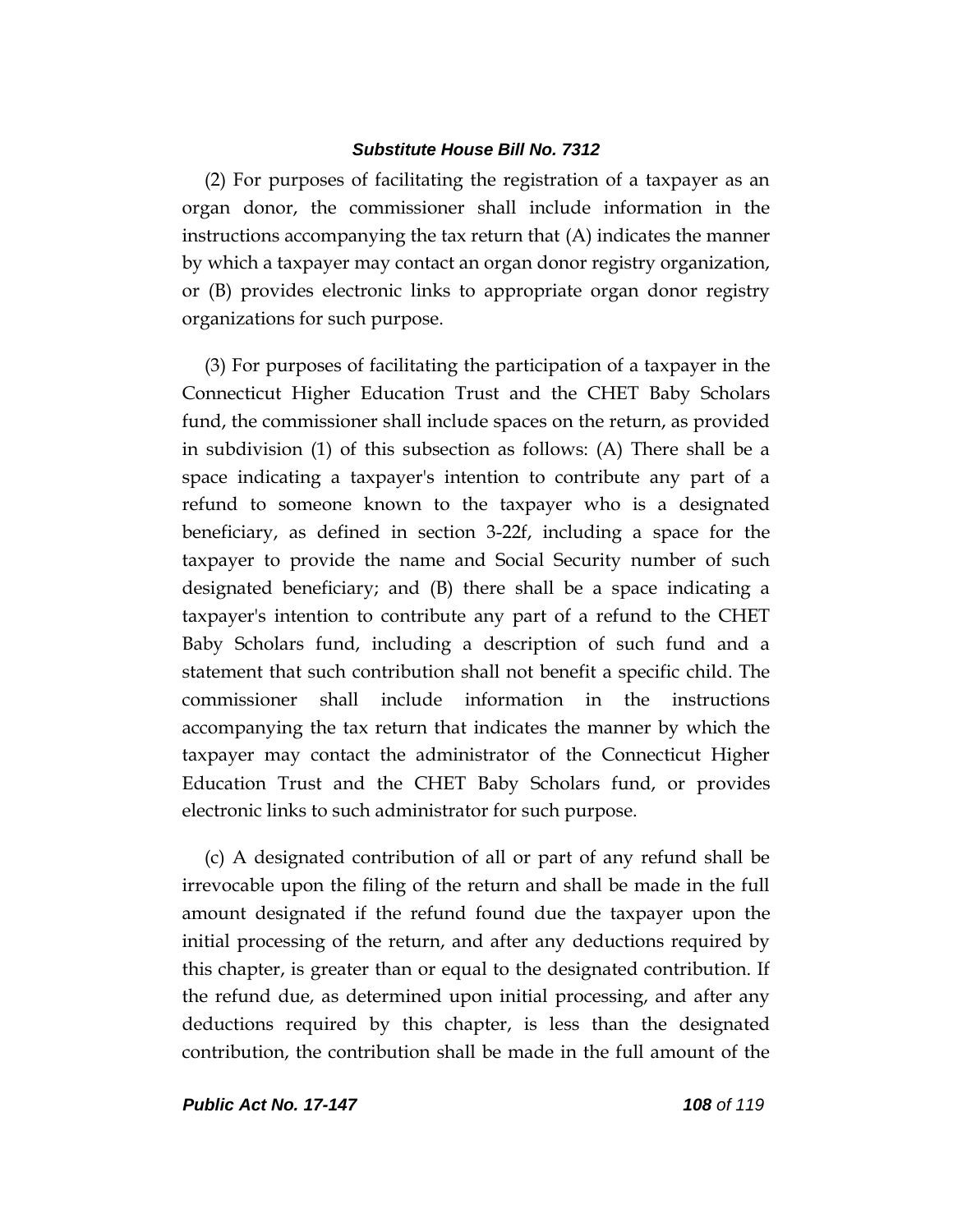refund. The Commissioner of Revenue Services shall subtract the amount of any contribution of all or part of any refund from the amount of the refund initially found due the taxpayer and shall certify the difference to the Secretary of the Office of Policy and Management and the Treasurer for payment to the taxpayer in accordance with this chapter. For the purposes of any subsequent determination of the taxpayer's net tax payment, such contribution shall be considered a part of the refund paid to the taxpayer.

(d) Except for any funds collected for purposes of subdivision (6) of subsection (a) of this section, the Commissioner of Revenue Services, after notification of and approval by the Secretary of the Office of Policy and Management, may deduct and retain from the remaining funds so collected an amount equal to the costs of implementing this section and sections 17b-288, 19a-32a, 22a-27*l*, 19a-32b and 17b-112f but not to exceed seven and one-half per cent of the funds contributed in any fiscal year and in no event shall exceed the total cost of implementation of said sections.

Sec. 44. Subdivision (1) of section 12-430 of the general statutes is repealed and the following is substituted in lieu thereof (*Effective from passage*):

(1) **[**The commissioner, whenever he deems it necessary to insure compliance with this chapter,**]** Whenever any person (A) owes taxes under this chapter, which taxes have been finally due and payable for a period of ninety days or longer and for which any administrative or judicial remedies, or both, have been exhausted or have lapsed, or (B) has failed to file three or more returns required to be filed with the commissioner under this chapter, the commissioner may require any such person **[**subject thereto**]** to deposit with **[**him**]** the commissioner such security as the commissioner determines. The amount of the security shall be fixed by the commissioner but shall not be greater than six times the person's estimated average liability for the period for

*Public Act No. 17-147 109 of 119*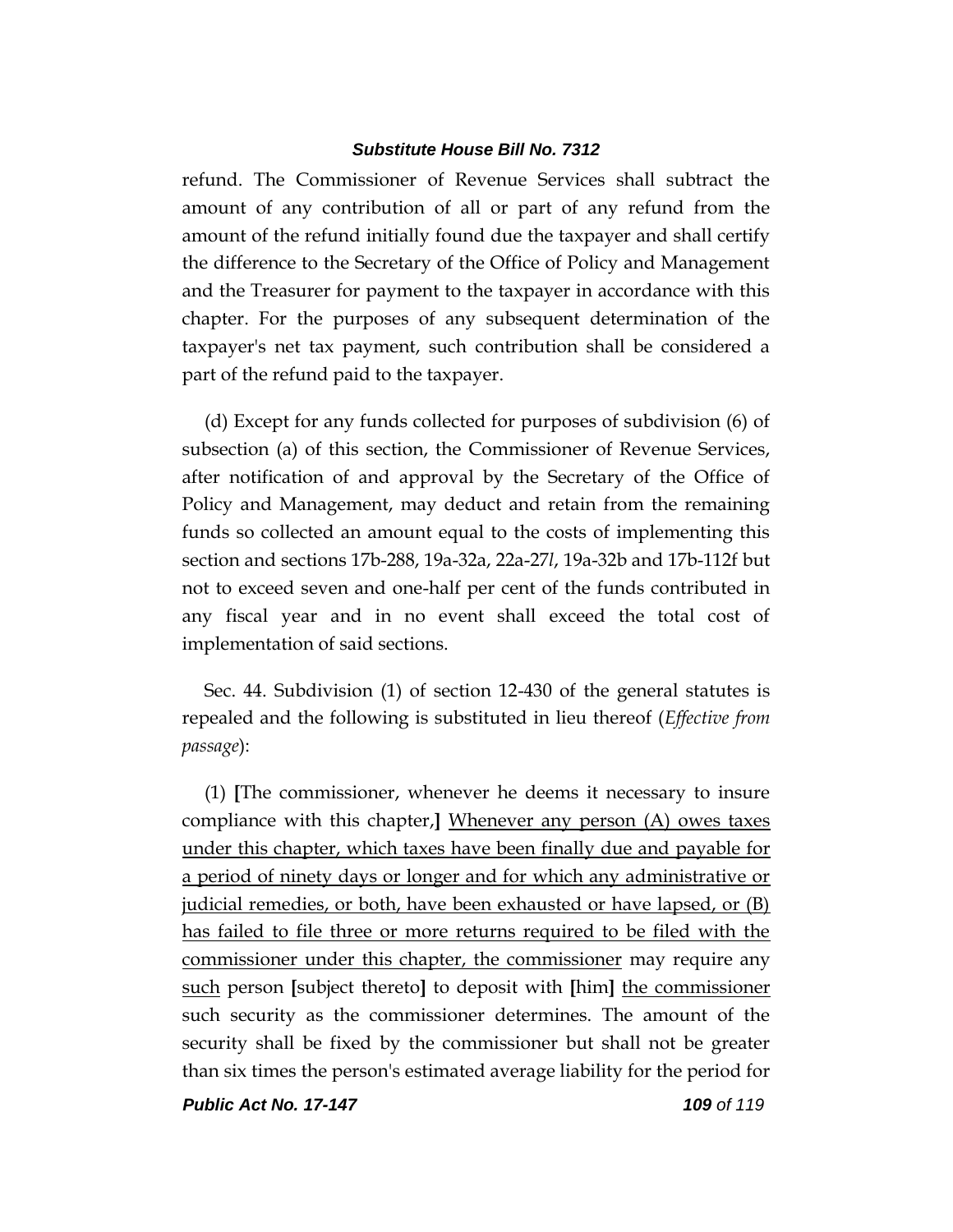which **[he]** such person files returns, determined in such manner as the commissioner deems proper. The amount of the security may be increased or decreased by the commissioner subject to the limitations herein provided. The commissioner may sell the security at public auction if it becomes necessary so to do in order to recover any tax or any amount required to be collected, or any interest or penalty due. Notice of the sale may be served upon the person who deposited the security personally or by mail. If by mail, service shall be made in the manner prescribed for service of a notice of a deficiency assessment and shall be addressed to the person at **[**his**]** the person's address as it appears in the records of the commissioner's office. **[**Security in the form of a bearer bond, issued by the United States or the state of Connecticut, which has a prevailing market price may, however, be sold by the commissioner at private sale at a price not lower than the prevailing market price thereof.**]** Upon any sale any surplus above the amounts due shall be returned to the person who deposited the security.

Sec. 45. Section 12-555 of the general statutes is repealed and the following is substituted in lieu thereof (*Effective from passage*):

**[**The commissioner, whenever he deems it necessary to insure compliance with this chapter,**]** Whenever any person (1) owes taxes under this chapter, which taxes have been finally due and payable for a period of ninety days or longer and for which any administrative or judicial remedies, or both, have been exhausted or have lapsed, or (2) has failed to file three or more returns required to be filed with the commissioner under this chapter, the commissioner may require any such person **[**subject thereto**]** to deposit with **[**him**]** the commissioner such security as the commissioner determines. The amount of the security shall be fixed by the commissioner but shall not be greater than six times the person's estimated average liability for the period for which **[**he**]** such person files returns, determined in such manner as the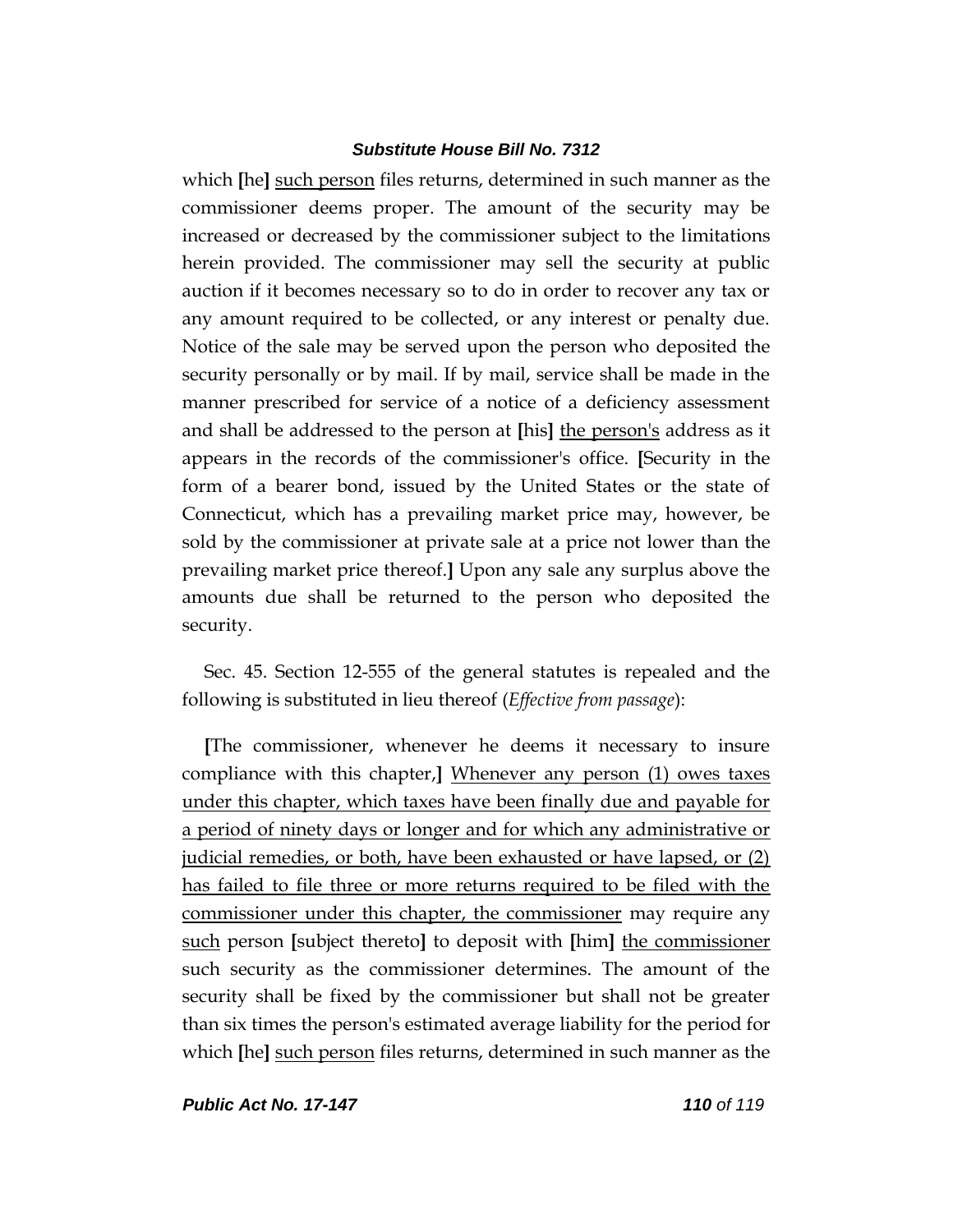commissioner deems proper. The amount of the security may be increased or decreased by the commissioner subject to the limitations herein provided. The commissioner may sell the security at public auction if it becomes necessary so to do in order to recover any tax or any amount required to be collected, or any interest or penalty due. Notice of the sale may be served upon the person who deposited the security personally or by mail. If by mail, service shall be made in the manner prescribed for service of a notice of a deficiency assessment and shall be addressed to the person at **[**his**]** the person's address as it appears in the records of the commissioner's office. **[**Security in the form of a bearer bond, issued by the United States or the state of Connecticut, which has a prevailing market price may, however, be sold by the commissioner at private sale at a price not lower than the prevailing market price thereof.**]** Upon any sale any surplus above the amounts due shall be returned to the person who deposited the security.

Sec. 46. (NEW) (*Effective July 1, 2017*) If the commissioner provides written notice to a person specifying a deadline by which such person is required to produce books, papers or records for examination or investigation under subdivision (4) of section 12-426 of the general statutes or file an information report under subdivision (5) of said section, and such person fails to comply by such deadline, the commissioner may impose on such person a civil penalty of five hundred dollars per violation. Each distinct violation of said subdivision (4) or (5) shall be a separate offense and, in the case of a continued violation, each day thereof shall be deemed a separate offense. Any penalty imposed under the provisions of this subsection may be collected under the provisions of section 12-35 of the general statutes, as amended by this act.

Sec. 47. Section 7-370c of the general statutes is repealed and the following is substituted in lieu thereof (*Effective July 1, 2017*):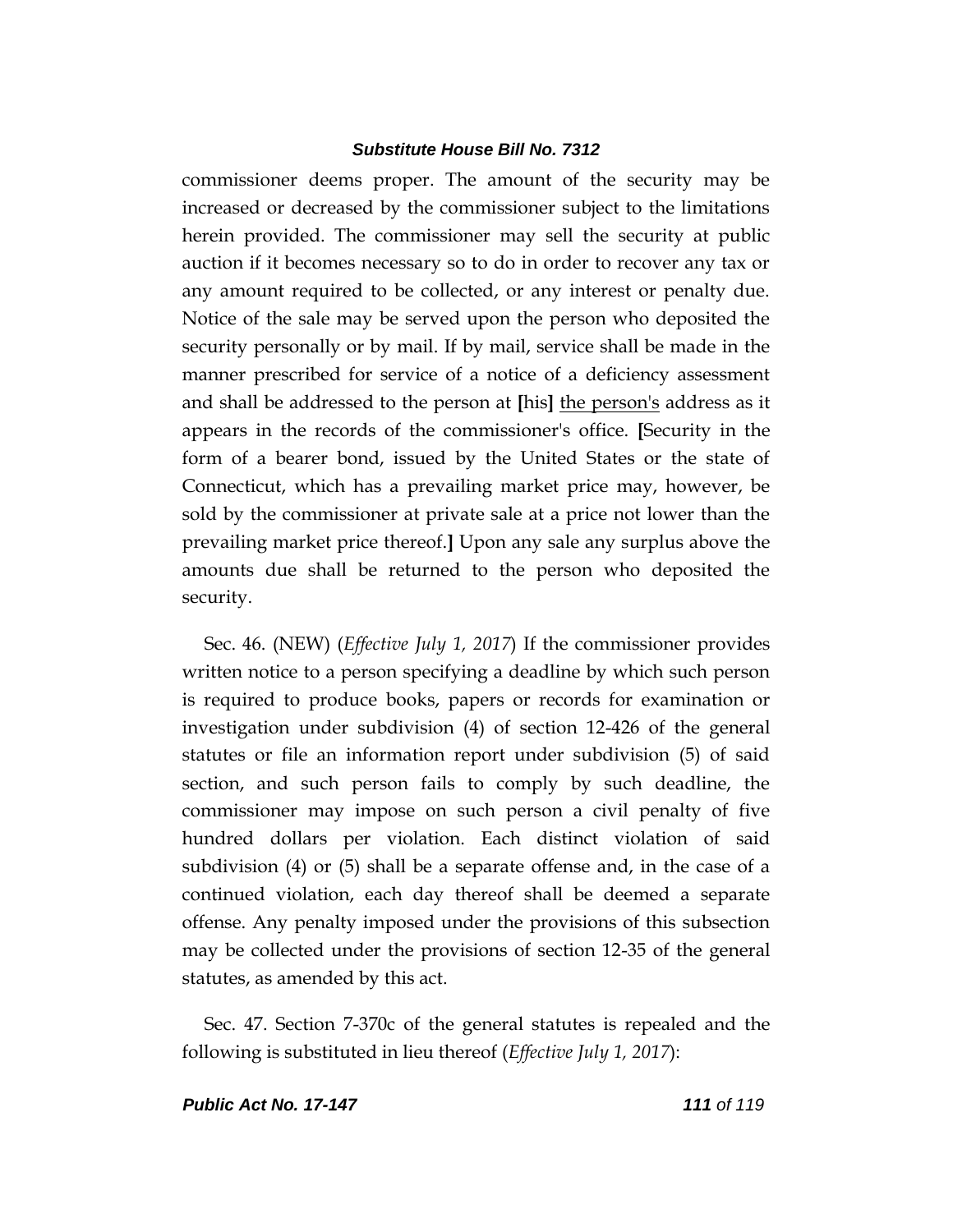(a) Any municipality, as defined in section 7-369, which has issued bonds, notes or other obligations pursuant to any public or special act may issue refunding bonds for the purpose of paying, funding or refunding prior to maturity all or any part of such municipality's bonds, notes or other obligations, the redemption premium, if any, with respect thereto, the interest thereon, the costs with respect to the issuance of such refunding bonds and the payment of such refunded bonds, notes or other obligations. Such refunding bonds shall mature not later than (1) in the case of a single series of bonds, notes or other obligations being refunded, the final maturity date thereof; and (2) in the case of multiple series of bonds, notes or other obligations being refunded, the final maturity date of any such series last to occur.

(b) (1) Notwithstanding the provisions of subdivisions (1) and (2) of subsection (a) of this section and contingent on the passage of a resolution by a two-thirds vote of the legislative body of the municipality, any such refunding bonds issued on or after July 1, 2017, but prior to July 1, 2022, shall mature not later than thirty years from the date of the issuance of such refunding bonds.

(2) Refunding bonds issued pursuant to subdivision (1) of this subsection may be secured by a statutory lien, if provided for in such resolution, on all revenues received by the municipality from its tax levy and collection. Such lien shall arise by operation of this subdivision automatically without any further action or authorization by the municipality and such revenues shall be immediately subject to the lien. The lien shall immediately attach to such revenues and be valid and binding as against the municipality, its successors, transferees and creditors and all other parties asserting rights to such revenues, without any physical delivery, recordation or filing of the lien or further act, irrespective of whether such successors, transferees, creditors or other parties have notice of the lien.

*Public Act No. 17-147 112 of 119* (c) Notwithstanding the provisions of the general statutes or any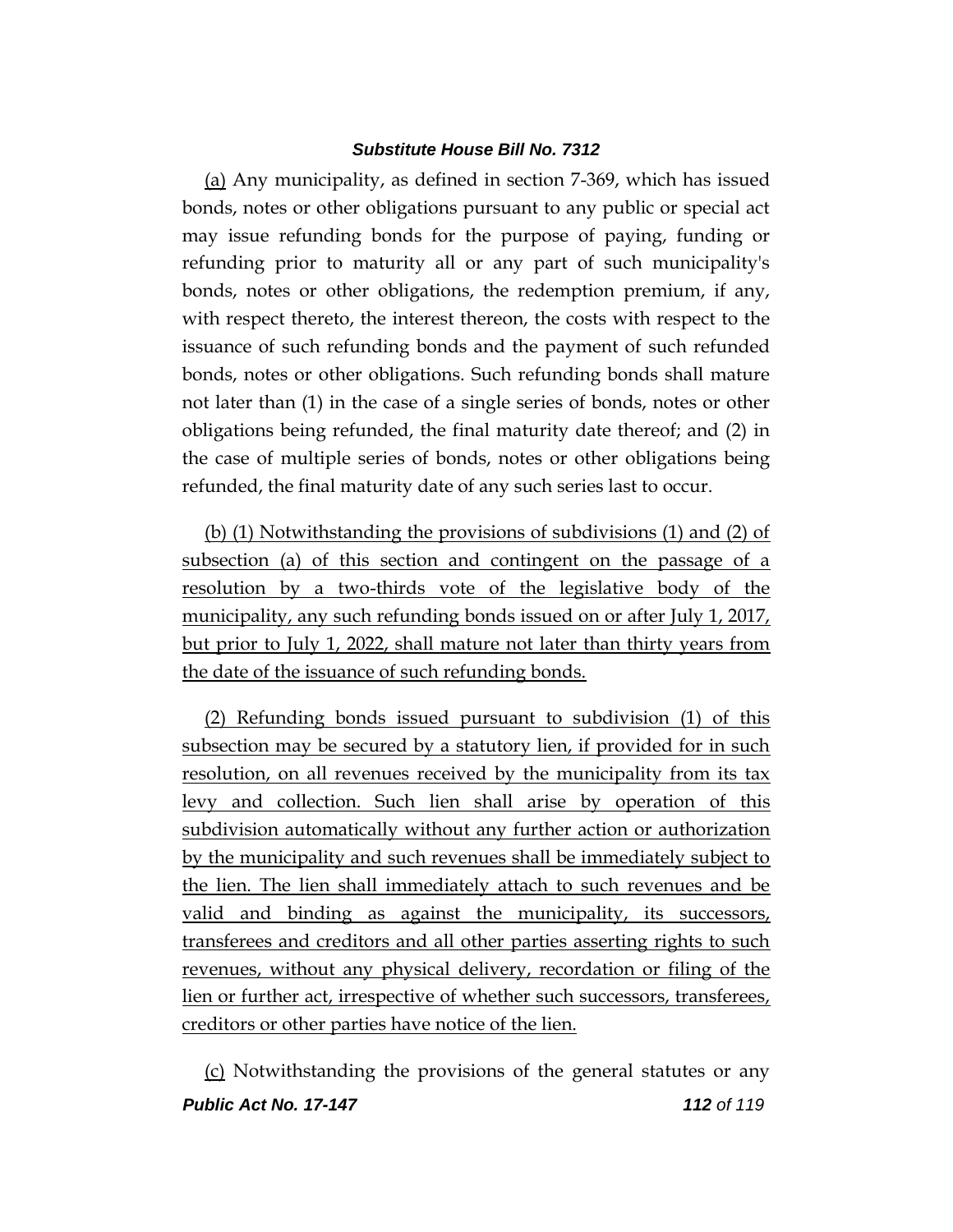special act, local law or charter governing the authorization and issuance of bonds, notes or other obligations and the appropriation of the proceeds thereof, such refunding bonds shall be authorized, and the proceeds appropriated for the purposes permitted under this section, by resolution of the legislative body of the municipality, and shall be subject to the same limitations and requirements as bonds issued pursuant to this chapter, provided the provisions of section 7-371, as amended by this act, regarding limitations on the date of the first maturity, or on the amount of any principal or on any principal and interest installments on any bonds, shall not apply to refunding bonds issued (1) under subsection (b) of this section, or (2) under subsection (a) of this section **[**which shall**]** that achieve net present value savings after comparing total debt service payable on the refunding bonds to the total debt service payable on the refunded bonds, after accounting for costs of issuance and underwriters' discount.

(d) As used in this section, "legislative body" means **[**(A)**]** (1) the board of selectmen in a town that does not have a charter, special act or home rule ordinance relating to its government, **[**(B)**]** (2) the council, board of aldermen, representative town meeting, board of selectmen or other elected legislative body described in a charter, special act or home rule ordinance relating to government in a city, consolidated town and city, consolidated town and borough or a town having a charter, special act, consolidation ordinance or home rule ordinance relating to its government, **[**(C)**]** (3) the board of burgesses or other elected legislative body in a borough, or **[**(D)**]** (4) the district committee or other elected legislative body in a district, metropolitan district or other municipal corporation.

Sec. 48. Section 7-371 of the general statutes is repealed and the following is substituted in lieu thereof (*Effective July 1, 2017*):

*Public Act No. 17-147 113 of 119* Unless otherwise provided by the general statutes or any special act,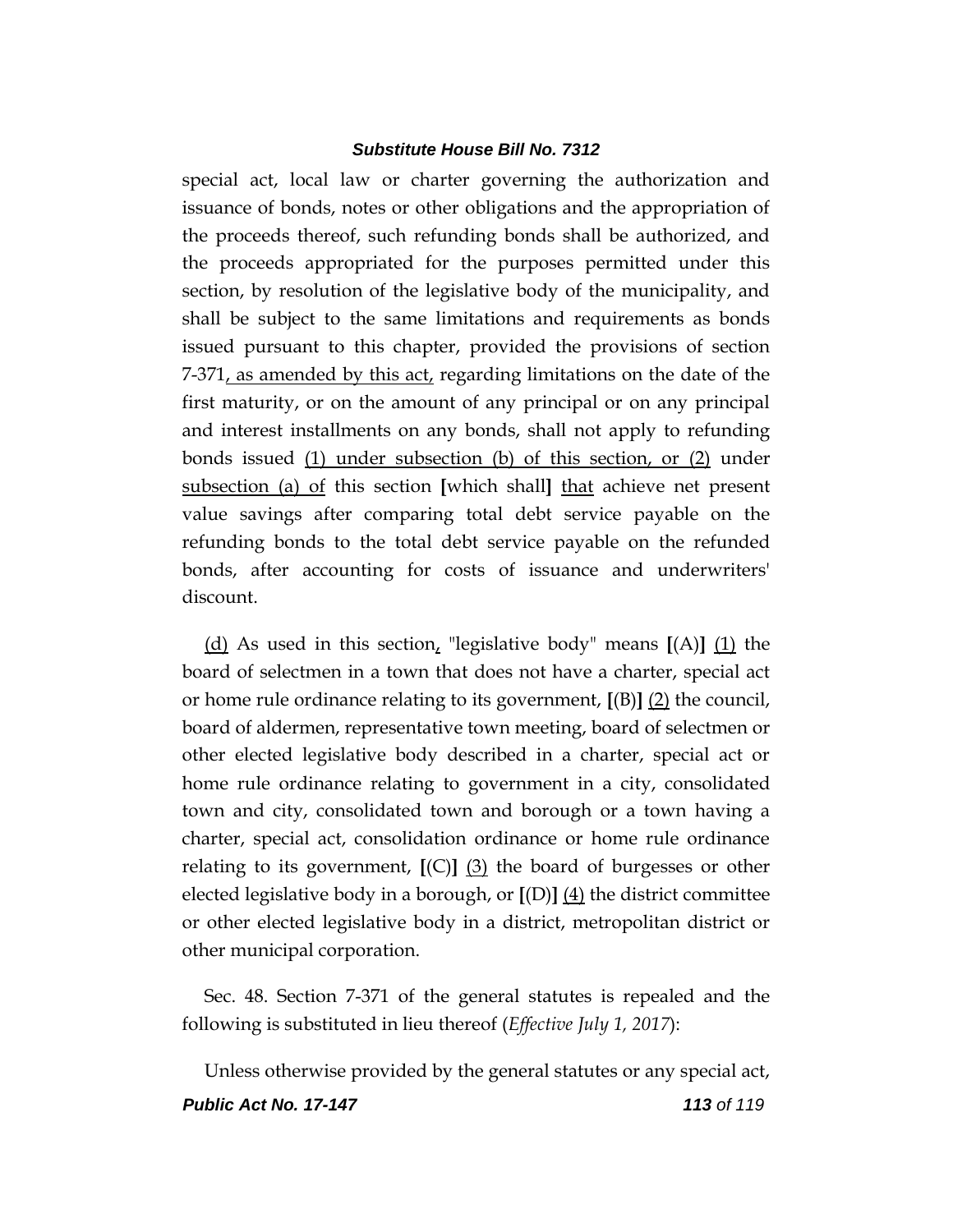bonds issued by any municipality, as defined in section 7-369, by authority of any provision of the general statutes or of any special act shall be serial bonds maturing in annual or semiannual installments of principal that shall substantially equalize the aggregate amount of principal and interest due in each annual period commencing with the first annual period in which an installment of principal is due, or maturing in annual or semiannual installments of principal no one of which shall exceed by more than fifty per cent the amount of any prior installment, or shall be term bonds with mandatory deposit of sinking fund payments into a sinking fund of amounts sufficient to redeem or amortize the principal of the bonds in annual or semiannual installments that shall substantially equalize the aggregate amount of principal redeemed or amortized and interest due in each annual period commencing with the first annual period in which a mandatory sinking fund payment becomes due, or sufficient to redeem or amortize the principal of the bonds in annual or semiannual installments no one of which shall exceed by more than fifty per cent the amount of any prior installment. The first installment of any series of bonds shall mature or the first sinking fund payment of any series of bonds shall be due not later than three years from the date of the issue of such series and the last installment of such series shall mature or the last sinking fund payment of such series shall be due not later than twenty years therefrom, except that for bonds issued on or after July 1, 2017, but prior to July 1, 2022, the last installment of such series shall mature or the last sinking fund payment of such series shall be due not later than thirty years from the date of the issue of such series.

Sec. 49. Section 7-560 of the general statutes is repealed and the following is substituted in lieu thereof (*Effective from passage*):

Whenever used in subsection (a) of section 7-394b and sections 7-560 to 7-579, inclusive, the following definitions shall apply:

*Public Act No. 17-147 114 of 119* (1) "Attorney General" means the Attorney General of the state of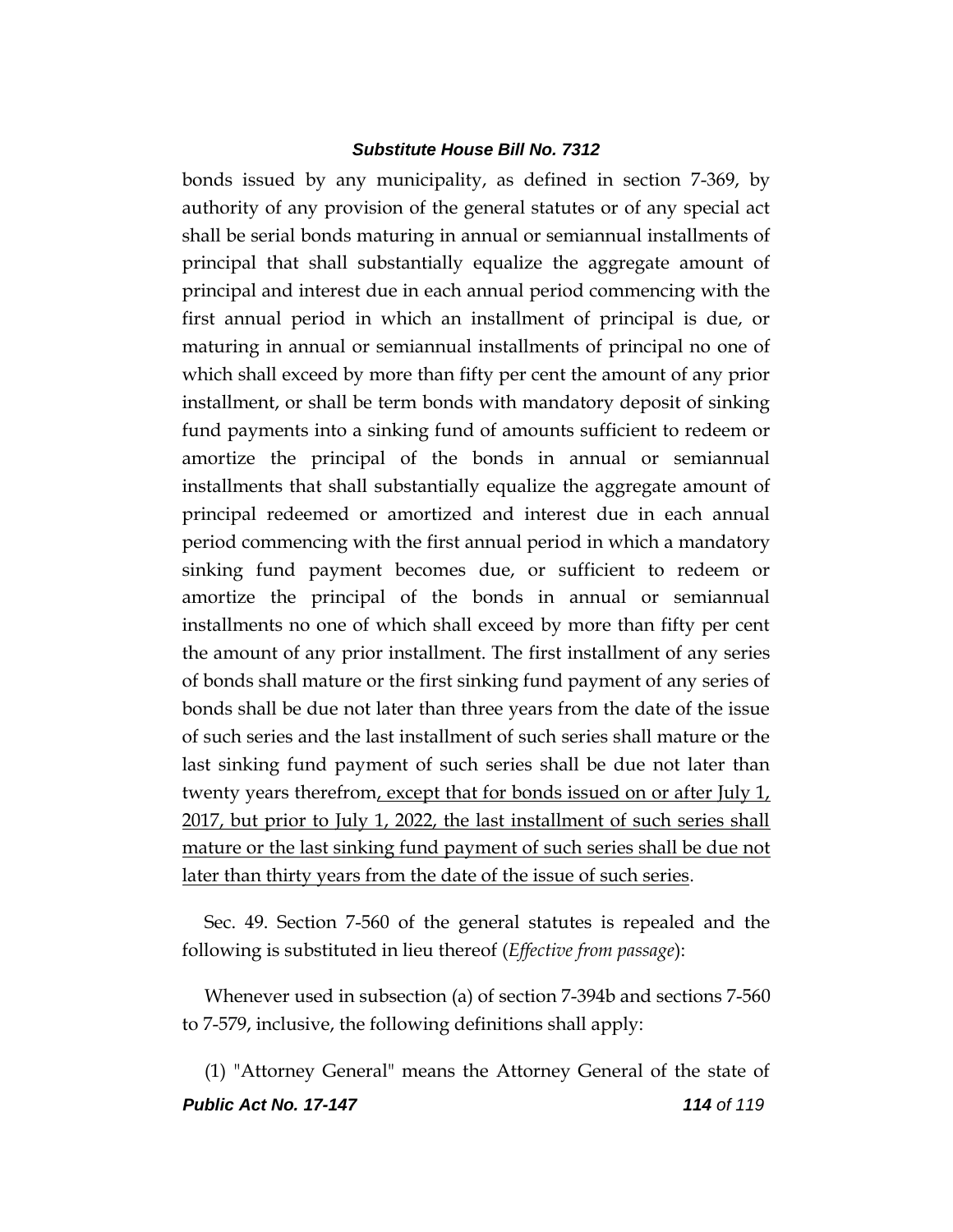Connecticut.

(2) "Certified municipality" means a tier I or tier II municipality.

(3) "Chief executive officer" means the officer described in section 7- 193.

(4) "Debt service payment fund" means the fund into which the proceeds of the property tax intercept procedure are deposited and from which debt service on all outstanding general obligations of a municipality which have a term of more than one year and additionally all outstanding general obligations which the municipality determines are to be supported by the tax intercept procedure shall be paid as provided in subsection (a) of section 7-394b and sections 7-560 to 7-579, inclusive.

(5) "Debt service payment fund requirement" means an amount at least equal to the aggregate amount of principal, sinking fund installments, if any, and interest during the then current fiscal year as the same become due and payable on all outstanding general obligations of the municipality which have a term of more than one year and additionally all outstanding general obligations which the municipality determines are to be supported by the tax intercept procedure.

(6) "Deficit" means with respect to the general fund of any municipality, any cumulative excess of expenditures, encumbrances, or other uses of funds for any fiscal year and all prior fiscal years over revenues of the municipality for such period and the prior year's **[**undesignated**]** unassigned fund balance, as reflected in the most recent audited financial statements of such municipality. For purposes of determining such excess, revenues shall not include the proceeds of tax anticipation notes and expenditures shall not include any principal payment of tax anticipation notes.

*Public Act No. 17-147 115 of 119*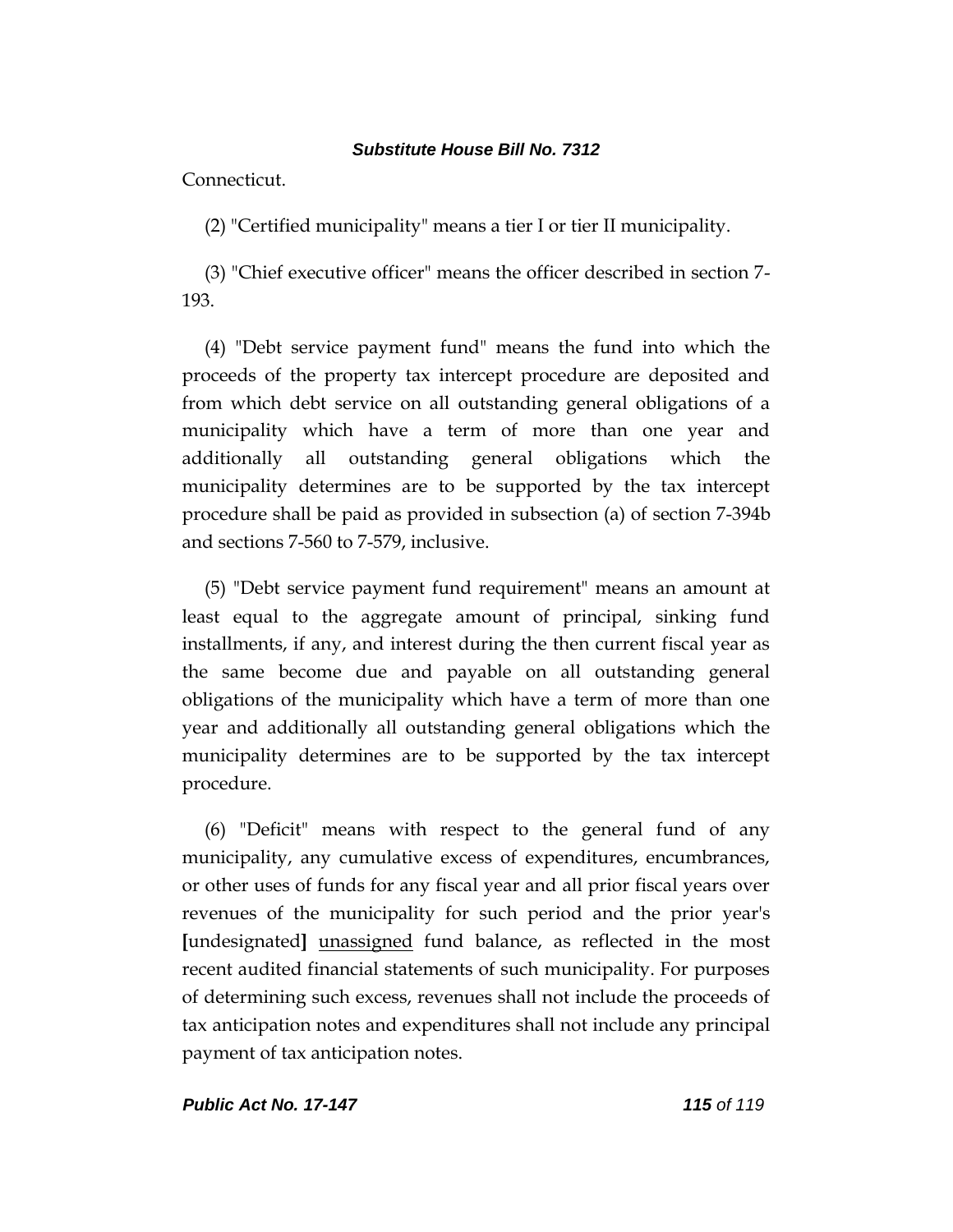(7) "Deficit obligation" means any general obligation with a term of more than one year or any bond or any note issued in anticipation thereof, issued by a municipality either for the purpose of or having the effect of reducing, eliminating or preventing a general fund, special revenue fund or enterprise fund deficiency, other than any obligation issued pursuant to chapter 110.

(8) "General fund deficiency" means a deficit or a projected fiscal year deficit, or both.

(9) "General obligation" means an obligation issued by a municipality and secured by the full faith and credit and taxing power of such municipality including any contingent obligation which is payable from the general fund and is subject to annual appropriation.

(10) "Maximum required capital reserve" means the maximum aggregate amount of principal, interest and other amounts due and owing during any succeeding fiscal year, excluding any sinking fund installments payable in a prior fiscal year on outstanding general obligations of a certified municipality supported by a special capital reserve fund issued pursuant to subsection (a) of section 7-394b and sections 7-568 to 7-579, inclusive.

(11) "Minimum required capital reserve" means the aggregate amount of principal, sinking fund installments, interest and other amounts due and owing during the next succeeding fiscal year on outstanding general obligations of a certified municipality supported by a special capital reserve fund pursuant to subsection (a) of section 7- 394b and sections 7-560 to 7-579, inclusive.

(12) "Municipal Finance Advisory Commission" means the Municipal Finance Advisory Commission established in section 7- 394b.

*Public Act No. 17-147 116 of 119* (13) "Municipality" means any town, city, borough, consolidated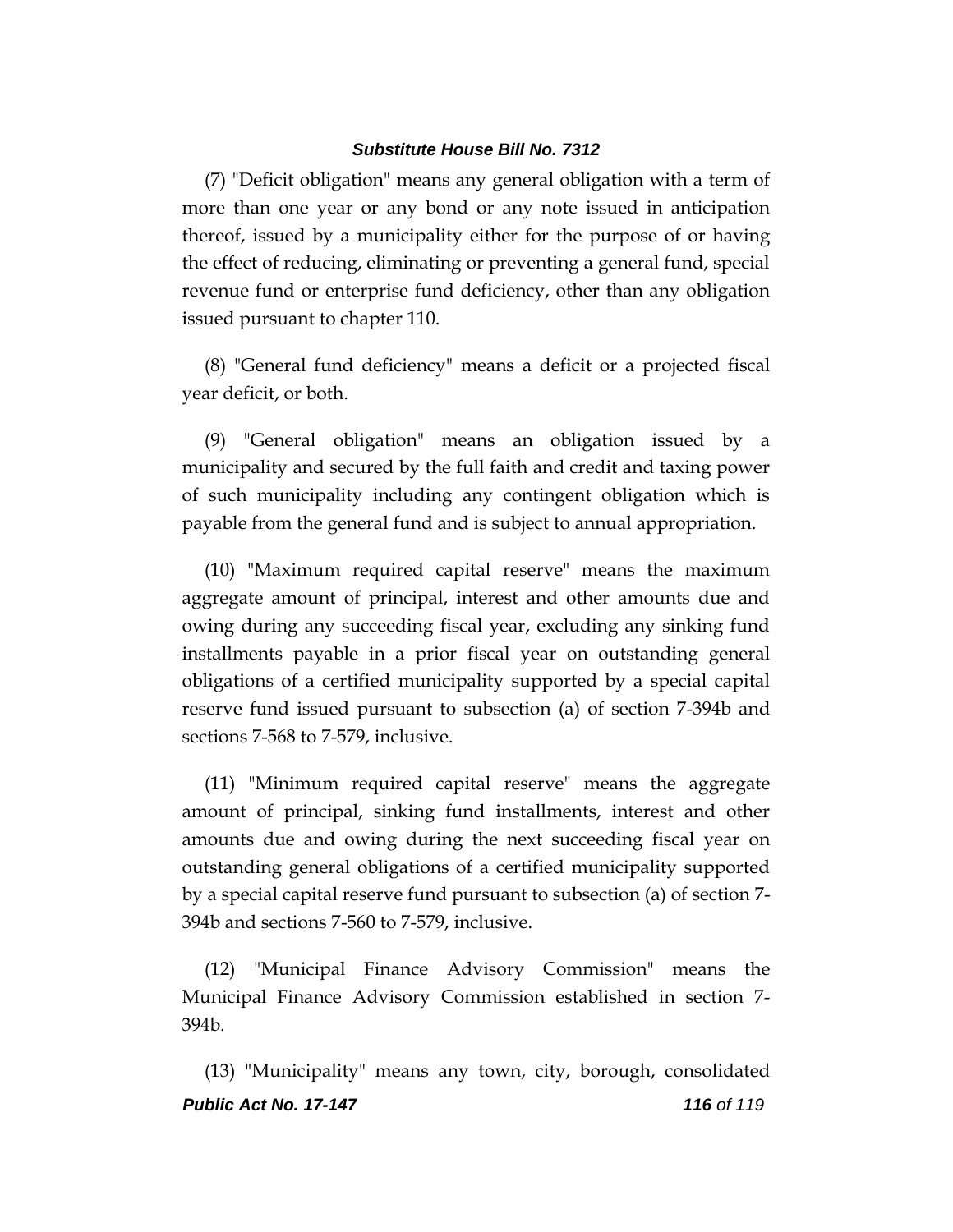town and city, consolidated city and borough, any metropolitan district, any district, as defined in section 7-324, and any other political subdivision of the state having the power to levy taxes and to issue bonds, notes or other obligations.

(14) "Obligation" means any bond, bond anticipation note **[**, tax anticipation note**]** or other interim funding obligation, certificate of participation, security, financing lease, installment purchase agreements, capital lease, receivable or other asset sale, refinancing covered by this definition and any other transaction which constitutes debt in accordance with both municipal reporting standards in section 7-394a and the regulations prescribing municipal financial reporting adopted by the secretary.

(15) "Outstanding obligation" means any obligation with respect to which a principal or interest payment, sinking fund installment or other payment or deposit is, or will be, due in the future and for which moneys or defeasance securities have not been deposited in escrow.

(16) "Projected fiscal year deficit" means, with respect to the general fund of any municipality during any fiscal year, the excess of estimated expenditures and uses of funds for the fiscal year over estimated revenues and any cumulative **[**undesignated**]** unassigned general fund balance from the prior fiscal year. For purposes of determining such excess, estimated revenues shall not include the proceeds of tax anticipation notes and estimated expenditures shall not include any principal payment of tax anticipation notes.

(17) "Property taxes" means all taxes on real and personal property levied by the municipality in accordance with the general statutes including any interest, penalties and other related charges, and shall not mean any rent, rate, fee, special assessment or other charge based on benefit or use.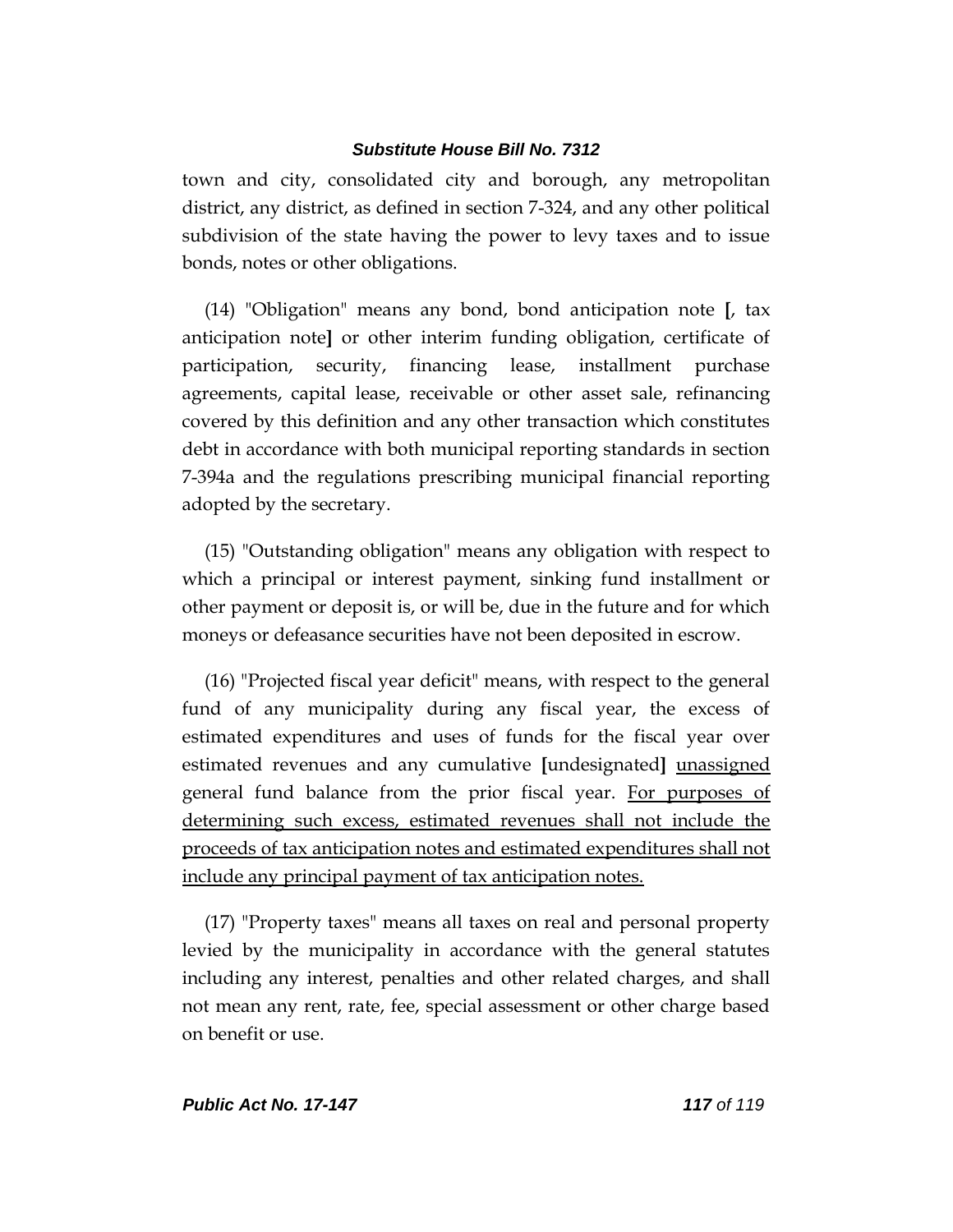(18) "Property tax intercept procedure" means a procedure where a municipality provides for the collection and deposit in a debt service payment fund maintained with a trustee of all property taxes needed to meet the debt service payment fund requirement and which meets all the requirements of section 7-562.

(19) "Revenues" means, with respect to the general fund for any municipality for any fiscal year, property taxes and other moneys that are generally available for, accounted for and deposited in the municipality's general fund.

(20) "Secretary" means the Secretary of the Office of Policy and Management.

(21) "Special capital reserve fund" means the fund established pursuant to section 7-571 to secure the timely payment of principal and interest on general obligations issued by a certified municipality approved by the Treasurer pursuant to section 7-573.

(22) "State" means the state of Connecticut.

(23) "Tier I municipality" means any municipality which has applied to and been certified by the secretary as a tier I municipality.

(24) "Tier II municipality" means any municipality which has applied to and been certified by the secretary as a tier II municipality.

(25) "Treasurer" means the Treasurer of the state of Connecticut.

(26) "Trustee" means any trust company or bank having the powers of a trust company within or without the state, appointed by the municipality as trustee for the municipality's tax intercept procedure or special capital reserve fund and approved by the Treasurer, as well as any successor trust company or bank having the powers of a trust company within or without the state succeeding a prior trust company